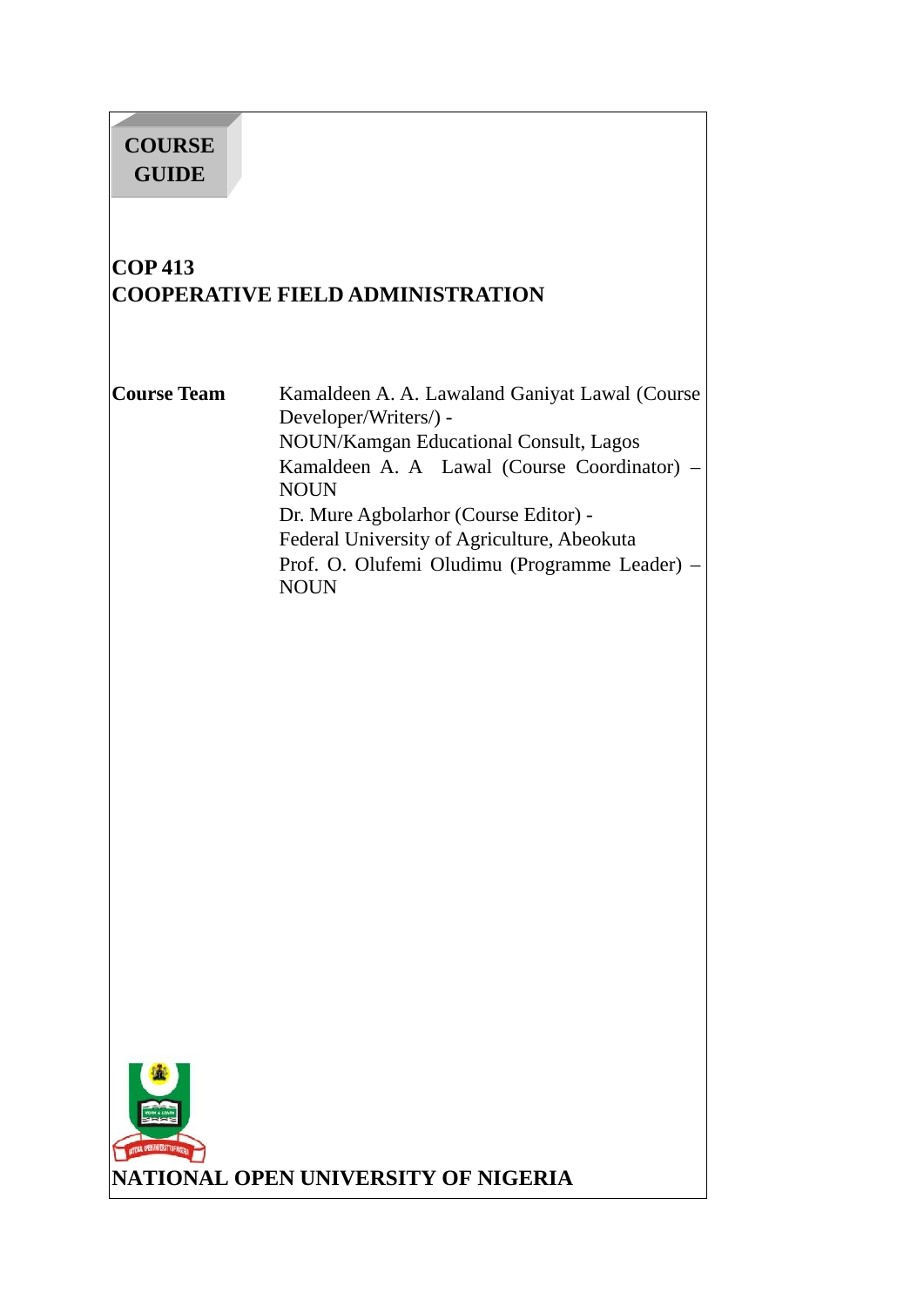© 2020 by NOUN Press National Open University of Nigeria Headquarters University Village Plot 91, Cadastral Zone Nnamdi Azikiwe Expressway Jabi, Abuja

Lagos Office 14/16 Ahmadu Bello Way Victoria Island, Lagos

e-mail: centralinfo@nou.edu.ng URL: www.nou.edu.ng

Printed 2020

ISBN: 978-978-970-178-0

All rights reserved. No part of this book may be reproduced, in any form or by any means, without permission in writing from the publisher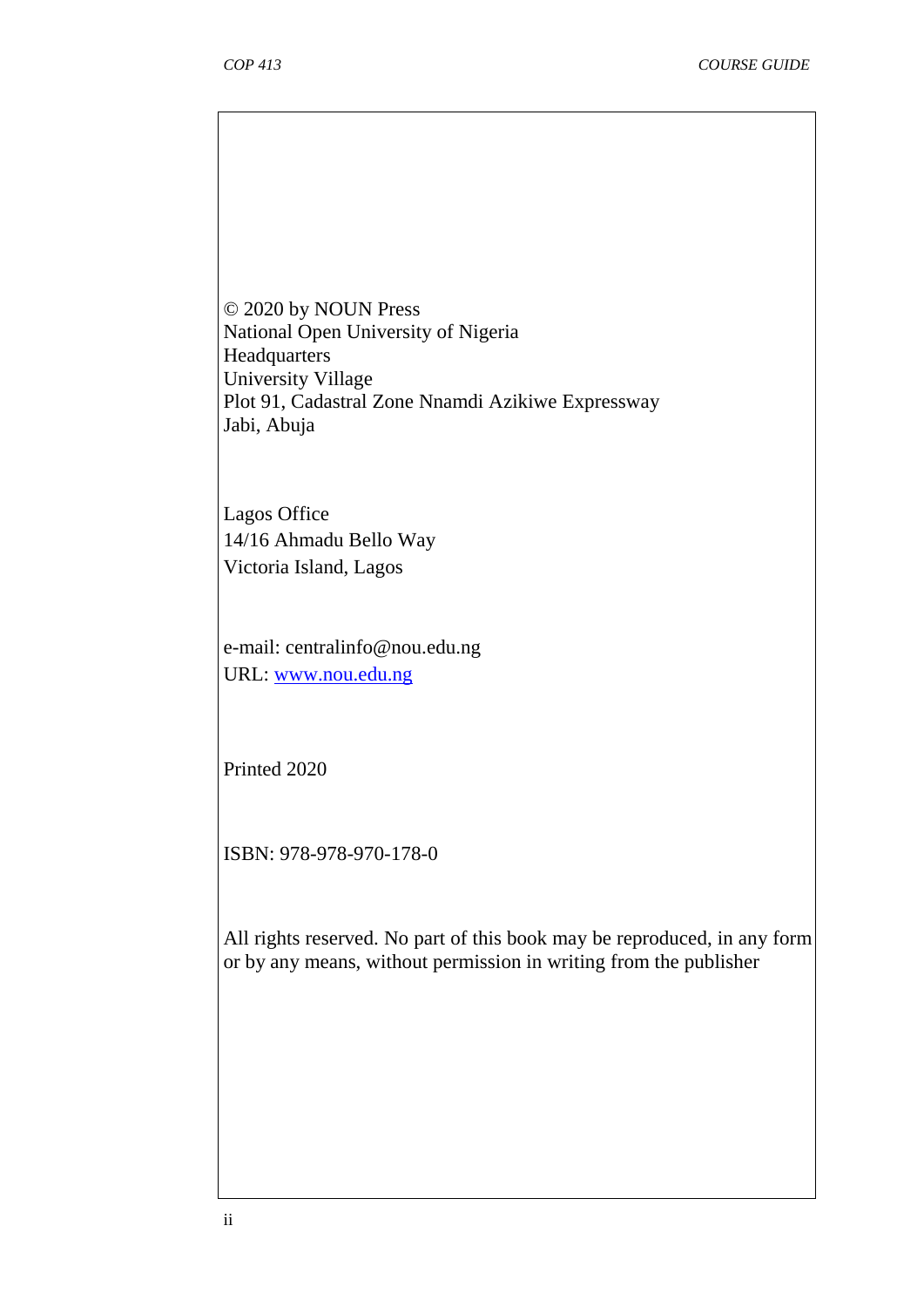# **CONTENTS**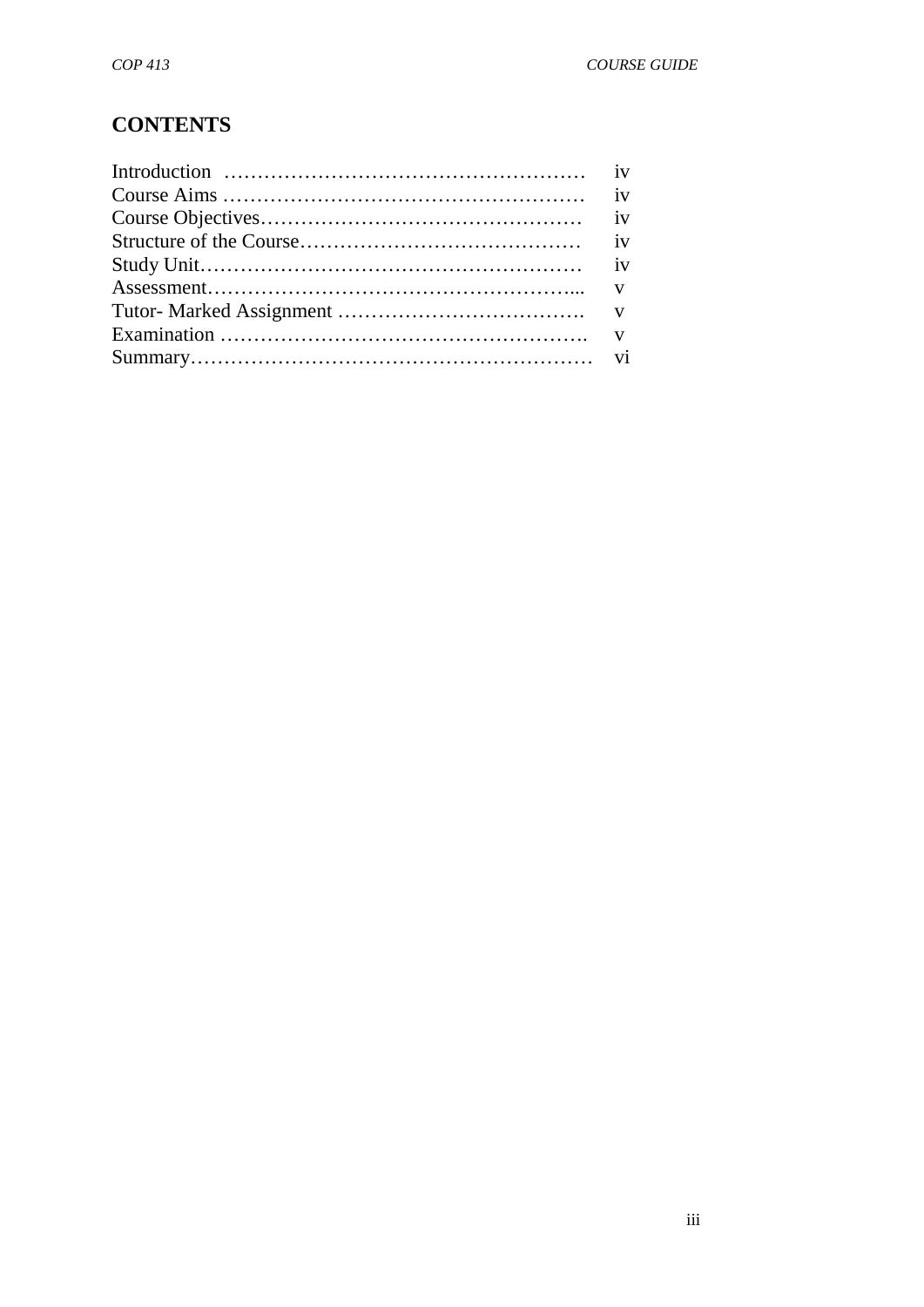#### **INTRODUCTION**

Cooperative field administration is a course aimed at teaching and exposing the students to the application of cooperative legislation, laws and procedure in administration and management of cooperative businesses in Nigeria. The course is to acquaint learners with the pattern of procedure and practices of cooperative society to the present day and provide analytical expression and tools. Presently cooperative is a form of business organisation. Finally cooperative managers need to understand the concept, policy of cooperative in taking decisions bordering on running cooperative business management successfully.

#### **COURSE AIMS**

The overall aim of the course can be summarised as introducing students to the ways and manner in which the director of cooperatives applies his powers as the chief technical adviser to and how he is subordinate to government on cooperative matters. The course is also about how he exercises his power as the chief executive officer of the cooperative movement. He analizes situations and provides the tools on how instructions can be executed to achieve the required results of getting viable cooperative business.

#### **COURSE OBJECTIVES**

To achieve the broad aims set out above, the beginning of each unit in the Main Course has set objectives to help you focus better. Once you have successfully completed the course, it is expected that you focus better.

#### **STRUCTURE OF THE COURSE**

This is a two-credit unit course made up of sixteen study units covering the following.

#### **THE STUDY UNITS**

#### **Module 1**

| Unit 1 | The Meaning of Cooperative Field Work                   |  |  |
|--------|---------------------------------------------------------|--|--|
| Unit 2 | Activities of Cooperative Assistant after the Inaugural |  |  |
|        | Meeting of Members                                      |  |  |
| Unit 3 | <b>Inspection Duty of a Cooperative Assistant</b>       |  |  |
| Unit 4 | The Books That Are Involved In The Inspection Exercise  |  |  |
| Unit 5 | Inspection of a Cooperative Thrift and Credit Society   |  |  |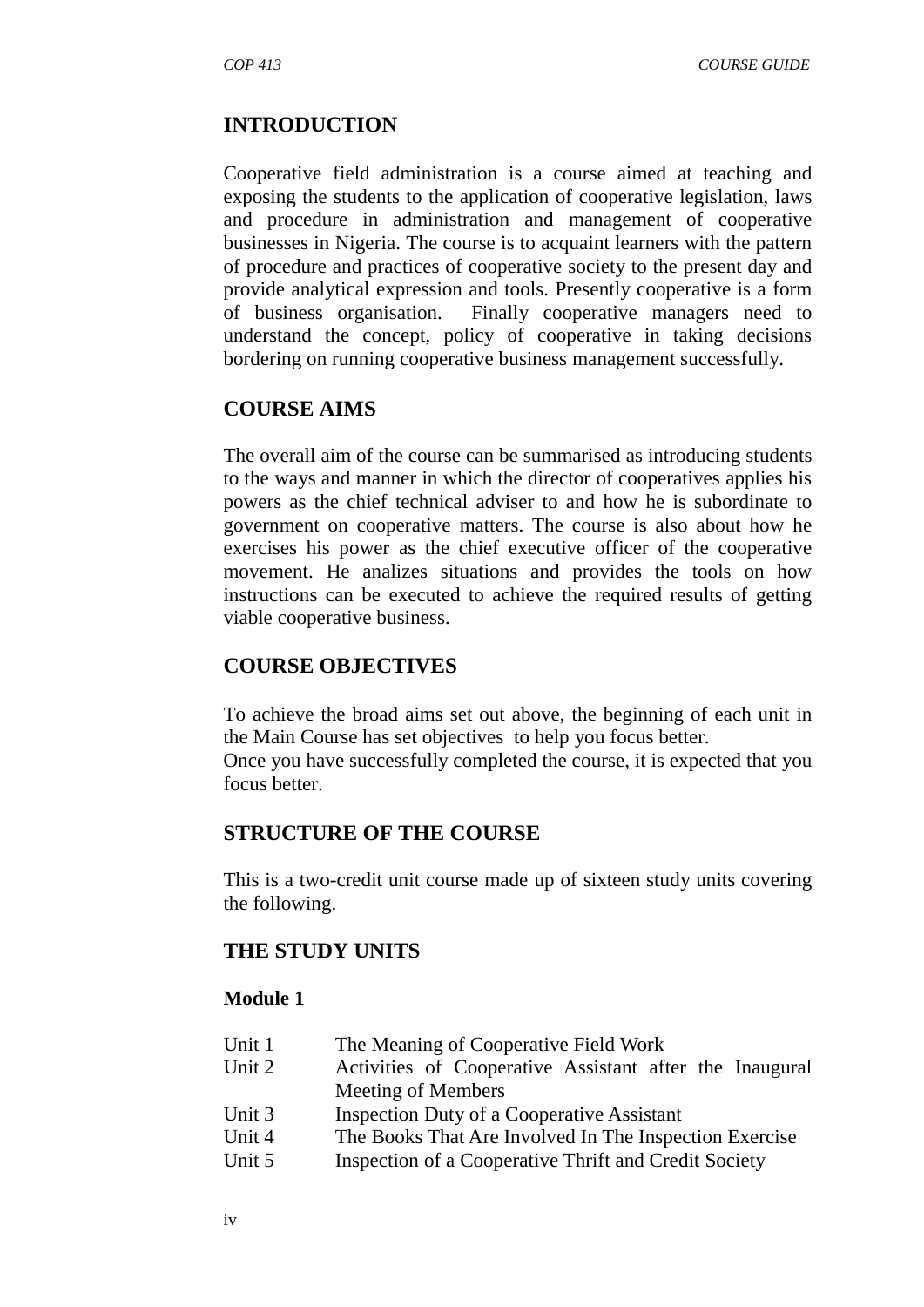# **Module 2**

| Unit 1            | The Vigour With Which Cooperative Assistant Execute     |  |  |
|-------------------|---------------------------------------------------------|--|--|
|                   | <b>Inspection Duty In The Past</b>                      |  |  |
| Unit <sub>2</sub> | The Role Inspection Plays in the Growth of Cooperatives |  |  |
|                   | In Nigeria                                              |  |  |
| Unit 3            | Media of Propagating Co-Operative Education In Nigeria  |  |  |
| Unit 4            | Advisory Duty of the Cooperative Manager (Assistant)    |  |  |

# **Module 3**

| Unit 1   | Audit Duties and Auditing Of Cooperative Societies |
|----------|----------------------------------------------------|
| Unit 2   | Problems Facing Cooperative Audit Organisation     |
| Unit $3$ | Arbitration                                        |
| Unit 4   | Liquidation and Dissolution                        |

# **Module 4**

| Unit 1            | <b>Preparation of Report</b>                                                |  |  |
|-------------------|-----------------------------------------------------------------------------|--|--|
| Unit 2            | Supervision and Control of Cooperatives                                     |  |  |
| UNIT <sub>3</sub> | Computer applications to Cooperative Fieldwork<br>Administration            |  |  |
| UNIT <sub>4</sub> | Organising, Administration, History and Prospect of<br>Cooperative Feldwork |  |  |

# **ASSESSMENT**

There will be two aspects to the assessment of the course:

- 1. Continuous assessment-tutor marked assessments.
- 2. Written examination of three (3) hours duration.

# **TUTOR -MARKED ASSIGNMENT (TMA)**

In attempting the assignment, you are expected to utilise the information gathered during the course. Each assignment, which you will find at the end of each unit, should be submitted to your assigned tutor . The assignment will count for 50% of the total course mark.

# **EXAMINATION**

The final examination for the course will be of two hours duration and account for 50% of the total course grade. Typically all areas of the course will be assessed during the examination.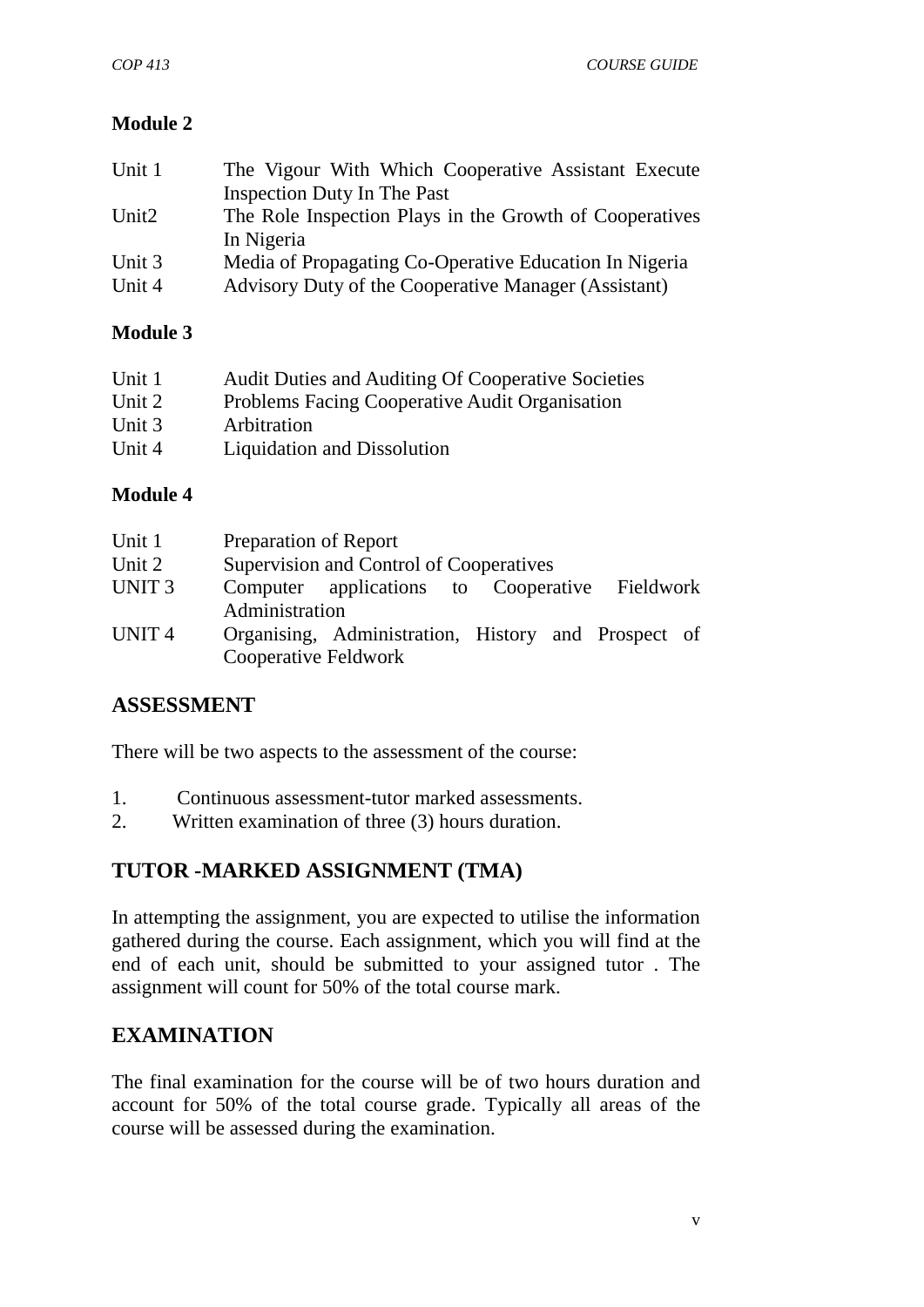#### **SUMMARY**

Managers of cooperative societies need to be provided information and understand the concepts and laid down regulations of cooperative laws, administration, management account and auditing. Thus COP 413 Cooperatives field administration is designed to provide relevant information and knowledge that will help you in cooperative business and management.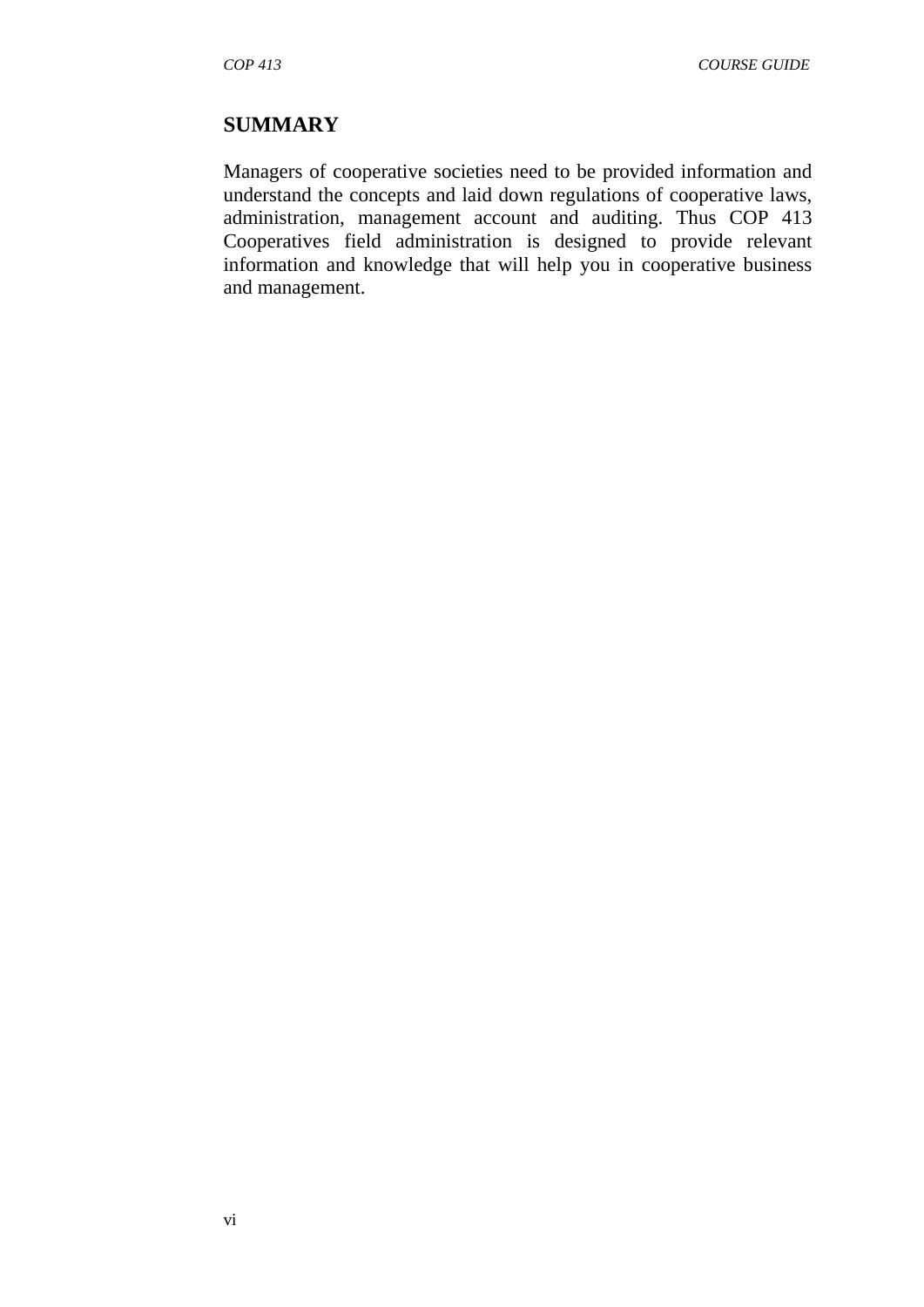# **MAIN COURSE**

and the state of the state

# **CONTENTS PAGE Module 1 ……………………………………………………. 1**

| 9                                                        |
|----------------------------------------------------------|
| 20                                                       |
|                                                          |
| 25                                                       |
|                                                          |
| 30                                                       |
| 37                                                       |
|                                                          |
| 37                                                       |
|                                                          |
| 42                                                       |
|                                                          |
| 47                                                       |
|                                                          |
| 52                                                       |
| 62                                                       |
| Audit Duties and Auditing Of Cooperative Societies<br>62 |
| 71                                                       |
| 76                                                       |
| 86                                                       |
| 101                                                      |
| 101                                                      |
| 112                                                      |
|                                                          |
| 120                                                      |
|                                                          |
| 124                                                      |
|                                                          |
|                                                          |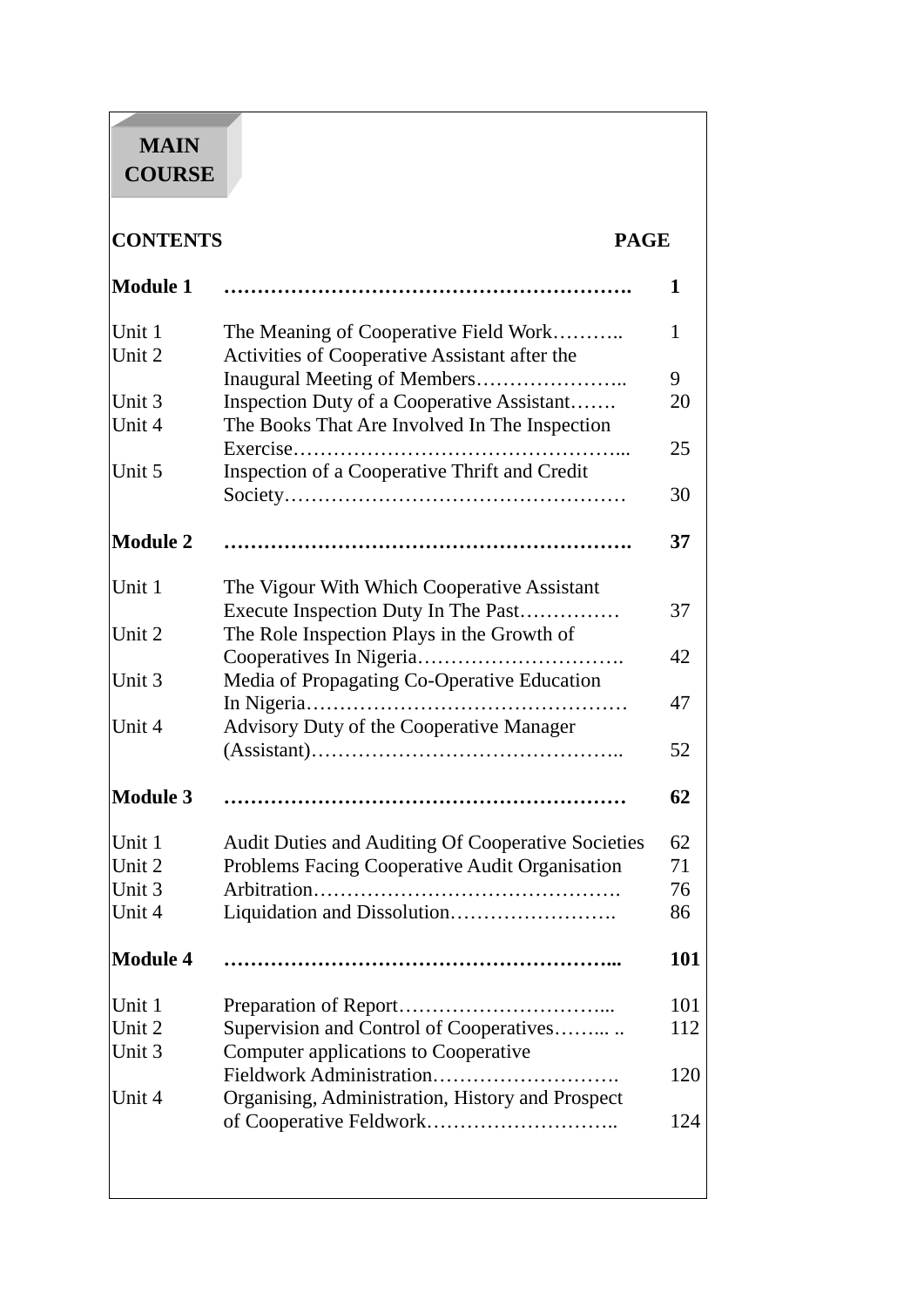# **MODULE 1 INTRODUCTION**

- Unit 1 The Meaning of Cooperative Field Work
- Unit 2 Activities of Cooperative Assistant after the Inaugural Meeting of Members.
- Unit 3 Inspection Duty of a Cooperative Assistant
- Unit 4 The Books that are Involved in the Inspection Exercise
- Unit 5 Inspection of a Cooperative Thrift and Credit Society

# **UNIT 1THE MEANING OF COOPERATIVE ADMINISTRATION AND FIELD WORK**

# **CONTENTS**

- 1.0 Introduction
- 2.0 Objectives
- 3.0 Main Content
	- 3.1 The Meaning of Cooperative Field Work
	- 3.2 Nature and Extent of Co-operative Assistant's Job
	- 3.3 Promotional Duty of the Cooperative Managers
- 4.0 Conclusion
- 5.0 Summary
- 6.0 Tutor-Marked Assignment
- 7.0 Reference/Further Reading

# **1.0 INTRODUCTION**

The field work of the Cooperative manager at various levels as well as other relevant officers in the execution of cooperative fieldwork is very wide. The field includes all cooperative organisations at Primary, Secondary and Tertiary levels from local government area, to state and all over the country in general. As far as an Area Officer is concerned, for an example, the fieldwork is all cooperative organisations and their investments, property, assets in that local government area. It may also include the property of cooperative organisations in the local government area but for one reason or the other away from the local government area. It is the duty of the cooperative assistant to visit such a place wherever it is and this is still regarded as fieldwork.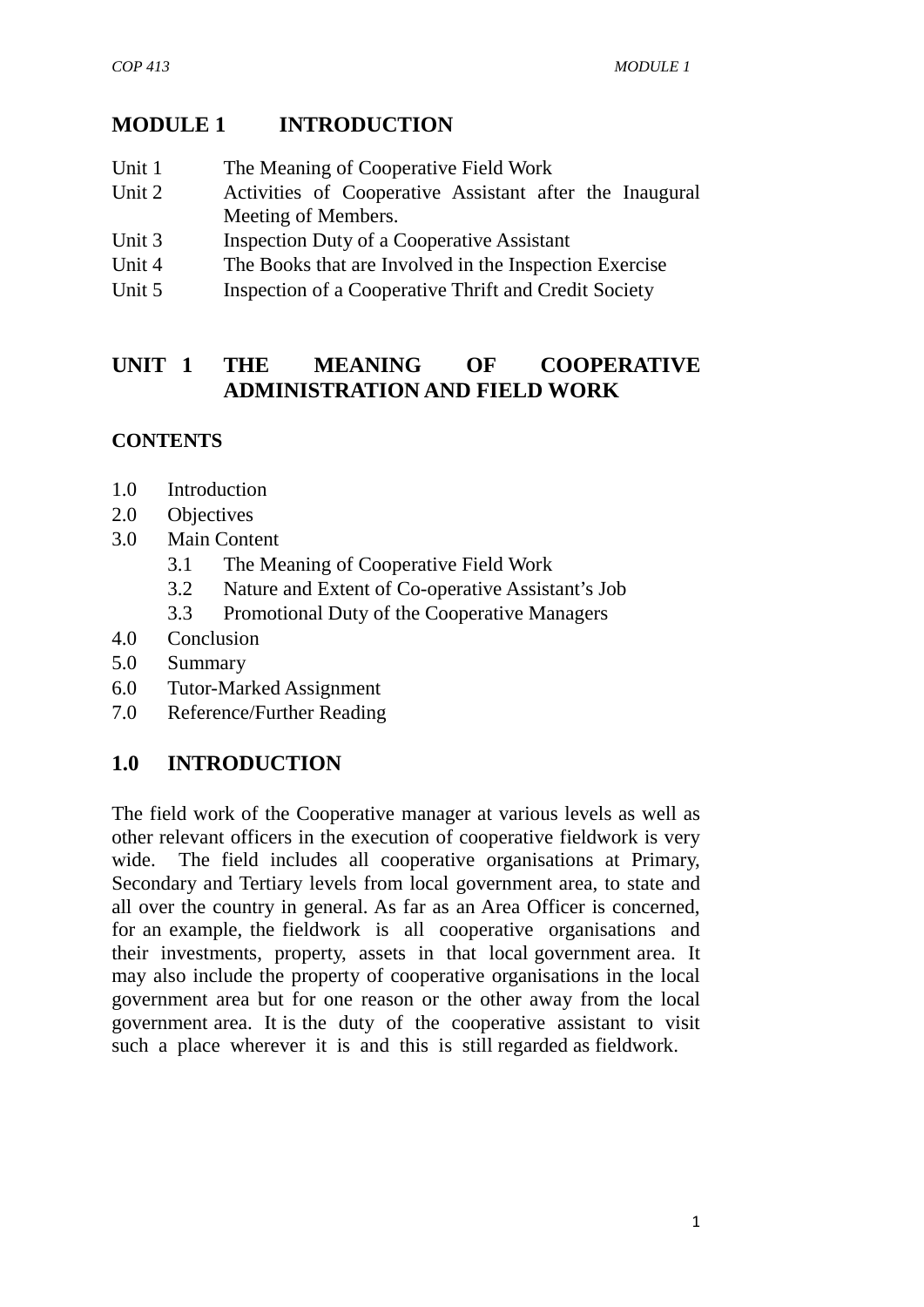# **2.0 OBJECTIVES**

At the end of this unit you should be able to:

- understand cooperative administration and field work, nature and extent of cooperative assistant job
- identify knowledge of promotional duty of the cooperative managers.

# **3.0 MAIN CONTENT**

## **3.1 The Meaning of Cooperative Administration and Field Work**

Cooperative field administration is aimed at exposing individuals who have interest in cooperative study, the application of cooperative policy, procedures, and laws for coordinating and settlement of compasses in the administration and management of cooperative businesses. Cooperative Fieldwork is any job or task which is in the interest of cooperative members, which cooperative personnel carries out either or not in compliance with the guidance and direction of his/her superior officer. These jobs or tasks are many and varies. The cooperative legislation is like an instruction manual while the field administrations illustrate how these instructions can be executed to achieve the required results of getting viable cooperative businesses that will enhance the socio-economic prospects of the stakeholders and shareholders. The cooperative officer therefore needs skills and techniques to accomplish them. The Area officer allocates societies to the Cooperative managers under him. It is the duty of the cooperative managers (Assistant) to visit and inspect the societies allocated to them regularly. However, before the visits and inspection, It is very important that there is needs to prepare and itinerary or schedule of tours on the societies allocated to them and submit same to their area officers before the commencement of the tours.

The scope of cooperative fieldwork gives a detail of cooperative organisation that may touched by supervision under the director of cooperative services comprises of the chief executive, lecturer of cooperative institutions, consultant (Expatriate),extension managers in agricultural development project from ministry of agriculture and cooperative , managers of agriculture and rural management training institutes and students of cooperative institution on fieldwork. SIWES, Industrial Training. This is an example of an itinerary prepared by a Cooperative manager (Assistant) and submitted to his Area officer for one month.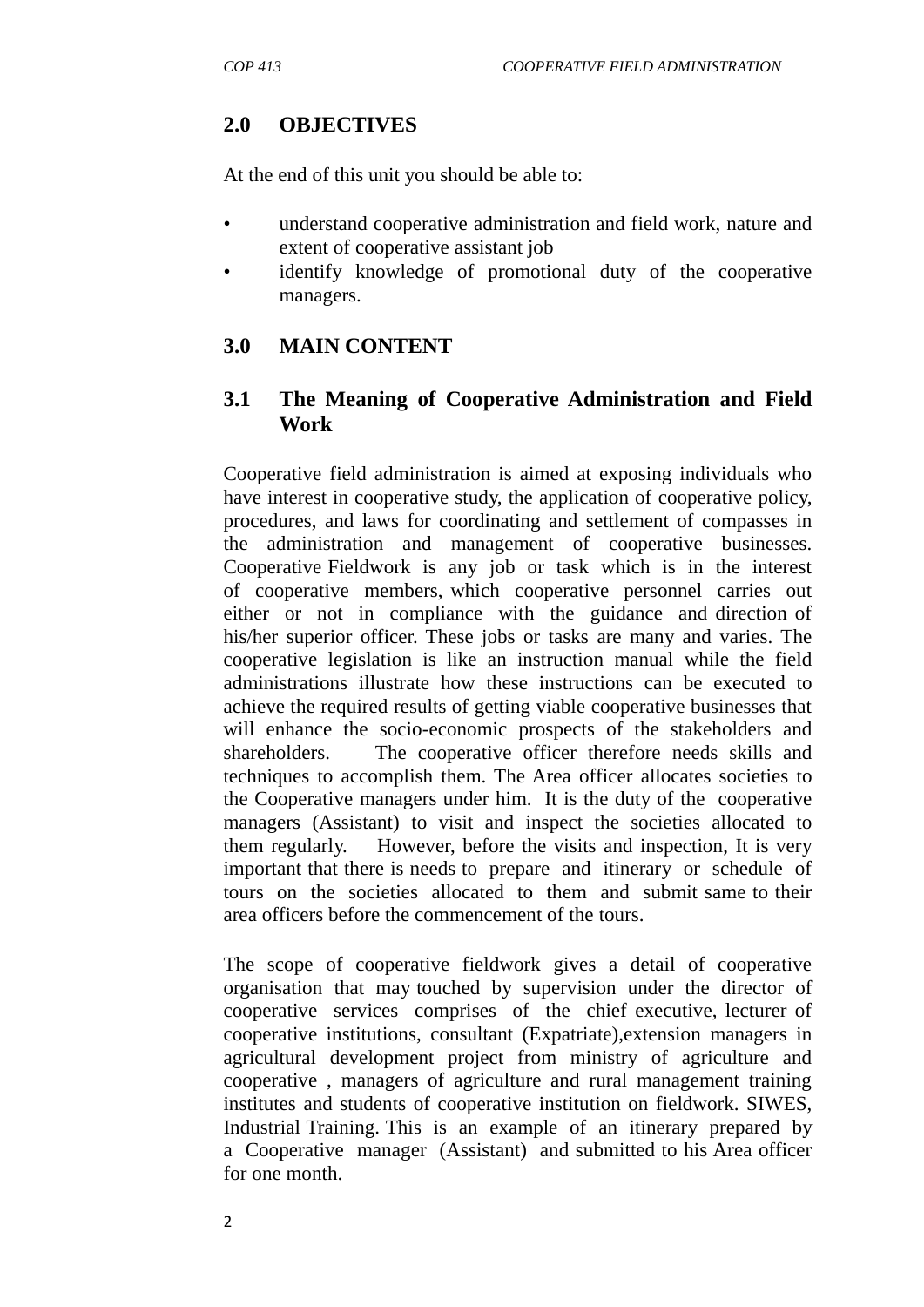*COP 413 MODULE 1*

Ministry of Agric & Coop Orlu Local Govt Area Orlu,

27th April, 2007

The Area Officer Ministry of Agriculture and Cooperatives Cooperatives Area Office Orlu.

Sir,

#### **PROPOSED ITINERARY FOR THE MONTH OF JANUARY, 2007**

| <b>Date</b>                           | <b>Destination</b> | <b>Purpose</b>                       |  |
|---------------------------------------|--------------------|--------------------------------------|--|
| 2nd January 2007                      | Office             | Writing of Itinerary                 |  |
| 5th-11th Jan, 2007                    | Anglo C.T.C.S Ltd  | Preparation/Checking of              |  |
|                                       |                    | Annual Account.                      |  |
| $12th - 5th$ Jan. $2007$ M.S.C Ltd    |                    | Writing of Inspection Report         |  |
| 20th -21st Jan. 2007 Creek Town       |                    | Reading of old C.T.C.S Ltd           |  |
|                                       |                    | Liquidated cases                     |  |
| 22nd Jan. 2007                        | Office             | Correction and submission of Report. |  |
| 23rd – 26th Jan 2007 Ana C.P.M.S Ltd  |                    | Checking of Annual                   |  |
|                                       |                    | Accounts.                            |  |
| 27th – 30th Jan. 2007 Ewe C.P.M.U Ltd |                    | Inspection.                          |  |

## *Source: Owojuyigba 2007 pg 63-64*

## **3.2 Nature and Extent of Co-Operative Assistant's Job**

The Cooperative Assistant is assigned a lot of duties in the field. This duty includes:

- Promotional Duties (Promoter of Cooperative Societies)
- Inspectional Duties (Inspector of Cooperative Societies)
- Educational Duties (Educator of Cooperative Societies)
- Advisory Duties (Adviser of Cooperative Societies)
- Audit Duties (Auditor of Cooperative Societies)
- Arbitration (Arbitrator of Cooperative Societies)
- Inquiry (Inquiry of Cooperative Societies)
- Liquidation (Liquidator of Cooperative Societies)
- Special Duties (Executor of Special Duties)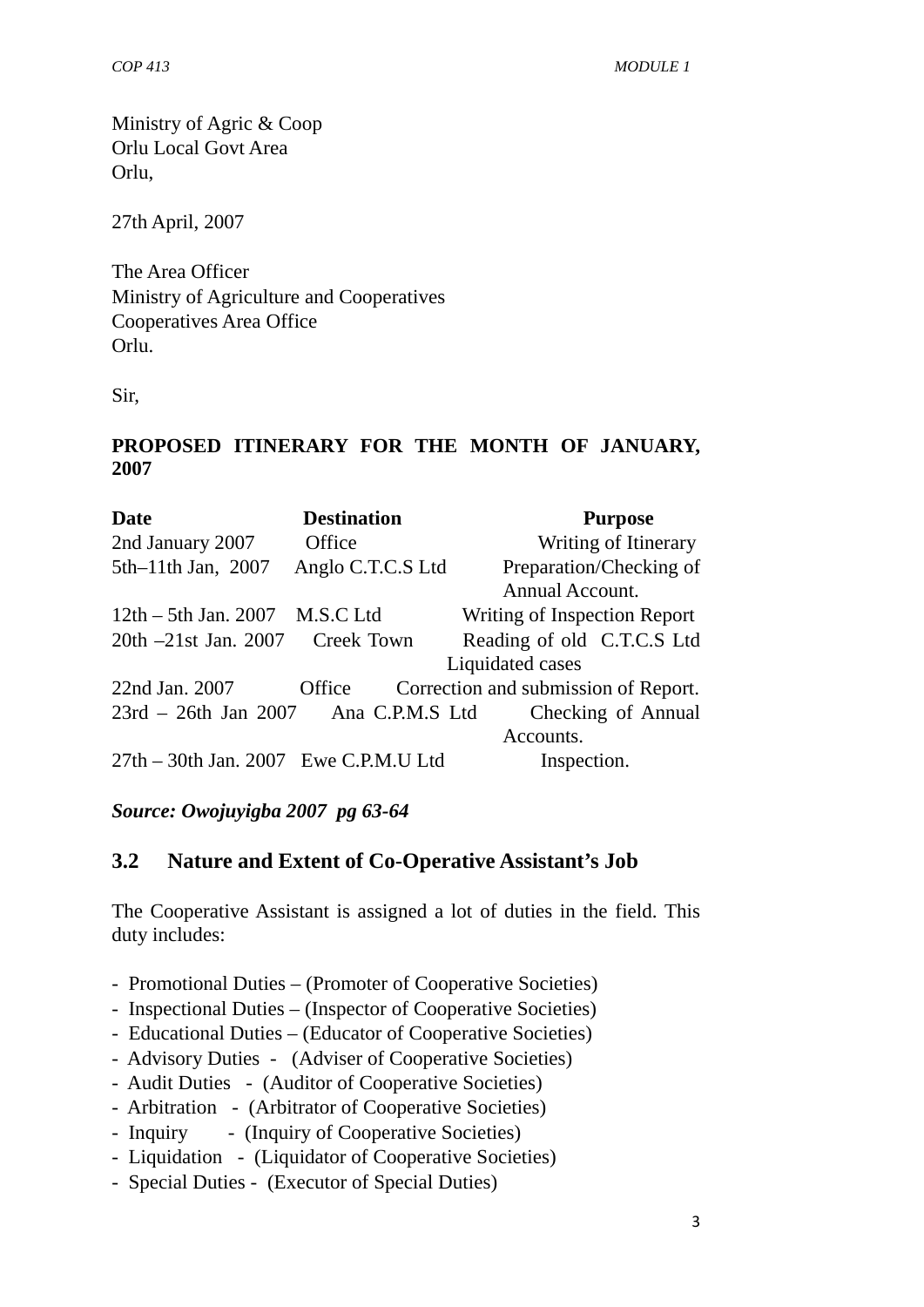Since we have mentioned these duties earlier above is to explain in detail how the Cooperative managers (Assistant) carries out these duties.

# **3.3 Promotional Duty of the Cooperative Managers (Assistant)**

It is one of the duties of the cooperative assistant to promote the formation of new cooperative Societies. All that is involved in the promotion of new cooperative Societies are to be considered in the promotional duty.

Officially, the cooperative assistant is to perform this duty in the local government area assigned to him. This is not to say that the cooperative societies in order towns and villages in other local government areas but his activities are limited. His duty is also to promote the growth of the existing cooperative societies.

#### **Use of Propaganda Machinery**

In this connection, the cooperative assistant will use some propaganda machinery which will enable him achieve success in his duty. In the 1950's and 1960's , the cooperative assistant normally addressed residents of a village or town in public places like the market where they would be informed on what a cooperative Society is, how the organisation would be formed and the benefits those who form cooperative Societies will derive from the formation.

Today, other methods are being used. Some of these methods are used for individual contacts. Buy this way, the cooperative assistant talks to individuals about cooperative societies and encourage him/her to associate him/herself with one. The advantages of cooperative societies can also be expressed in a meeting. The meeting can be, group meeting, club meeting family meeting, etc, where members will be encouraged to form a cooperative society.

#### **Discussion in another Propaganda Machinery**

This can take place between two or more people. The unenlightened partner can be informed on what cooperative society is. This can also be done when a study group is formed. Other method of carrying out the propaganda is to distribute leaflets to people wherein information on cooperation is given. Information can also go to the people through newspapers, Journals, film shows, radio, and others.

Finding out the economic felt needs of the members after passing general information to the people, the cooperative assistant should now find a specific group that has interest in forming a cooperative society.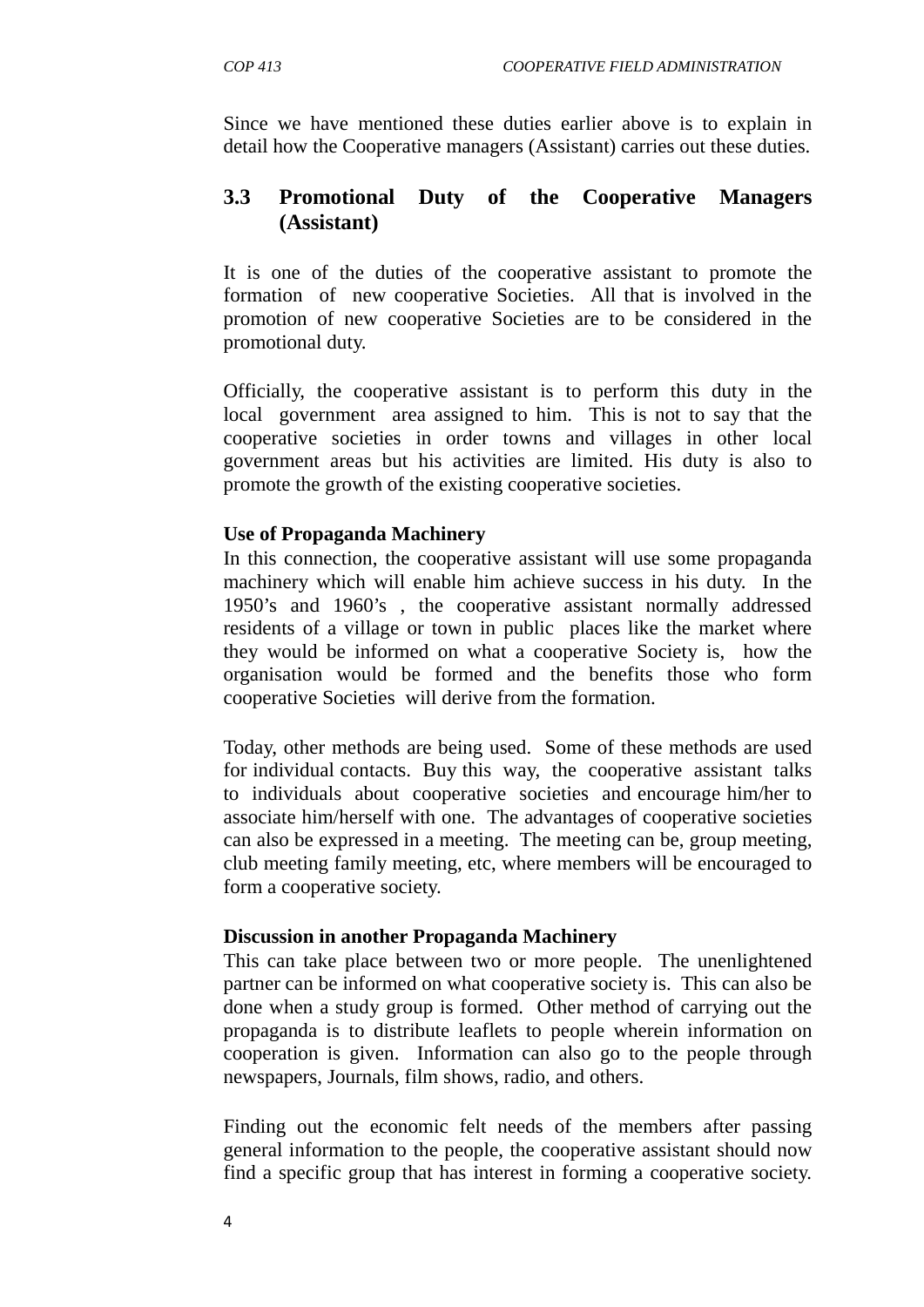With this group, he should find out what their economic needs are. That is to find out what the people actually need, what their problems are and to study the type of society they can form to solve their problem. It should be noted that all the members must have at least one common problem which they jointly want to solve. For an example, if all the members have the problem of finance, which they need to solve to promote their individual enterprise, the suitable society to form, is a Cooperative Thrift and Credit society. While encouraging the intending members to form a society, the cooperative assistant should not misinformed them in order to make them rush to form the society. Such mis-information include asking them to form a Society so that they can be getting regular supply of cheap or free fertilizer from the government to get grant from the government and so on.

Experience shows that when such a society is formed and the members cannot get what they are promised at a particular time or what they have been promised stopped coming, they will lose interest in the society and will leave the society.

#### **Ensuring that Properly Conducted Feasibility Study Takes Place**

The cooperative assistant must also ensure that a properly conducted feasibility study proves that the new cooperative society to be formed has a good chance of success whenever it is formed. It is after all these had been taken care of that the society can be formed.

In some cases, some members of the public inform their society by working on the information they collect from friends, or some members of existing societies. If this is the case, the members of the society will now send a delegate to visit the area office to inform them about the formation of a new cooperative society. It is then the duty of the area officer to open a new file for them, collect some information about the society and ask for the date when their inaugural meeting will hold, which the area officer will attend personally or send a cooperative assistant or go in the company of a cooperative assistant to the meeting.

#### **Attending the Inaugural Meeting of the Society**

In the case mentioned above, the cooperative assistant will attend their inaugural meeting.

This is to ensure that the society starts in a proper way. During the meeting, he/she will explain and discuss clearly the following matters among others to the members.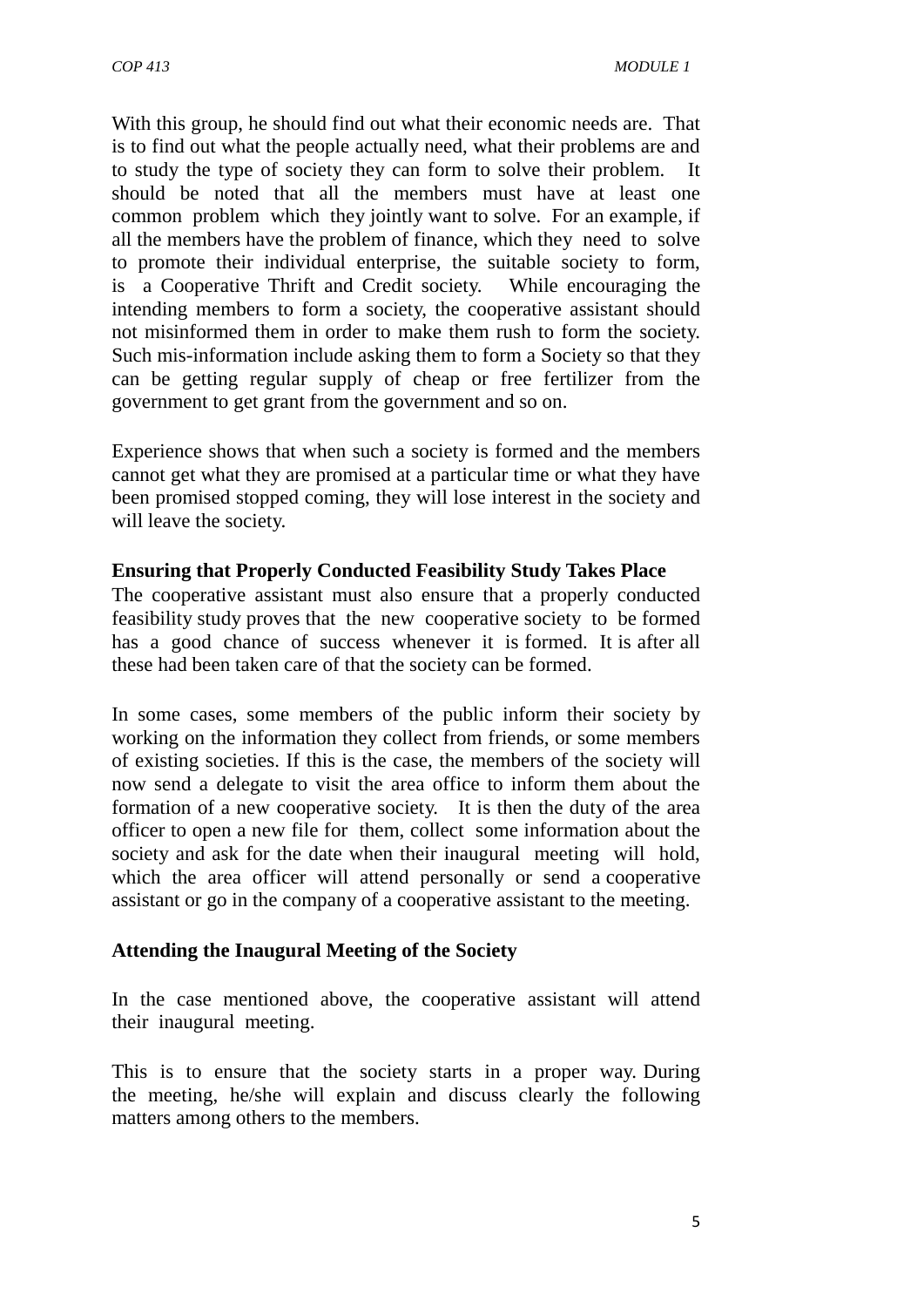- He will explain what the society is, what it can achieve, how the society is to be run and managed and the relationship between the members and society.
- The members will be educated on their rights and duties. Such rights are the rights to enjoy the services to be provided by the society, the right to attend meetings and others will be explained. Duties of members like paying the necessary dues to the society: patronizing the society will be brought to the knowledge of members.
- The duties and responsibilities of the Society's committee will not be left out. These will include running the business of the society on behalf of the members and other duties as explained earlier and the duties of the committee members.
- The election of the society's officers and other committee members is another area to discuss. He would explain how election is normally carried out in a cooperative society. What a democratic organisation is, the procedure of choosing the society's officers and other committee members. He would also explain the duties of each of these officers to the members.
- He would explain to them how to fix the entrance fees, share capital and savings payable to members. This is the task for the general members and they have to ensure the financial ability of the members is taken into consideration when fixing these fees.
- He should explain to them what the cooperative law, principles cooperative and the bye-laws of the society are which should be used to manage the society they have formed.

# **4.0 CONCLUSION**

This unit has been able to expose you to what cooperative field work is all about, the nature and extent of cooperative assistant job. The various promotional duties of the cooperative managers (assistant)

# **5.0 SUMMARY**

Cooperative fieldwork is any job or task which is in the interest of cooperative members which cooperative personnel carries out in compliance with the guidance and direction of his/her superior officer of cooperative society.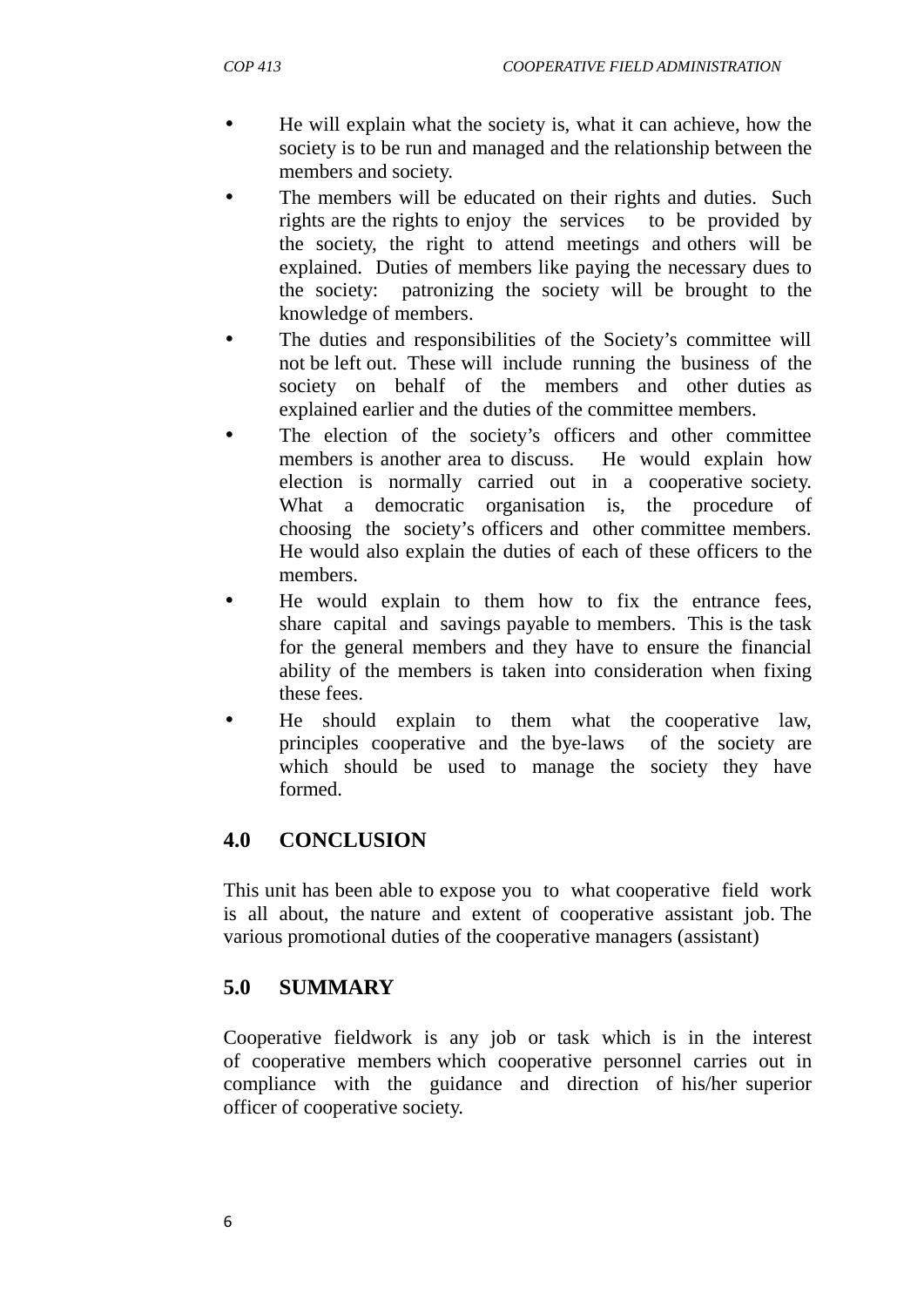#### **6.0 TUTOR-MARKED ASSIGNMENT**

Explain cooperative field administration and cooperative field work, nature and extent of cooperative assistant job

#### **7.0 REFERENCES/ FURTHER READING**

- Akubuilo, C.J.C. (2003). *Cooperative Extension Service,* Mimographic: Ebonyi State University, Abakaliki
- Akubuilo, C.J.C (2005). *Extension Organisation Management and Supervision.* Mammographic: Ebonyi State University.
- Bye-Laws of Cooperative Thrift and Credit Society Ltd
- Chukwu, S.C. (1990). *Economics of the Cooperative Business Enterprise,* Marburg Consult, Marburg.
- Cooperative Development. (2002), *Federal Ministry of Agriculture and Rural Development, Cooperative Federation of Nigeria. Reports* of CFN Zonal Conferences for the West, East and North Nigeria.
- Falodun, S.A. (1985). *The History, growth and Development of Cooperation in Nigeria up to 1985.*
- Hornby, A.S. (1974). *Oxford Advanced Learners' Dictionary of Current English.*
- International Labour Officer. (1968). Cooperative Management and Administration, Geneva.
- Lagos State Government Manual for Cooperative Officials and Cooperative Inspectors.
- Lawal, K.A.A & Oludimu, O. L. (2011). *Management theory, practices and focus*. Ibadan: Asogun Publishers.
- Lawal, K.A.A & Adelowo. (2013). *Cooperative Education and Extension.* NOUN Publishers.
- *Nigerian Cooperative Societies Act 1993.* Cap c 35 Laws of the Federation of Nigeria.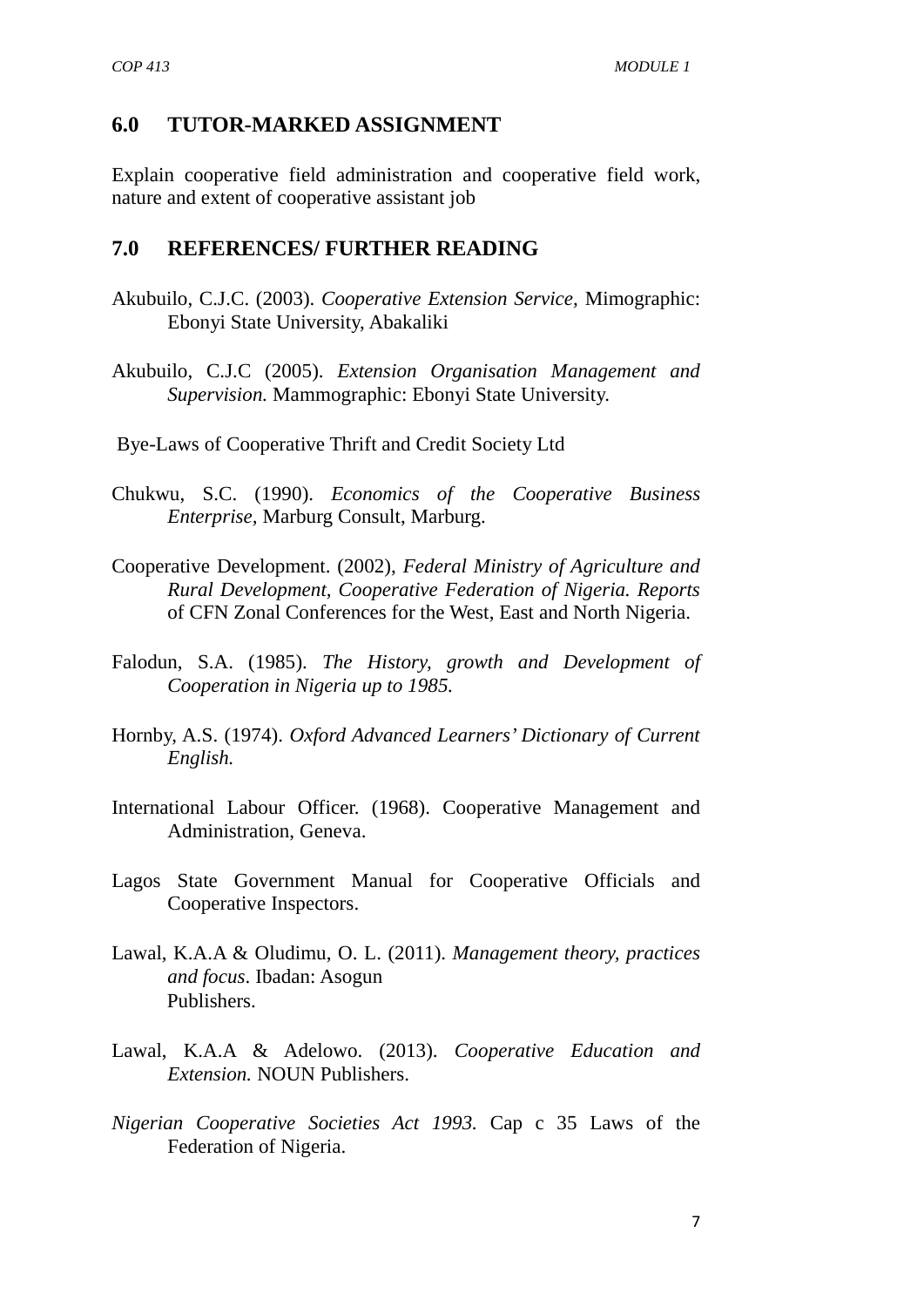- Okeke, E.U. (2001). Cooperative Movement: Meaning Origin and Ideology, *In Nigerian Journal of Cooperative Economics and Management,* 1, (1) Jan-June.
- Okonkwo J.N.P ( n.d). *Hints on Cooperative Fieldwork.* Enugu: Chuka Printing Company Ltd.
- Owojuyigbe, S. (2007). *Cooperative Administration and Fieldwork in Nigeria*. (3rd ed.) Samlolly Publishers.
- Strickland C.F. (1934). *Report on the Introduction of Cooperative Societies into Nigeria and the Cameroon under British Mandate.* Lagos: Government Printers.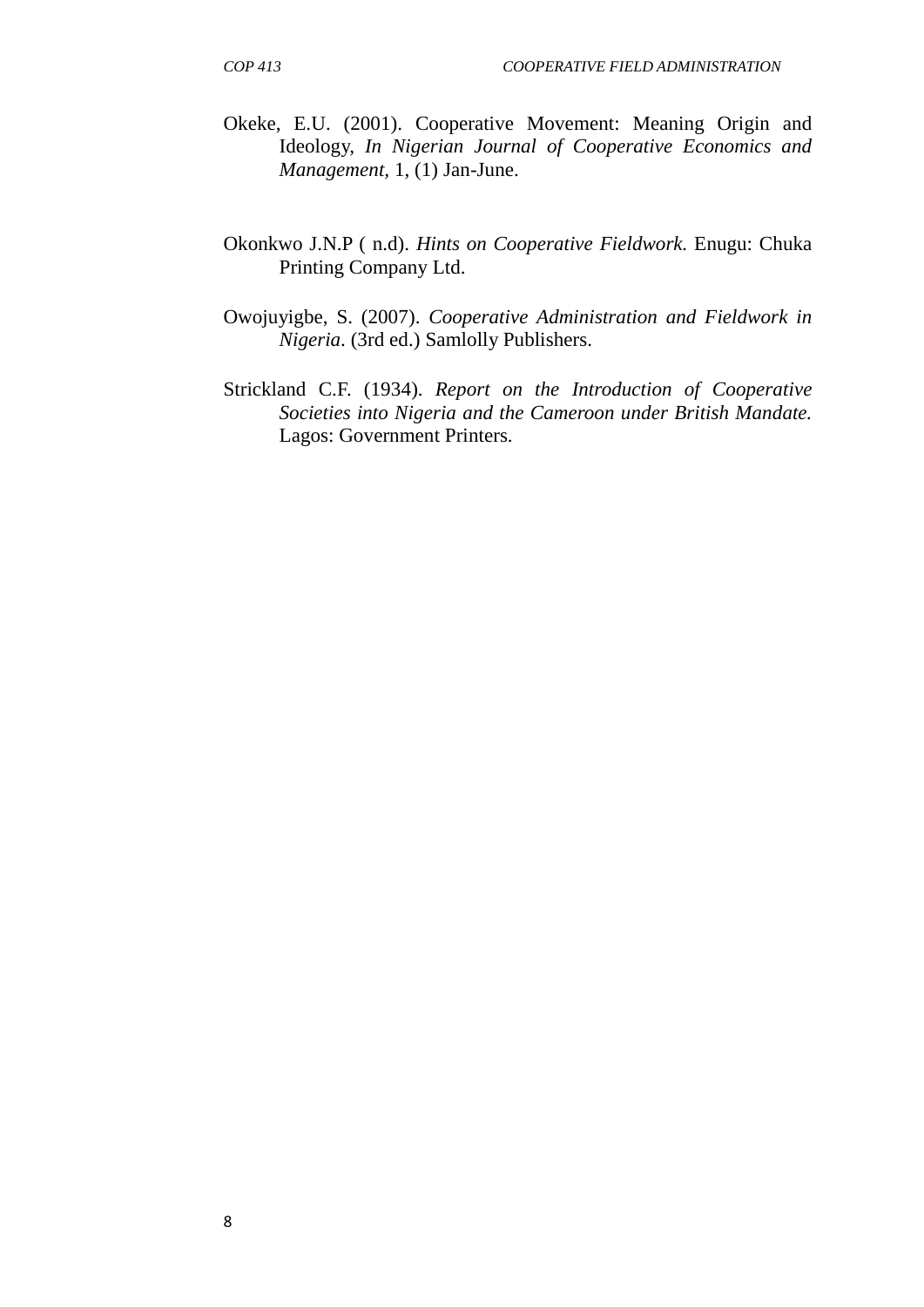# **UNIT 2 ACTIVITIES OF COOPERATIVE ASSISTANT AFTER THE INAUGURAL MEETING OF MEMBERS**

#### **CONTENTS**

- 1.0 Introduction
- 2.0 Objectives
- 3.0 Main Content
	- 3.1 The Activities of Cooperative Field Managers
	- 3.2 Registration of Cooperative Societies
	- 3.3 Document Necessary for Registration
	- 3.4 Evidence of Registration
- 4.0 Conclusion
- 5.0 Summary
- 6.0 Tutor- Marked Assignment
- 7.0 Reference/Further Reading

# **1.0 INTRODUCTION**

This unit introduces you to what happen after the inaugural meeting, the promotional activity of the Cooperative assistant continues. This includes teaching the society's officers their duties as stated in the stated in the society's bye-laws.

## **2.0 OBJECTIVES**

At the end of this unit, you should be able to:

- discuss the activities of cooperative field managers, registration of cooperative societies and document necessary for Registration
- explain knowledge of evidence of registration

## **3.0 MAIN CONTENT**

## **3.1 The Activities of Cooperative Field Managers**

## **3.1.1 Teaching the Officers their Duties**

The secretary should be taught his duties. This is more pronounced where a qualified secretary has not been employed. He should teach him how to write minutes of meetings, how to post transactions of the society into the appropriate books of accounts and records, how to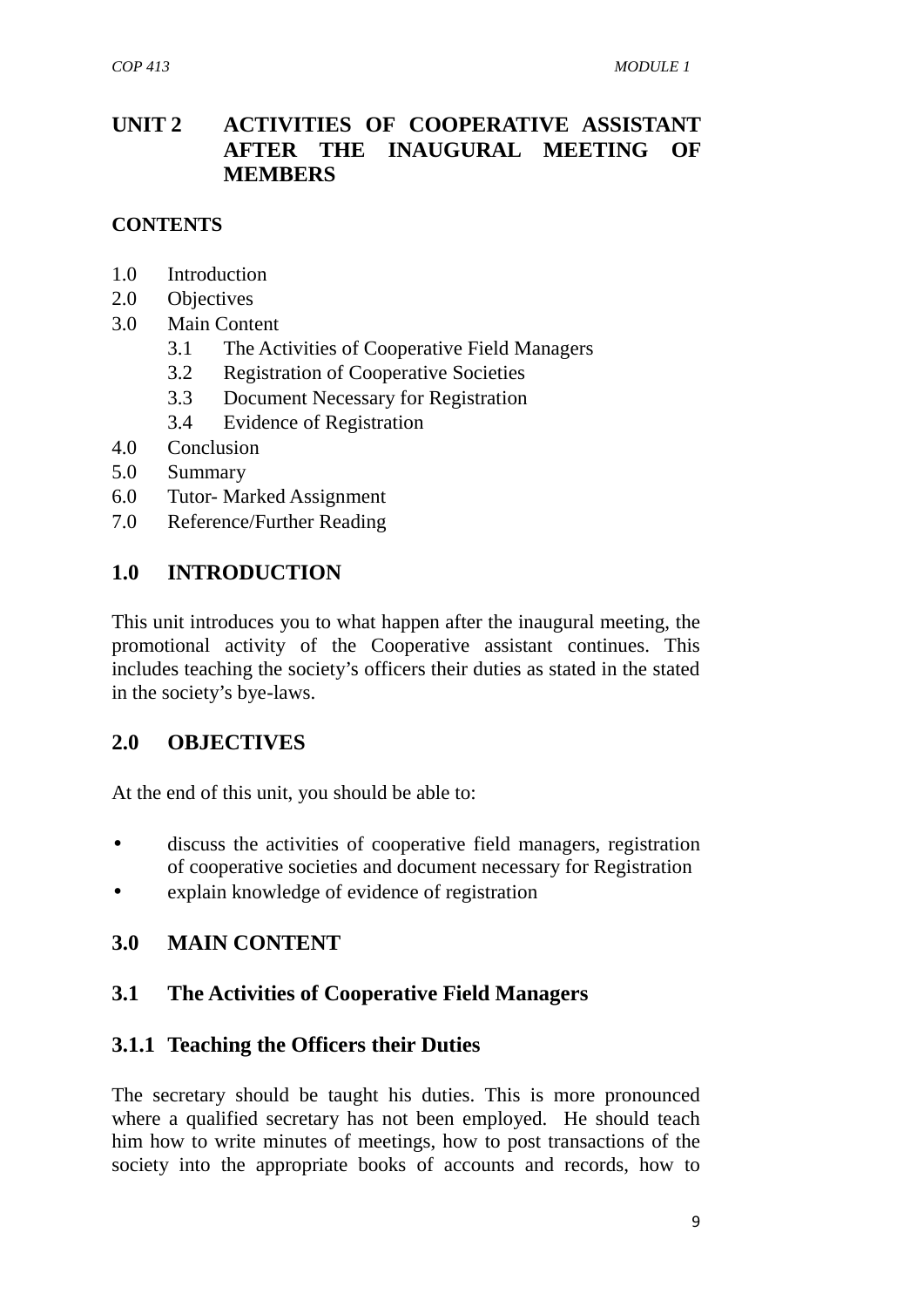prepare the final accounts of the society etc. He must also teach the President and the Treasurer how to perform their duties. He must explain the penalties they will face if they do not carry out their duties as laid down in the by-laws. It should be noted that the Secretary is the pivot on which the society rotates, and that the Secretary must be up and doing, efficient and hardworking. An indolent Secretary is a curse and doom to the secretary.

# **3.1.2 Giving the Members Adequate Cooperative Education**

The cooperative assistant should endeavour to attend the meetings of the society regularly. He can pass a lot of information to the members when they are holding general meeting. Apart from this, he can organise seminars and workshops for the members. It is usually during meetings or training sessions that the members can receive cooperative education.

He can use this opportunity to discuss their problems with them, answers their questions, guide them alright by using the cooperative laws. Principles of cooperation and the society's byelaws as guide. He should also teach the members how to be good business men/women using business principles and methods.

# **3.1.3 Submission of Reports**

The cooperative assistant must write reports on the cooperative society from time to time and submit these reports to the area officer. The practice will enable the area officer to have current information on the society and know how to advise the members of the society on their daily undertakings. Whenever the cooperative assistant attends the society's meetings, he must write 'B' report which is a report on meetings. He must also write 'A' report or inspection and checking report on the society from time to time which exposes facts about the business, the administration and the finances of the society. Progress report must also be written and submitted to the area officer from time to time. Whenever the cooperative assistant visits the society, he must write progress report on the situation of things in the society as at the time of visit.

Economic Survey report is another report that must be written on the society. This report is essential for the registration of the society. The report takes into consideration economic factors available to the society, which can enable the director of cooperatives, decides whether to register the society or not. He may register the society if after considering the economy factors available to the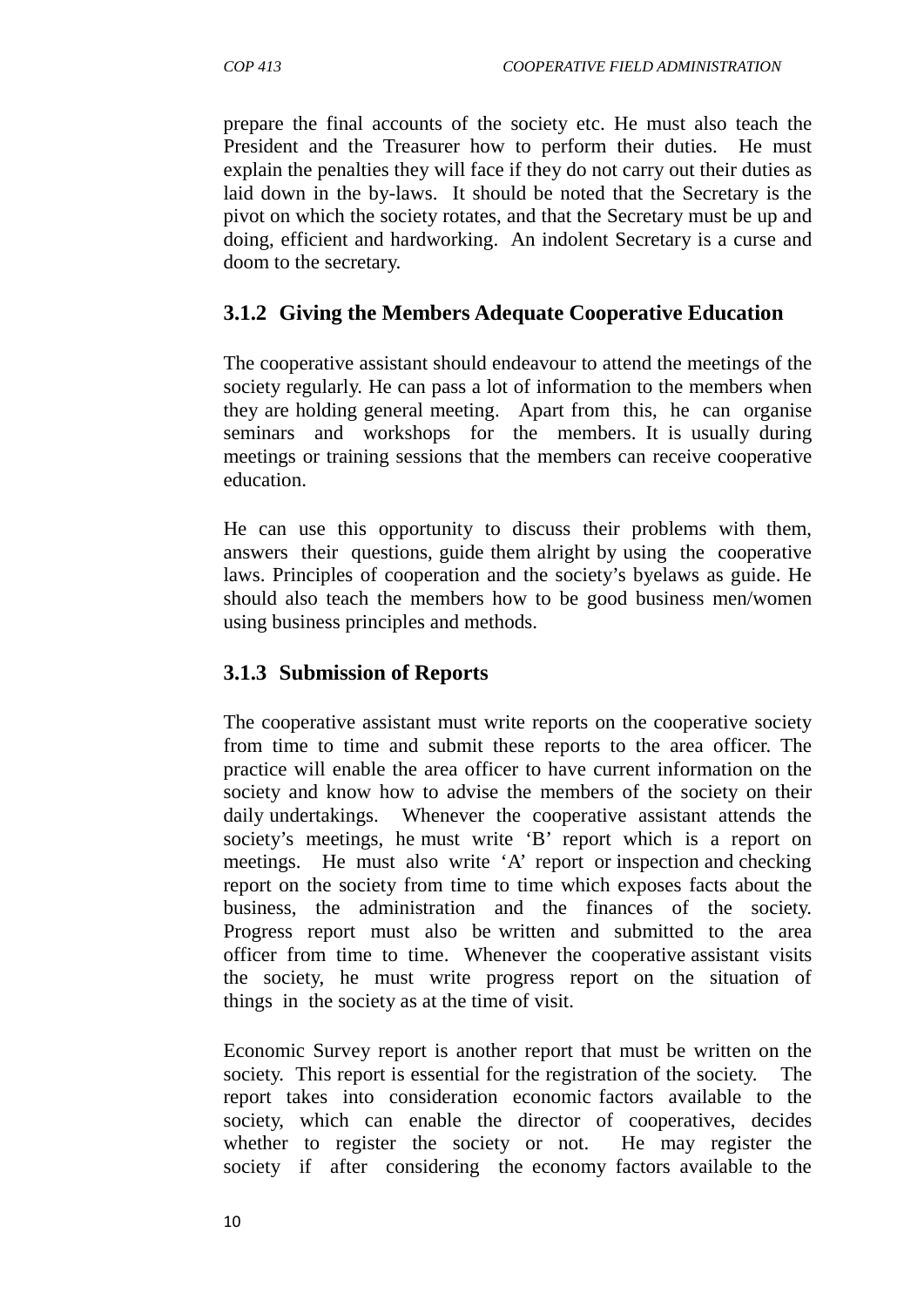society, he is satisfied that the society is a promising one and that it will meet the needs of members compete with other business enterprises successfully and will not die a premature death.

Even after the society might have been registered, the cooperative assistant must 'A' and 'B' report on the Society and submit to the area officers regularly.

# **3.1.4 Members Registration**

Members of cooperative are usually eager to get their society registered. This they usually show by ensuring they must regularly and that a good number of the members attend. They buy all the books they require for the running of the cooperative business, ensure they have a competent secretary who will be able to handle the society efficiently, record all their books and records properly, work without much supervision, and respect the wishes of the members.

They should be able to choose competent members as their officers. Their financial contributions should be made regularly and the society must be financially alright. At the end of the financial year, they must be financially alright. At the end of the financial year, they must be making surplus or have the potential of making surplus. Their assets and property should be well maintained, their members should be patriotic etc. There must be regular cooperative education for officers, committee and other members. When all these are taking place in the society, then the cooperative Assistant will be happy to recommend the society for registration.

The recommendation for registration normally goes to the area officers along with necessary documents including the application for registration form duly completed by members. The area officer will go through the application endorse and recommends further to the zonal officer. The zonal officer will then send this application, to the director of cooperatives who may register the society.

## **3.2 Registration of Cooperative Societies**

While very few societies shy away from registration because they believe by registration, they would be affected by the bureaucracy of the government cooperative department and control majority of proposed societies want registration as early as possible.

In primary cooperative Societies, at least ten individuals are needed to enable the society apply for registration. For secondary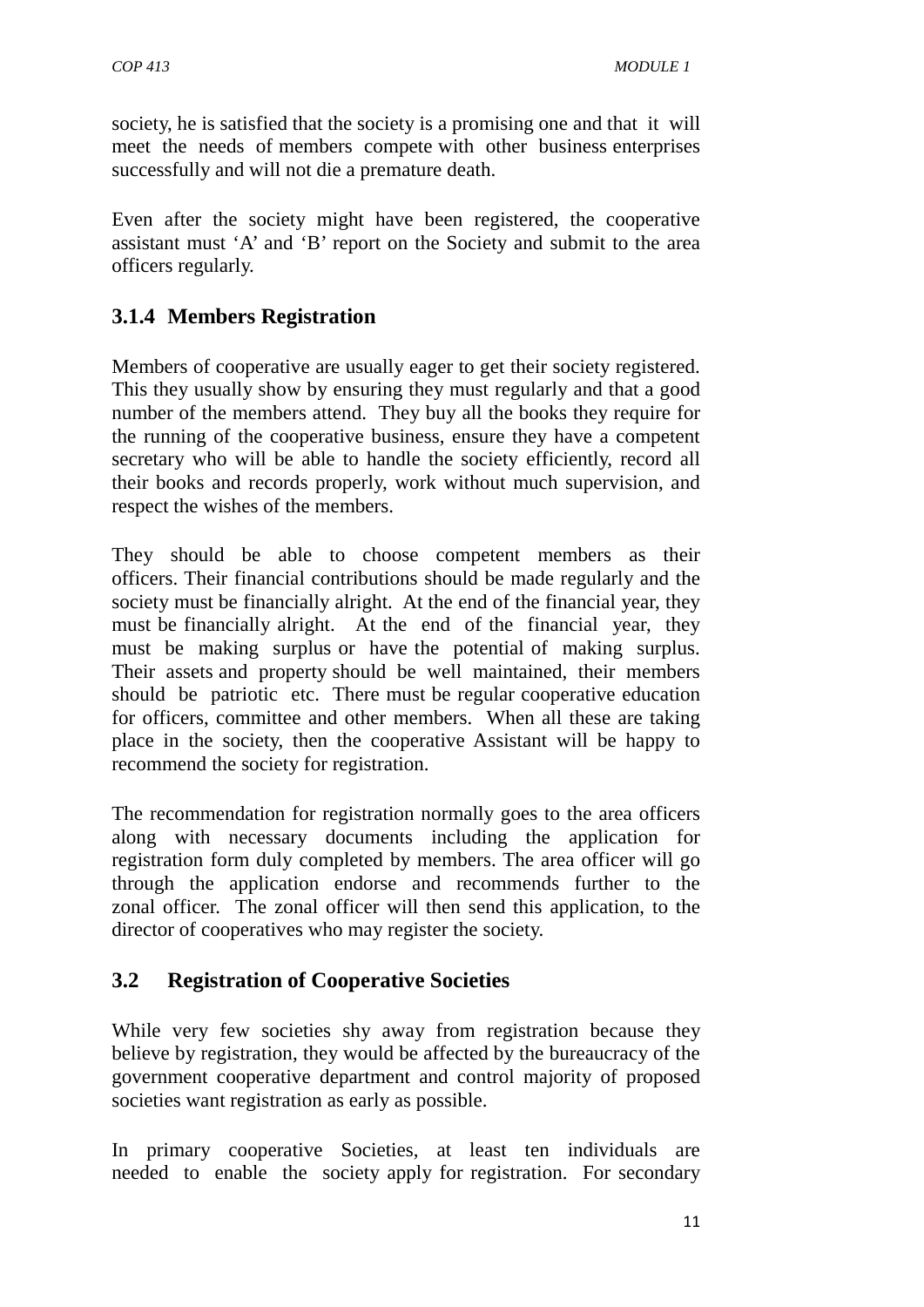(Union) at least two registered, primary societies out of five are needed to apply for registration. The director of cooperative in a state is empowered to register all cooperative societies at primary, secondary and Apex levels in the state.

However, cooperative Societies that ate national in nature for an example the Cooperative Federation of Nigeria (CFN) or National Association of Cooperative Credit Union of Nigeria (NACCUN), irrespective of their location shall be registered by the Federal Cooperative societies, an individual must be at least 18 years of old before he can be a member of a society.

# **3.3 Document Necessary for Registration**

An application for registration form will be completed by at least ten founding members. The information to be filled in includes the name of the society, its address. Area of operation, objects of the society, Number of Shares and value, qualification for membership. Brief description of the proposed working of the society and names of President, Treasurer and Secretary. Spaces are provided for the signature of the President, Secretary and Treasurer. Lastly, a column where the names; signature/thumb-print, occupation and residence of at least ten members of the society will be filled in is provided.

- Another important document is the economic survey report of the society. This report will be accompanied by an 'A' report of the society with a recent Trial balance or the society's Balance Sheets showing the Society's financial position.
- The society's bye-law will also accompany the application.
- The cooperative assistant will assist the members of the society in preparing a seal, choosing a suitable emblem for the society. This seal does not accompany the documents mentioned above to the director of cooperatives.

# **3.3.1 Documents Needed by Director of Cooperative**

The numbers of copies of these documents to be sent to the director of cooperative vary from State to State. "The application shall be accompanied by such number of copies of the proposed bye-laws of the society as prescribed by the Director and the person by whom or on whose behalf the application is made shall furnish such information relating to the society as the Director may require: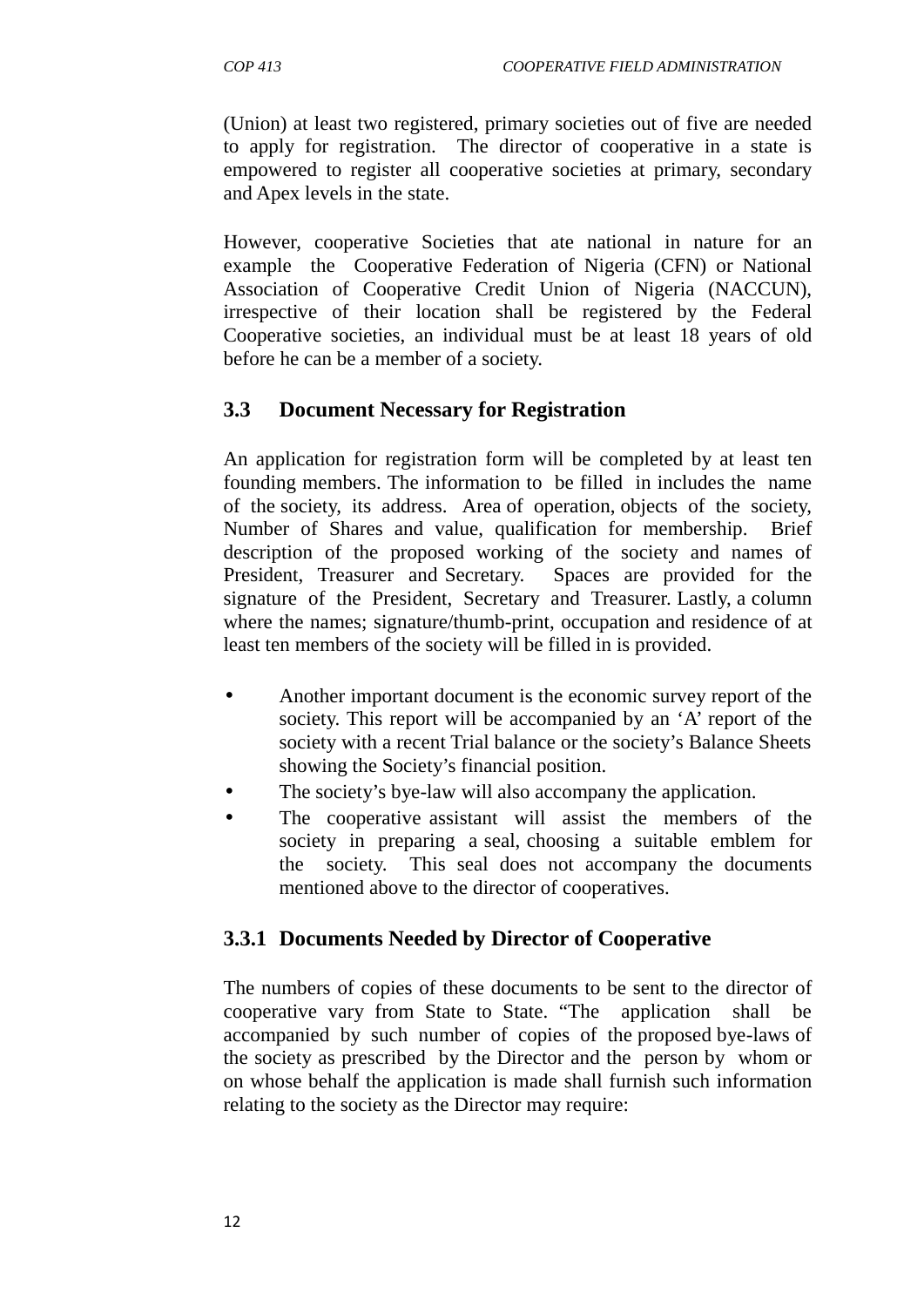In certain cases, the following copies of such documents are prepared.

- 4 Copies of economic survey report on the Society
- 4 Copies of 'A' Report
- 4 Copies of Application for registration form
- 4 Copies of the bye-laws duly completed

In another development, the following are required:

- 5 Copies of Economic survey report
- 5 Copies of the bye-laws duly completed
- 5 Copies of application for registration form.

The director of cooperative must study all these documents properly. He should make sure that the information given on the applications form is correct.

The bye-laws should be read through to ensure it does not conflict with the model bye-laws. He should study carefully the economic survey of the society and if he is convinced that the society shows prospect of success, he shall then register this society. When the Director registers the Society, he will write the name of the society in the register of Societies and issue a certificate signed and sealed by him. Apart from this, the word "Cooperative" shall form part of the name of the registered society: the word limited shall be the last word in the name of the registered society.

Also the word 'Bank' or Banking' shall not form part of the name of the Society registered except in the case of central.

The Nigerian Cooperative Societies Decree 1993. No 90 Section 4 Subsection 3, page 1066. Financing society or cooperative financing agency.

When a society is registered by the director of cooperatives, he societies decree 1993 No 90 Section 4. Subsection 3, page 1006. Financing society or cooperative financing agency.

When a society is registered by the director of cooperatives, he sends the Certificate to the members of the society. It will be through the Zonal Officer, the Area Officer and the cooperative assistant in charge of the Society who will give the Certificate to the society.

After this, a suitable day will be fixed by members for the official presentation of Certificate of registration by the director of cooperatives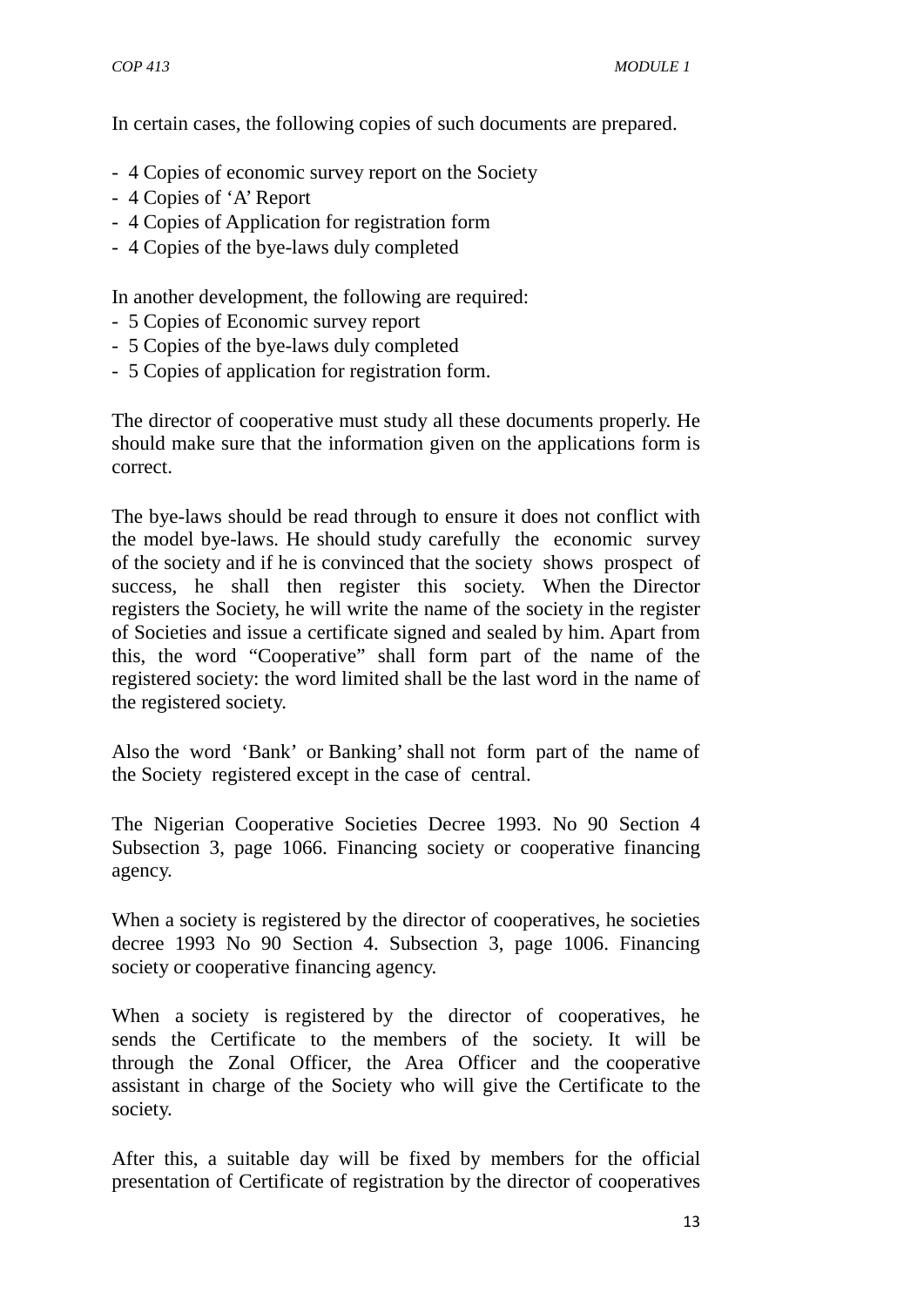or whoever he appoints to do the job. Also, this day is a day of merry making to members and invited guests when food and drinks will be available to celebrate the acquisition of certificate of registration by the society.

# **3.4 Evidence of Registration**

The certificate signed and sealed by the director of cooperatives is a prima facie evidence (conclusive evidence) that a society is duly registered.

# **3.4.1 Advantages of Registration**

It may be correct to say that members of a cooperative society make a lot of efforts to ensure that their society is registered because of the advantages registered societies enjoy. These are some of the advantages:-

## **1. It Becomes a Body Corporate**

The registration of a society renders it a Body Corporate by the name under which it is registered with perpetual succession and a common seal.

By registration, the society becomes protected by the law, makes it an organisation that would exist for a relative long time. It also empowers the organisation to acquire any property it likes within the law, it can enter into any contract. It can sue the business partners; can be sued by the business partners and engage in all things that are legal that can make the society realise its set objectives.

## **2. Tax privilege and Stamp Duties**

Apart from the above-mentioned advantages. Cooperative societies are exempted from paying taxes on their surplus. In the past, they do not pay stamp duties at all but today some states ask the Cooperative Societies to pay stamp duties.

## **3. Free inspections**

Cooperative societies also enjoy the advantage of Free Inspection of their books and records. Cooperative assistant visits. Cooperative societies and checks their books and records. These services are given to societies free of charge. However, in the past years, whenever cooperative assistants inspect the societies, some societies greet this kind gesture with a token amount of money or gift to encourage them to claim for their tours from the government.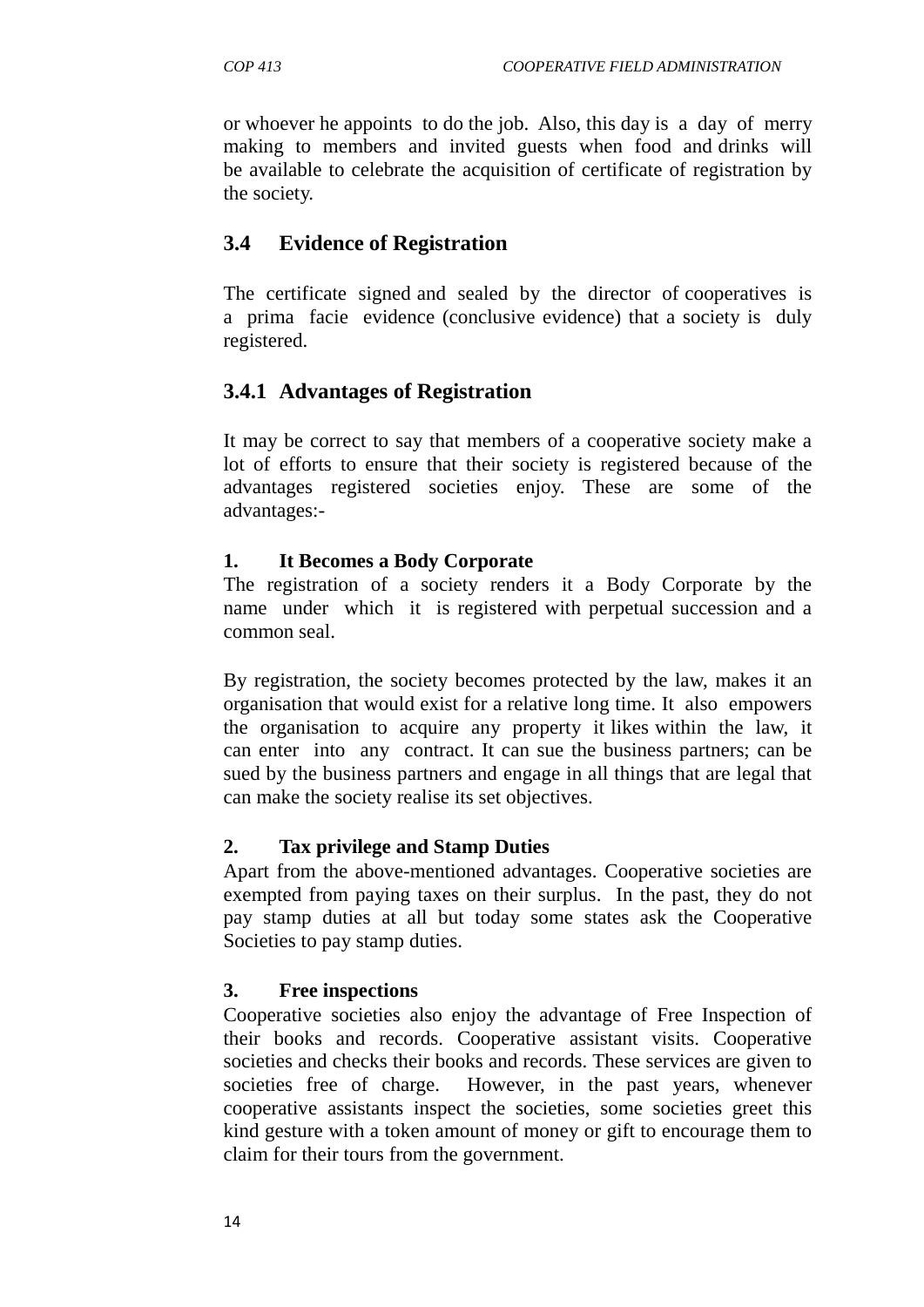#### **4. Financial Privileges**

By registration, many cooperative societies enjoy financial privileges from the government in the past. These days because of the economic situation in the country, this practice had stopped. Cooperative societies now and in the future will have to depend on contributions that can be made by members of acquisition of capital in form of loan from financial institutions.

#### *5.* **Free Training Programmes**

Members of registered cooperative Societies enjoyed free training programmes from the government or its agencies. They are usually given handouts and writing materials free during such training.

#### **6. Legal Protection**

The law protects the cooperative society from any member who wants to ruin the organisation. It also protects the Society from the negative effect of who wants to defraud the organisation. The legal protection provides the basis for legalising the society's activities.

## **7. Limited Liability**

The liability of members is by registration limited. By this, the liability of the members is limited to the capital contributed into the society. New shares holders are encouraged by this limited liability to take up membership in the society since the risk are limited and reduced.

## **3.4.2 Disadvantages of Societies that are not Registered**

## **1. No Legal Protection**

A society that is not registered is not a corporate body and not protected by the law, it cannot sue and cannot be sued by its name.

#### **2. It has not got a perpetual succession and a common seal**

An unregistered society can acquire property but the acquisition is not protected by law. Members dealing with this type of society are doing so at their own risk. In case of any problem, the liability of the members is unlimited. This means that the members guaranty all their possessions to pay the Society's debt, the limit to the member risk is unknown.

#### **3. Business partners will not be willing to do Business with them**

The third party or business partners will not be willing to do business with a society that is not registered. They will have the feeling that they are putting their business in a great risk by engaging with unregistered society. Some say an unregistered cooperative society is as good as a society not in existence.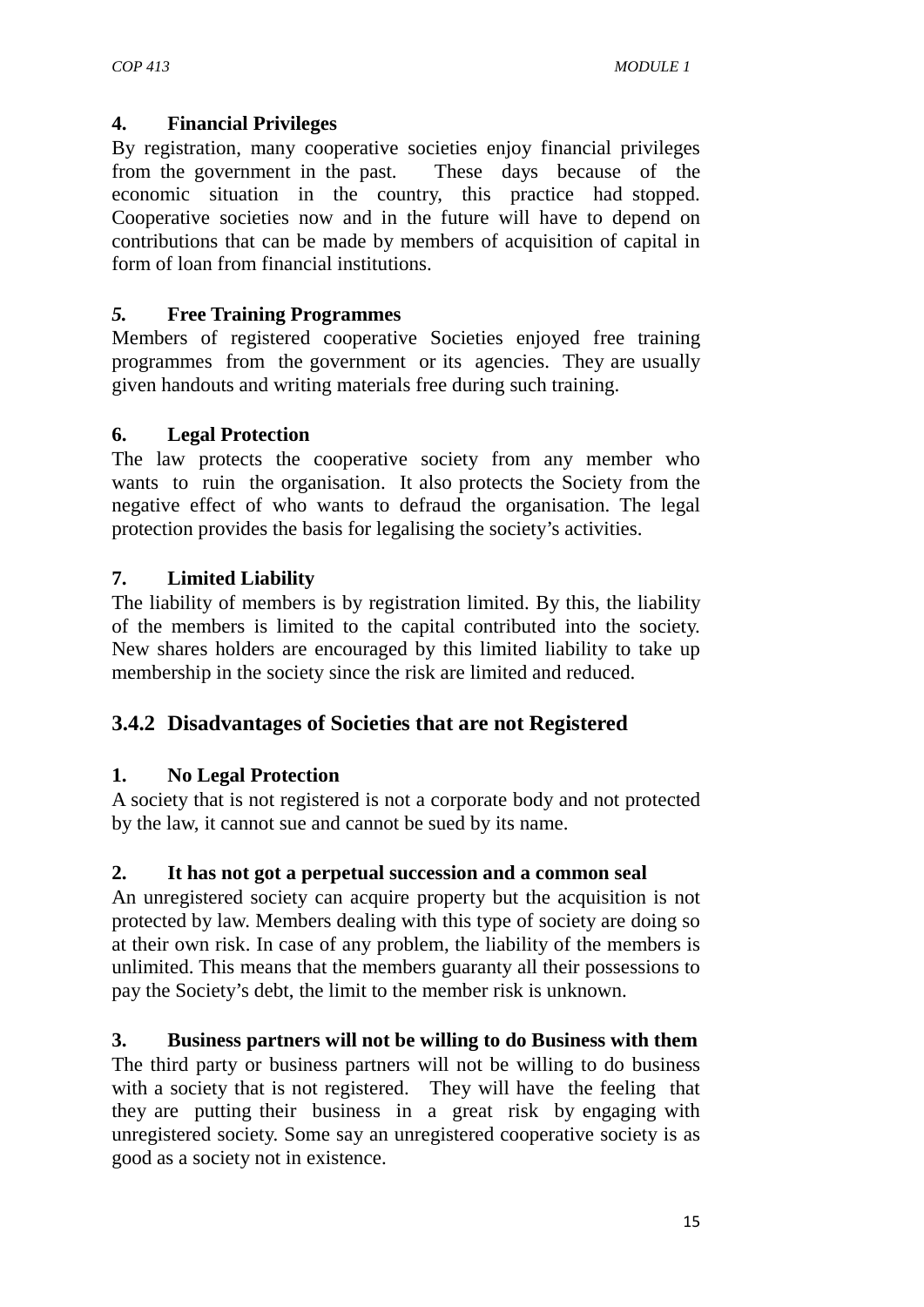However, members of some cooperative societies do not want their society registered because they complained of the exploitative attitude of cooperative officials towards their organisation. Buy this they mean cooperative officials demand huge sum of money from them to ensure their society is registered. They also companied that cooperative officials demand various things from the when they visit their societies. Other limitations include the bureaucracy with the government and control exercised by government officials on cooperatives. Some societies are formed by ex-civil servants, ex soldiers and enlightened members of the public. The members prove that they know how to keep their books and records well themselves, they understand the cooperative law. Principles of cooperation and by the laws of the society very well. In view of this, feel they do not need the assistance of the cooperative assistants. Apart from the reasons given above, they see the activities of the cooperative assistants to mean interference in a business that solely belongs to them. Other reasons are that the cooperative assistants and other cooperative officials want to control them and that they ask for gratifications from them when they visit their societies.

## **3.4.3 Common Problem Associated with Registration of Cooperative**

When a society is registered, it is not that there is no problem at all and that everything is alright. There are some problems that might arise as a result of registration. Some of the problems are:-

#### **1. Bureaucracy**

By registration, certain decisions of a cooperative society cannot by taken except with the approval of the director of cooperative. When cooperatives apply to the office of the director for approval, it takes a long time to get such approval, as the decision will be affected by bureaucracy that normally takes place in government offices.

This will affect the proper running of a cooperative Society which is believed to be a business organisation and must at times take decisions fact.

#### **2. Relaxation of Efficiency**

It was earlier stated that when a cooperative society wants registration, all members will not put their best in attending meetings, payment of necessary dues, ensuring good administration of the society, employ and control the Secretary of the Society. As soon as the society is registered and they have formally received their certificate of registration, the members relax.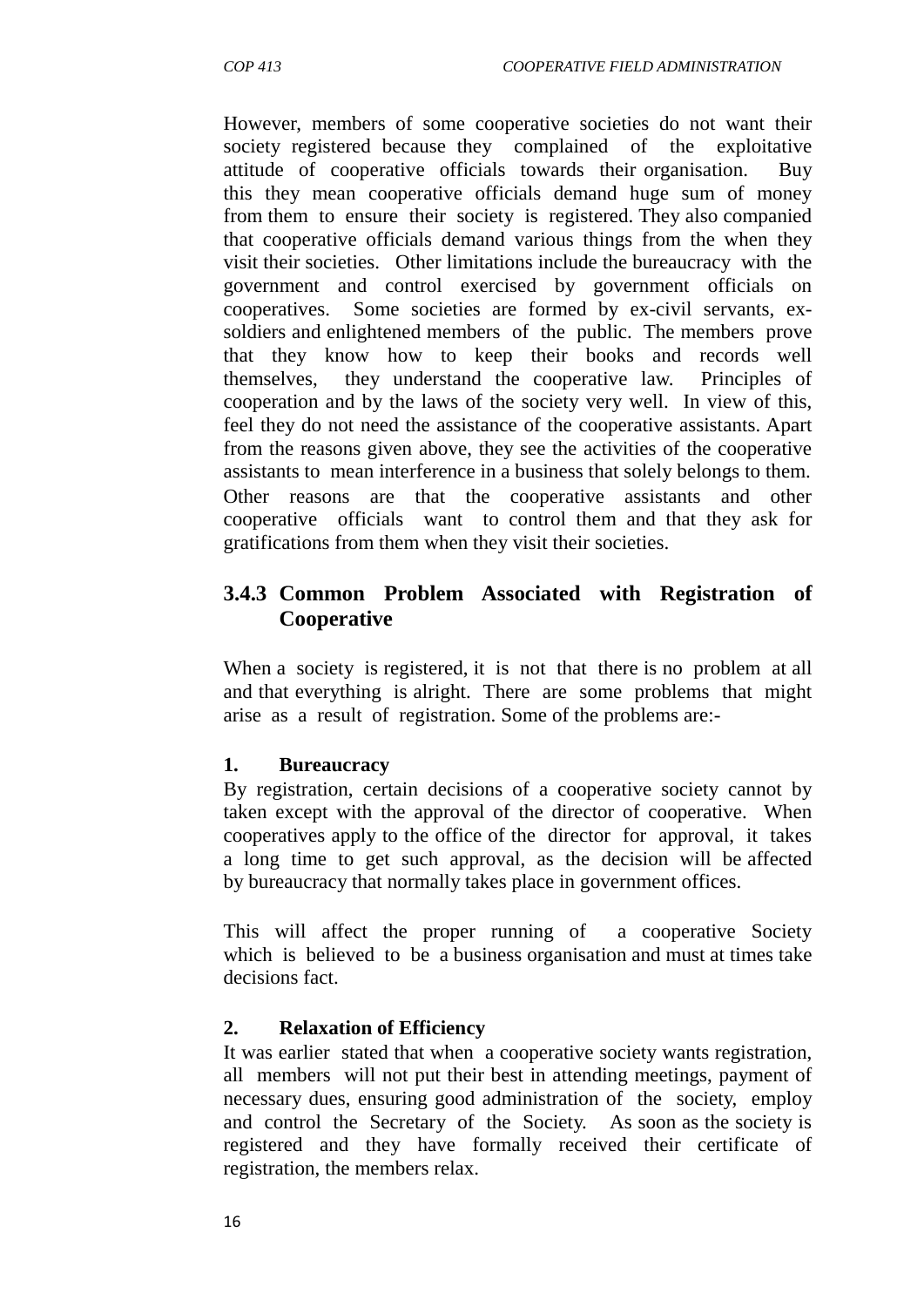#### **3. Less Freedom of Decision**

When a society is registered, it comes under the direct control of Government officials. The cooperative assistant visits the society regularly and attends their meetings. The area officer will also be visiting such society often. By doing this, they will influence their decision making process and will not give the members and committee members from hand to run their society.

#### **4. Tie to the Government**

The tie to the government increases with registration. The society becomes affiliated to the government systems, it becomes a government baby and it is used as an instrument by the government to achieve some of its political aims and objectives.

#### **5. Conflicts with Customs and Tradition**

When a society is registered , the bye-laws of the society become registered. By this it becomes the rules and regulations to be observed by the members of the society. Going through these byelaws, one would observe that certain area in the bye-laws conflict with tradition and conflict with tradition and customs of the people. We should remember that the cooperative law from which the model byelaws are prepared is s document that is imported into the country from India. This law had been copies for use as Nigerian cooperative law without adapting it to the customs and tradition of the Nigeria people. We would observe that even the new cooperative societies decree 1933 is a document that is copied from the previous one.

# **4.0 CONCLUSION**

We have discovered from this unit that the activities of cooperative field managers, registration of cooperative societies and document necessary for registration. Thereof evidence of registration is very important.

# **5.0 SUMMARY**

This unit stresses the point advantages of registration, disadvantages of societies that are not registered and disadvantages of registration.

# **6.0 TUTOR-MARKED ASSIGNMENT**

- 1. Discuss the activities of cooperative field managers?
- 2. Highlights document necessary for registration?
- 3. Why registration is important?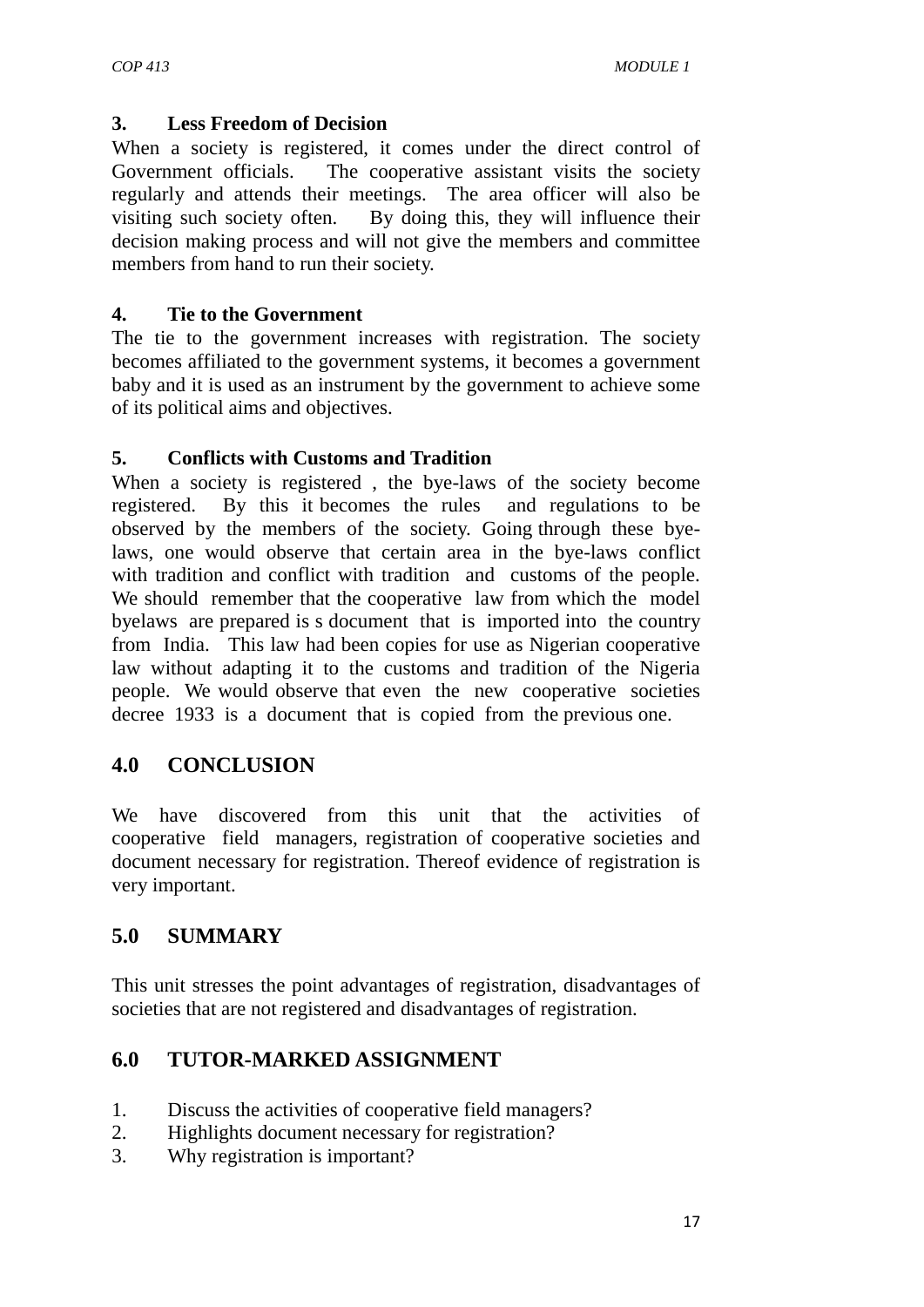#### **7.0 REFERENCES/FURTHER READING**

- Akubuilo, C.J.C. (2003). *Cooperative Extension Service*, Mammographic: Ebonyi State University, Abakaliki.
- Akubuilo, C.J.C. (2005). *Extension Organisation Management and Supervision,* Mammographic: Ebonyi State University, Abakaliki.

Bye-Laws of Cooperative Thrift and Credit Society Ltd

- Chukwu, S.C. (1990). *Economics of the Cooperative Business Enterprise,* Marburg Consult, Marburg.
- Cooperative Development. (2002), *Federal Ministry of Agriculture and Rural Development, Cooperative*
- *Federation of Nigeria. Reports* of CFN Zonal Conferences for the West, East and North Nigeria
- Falodun, S.A. (1985). *The History, Growth and Development of Cooperation in Nigeria up to 1985.*
- Hornby, A.S. (1974). *Oxford Advanced Learners' Dictionary of Current English.*
- International Labour Officer. (1968). Cooperative Management and Administration, Geneva.
- Lagos State Government Manual for Cooperative Officials and Cooperative Inspectors.
- Lawal, K.A.A & Oludimu, O.L (2011).*Management Theory, Practices and Focus*, Ibadan: Asogun Publishers.
- Lawal, K.A.A. &. Adelowo. (2013). *Cooperative Education and Extension, Nigerian Cooperative Societies Act 1993.* Cap c 35 Laws of the federation of Nigeria. NOUN Publishers.
- Okeke, E.U. (2001). Cooperative Movement: Meaning Origin and Ideology, *In Nigerian Journal of Cooperative Economics and Management,* (Vol 1), No.1 Jan-June.
- Okonkwo J.N.P ( ). *Hints on Cooperative Fieldwork.* Enugu; Chuka Printing Company Ltd.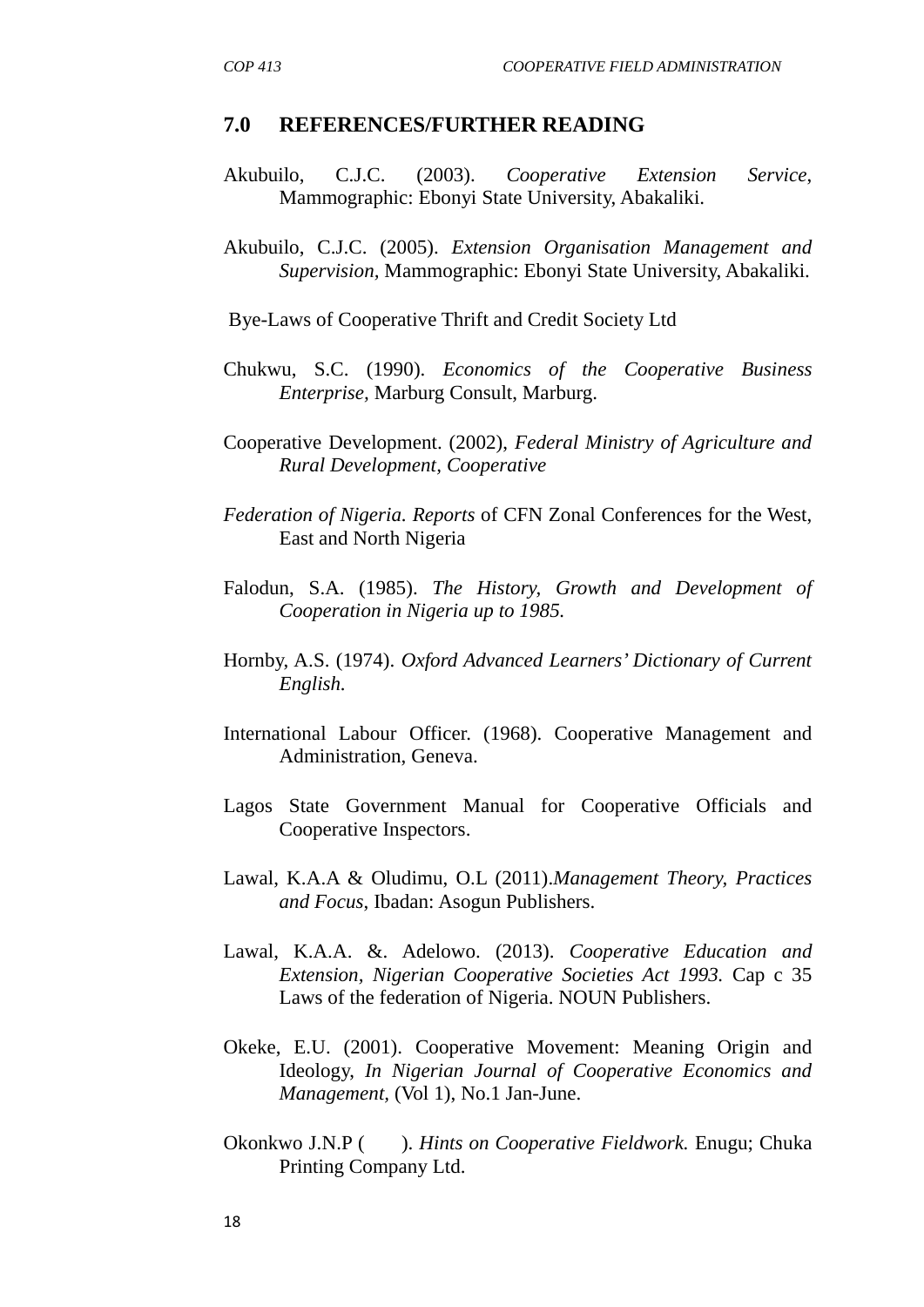- Owojuyigbe, S. (2007).*Cooperative Administration and Fieldwork in Nigeria (3rd Ed)*, Samlolly Publishers.
- Strickland C.F. (1934). *Report on the Introduction of Cooperative Societies into Nigeria and the Cameron under British Mandate.* Lagos; Government Printers.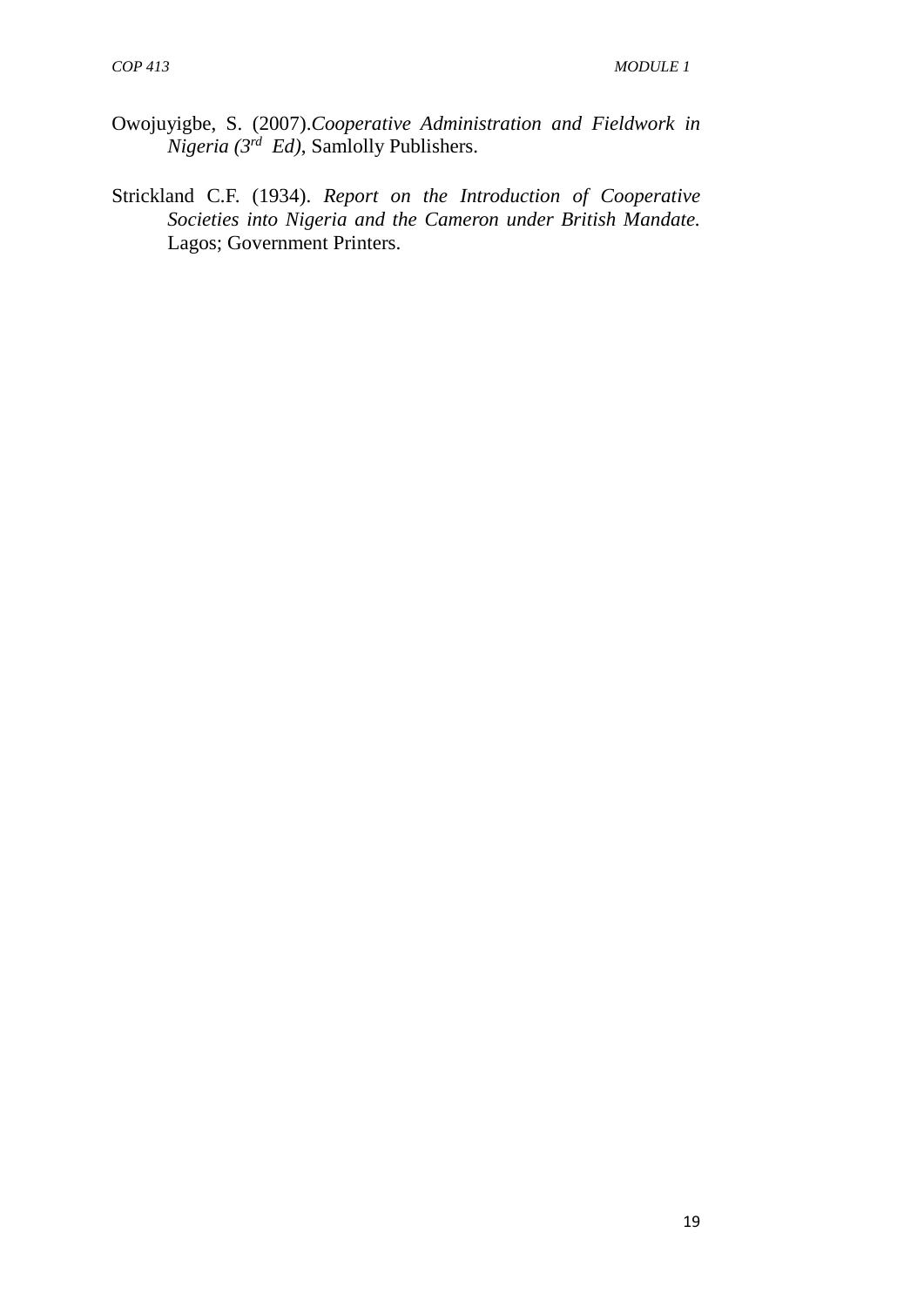# **UNIT 3 INSPECTION DUTY OF A COOPERATIVE ASSISTANT**

#### **CONTENTS**

- 1.0 Introduction
- 2.0 Objectives
- 3.0 Main Content
	- 3.1 Responsibilities and Aims of Inspection
	- 3.2 Step for Group Inspection
	- 3.3 Checking their Books and Records
	- 3.4 Suggests Improvement
- 4.0 Conclusion
- 5.0 Summary
- 6.0 Tutor- Marked Assignment
- 7.0 Reference/Further Reading

#### **1.0 INTRODUCTION**

The job of cooperative assistant does not end when a society is registered. He has to continue inspecting the society regularly until the time when the members have got to a stage when they can run the society with little or no supervision. It is even the ultimate aim of the government to assist a cooperative society to a stage when the members would have been fully capable to run their society themselves, whereby the activities of the government official would be limited to giving pieces of advice only. In societies where there are a lot of management problems, where the members are illiterates, inspection could be intensified.

#### **2.0 OBJECTIVES**

At the end of this unit, you should be able to:

- discuss the responsibilities and aims of inspection assess the steps involved in inspection.
- explain an efficient inspection with the knowledge in the book keeping and operation of the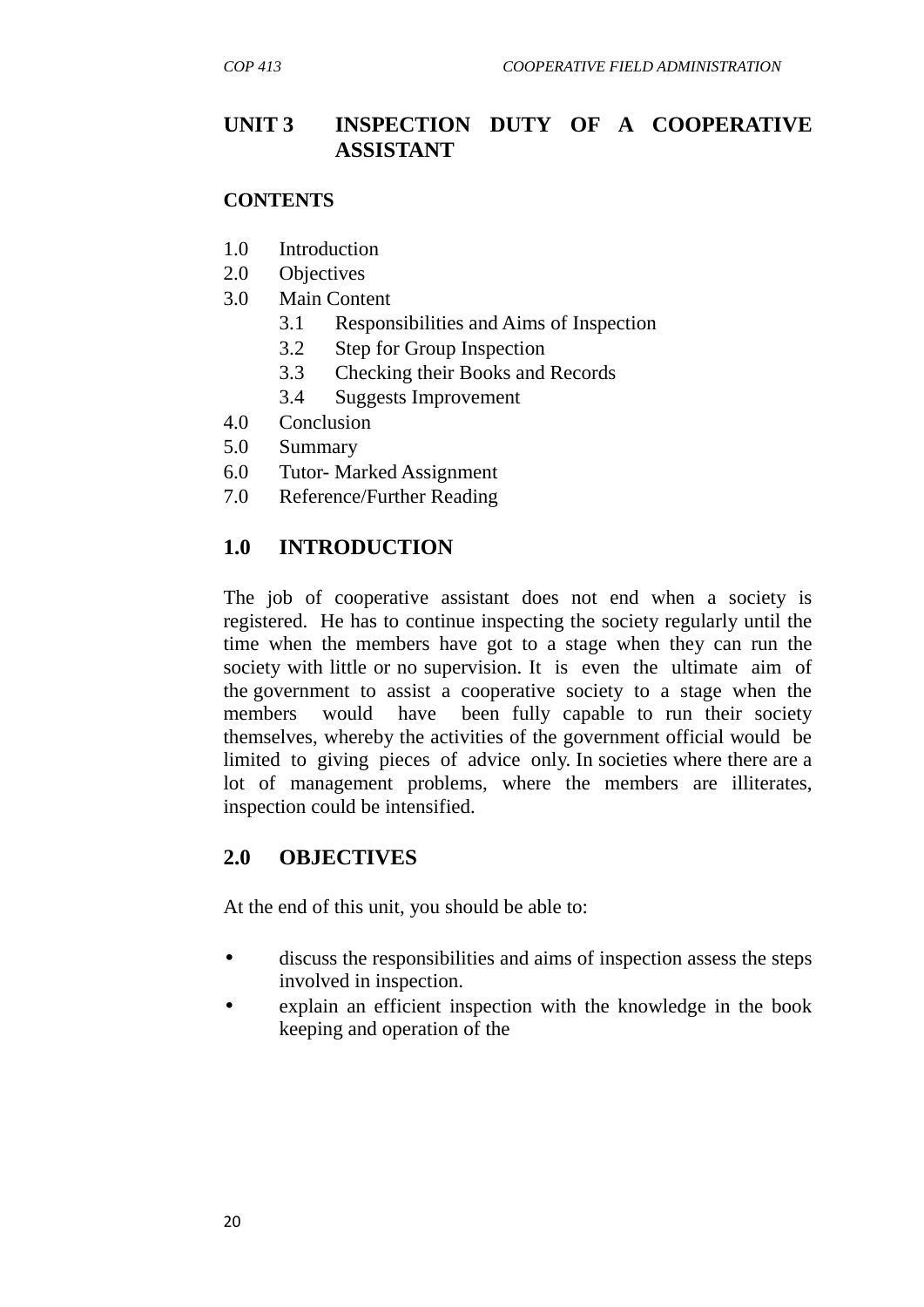# **3.0 MAIN CONTENT**

# **3.1 Responsibilities and Aims of Inspection**

Inspection of cooperative societies is one of the important statutory duties of the director of cooperative. He may not be able to carry out this duty in some cooperative societies, so he can delegate this power to any member of his staff. The aim of inspection is to guide and direct the activities of the society towards the attainment of its stated objectives. During this process, cooperative law, cooperative principles and practice and the bye-laws of the society should be complied with activities of the group should be assessed in line with the bylaws.

#### **Nature of Inspection of Cooperative societies.**

Usually the officer in an area office inspects societies in his local government area. The director of cooperatives in a state has the legal power to inspect any Society in the State at any time. The cooperative assistant in an area office are usually allocated societies which they usually inspect.

#### **Preparation before Inspection**

The cooperative assistant attached to a particular cooperative society should be well informed of the activities of the society he is to inspect by going through the file of the society in the area office on the following facts:

- a. The date when the society was established
- b. What are the stated objectives of the society?
- c. When was the society registered?
- d. How many members are in the society?
- e. What is the paid up Shares of the society?
- f. The latest audit reports of the organisation.
- g. The problems of the society as conveyed in the latest inspection/audit report and some of the solutions to the problems.
- h. Whether the society is in debit or credit balance with the secondary or Apex organisation to which it is affiliated.

# **3.2 Notice to the Society to be Inspected**

The cooperative assistant attends both the general and committee meetings during which he would advise and guide the members on how to run the business effectively. He would teach them the bye-laws of the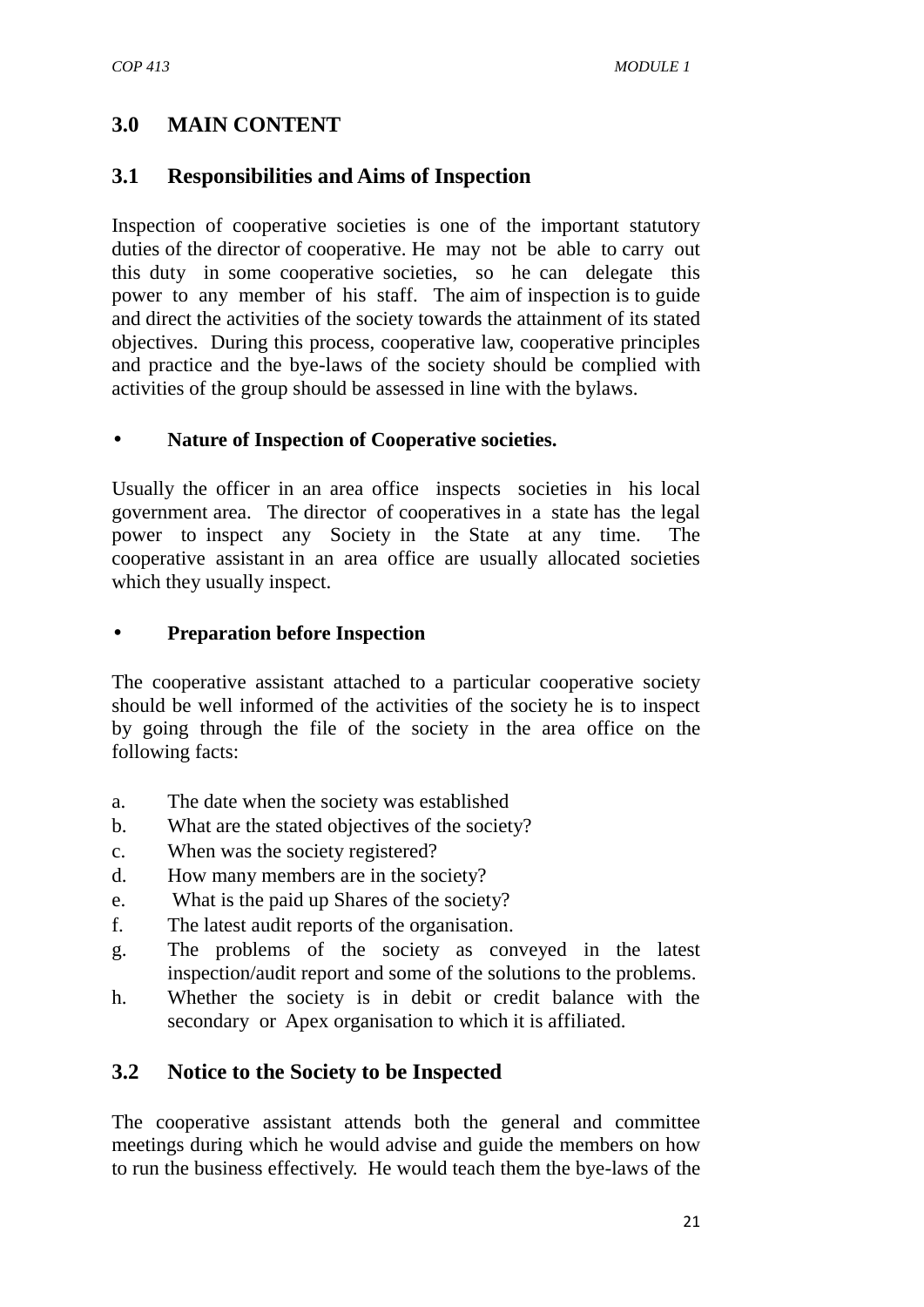society, some knowledge of accounting and some business principles.

He will also deliver messages from the area officer or the director of cooperatives to the members of the society. Also during such meetings, members are free to ask questions.

# **3.3 Books and Records**

The cooperative assistant will inspect all the books and records of the society. To do this job, he will ask for all the books and record of the society from the secretary and will do the checking. At the end, he would write a report on the exercise to his area officer which would eventually go to the director of cooperatives.

#### **Writing of Reports**

Inspection also includes the writing of reports on the society. Such reports are, progress report, and economic survey report.

#### **Regular Visits**

Inspection exercise includes paying regular visits to societies allotted to the cooperative assistant. It may involve inspecting the member's farms building under construction, completed building, equipment, projects machinery, vehicles etc. owned by the society.

## **3.4 Suggests Improvement**

## **3.4.1 Looking into the Business methods**

The cooperative Assistant looks into the business methods of the society and ensures the members follow good business principles and methods and due process. He should also ensure they engage in profitable ventures and that they invest their money in the right way. He should ensure that the members comply with the cooperative law, principles of cooperation and the bye-laws of the society by following due process in procurement.

Regular inspection of the cooperative society allows defects in running the society, in keeping the society's fund, in loan disbursement, in recovery of loan etc to be discovered before the situation becomes irreversible. This will allow such defects to be rectified immediately.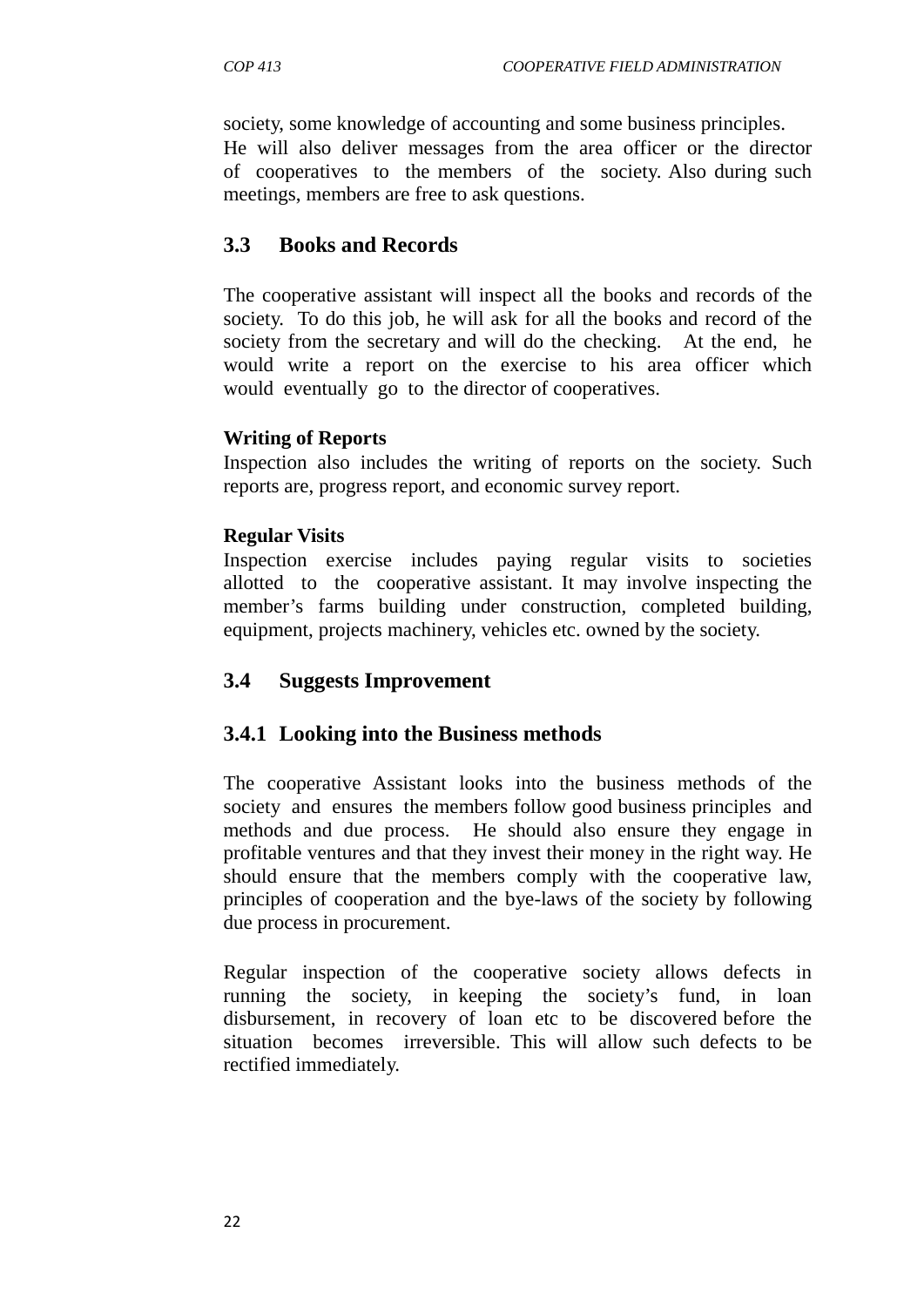# **4.0 CONCLUSION**

This unit has presented the responsibilities and aims of inspection and notice to the society to be inspected. The knowledge on checking their Books and Records also suggests improvement.

## **5.0 SUMMARY**

It is also part of the inspection exercise to visit societies, know their problems and suggest improvements to enable the society develop further socio-economic activities that will improve the members standard of living

# **6.0 TUTOR -MARKED ASSIGNMENT**

Discuss the responsibilities and aims of inspection to the cooperative society to be inspected

# **7.0 REFERENCES/FURTHER READING**

- Akubuilo, C.J.C (2003). *Cooperative Extension Service,* Mammographic: Ebonyi State University, Abakaliki.
- Akubuilo, C.J.C (2005). *Extension Organisation Management and Supervision,* Mammographic: Ebonyi State University, Abakaliki.
- Bye-Laws of Cooperative Thrift and Credit Society Ltd
- Chukwu, S.C (1990). *Economics of the Cooperative Business Enterprise,* Marburg Consult, Marburg.
- Cooperative Development. (2002). *Federal Ministry of Agriculture and Rural Development, Cooperative Federation of Nigeria. Reports* of CFN Zonal Conferences for the West, East and North Nigeria.
- Falodun, S.A .(1985). *The History, Growth and Development of Cooperation in Nigeria up to 1985*
- Hornby, A.S .(1974). *Oxford Advanced Learners' Dictionary of Current English.*
- International Labour Officer. (1968). Cooperative Management and Administration, Geneva.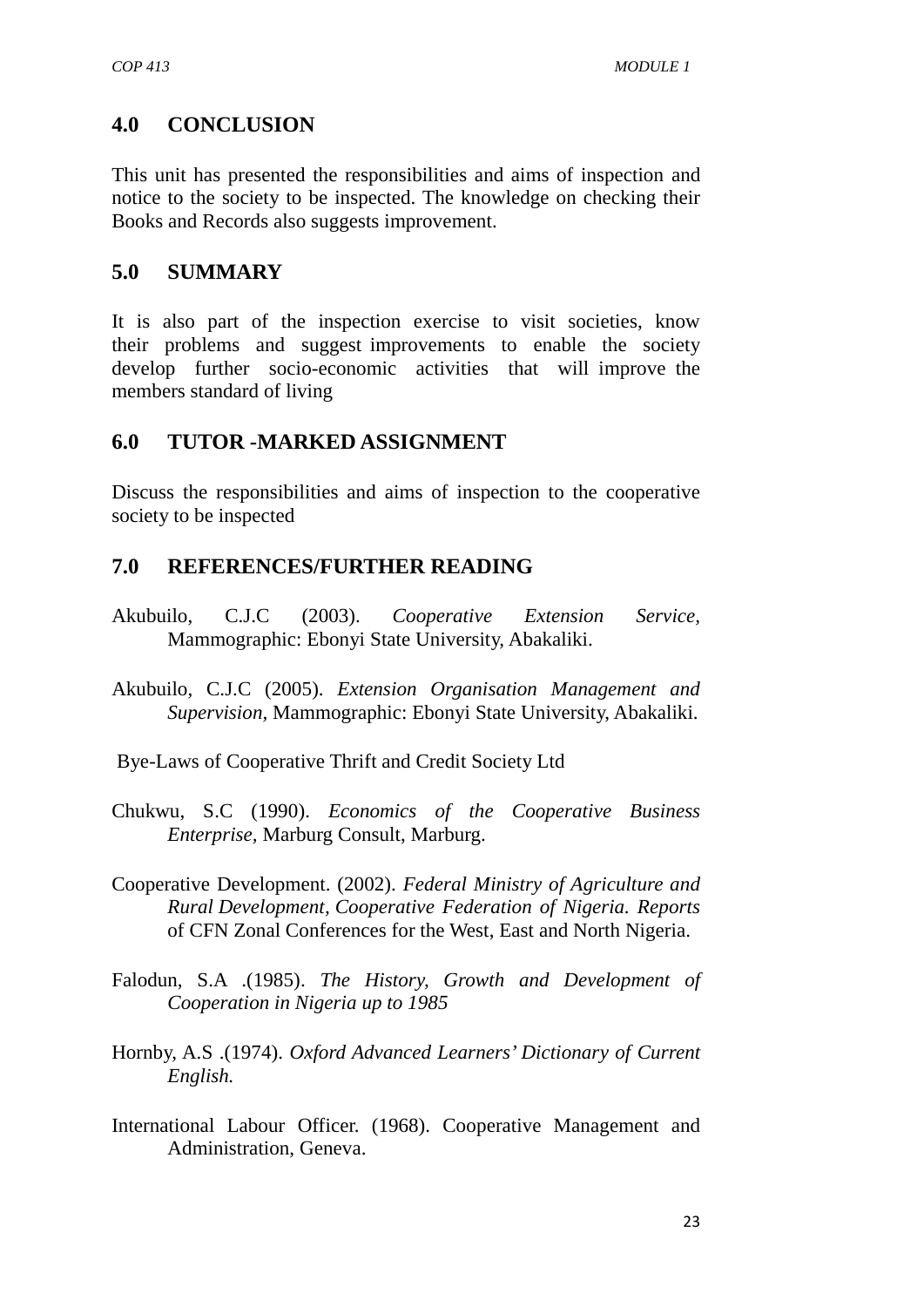- Lagos State Government Manual for Cooperative Officials and Cooperative Inspectors.
- Lawal,K.A.A & Oludimu, O.L.(2011).*Management Theory, Practices and Focus*, Ibadan: Asogun Publishers.
- Lawal,K.A.A |& Adelowo. (2013) *Cooperative Education and Extension, Nigerian Cooperative Societies Act 1993.* Cap c 35 Laws of the federation of Nigeria. NOUN Publishers.
- Okeke, E.U. (2001). "Cooperative Movement: Meaning Origin and Ideology", *In Nigerian Journal of Cooperative Economics and Management,* (Vol 1), No.1 Jan-June.
- Okonkwo J.N.P (). *Hints on Cooperative Fieldwork.* Enugu ;Chuka Printing Company Ltd.
- Owojuyigbe, S. (2007).*Cooperative Administration and Fieldwork in Nigeria (3rd ed)*, Samlolly Publishers.
- Strickland, C.F. (1934) *Report on the Introduction of Cooperative Societies into Nigeria and the Cameron under British Mandate*. Lagos*:* Government Printers.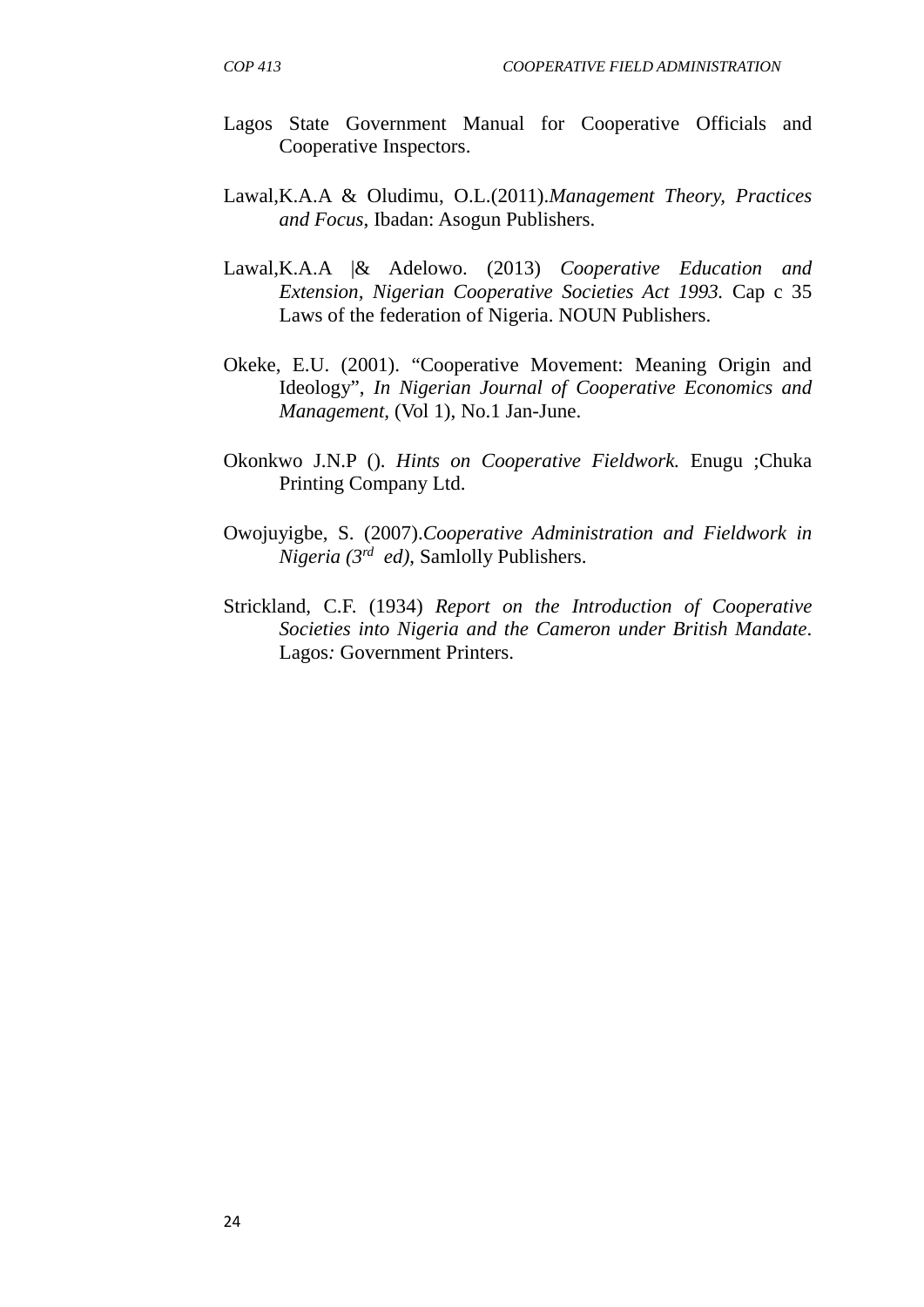# **UNIT 4 BOOKS AND THE INSPECTION EXERCISE**

#### **CONTENTS**

- 1.0 Introduction
- 2.0 Objectives
- 3.0 Main Content
	- 3.1 The Minute Book
	- 3.2 The Monthly Analysis Books (MAB)
	- 3.3 Membership and Attendance Register (MAR)
	- 3.4 Building and Equipment Register
- 4.0 Conclusion
- 5.0 Summary
- 6.0 Tutor -Marked Assignment
- 7.0 Reference/Further Reading

# **1.0 INTRODUCTION**

The cooperative assistant should encourage the cooperative society to purchase and maintain all the necessary books and records that are needed to record the transaction of the cooperative society. He should be very meticulous in the details of the books.

## **2.0 OBJECTIVES**

At the end of this unit, you should be able to:

- define the minute book and the monthly analysis books (MAB)
- explain the membership and attendance register (MAR) and building and equipment register.

# **3.0 MAIN CONTENT**

## **3.1 The Minute Book**

This book is to record the proceedings of the society's meetings. Since there are two types of meetings, there are also two-minute books. One is for the General meeting and the other is for committee Meetings. Whenever the cooperative assistant is inspecting the minute books, he should study how regular the two meetings are, how carefully the proceedings are recorded into the appropriate minute books. He should also examine how the decisions are reached whether unanimously or by majority vote. He should know whether all the business of the committee is discussed during the committee meetings and if the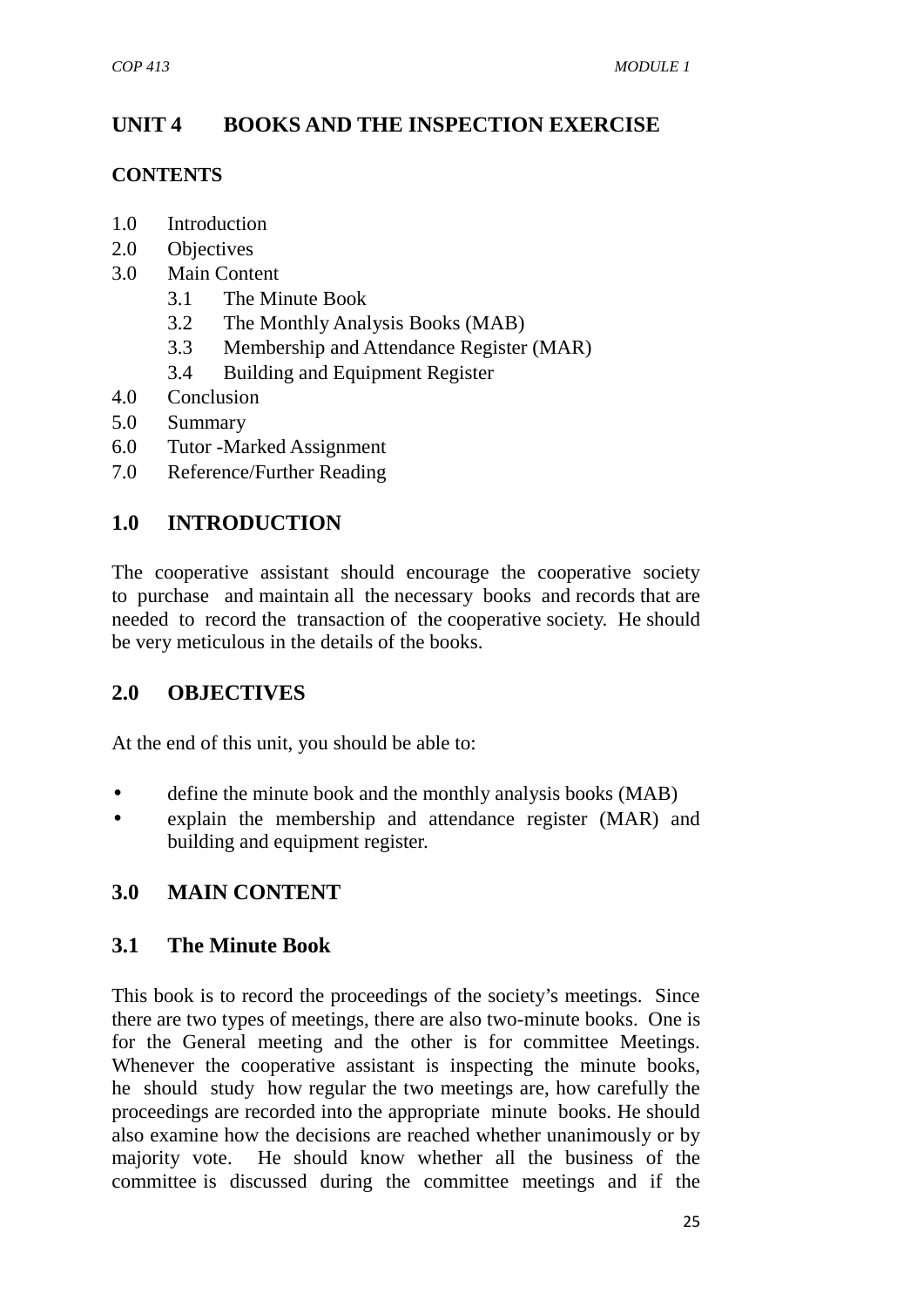committee members follow the decisions of the general meetings.

## **3.2 The Monthly Analysis Books (MAB)**

This is the book into which the monthly member's transactions are recorded. There are columns in the book for fees, fines, shares, saving, sales of forms, loan issued/repayment, and on interest. It is from (MAB) we post transactions into the personal ledger of members. The corresponding entries of the monthly analysis book are available in the cash receipts and the cash book. The cooperative assistant should ensure all items are well recorded.

#### **The general ledger**

This book is usually referred to as the principal or main book of account where in all entries of other subsidiary books are recorded. For example transactions on the debit side of the cash book are recorded on the credit side of the general ledger while that of the credit side of the cash book will be posted to the debit side of the general ledger.

#### **Cash Book**

All cash transactions are recorded into the cash book. The cash receipt book and the payment vouchers are books of original entry for the cash book. Transactions recorded into the receipts are posted to the debit side of the cash book while that of the payment voucher are posted to the credit side of the cash Book.

## **3.3 Membership and Attendance Register (MAR)**

This is a book which records the number of members in the society. It also records how regular a member is at meetings. It has column for serial numbering, member's name and member's address. Signature, date of enrolment, reference to minutes, reference to nominees, signature of secretary, date of termination of membership etc.

#### **Loan Register**

This is a book that records the name of loan beneficiaries. It has columns for name of borrower, amount applied for, amount granted, date of approval, period of loan, date of refund and remarks. Loan transaction is very important in a thrift and credit society. The cooperative Assistant should ensure that loan beneficiaries are as decided in the credit committee meetings and recorded in the minute book.

#### **Loan Bond**

Whenever a member takes a loan from the society, he should sign a loan bond. This document is the loan agreement between the society and the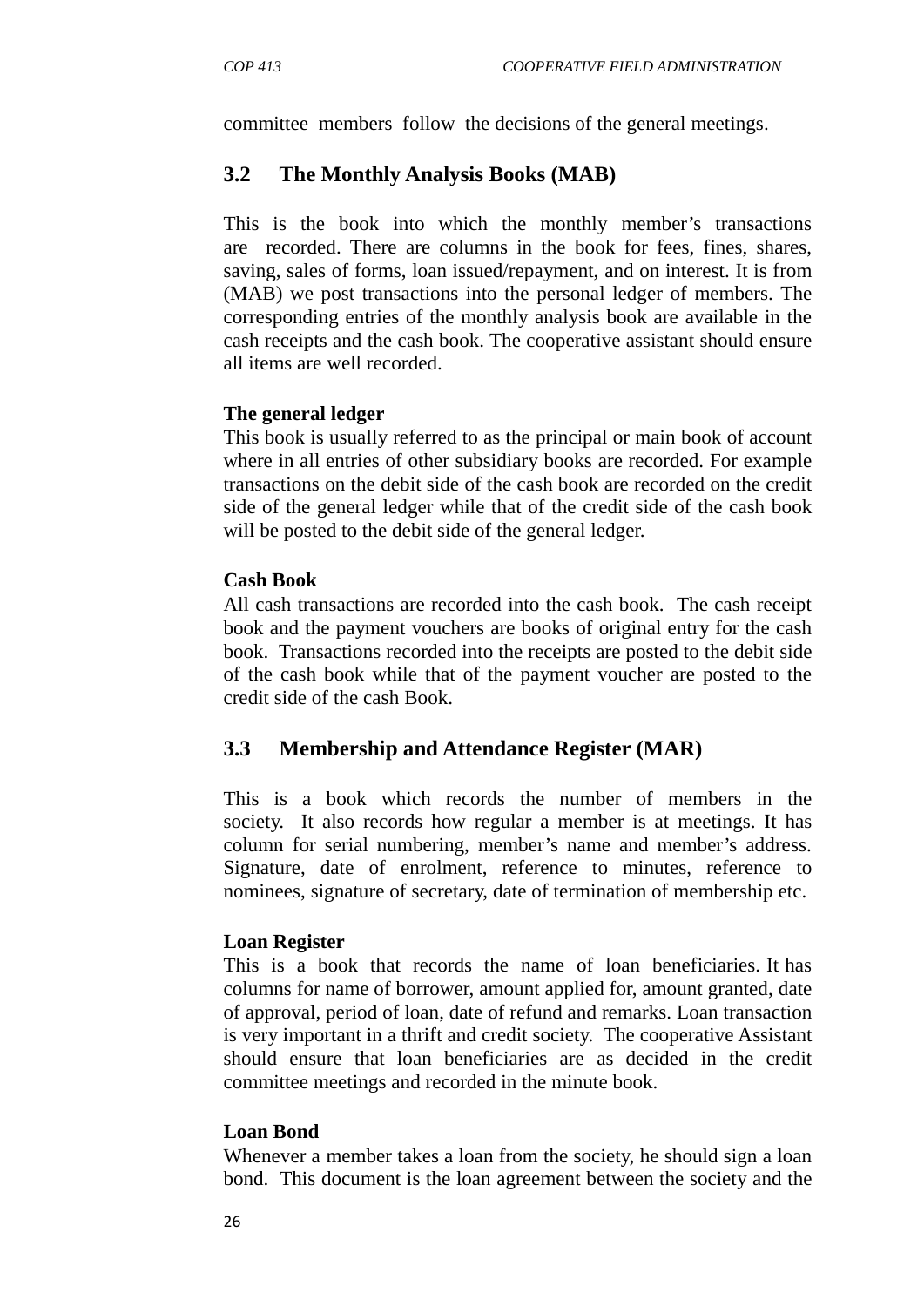borrower and serves as a legal document to be used by the society if there is any problem on the Loan in future. Whenever a loan bond is signed, the cooperative Assistant should make sure the loan bond is properly completed, that sureties are qualified to sign and that they are members of the society.

#### **Payment Voucher**

The payment voucher is used to record monies paid by the Society. Payment voucher should be signed by the President and the Society. Entries in the payment voucher are posted to the credit side of the cash book. The cooperative assistant should ensure the entries are well done.

#### **Receipt Book**

All monies received into the society are recorded into the receipt book. It should be ensured that all monies paid into the society are receipted. Entries in the receipt book are usually posted to the debit side of the Cash Book.

# **3.4 Building and Equipment Register**

This is a book which the records the list of assets owned by society buildings movable and immovable property etc.

#### **Nominee Forms**

The cooperative assistant should ensure each member has a nominee and that the name of the nominee is written and submitted to the secretary and kept sealed in an envelope to enable him inherit the asset or liability of the member in case or death permanent disability.

#### **Member' Passbook**

Each member should have at least one passbook with the society. However, it is more appropriate if every member has two passbooks at a time. At any moment, one will be with the member and the other will be with the secretariat. This is updated regularly. This system will give regular update information on the member's transactions with the society on regular. Apart from this, the cooperative assistant will be able to inspect one of the passbooks when the need arises.

#### **The Society's Buy-Laws**

The registered buy laws of the society should be kept in the Society's office so that members can read it from time to time. Copies of such buy-laws could be made available to the members so that they can read and understand. Copies translated to the local language may also be distributed to members.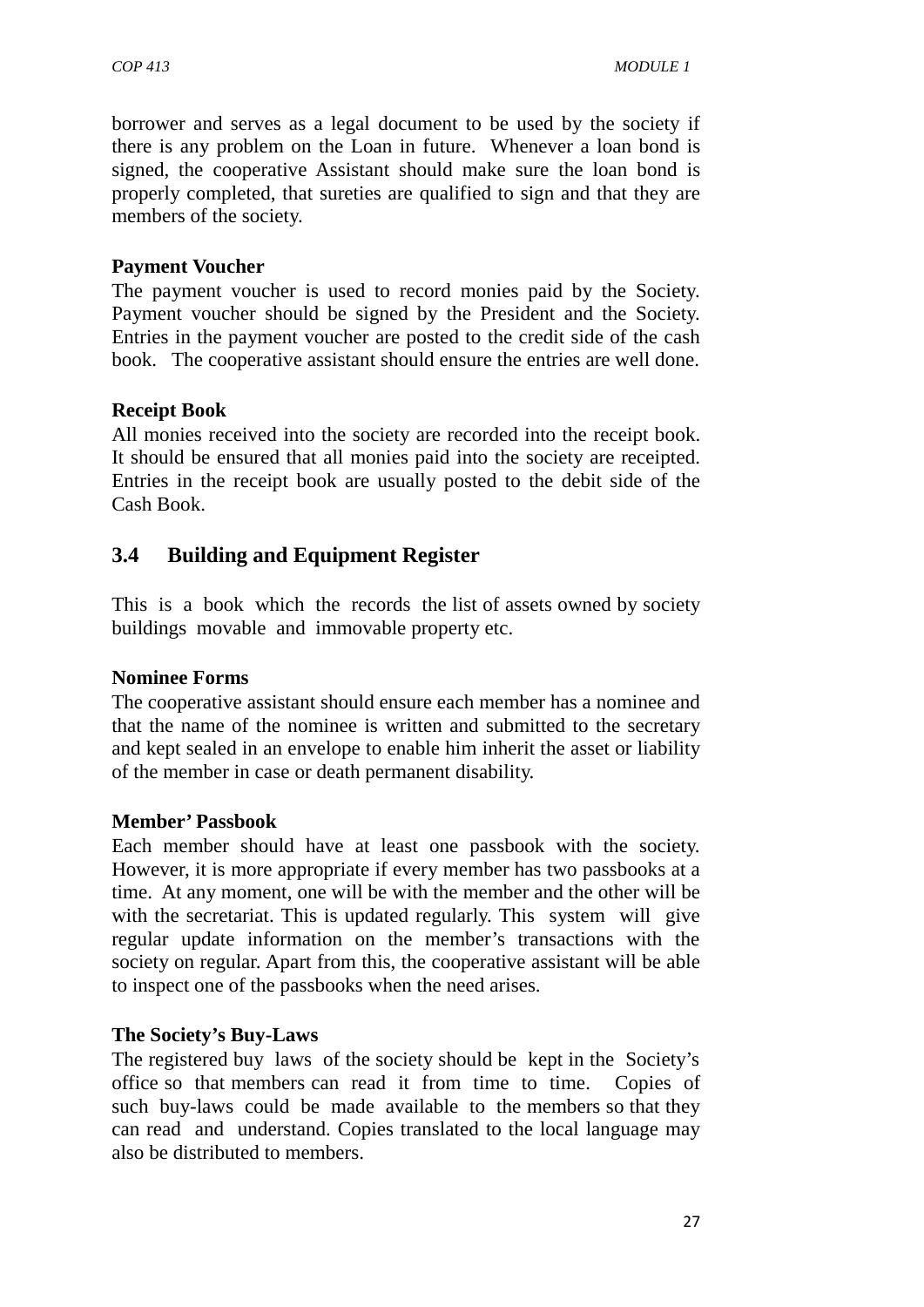#### **The Society's files**

The cooperative Assistant should inspect the society's files to ensure that all letters received are properly filed and promptly attended to. Copies of all letters sent out should also be in the file.

#### **The Journal**

This is usually referred to as book of original entry. From this book entries are made into other books and records. It states which accounts will be credited and which ones will be debited. Also, this book is used for adjustments, correction of errors, transfers etc. The Cooperative Assistant should ensure the book is well kept.

# **4.0 CONCLUSION**

This unit focuses on the minute book and the monthly analysis books (MAB) and presents membership and attendance register (MAR) also building and equipment register. The cooperative assistant should ensure there is no cross-surety ship. He should ensure too that loan bond is cancelled if loan had been rapid.

# **5.0 SUMMARY**

This unit has discussed the membership and attendance register (mar) on the minute book for record the proceedings of the society's meetings that cooperative fieldwork manager (assistant) that will serve as useful tools.

## **6.0 TUTOR- MARKED ASSIGNMENT**

Discuss the minute book and the monthly analysis books (mab?) Explain the membership and attendance register (mar)?

# **7.0 REFERENCES/ FURTHER READING**

Akubuilo, C.J.C (2003). *Cooperative extension service,* Mammographic: Ebonyi State University, Abakaliki.

Bye-Laws of Cooperative Thrift and Credit Society Ltd.

Cooperative Development. (2002). *Federal Ministry of Agriculture and Rural Development, Cooperative Federation of Nigeria. Reports* of CFN Zonal Conferences for the West, East and North Nigeria.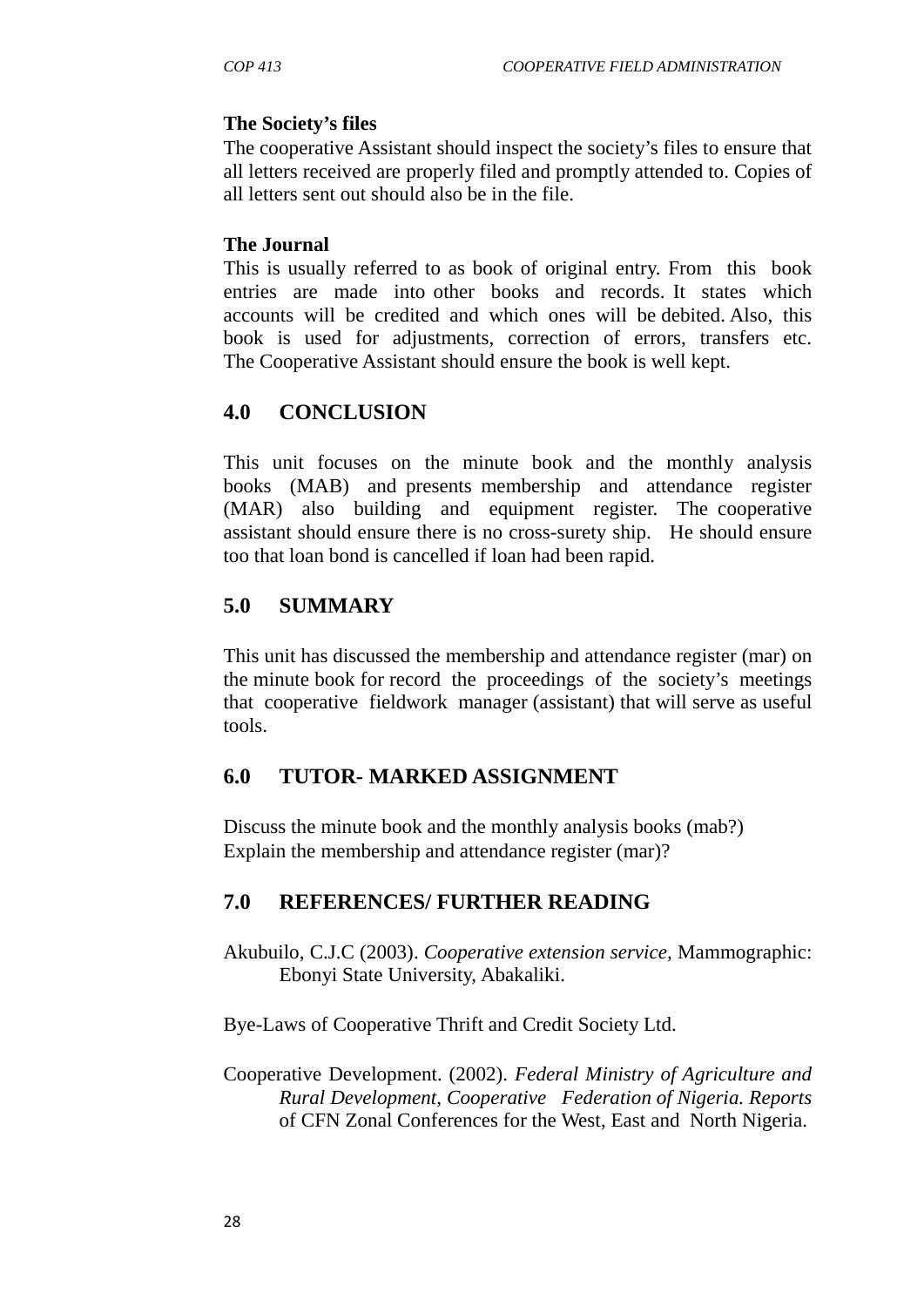- Lagos State Government Manual for Cooperative Officials and Cooperative Inspectors.
- Lawal,K.A.A & Adelowo, (2013). *Cooperative Education and Extension, Nigerian Cooperative Societies Act 1993.* Cap c 35 Laws of the federation of Nigeria. NOUN Publishers.
- Okeke, E.U. (2001). "Cooperative Movement: Meaning Origin and Ideology", *In Nigerian Journal of Cooperative Economics and Management,* (Vol 1), No.1 Jan-June.
- Okonkwo J.N.P ( ). *Hints on Cooperative Fieldwork.* Enugu :Chuka Printing Company Ltd.
- Owojuyigbe, S. (2007).*Cooperative Administration and Fieldwork in Nigeria (3rd ed)*, Samlolly Publishers.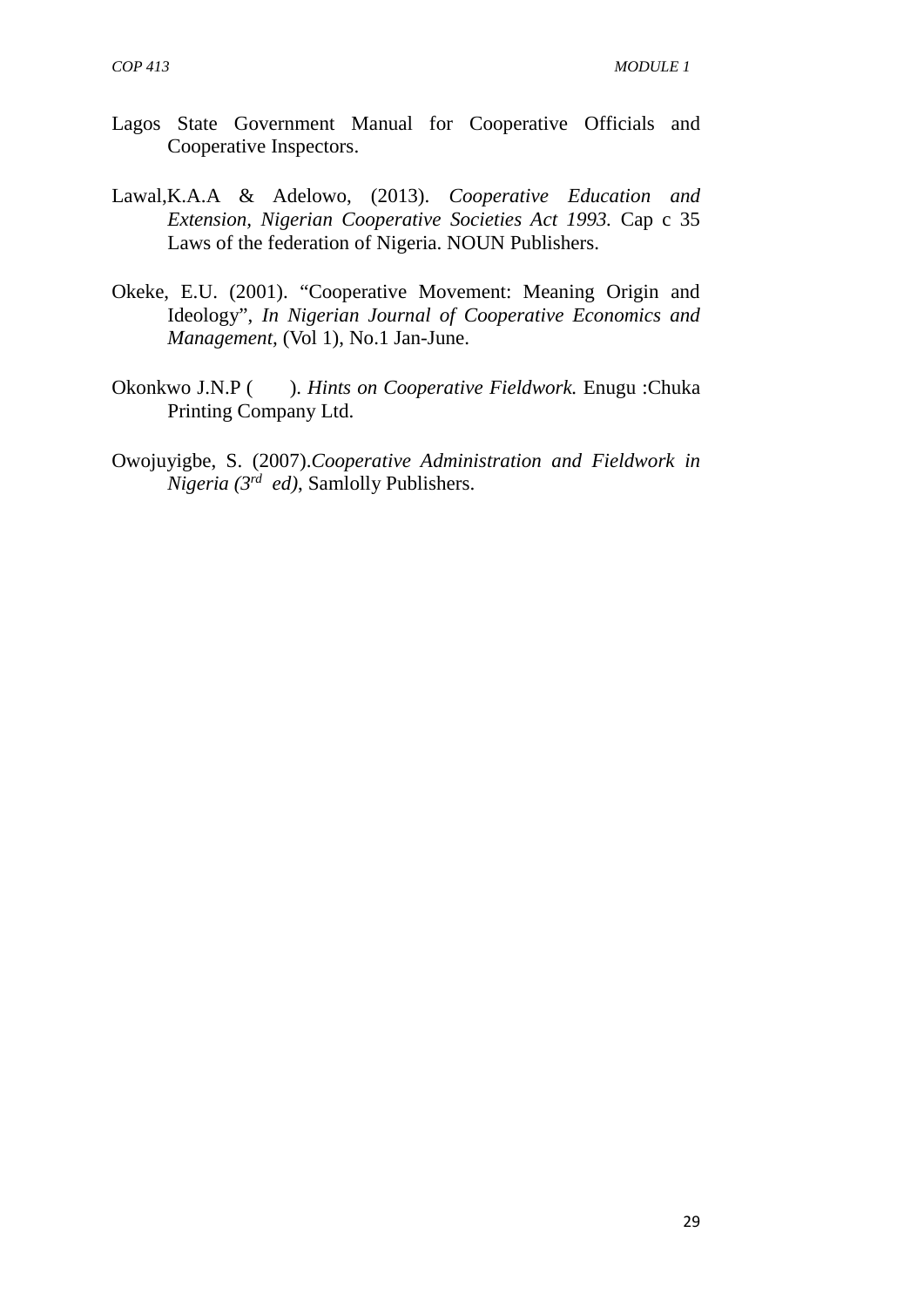### **UNIT 5 INSPECTION OF A COOPERATIVE THRIFT AND CREDIT SOCIETY**

#### **CONTENTS**

- 1.0 Introduction
- 2.0 Objectives
- 3.0 Main Content
	- 3.1 Inspection and Checking Report of a Cooperative Thrift and Credit Society Ltd
	- 3.2 Comment
	- 3.3 Business and Financial Management
	- 3.4 Minutes Books
	- 3.5 General Administration
	- 3.6 General Remarks
- 4.0 Conclusion
- 5.0 Summary
- 6.0 Tutor -Marked Assignment
- 7.0 Reference/Further Reading

## **1.0 INTRODUCTION**

When a cooperative assistant is in the field to inspect a society, the society may be thrift and credit society (CTCS, CICS) or famers cooperative society (FCS or CPMS) or a consumer society. However for explanation purposes, the inspection and checking Report or 'A' report of a cooperative thrift and credit society will be used to demonstrate the inspection exercise of the cooperative assistant.

### **2.0 OBJECTIVES**

At the end of this unit, you should be able to:

- explain inspection and checking report of a cooperative thrift and credit society Ltd,
- examine business and Financial Management,
- describe the importance of minutes books, general administration and general remarks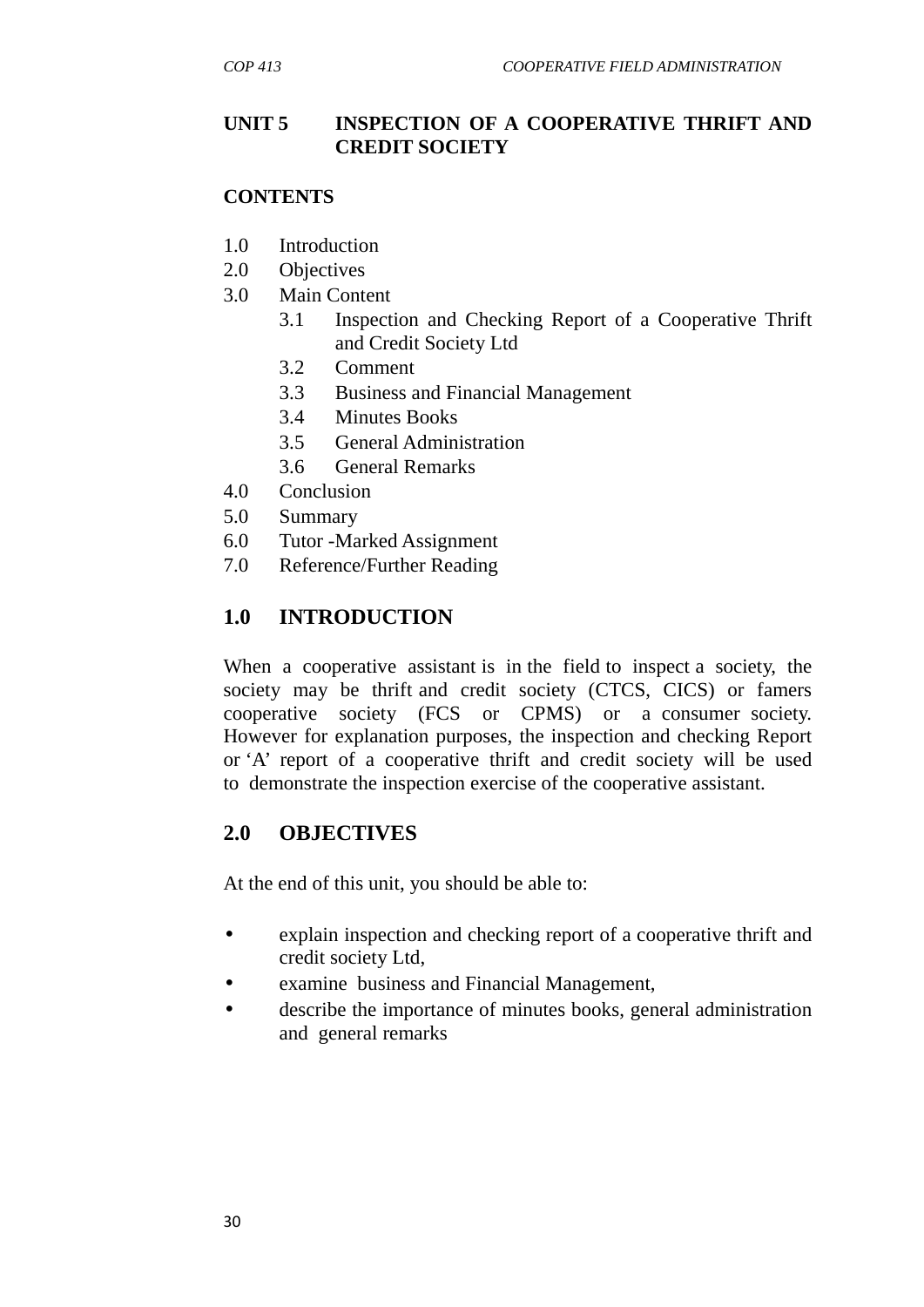### **3.0 MAIN CONTENT**

### **3.1 Inspection and Checking Report of a Cooperative Thrift and Credit Society Ltd**

This report is compiled to serve as explanatory purposes only. It has nothing to do with any cooperative society in Nigeria. If there is any name, information or figure that looks like that of any society, it is just a coincidence.

*A sample of an inspection and checking report as follows*:

| From                         | Mr. SMS                                 |
|------------------------------|-----------------------------------------|
| Thru                         | <b>Registrar of Cooperative Society</b> |
|                              | Eti-Osa, LGA                            |
| To:                          | Director of Cooperative, Lagos State.   |
| Date of Report 4th May, 2010 |                                         |
| Title:                       | NOUN (LAGOS) C.T.C .S Ltd               |

A general inspection was conducted on the book and other statuary records of the above named society from 16th – 27th May, 2010. Below are my findings:-

**Period Covered:** The inspection and checking report covered a period between 1st April, 2009 to 31st March, 2010 Date of Registration: 27th September, 2004 Membership 1000 Cash Administration

#### **Cash Balance;**

Cash Book which was checked as per cash book folio 14 revealed a cash balance of N11, 220.00 in the following denominations.

#### **Bank Balance:**

The Society's cash in Bank as at 31st day of March, 2010 stood at N500, 000.00(Five hundred naira only) depicted on folio 14 of the cash book.

#### **Cash Receipts:**

The following cash receipts were checked into the debit side of the cash book and no errors were detected. They were cash receipts No. 1719482 of 2nd April, 2009 – 1719500 of 13th May, 2009, No 1205001 of 2nd June , 2009 – No 1205050 of 18th July, 2009, Nos 1205001 of 2nd June, 2009 – No 12505050 of 18th July, 2009, Nos1944001 of 1st Aug, 2009–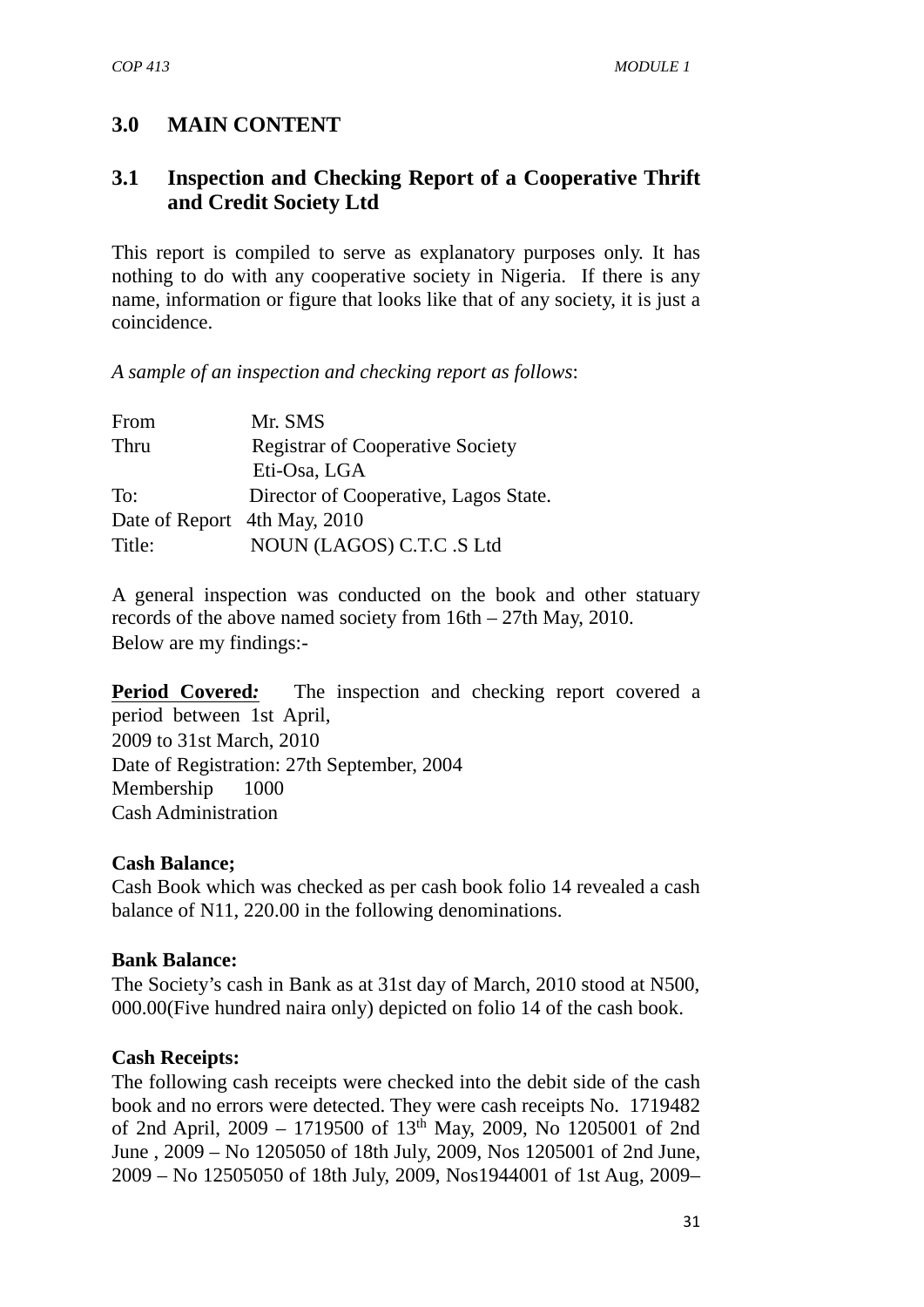## 1944020 of 12th March, 2010

#### **Payment Voucher**

The following payment vouchers were check into the credit side of Cash Book

Nos 187 of 23/6/2001 - 200 of 24/10/2001 Nos 204 of 21/12/2009 – 300 of 20/1/2010 Nos 301 of 25/1/2007 – 400 of 25/3/2010

## **3.2 Comment**

All the vouchers were properly documented and signed by the Society's President.

### **Bank Cheques**

Bank cheques books Nos KCI/114554 of 28/4/2006 to 114560 of 15/7/206 were checked while Nos KC 114549 and 114558 were void.

### **Bank Lodgment**

The Society keeps its account with Osabiya Bank, Eti-Osa with Saving Account No 34-167E and has a balance of N500, 00.00 as stated above.

### **Cash Book/General Ledger**

All receipts' and vouchers quoted above were checked into the debit and credit side of the cash book respectively. The cash book was later on cross checked into the general ledger. Errors resulting from duplication of vouchers and omission of some items on receipts were corrected where necessary. The Trial Balance as at 31st march, 2007 was extracted and attached to the report.

### **Reconciliation of Bank /Cash Book**

The analysis column of the cash book was checked into the personal ledger in respect of shares, savings, loans (issued and repaid) and loan interest. All errors detected were rectified. The Personal Ledger balances in respect of shares, savings and loans agreed with that of the general ledger as shown below.

| <b>Shares</b>                    | <b>Savings</b> | Loans      |
|----------------------------------|----------------|------------|
| PL 343,986.00                    | 222,000.00     | 512,000.00 |
| GL 343,989.00                    | 222,000.00     | 512,000.00 |
| Diff<br>$\overline{\phantom{0}}$ | -              | -          |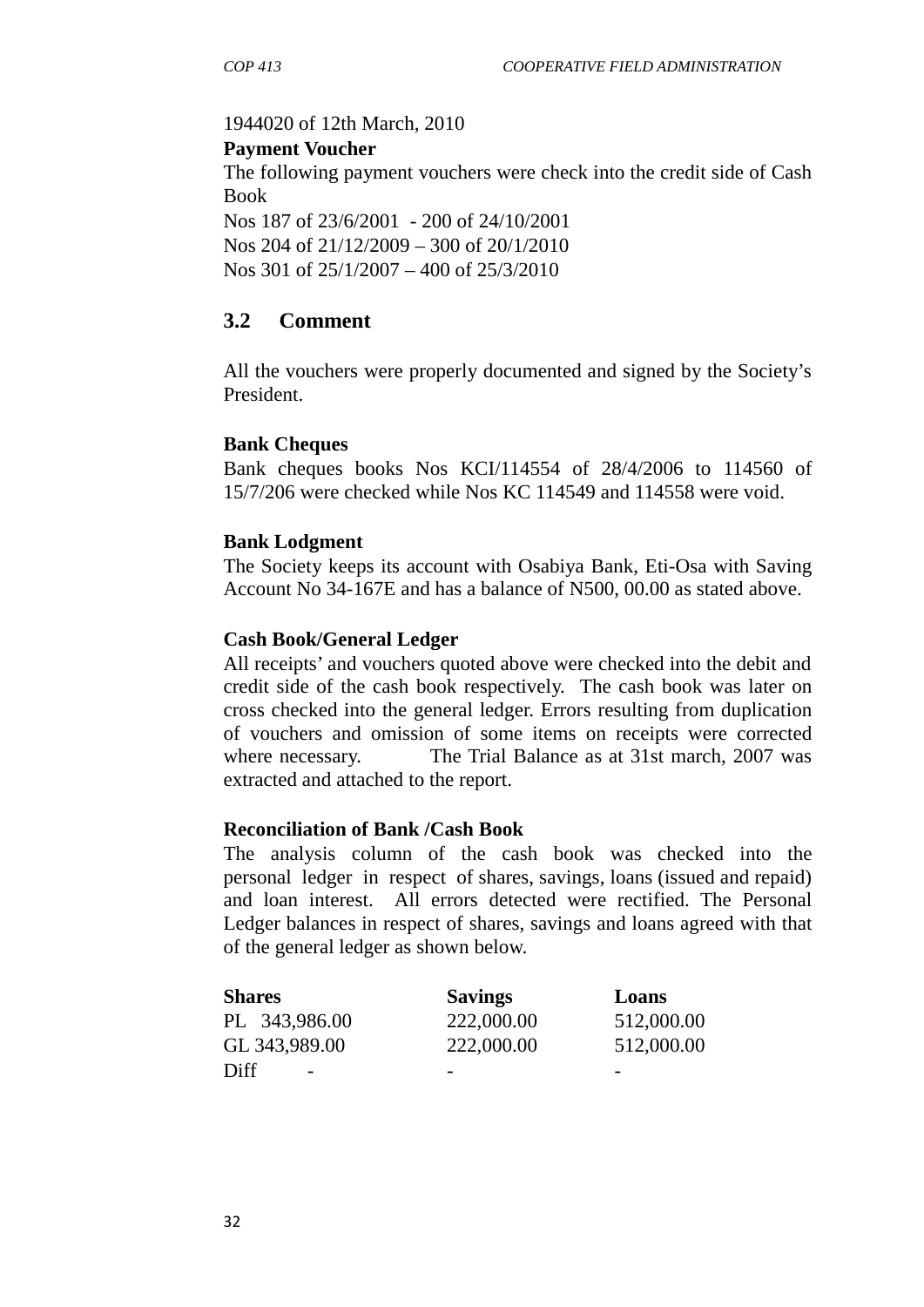## **3.3 Business and Financial Management**

#### **Loan Register, Loan Application and Loan Bonds**

Each loan issued to Loan beneficiary was supported with an application, approval and properly documented loan bond. The loan bonds having been checked into the payment vouchers were crosschecked into the loan register. No error was detected.

#### **Loan Transactions:**

**Loan Issued**- Loans issued out or disbursed during the period of checking were checked

**Loan Interest**- All interests due on loans were paid regularly

| N          |
|------------|
| 164,610.00 |
| 347,390.00 |
| 512,000.00 |
| 400,000.00 |
| 100,000.00 |
| 12,400.00  |
|            |

A total sum of N12, 000.00 was overdue for repayment from four members. They are Messrs Tonu, Utam, Emeka, and Musa owing N5,000.00 , N4,000.00, N2,000.00 and N1,000.00 respectively. Efforts are being made by the committee to recover the overdue loan and they have been advised to apply for arbitration if by 31st march, 1995 the defaulters have not repaid the overdue loans.

Shares:

| Balance $b/f$ as at $1/4/2009$ | $- N150,000.00$ |
|--------------------------------|-----------------|
| Subscription                   | $-193,986.00$   |
| Total                          | 343,986.00      |
| Withdrawals                    |                 |

The membership increased by the admission of twenty members during the period.

Balance b/f as at 1/4/2009

#### **Savings**

| N100,000.00 |
|-------------|
| 122,000.00  |
| 222,00.00   |
| 222,000.00  |
| 222,000.00  |
|             |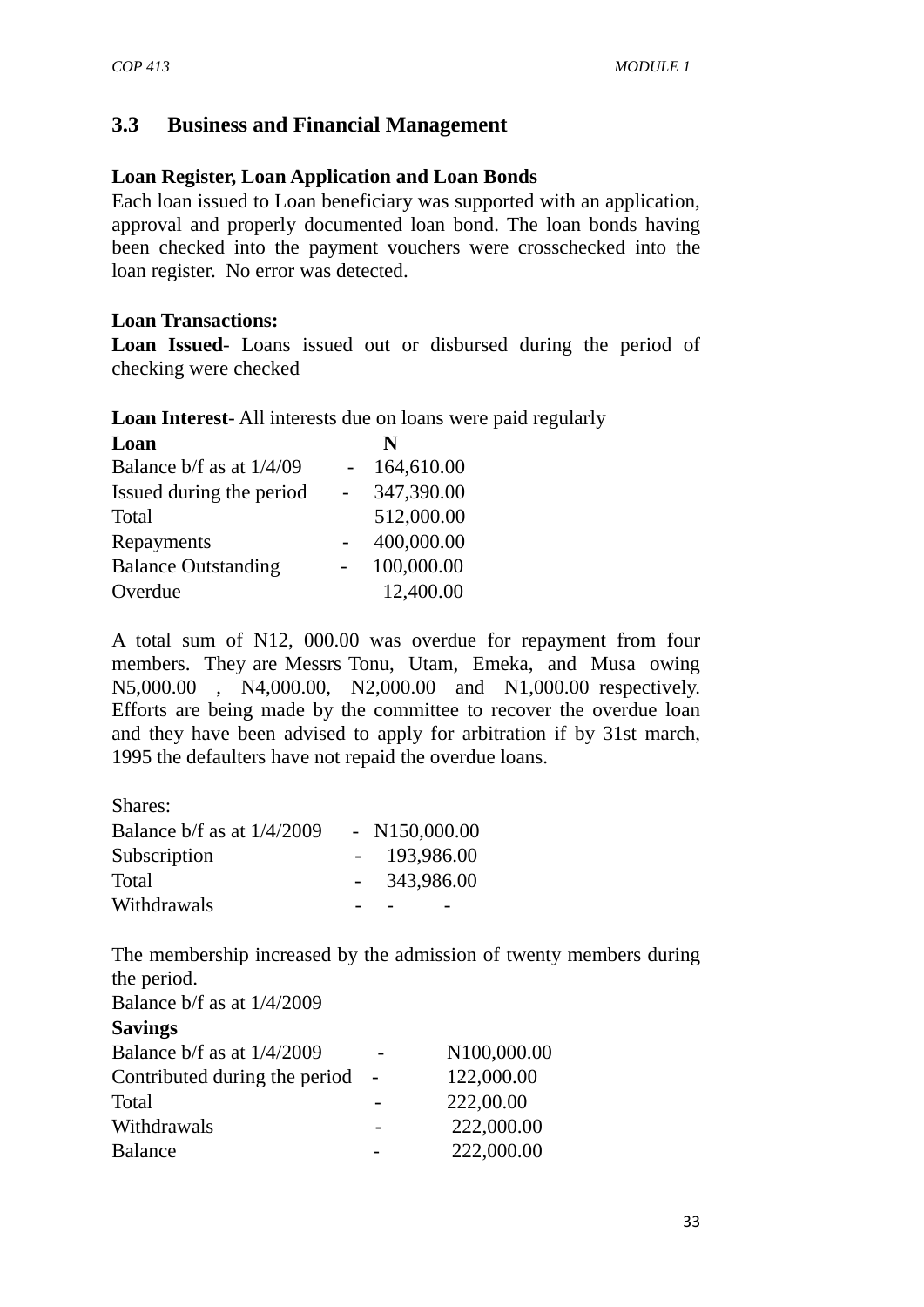## **3.4 Other Records**

## **3.4.1 Minutes Books**

The society has two minute books and they were kept. They revealed that bother committee and General meetings were held regularly with good attendance. The Secretary keeps the books properly.

### **Correspondence (Files)**

The society had been advised to procure a file cabinet for the safe keeping of the society's files. However, the files were well kept by the secretary.

### **Stationery Register**

Purchase receipts from the relevant Payment Vouchers were checked into the stationery register and were found correct. Stationery receipts issued to the buyers were also checked into the register in respect of quantity sold ad its value.

# **3.5 General Administration**

### **Management Committee**

The society's management committee consists of members under chairmanship of the president of the society in person of Mr. Abikoye. They are all made up of seasoned and experienced cooperators. They performed their duties efficiently.

### **Membership**

As mentioned earlier, the membership had increased by twenty new members during the period as a result, the membership rose from 280 to 300.

### **Staff**

The staff strength of the society is nine. The salary of the staff is not encouraging. This could make them to be fraudulent. As a result of the low salary, three of the members of staff have tendered their letters of resignation during the period.

I, however, advised the management of the society to look into this as quickly as possible. I have also appealed to the three staff members intending to leave to give the management time to look into their case and possibly review their salaries. Details of the Society's staff members are given below:-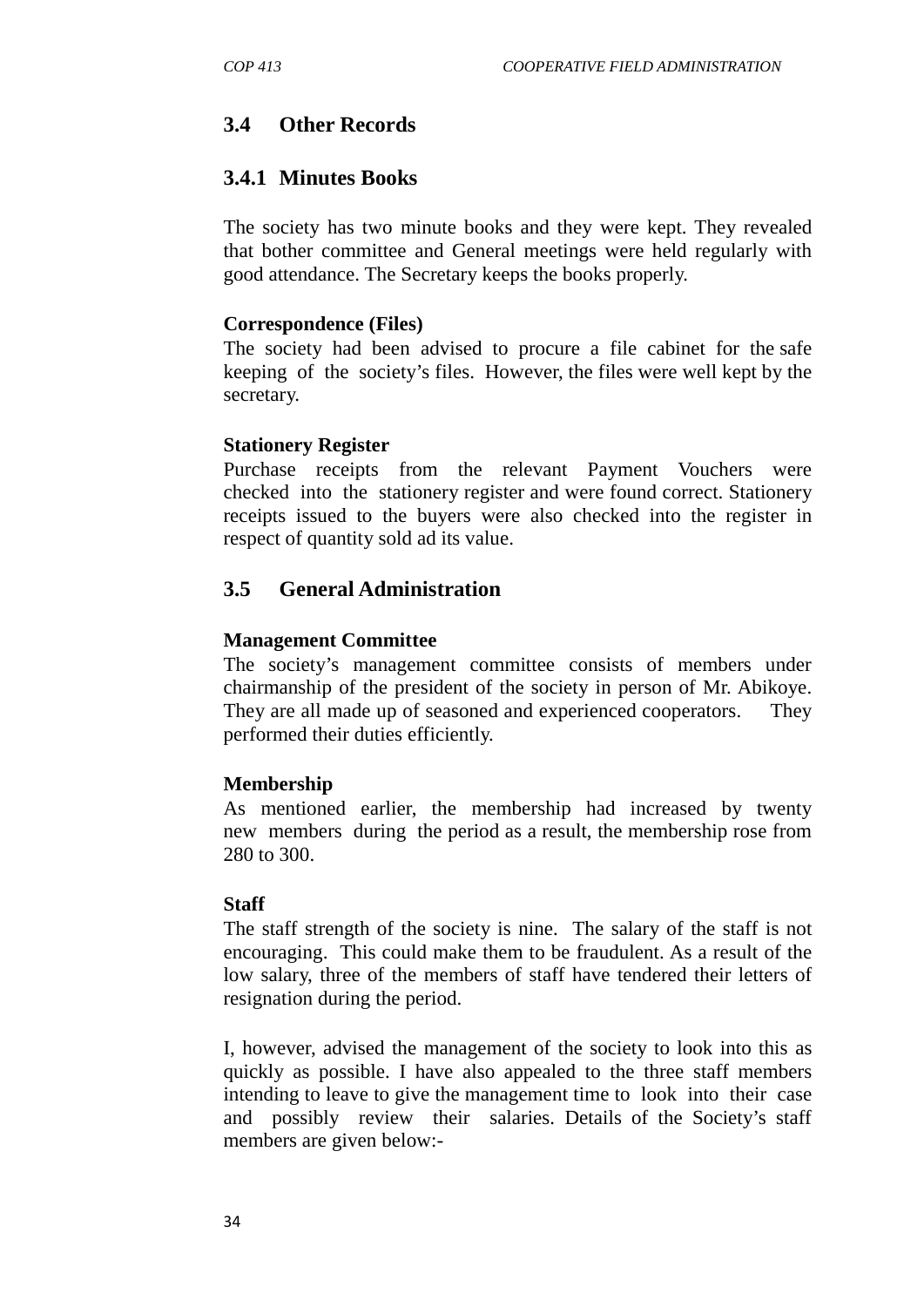| S/No           | <b>Name</b>                   |                        | <b>Designation</b> | Date of Appt |
|----------------|-------------------------------|------------------------|--------------------|--------------|
| <b>Monthly</b> | <b>NOUN Staff</b>             |                        |                    |              |
| Salary1        | Mr. Abdul Azeez               | Sec/Manager            | 8th March, 2013    | 15,000.00    |
| 2.             | Mr. Abiam                     | <b>Asst. Secretary</b> | 8th Feb, 2011      | 10,000.00    |
| 3.             | Mrs. Ibraheem                 | Accountant             | 2nd Jan, 2011      | 8,500.00     |
| 4.             | Mr. Eze                       | Typist                 | 8th June, 2011     | 8,000.00     |
| 5              | Mr Agbo                       | Typist                 | 4th Oct, 2011      | 8,000.00     |
| 6              | Mr Ebe                        | Messenger              | 8th Nov, 2011      | 7,500.00     |
| 7              | Mr. Ibikunle                  | Driver                 | 15th Oct, 2011     | 7,500.00     |
| 8              | Mrs. Moda                     | Day Watch              | 10th Aug, 2011     | 7,500.00     |
| 9              | Mrs Musa                      | Night Watch            | 8th Sept, 2011     | 7,500.00     |
|                | $\Gamma'$ '1 $\overline{V}$ n |                        |                    |              |

Financial X-Ray

Below is stated the financial position of the society

| <b>Liabilities</b>          |            | <b>Assets</b>         |            |
|-----------------------------|------------|-----------------------|------------|
| Share Capital               | 343,986.00 | Cash at Bank          | 500,000.00 |
| <b>Thrift Savings</b>       | 222,000.00 | Stock stationary      | 50,000.00  |
| Reserve Fund                | 50,000.00  | Share in Nolly Bank   | 150,000.00 |
| <b>Education Fund</b>       | 20,000.00  | Loan to members       | 512,000.00 |
| Comm. & Staff Bonus         | 5,000.00   | <b>Staff Advances</b> | 80,000.00  |
| Prov. For Audit/Suprysn fee | 4,000.00   | Cash in Hand          | 11,2000.00 |
| Net Surplus                 | 80,000.00  |                       |            |
|                             | 724,968.00 |                       | 724,986.00 |

### **3 Years Statistical Data**

| <b>PARTICUALRS</b>                | 2007/08    | 2008/09     | 2009/10    |
|-----------------------------------|------------|-------------|------------|
|                                   | N          | N           | N          |
| Membership                        | 240        | 280         | 300        |
| Share capital                     | 250,000.00 | 300,000.00  | 343,986.00 |
| <b>Ordinary Savings</b>           | 100,000.00 | 150,000.00  | 222,000.00 |
| Loans B/f                         | 120,000.00 | 147,000.00  | 164,610.00 |
| <b>Issued</b>                     | 250,000.00 | 3000,000.00 | 347,390.00 |
| Total                             | 370,000.00 | 447,000.00  | 512,000.00 |
| Repayment                         | 370,000.00 | 447,000.00  | 400,000.00 |
| <b>Bal Outstanding</b>            | 65,000.00  | 75,000.00   | 100,000.00 |
| Overdue                           |            |             | 12,000.00  |
| Reserves                          | 50,000.00  | 60,000.00   | 70,000.00  |
| Investments                       | 50,000.00  | 100,000.00  | 150,000.00 |
| <b>Operational Result/surplus</b> | 40,000.00  | 80,000.00   | 80,000.00  |

## **3.6 General Remarks**

The society is continuously making progress by making profitable investments. The members should be more alive to their responsibilities especially in the payment of developing levy and monthly savings.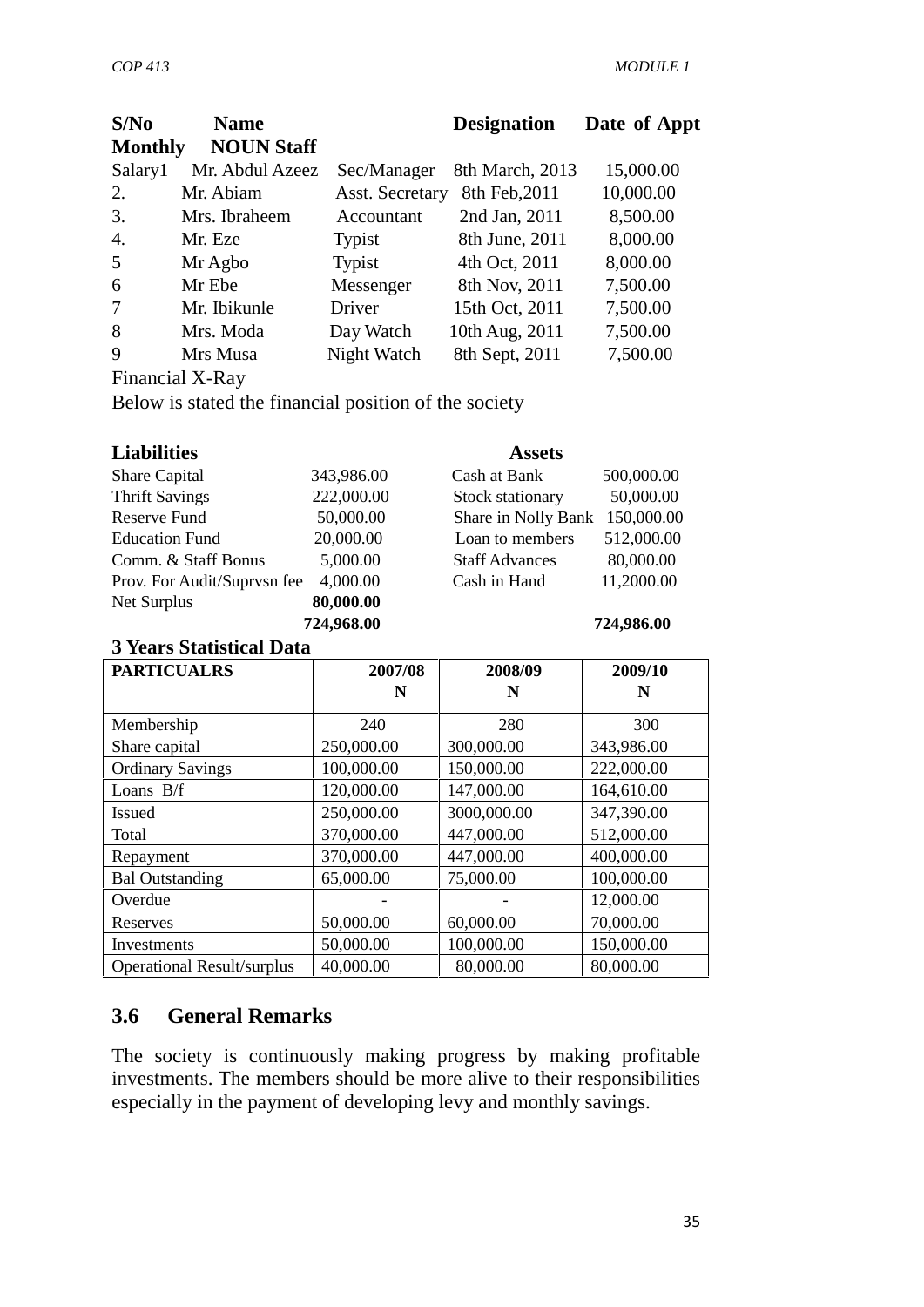The committee members should make necessary efforts to recover all overdue loans. Though these committee members are up and doing but should receive more training so as to be able to do better in the coming financial year.

The following statements are attached to the inspection and checking report.

- 1. Trial Balance
- 2. Personal Ledger Balances
- 3. Incomes and Expenditure A/C
- 4. Balance Sheet

Signed Cooperative Assistant i/c

## **4.0 CONCLUSION**

To beef up your understanding of cooperative field work, this unit has examined the Inspection and checking report of a cooperative thrift and credit society Ltd, comment and business and financial management, also the important of minutes books, general administration and general remarks

### **6.0 TUTOR -MARKED ASSIGNMENT**

Discuss the inspection and checking report of a cooperative thrift and credit society Ltd?

Explain the important of minutes books and general administration?

# **7.0 REFERENCES/FURTHER READING**

- Adeniji, A.A. (2004). *Auditing and investigation*, Lagos: Value Analysis Consults Publishers.
- Akubuilo, C.J.C. (2003). *Cooperative extension service,* Mammographic: Ebonyi State University, Abakaliki..
- Lawal,K.A.A & Adelowo. (2013). *Cooperative Education and Extension,* NOUN Publishers
- Okonkwo J.N.P ( ). *Hints on Cooperative Fieldwork.* Enugu; Chuka Printing Company Ltd.
- Owojuyigbe, S. (2007).*Cooperative Administration and Fieldwork in Nigeria (3rd ed)*, Samlolly Publishers.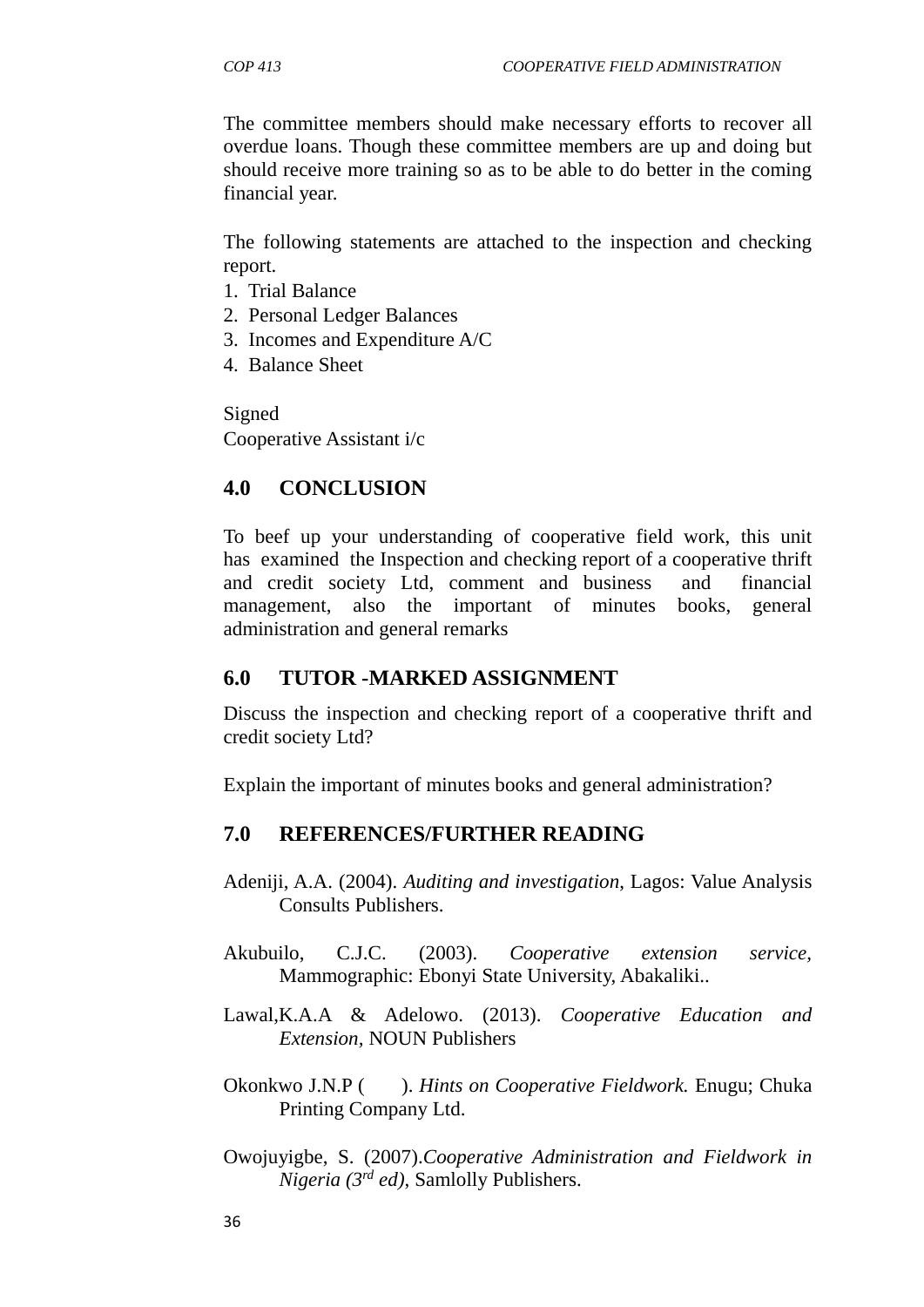# **MODULE 2**

- Unit 1 The Vigour with which Cooperative Assistant Execute Inspection Duty in the Past
- Unit 2 The Role Inspection Plays in the Growth of Cooperatives in Nigeria.
- Unit 3 Media of Propagating Co-operative Education in Nigeria
- Unit 4 Advisory Duty of the Cooperative Manager (Assistant)

# **UNIT 1 FACTORS THAT MOTIVATE PROMPT INSPECTION DUTIES**

# **CONTENTS**

- 1.0 Introduction
- 2.0 Objectives
- 3.0 Main Content
	- 3.1 Payment of Salaries and other Entitlements
	- 3.2 The Vigor with which Cooperative Assistant Execute Inspection Duty in an Unsuitable Economic Environment
	- 3.3 How Action of Cooperative Assistants can Negatively Influence the Outcome of the Society's Activities
- 4.0 Conclusion
- 5.0 Summary
- 6.0 Tutor -Marked Assignment
- 7.0 Reference/Further Reading

# **1.0 INTRODUCTION**

The result of the incentives and other entitlements given to cooperatives assistants in the past, they were executing the inspection duty assigned to them diligently. These were some of the incentives.

# **2.0 OBJECTIVES**

At the end of this unit, you should be able to:

- described regular Payment of Salaries
- explain the vigor with which cooperative assistant execute inspection duty in an unsuitable economic environment
- discussed how action of cooperative assistants can negatively influence the outcome of the society's activities.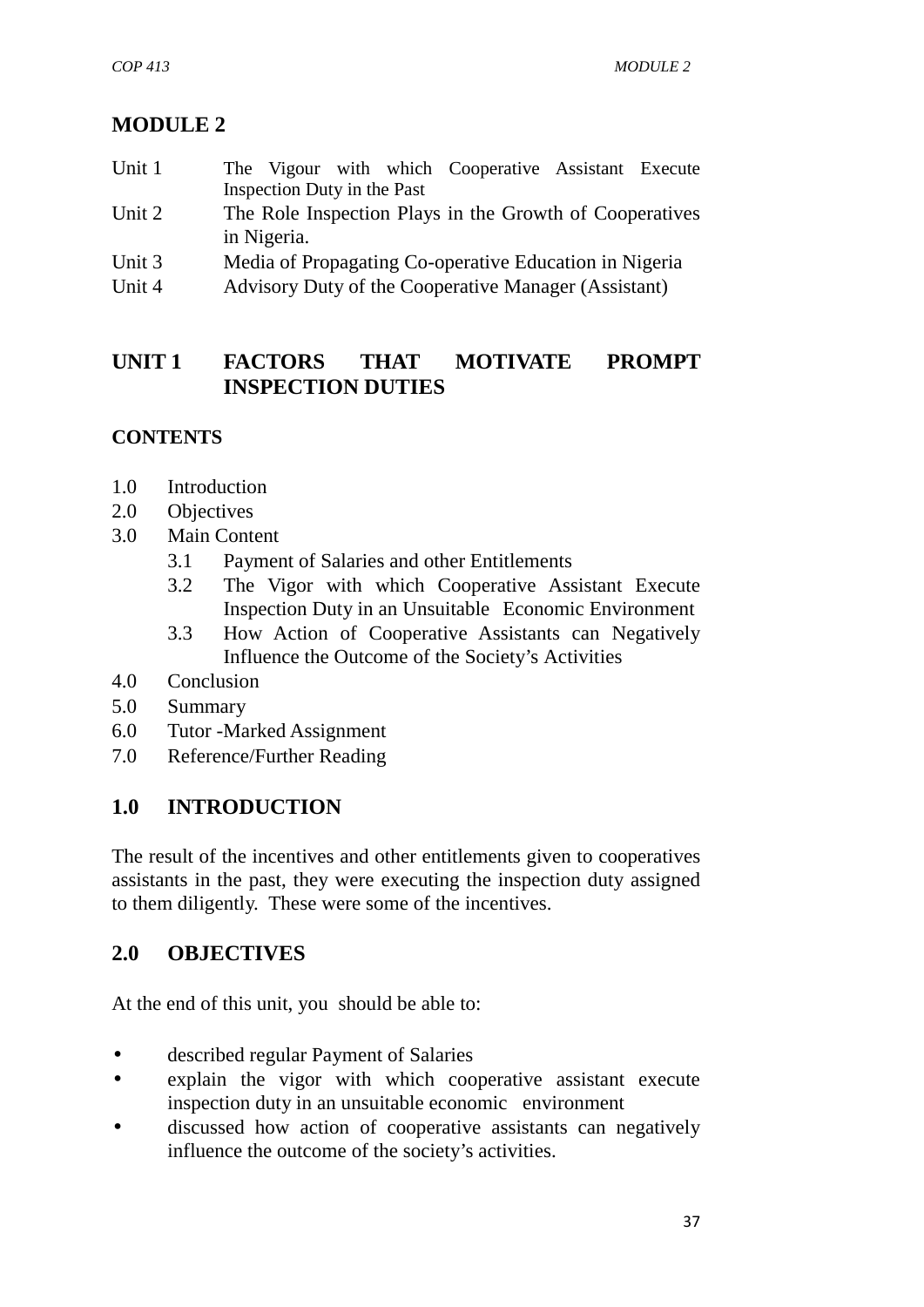## **3.0 MAIN CONTENT**

#### **3.1 Payment of Salaries and other Entitlements**

The salaries and other entitlements of cooperative assistants were to be paid regularly as a form of motivating them to be more efficient and effective in performing their duties assigned to them, such as prompt payment of their Transport claims it encouraged them to do the job diligently.

#### **Provision of Motorcycle Loan and Easy Lepayment Conditions***:*

The employers of Cooperative Assistants gave them motorcycle loans in the past so that they could purchase motorcycles to be able to travel to the societies allocated to them with ease.

Some of these societies were located in the villages, which were not motorable. In some cases, the vehicle plying the motorable areas do so once a day and sometimes break down before getting to their destinations. When the vehicle broke down, the cooperative assistance would not be able to travel to the societies. This was why the government encouraged them to by motorcycles so that they could travel to these villages anytime and returns on time too.

The government also gave them easy repayment conditions.

#### **Regular supply of working tools/materials to Cooperative Assistants:**

In the past, the cooperative assistants were provided with necessary working tools and materials. Such tools/materials include stationeries, forms, files, writing materials in the area offices for their use. Also, whenever the government wanted to supply insecticides, fertilizers, loans, outboard engines to the societies, they do so through them. In view of this, the cooperators put a lot of trust on them.

#### **Provision of Comfortable Officers for the Officers**

Through cooperative assistants are not sedentary officers, they were usually provided with comfortable officers in which they perform their duties when they are not on tour, which served as additional incentives to them.

#### **They Enjoyed Conductive Economic Environment**

In the past, the officers were able to work well because they were working in a conductive environment. The exchange rate for the naira was suitable. Consumable items were affordable and cheap, it was easy for them to maintain their families. Transport, food and drinks were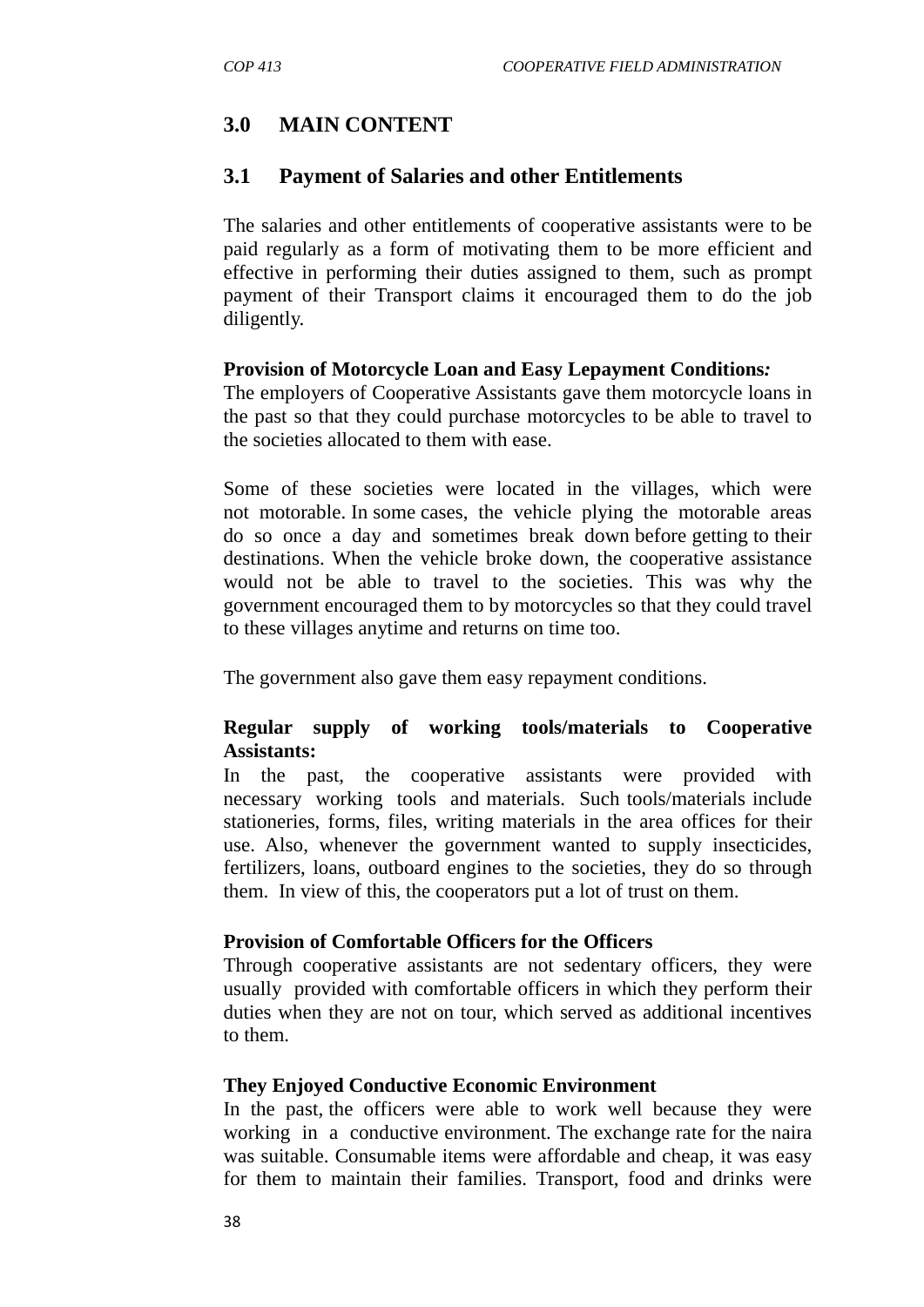cheap during these periods. In such an environment, people will be willing to work. As a result of the point mentioned above the cooperative assistants were always hardworking, lived up to the task assigned to them and were happy with the job.

## **3.2 The Vigor with which Cooperative Assistant Execute Inspection Duty in an Unsuitable Economic Environment**

The job had some setbacks when there was embargo on employment at the /federal and state levels and those on the job were too few to carry out the inspection exercise on cooperatives successful. Other reasons for the laxity in their job among others the followings:-

### **Irregular Payment of Salaries**

The salaries of cooperative assistants are in many cases not paid regularly. This result in the officers borrowing before the salary payment. At times, they borrow more than the amount they are to receive as salaries. Hence the debts accumulate over a long period and at last, they end up in a financial mess.

### **Accumulation/Non Payment of their Kilometer Claims**

Though cooperative assistant are entitled to making kilometer claims for official journeys made. For months or year now, such claims pile up without any attention. In some states, the payment of such claims has stopped with no idea on when the payment will be resuscitated. This discourages them from travelling to the societies allocated to them especially if they will not be able to reclaim the money from the societies they are inspecting.

### **No more Motorcylce Loan/Car Refurbishing Loan**

Cooperative assistant are no more given motorcycle loans or even loan to refurbish their motorcycle if at all they have any these days. This hinders the execution of their inspection duty.

### **General Hardship on the Path of the Officers**

In a bad economic situation, cooperative assistants find themselves in a difficult situation. Like other members of the society, their salaries cannot meet their basic needs. Hence there will be little or no money left to perform inspection duties.

### **Intermittent Increase in Transport Fares**

The willingness of the cooperative assistants to carry out their inspection duty is further made difficult due to intermittent increase in transport fares. This is caused by the escalating prices of vehicles and the increase in the prices of petroleum products especially fuel, which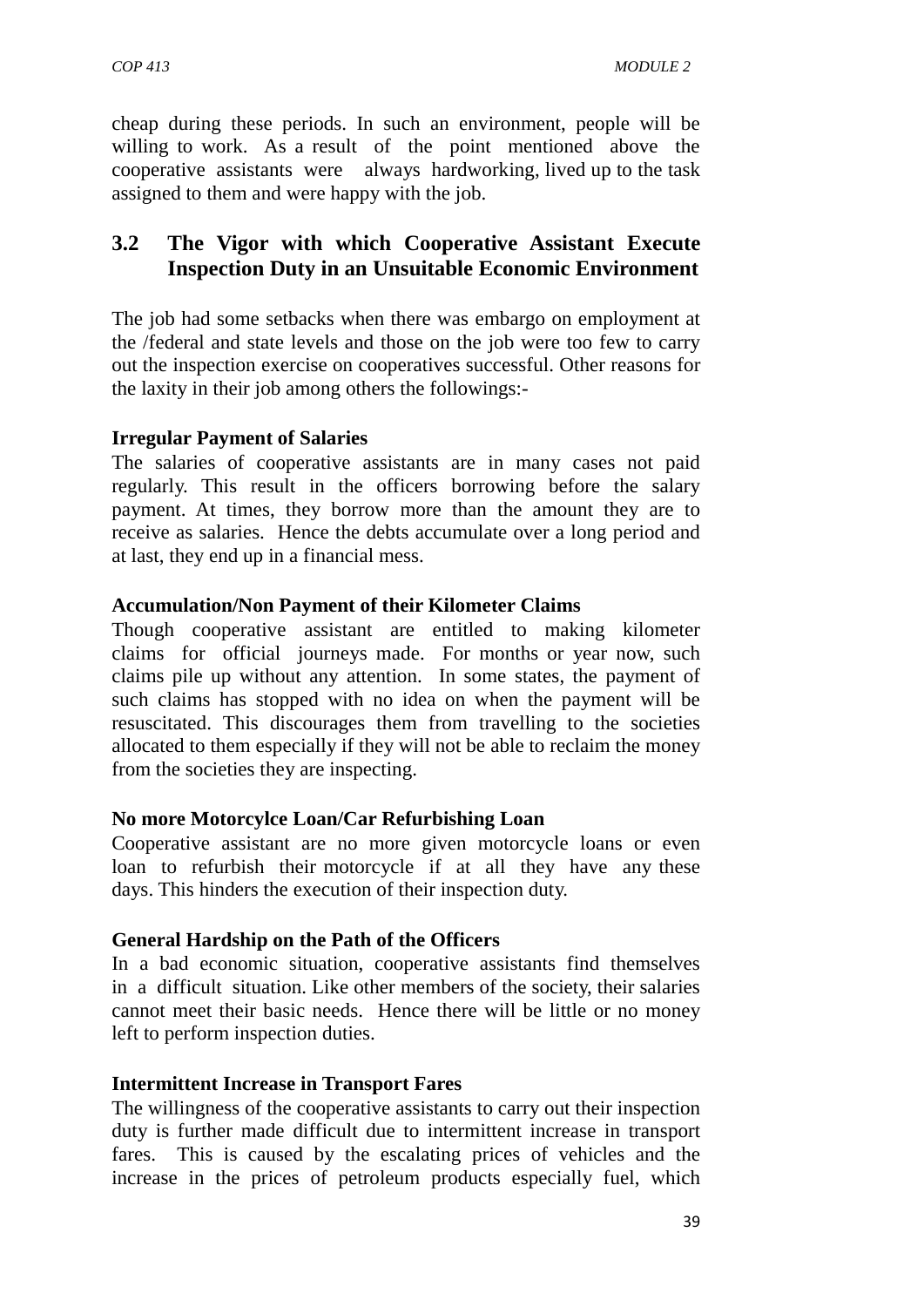hinder the growth of many cooperative societies.

#### **Irregular Promotions**

At federal and state levels the problem of irregular promotions are common due to financial and political factors are being frustrated out of the job. Also, this problem makes some of them misbehaves in the field. They resort to a lot of atrocities which hinder the growth of many cooperative societies.

## **3.3 How Action of Cooperative Assistants can Negatively Influence the outcome of the Society's Activities**

Many cooperative assistants mis-behave in the field while a lot on the contrary are well behaved. Some of the mis-behaviors are caused by the problems mentioned above. When they misbehave in the field, or they reduce or stop the inspection exercise they are expected to carry out due to problems mentioned above, the following may be the result.

### **1. Irregular Inspection**

Many societies may be inspected regularly.

In some cases, some societies may not be inspected for many years despite the fact that the rule demands that they should be checked at least once in a year. This problem may also be caused by reduction in the number of the officers remaining on the job.

### **2. Disinvestment and Misapplication of Funds**

Due to irregular inspection by cooperative assistants, cooperative societies may be disinvesting or misapplying their funds in non profitable ventures. This might happen when members do not get necessary advice and education from the officers. When this trend takes places over a long period, the society will be having problems.

### **3. Laxity and Mismanagement on the Path of Cooperative Officers**

The officer of the cooperative society may start behaving any how when they know that the cooperative Assistant is not coming to inspect their society. The Secretary, President, Treasurer may be mismanaging the society and be engaging fraudulent activities. Also, the transactions of the society may not be recorded in the appropriate books and records regularly by the Secretary any longer.

### **4. Increase in Fraudulent Activities**

Regular inspection curtails fraudulent activities. When the books and records of a society are not checked for some years, fraudulent activities will be on the increase. This means the society is gradually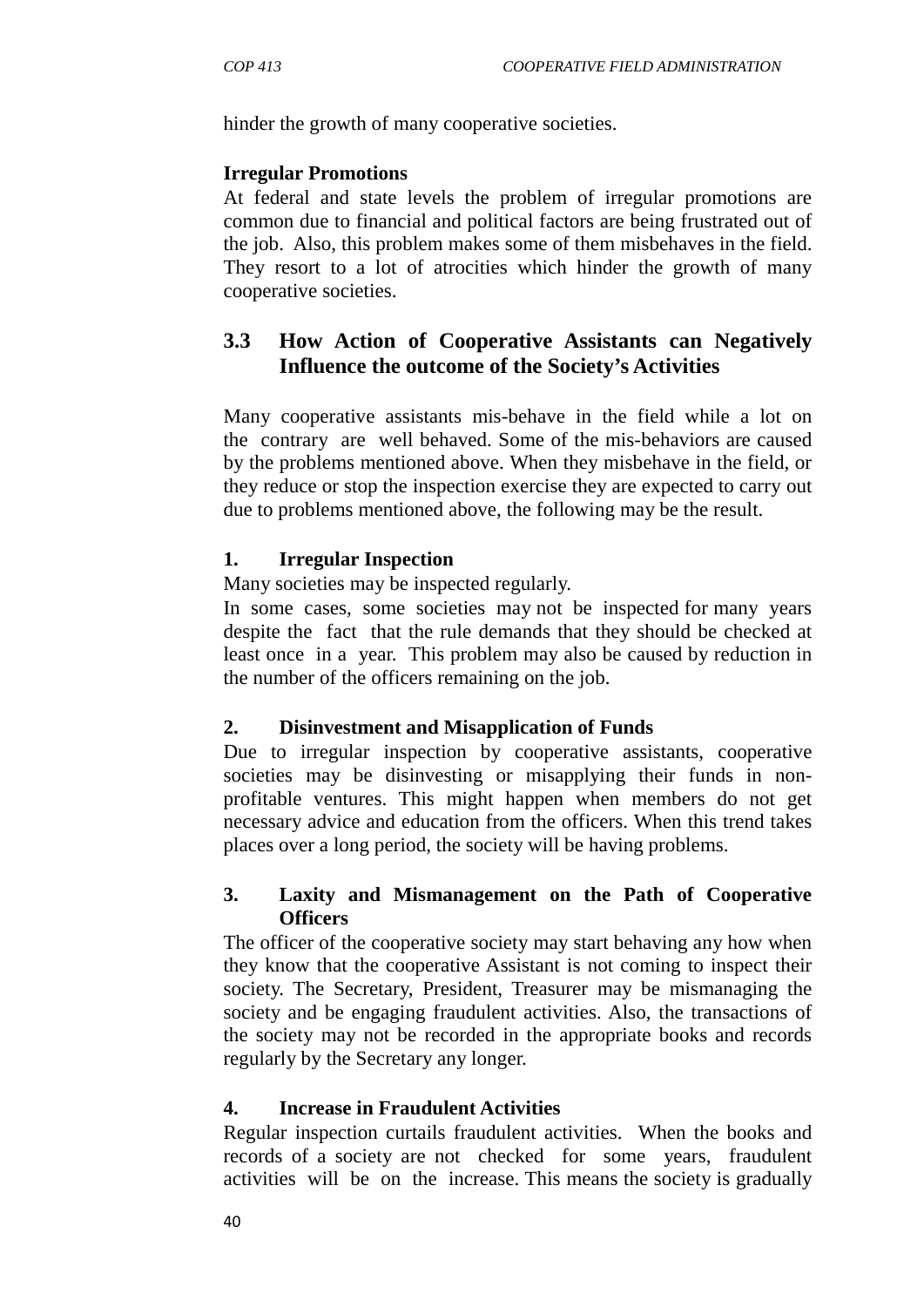folding up.

## **4.0 CONCLUSION**

This unit as presented regular payment of Salaries, further explain the vigor with which cooperative assistant execute inspection duty in an unsuitable economic environment also discussed the effect of the mis-behaviour of cooperative assistants on cooperative societies.

# **6.0 TUTOR -MARKED ASSIGNMENT**

Described regular payment of salaries?

Explain the vigor with which cooperative assistant execute inspection duty in an unsuitable economic environment?

Discussed the effect of the mis-behaviour of cooperative assistants on cooperative societies?

# **7.0 REFERENCES/FURTHER READING**

- Akubuilo, C.J.C. (2003). *Cooperative Extension Service,* Mammographic: Ebonyi State University.
- Lawal, K.A.A & Adelowo, (2013).*Cooperative Education and Extension, Nigeria Cooperative Societies Act 1993.* Cap c 35 Laws of the federation of Nigeria.

NOUN Publisher.

- Okonkwo J.N.P ( ). *Hints on Cooperative Fieldwork.* Enugu: Chuka Printing Company Ltd
- Owojuyigbe, S. (2007).*Cooperative Administration and Fieldwork in Nigeria (3rd ed)*, Samlolly Publishers.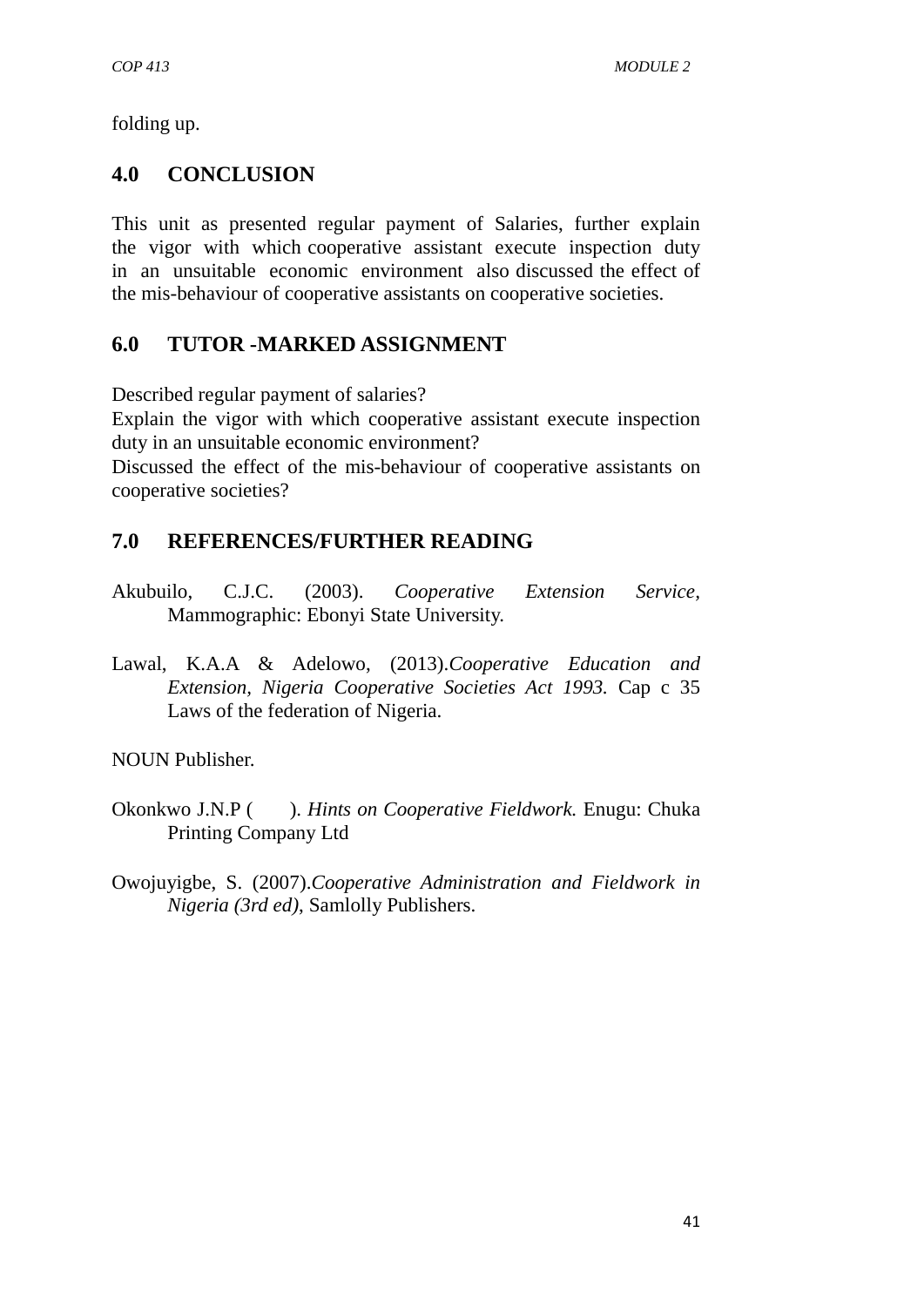# **UNIT 2 THE ROLE INSPECTION PLAYS IN THE GROWTH OF COOPERATIVES IN NIGERIA.**

#### **CONTENTS**

- 1.0 Introduction
- 2.0 Objectives
- 3.0 Main Content
	- 3.1 Inspection will keep the Secretary/Manager on Alert at all times
	- 3.2 Education Duty of the Cooperative Assistant
- 4.0 Conclusion
- 5.0 Summary
- 6.0 Tutor- Marked Assignment
- 7.0 Reference/Further Reading

### **1.0 INTRODUCTION**

The cooperative assistants regularly inspect the societies allocated to them on the advantages that may accrue to such societies.

In societies where majority of the members are illiterates or semi illiterates, there is need for regular inspection by the cooperative assistants. The officers will be able to educate and advise the members at the right time on investment strategies. The result of this is that the members would be able to take wise decisions especially when holding their meetings. This will certainly enhance the growth of their cooperative society. He will also study their income and expenditure proposals and advise them accordingly.

### **2.0 OBJECTIVES**

At the end of this unit, you should be able to:

- explain the Inspection will keep the secretary/manager on alert at all times
- describe the education duty of the cooperative assistant.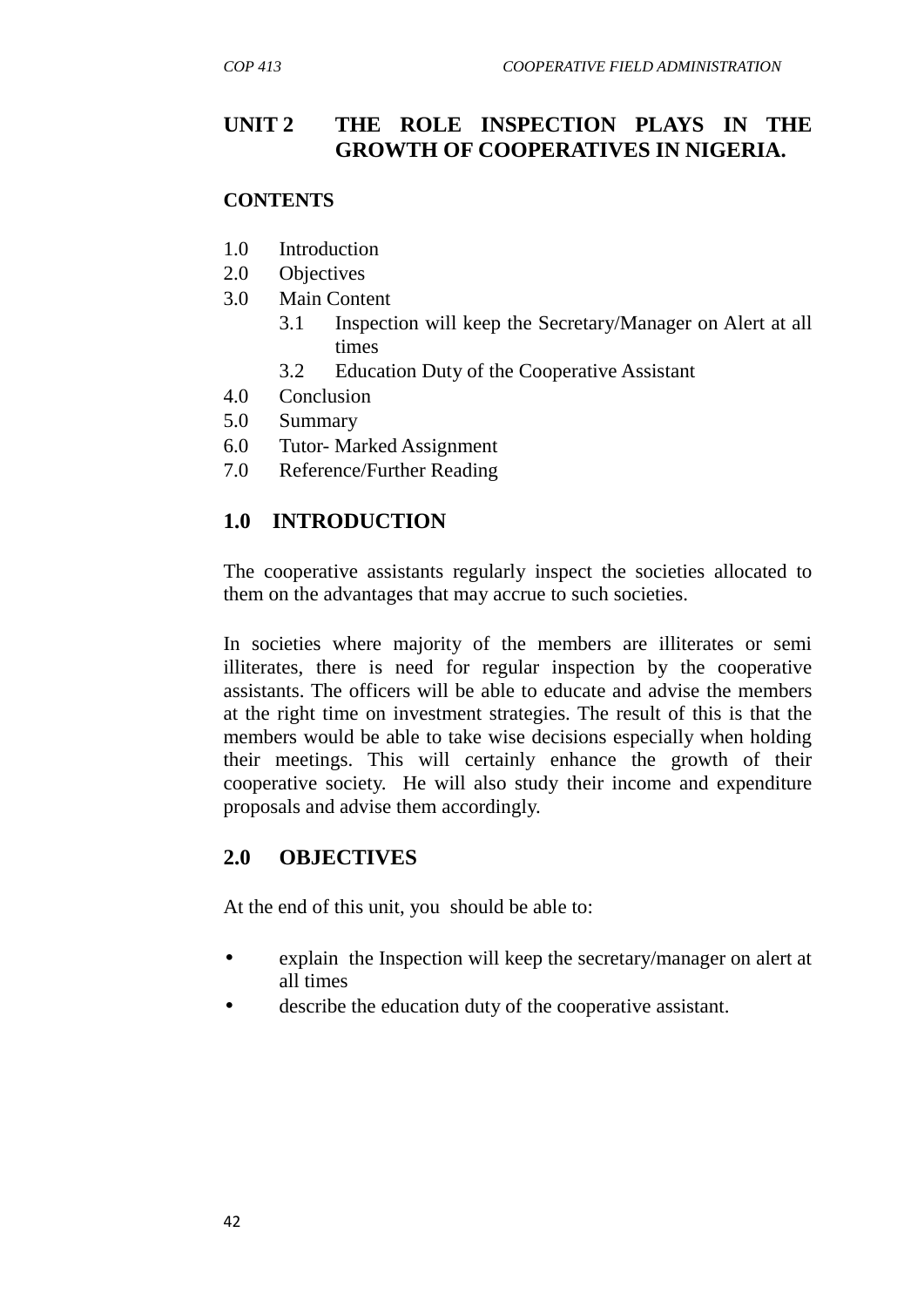### **3.0 MAIN CONTENT**

### **3.1 Inspection will keep the Secretary/Manager on Alert at all Times:**

At the end of the inspection exercise , the cooperative assistant will write an inspection report which may be available for the consumption of the members management and the business partners of the society. This will give information about the state of affairs of the society and will boost the business of the society where the society's business needs redress, the report will enable the members take timely action.

#### **Cooperative Assistants as an Intermediary**

The cooperative assistant serves as an intermediary between the director of cooperatives, the Area officer and the members of the society. Information advice instructions get to the members through him which will be delivered during inspection visits.

#### *Inspection serves as caution*

Inspection of Cooperative Societies will serve as caution to the management and members of the society from time to time.

#### **Members will be able to ask Questions Regularly**

When cooperative assistants visit and inspect the society regularly, members would be able to ask questions when necessary before taking decisions.

### **3.2 Education Duty of the Cooperative Assistant**

In Nigeria, majority of the cooperators are illiterates. Hence they are not good businessmen.

Before they can be good businessmen they have to be educated. If the cooperative society is taken to be a business venture and it has to be run like a business before the members can be successful.

To be able to carry out their educational duty, the cooperative assistant needs to be educated.

He must possess at least the school certificate before he could be employed as a cooperative assistant into the relevant department of cooperatives. After this, he would undergo training in one of the cooperative colleges for an academic session. If he is successful in the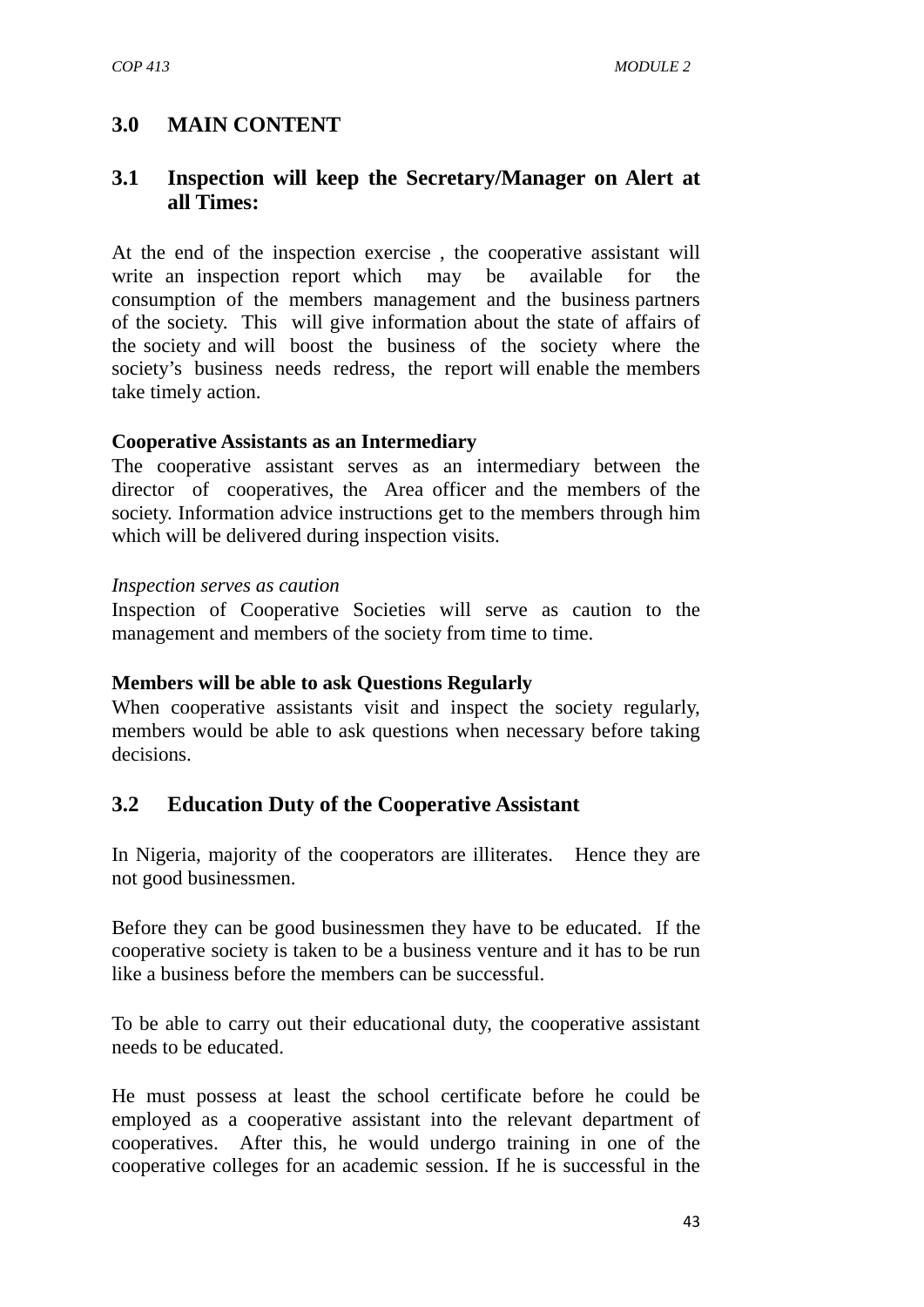final examination, he becomes a qualified cooperative assistant and a holder of a certificate in cooperative Studies. It is after this course that he is qualified to be an educator of cooperative Societies. He would have at this stage been trained to be a trainer. He would have got a good knowledge of cooperative business principles, the cooperative law and regulations and the bye-laws of cooperative societies. He would also have a good accounting knowledge.

Apart from this training at the cooperative college, he must be having constant training from time to time in form of refresher course, workshops seminars etc.

Cooperative assistant may also enjoy in service training from time to time. He may go for further studies in the Polytechnic, University or diploma in cooperative studies at the cooperative College to enable him perform his job better in the field. Whenever the cooperative assistant is well equipped to carry out the educational duties effectively, he must direct the educational activities to the following groups.

### **3.2.1 Members Education**

The cooperative assistant must teach the members of the societies allocated to him to be able to read and understand the bye-laws of the society. They must also learn to use the bye-laws to run their society.

The members must be educated on how to run the society effectively by utilising business principles. They must be taught what their rights and duties in the society are. He must teach the members how to hold meetings, how to discuss effectively in meetings, how to take decisions in meetings and the importance of meetings. They must also be taught how to choose their officers and committee members. They should understand that they must choose capable officers who are ready to work for the society selflessly and in line with the aims and objectives of the members.

The members of the society should also be taught to be able to discuss and evaluate reports on their society's business. They should be able to formulate policies which will eventually lead them to making good decisions for the betterment of their organisation.

### **3.2.2 Officers of the Society**

The officers of the society who are the President, Secretary, Treasurer, Vice President, members of the committee should be informed what their duties and responsibilities to society are and how to carry out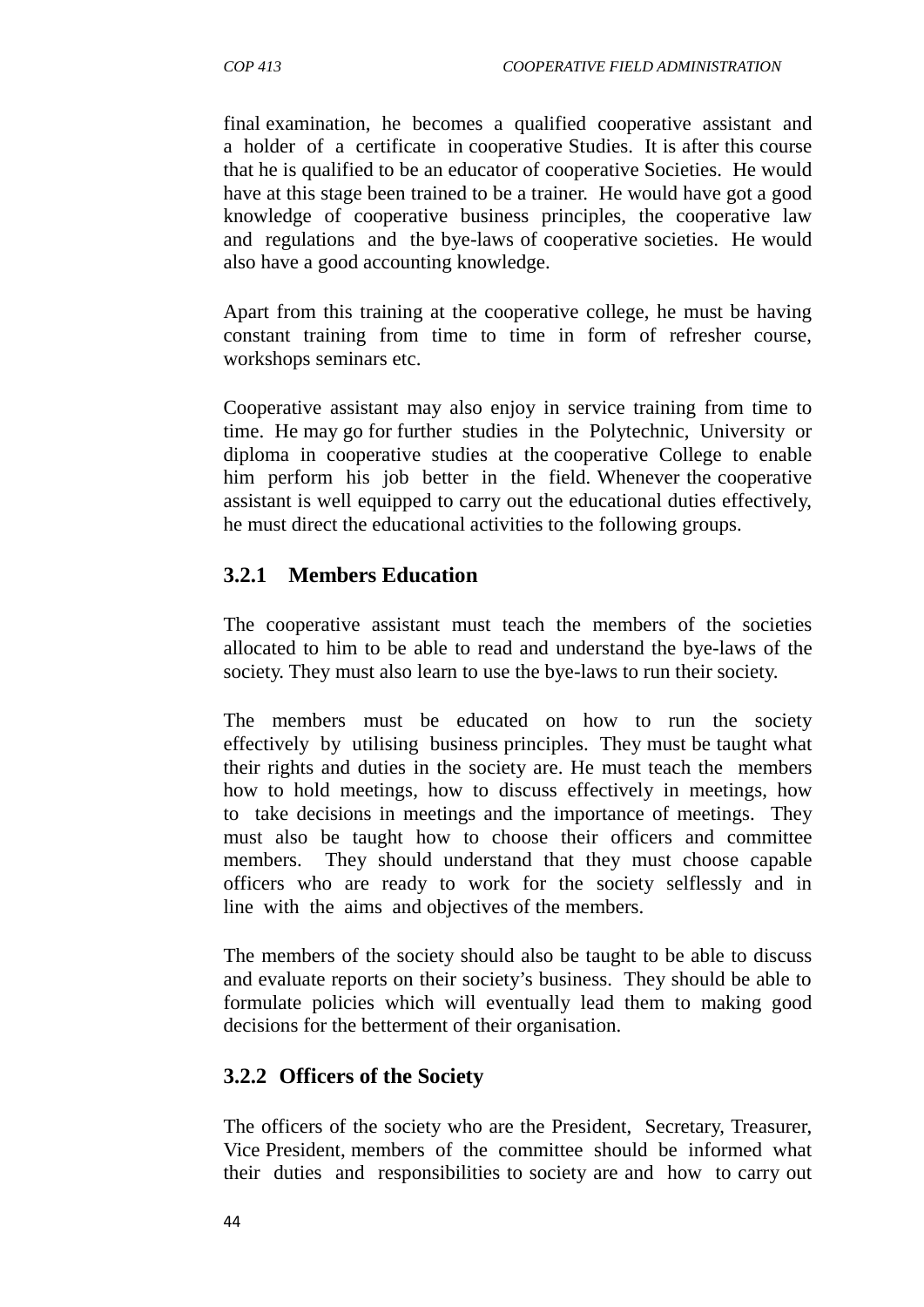these duties, most effectively. This is necessary since they run the society according to the mandate given to them by the members of the society. It is important for them to be well educated since any mistake committed by these officers will be detrimental to the success of the society.

## **3.2.3 Employees of the Society**

The employees of the society are not members, nevertheless since they work for the society, they need to receive education on the organisation and members of the society they are working with.

The employees should know what the organisation is, the characteristics it has that make it different from other business organisations, the principles of cooperation, the cooperative law and the bye-laws of the society. They should know also how the organisation operates and how they can perform their duties effectively in such an environment.

The employees should not be selected on the of their social relationship with any of the members but on their qualifications, experience and their foreseen ability to perform the duties that will be assigned to them diligently. Apart from making the right selection, they should be trained and retrained from time to time. It is also important that the employees should be well remunerated so that they can decide to work with the organisation for a long time. The idea of losing experienced employees as a result of low remuneration will be minimised if the members are well remunerated. This will reduce the urge to defraud the society.

# **3.2.4 The Members of the Public**

The cooperative assistant needs to educate members of the public on what a cooperative society is, the benefits people can derive by its formation, how to form a cooperative society, how to run and administer it, etc.

This action will give more enlightenment about cooperation to the members of the public and as a result they will embrace it and there will be tremendous increase in the number of society that will be formed in the area which the officer is supervising.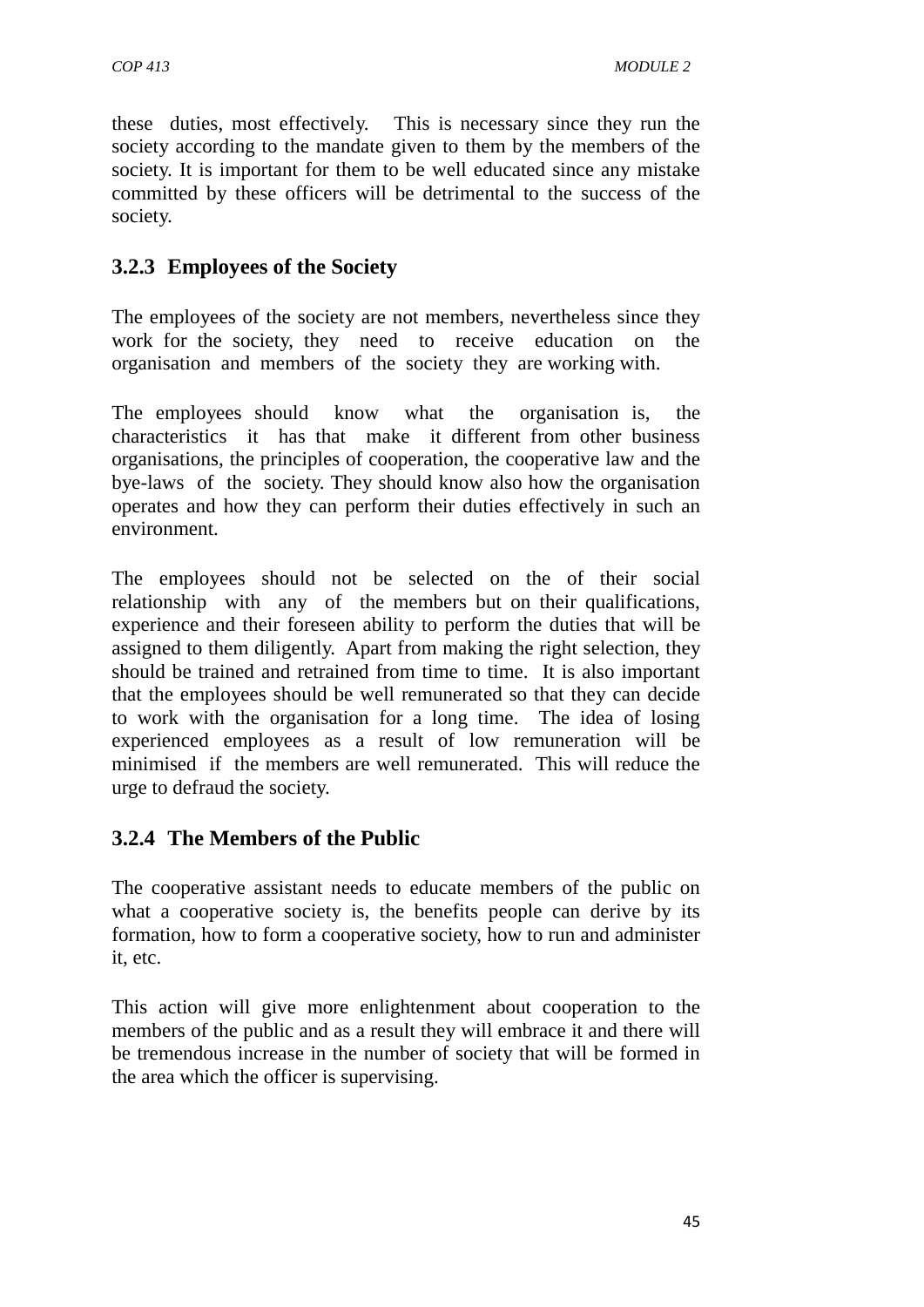### **4.0 CONCLUSION**

The Inspection will keep the Secretary/Manager on alert at all times because the tenets of cooperative fieldwork is all about getting feedback and improvement also the education duty of the cooperative assistant

### **5.0 SUMMARY**

This unit as describe the significant of Inspection will keep the Secretary/Manager on alert at all times. The benefit of education duty of the cooperative assistant

### **6.0 TUTOR- MARKED ASSIGNMENT**

Discuss the Inspection of the Secretary/Manager and the education duty of the cooperative assistant?

### **7.0 REFERENCES/FURTHER READING**

Akubuilo, c.j.c .(2003). *Cooperative Extension service,* Mammographic: Ebonyi State University, Abakaliki.

Bye-Laws of Cooperative Thrift and Credit Society Ltd.

- Lawal,K.A.A and Adelowo. (2013). *Cooperative Education and Extension,* NOUN Publishers.
- Okonkwo J.N.P. (). *Hints on Cooperative Fieldwork.* Enugu: Chuka Printing Company Ltd.
- Owojuyigbe, S. (2007).*Cooperative Administration and Fieldwork in Nigeria (3rd ed* ) ,Samlolly Publishers.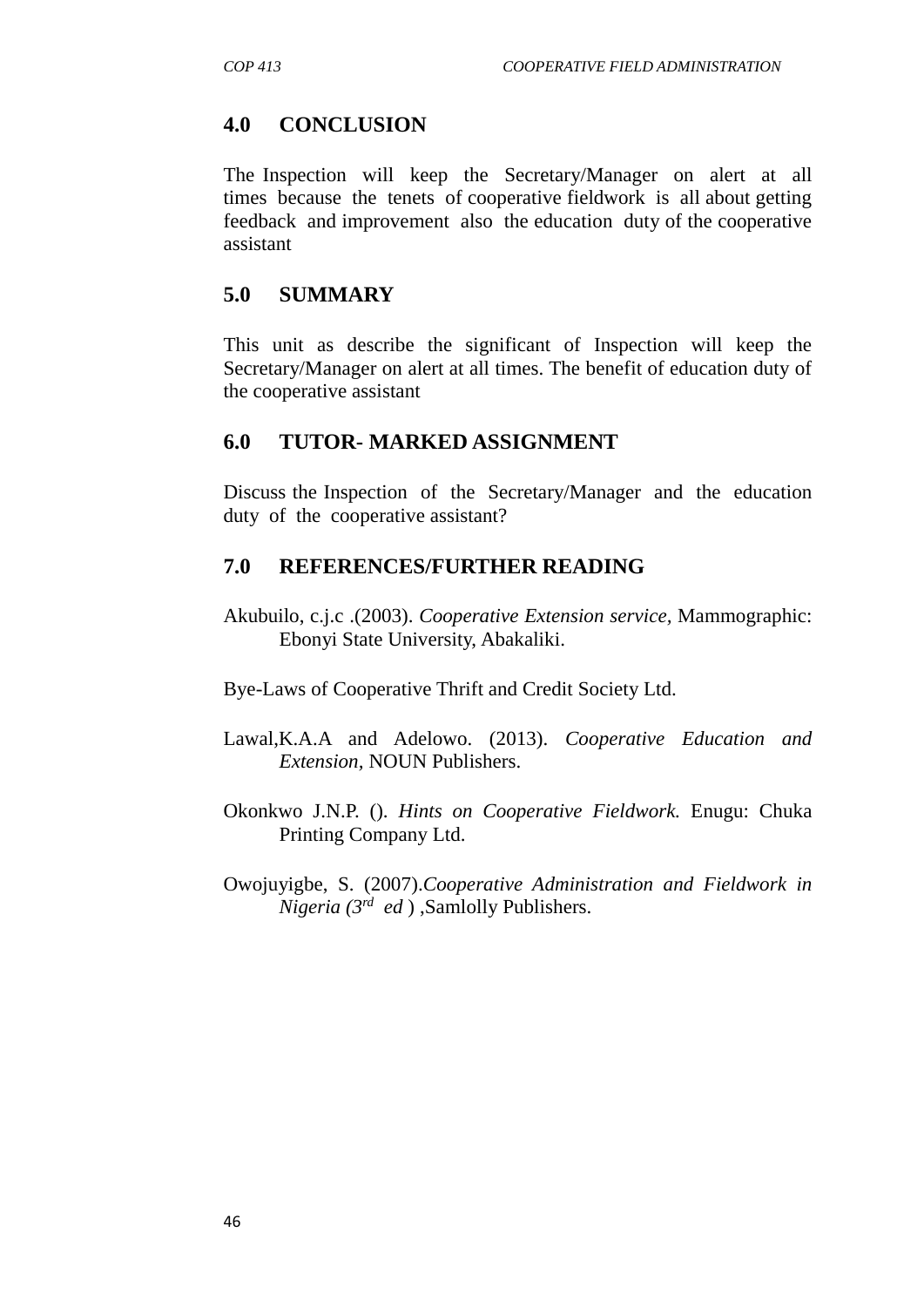# **UNIT 3 MEDIA OF PROPAGATING CO-OPERATIVE EDUCATION IN NIGERIA**

### **CONTENTS**

- 1.0 Introduction
- 2.0 Objectives
- 3.0 Main Content
	- 3.1 Media of Propagating Co-Operative Education in Nigeria
	- 3.2 Formal Cooperative Education
- 4.0 Conclusion
- 5.0 Summary
- 6.0 Tutor -Marked Assignment
- 7.0 Reference/Further Reading

### **1.0 INTRODUCTION**

Cooperative education is carried out with some media of communication to ensure the activities are successfully carried out. The cooperative assistant can educate by talking to an individual or a group of people on cooperatives. When he does this, the officer would behave like a resource person and the audience may be opportune to ask questions on areas that are not clear.

### **2.0 OBJECTIVES**

At the end of this unit, you should be able to:

- discuss the media of propagating co-operative education in Nigeria
- -describe the formal cooperative education

### **3.0 MAIN CONTENT**

### **3.1 Media of Propagating Co-operative Education in Nigeria**

The participants in the discussion have one role or the other to play as well as the resource persons. One of the participants may throw in an idea on which himself and other participants will deliberate on. In discussion, the cooperative assistant may play an important role but other members in the group will also participate actively in the dissemination of information.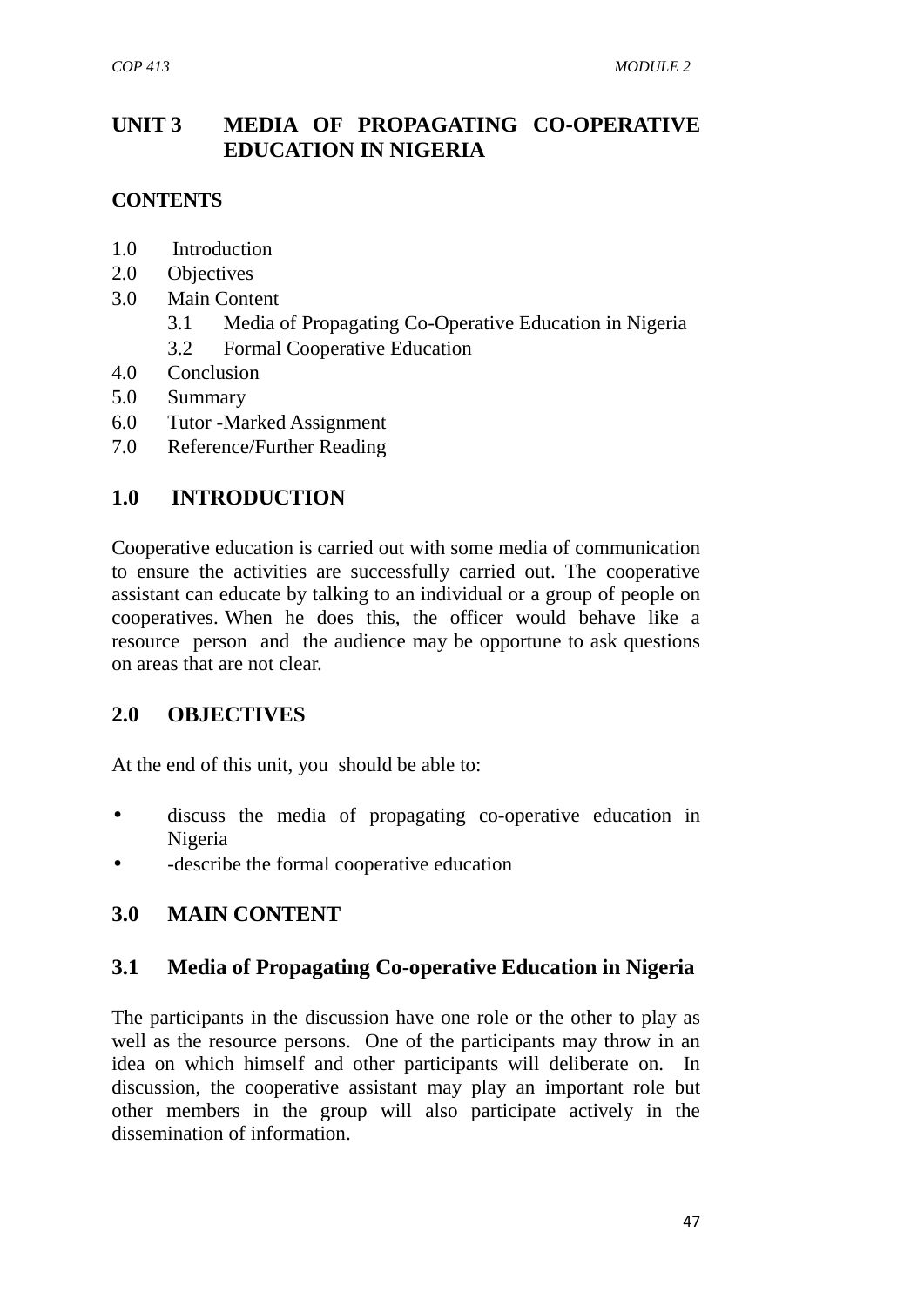### **Symposium**

A symposium is an educative forum where resource persons are invited to take part in presentation of topics to be used to input knowledge to the audience. It may also be a situation where different resource persons are invited to present papers on a topic, subject or a problem to the members of a cooperative society. It can also be referred to as a conference for a discussion on a particular subject or problem affecting the development of cooperative societies.

Towards the end of the symposium, a resume or summary will be made from what the different resource persons presented to the audience.

### **Debates**

A debate is usually a formal discussion, which may take place in a public meeting in a cooperative society, or it may be organised for members of a cooperative society.

It is usually a contest between two speakers or two groups of speakers. A group or an individual may for example, assemble some facts on the preference they have for the formation and administration of cooperative society for the rural people while the other group or individual society present reasons why they prefer the other types of business undertakings to the cooperative society. When presenting their facts, each group or individual would show skill and ability in the argument.

### **Meetings**

Usually when cooperators hold their meetings , they educate themselves on how a cooperative society functions. A part from this, the cooperative assistant attends the meeting and during the period, he educates the members, the committee members and the officers of the society.

He also looks into their business operations and methods and educates them therein. Education of members can also take place when societies representatives hold meetings together at the Union's office which they are affiliated to discuss some issues, this is a form of education.

### **Study Course**

The officer may attend courses of various types and later use the knowledge gained to educate members of cooperative societies. Members, officers or committee members may also attend courses of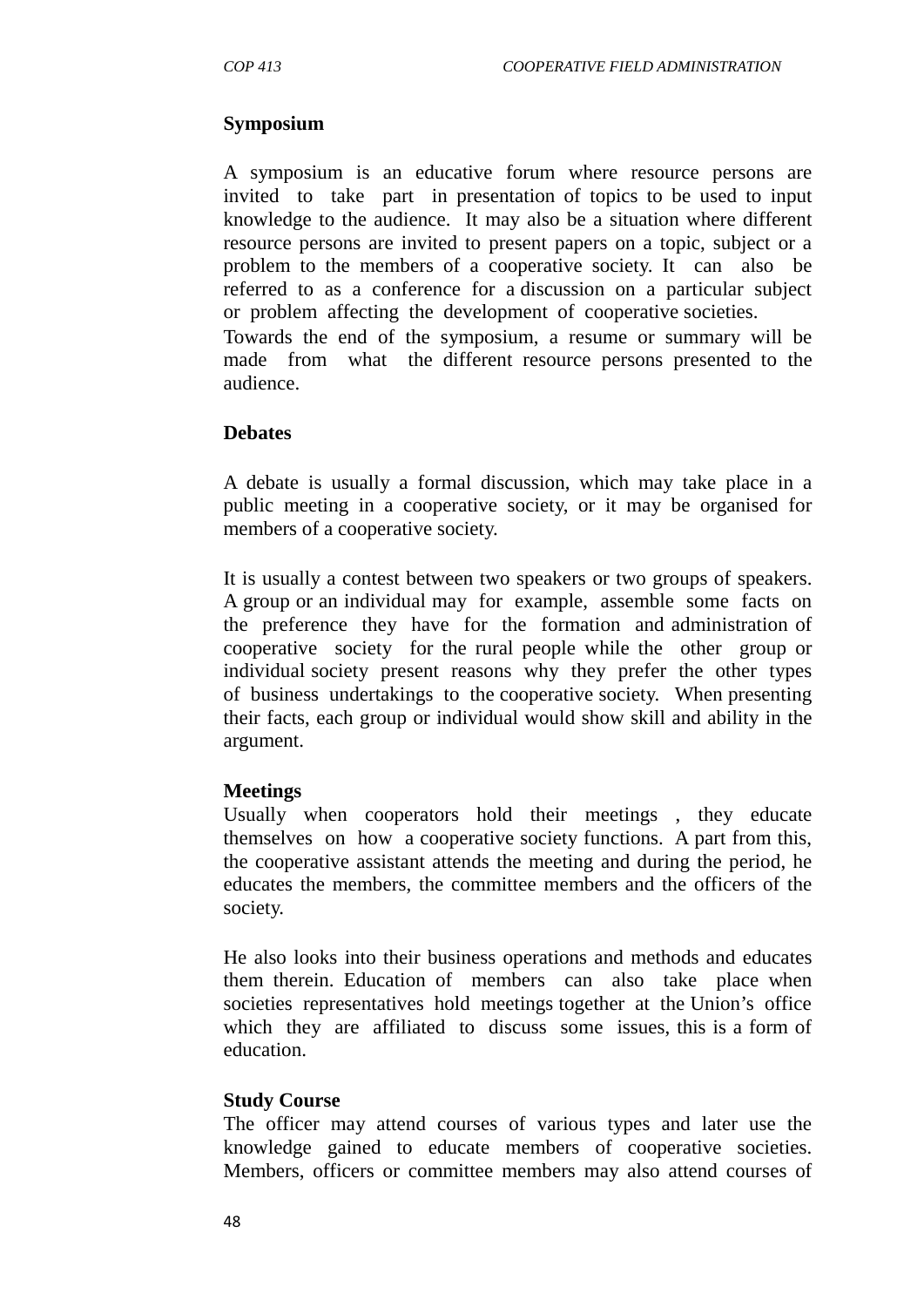various types. These courses may include attending a year's course, six months course, or three month course and so on; to develop themselves and to enable them have the ability to make effective participation in cooperative development.

### **Study Group**

Members of a cooperative society may divide themselves into two of three groups to look into the problems affecting the society. Each group represented by the secretary or chairman of the group will read each group's resolution to the members of the society for comments and a resume will follow. This may be under the guidance of the cooperative assistant.

### **Study Visits and Excursions**

The cooperative assistant can lead members of a cooperative society allotted to him on an excursion to societies that are viable, evaluate their development, ask questions on their business activities and learn from them. They can also visit the farms of such societies to know how to practice modern farming. At the end of the visit or excursion, they would be able to emulate the activities of their ex-hosts.

### **Demonstrations**

The officer can assist members of the cooperative societies allocated to him by showing them physically how to practice modern farming by practically showing it on a farm where members can go to and see this development themselves thereby practicing it on their respective farms. For example, the use of fertilizer can be demonstrated on a farm for members of the society to see and later practice this on their respective farms.

### **Articles in Periodicals**

Articles on cooperation society's benefits can be published in periodicals like TELL, New week, News watch and other magazines.

### **Articles in Newspapers**

Articles mentioned above can also be published in newspapers like the Punch, The Nation and the Guardian etc.

### **Write-ups in Pamphlets, Leaflets**

Write-ups on cooperatives can also be published in pamphlets or leaflets for cooperators and members of the public. A pamphlets is a small paper covered book' while a leaflet is 'a printed sheet (unbound but sometimes folded) they are usually for free distribution.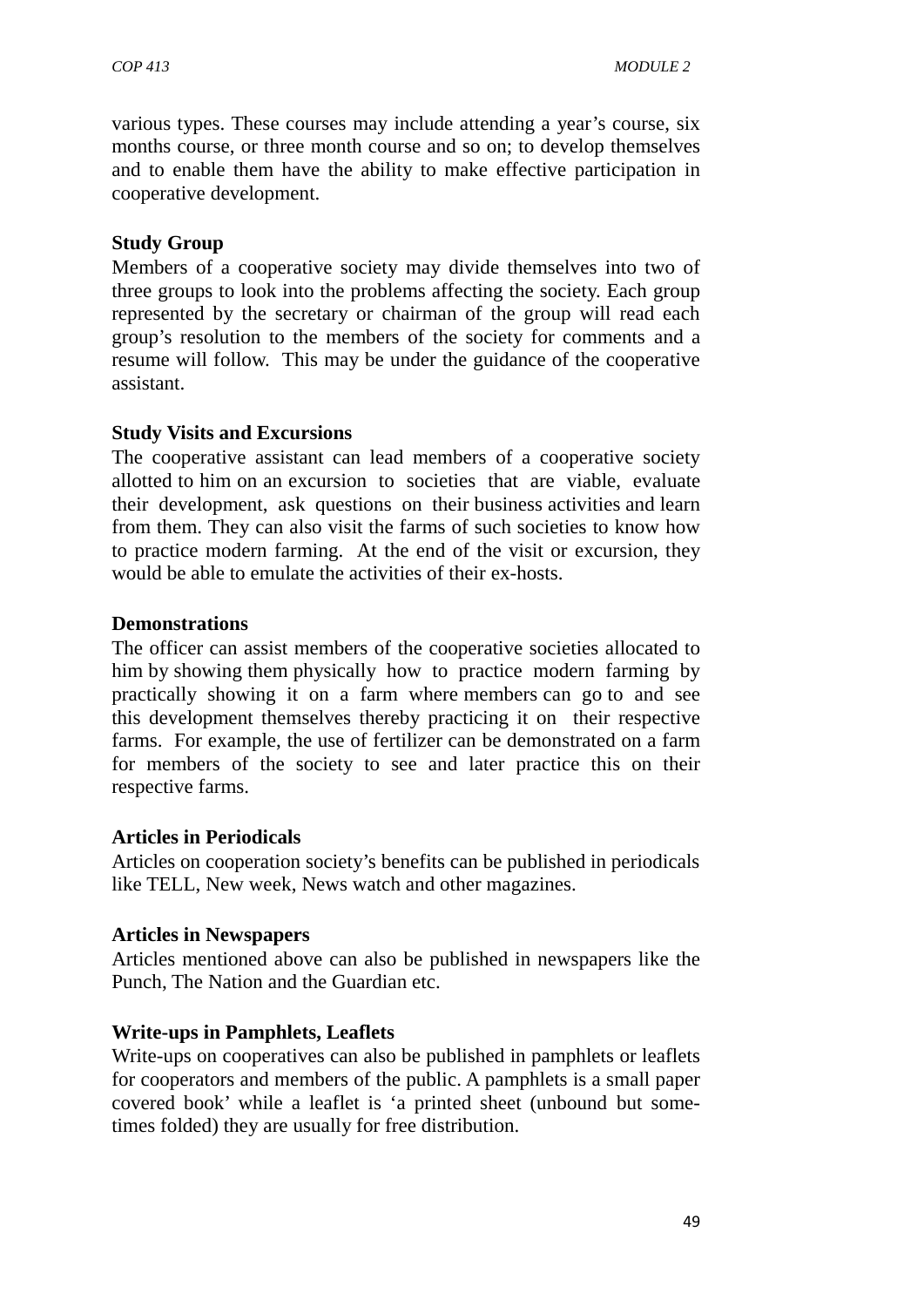#### **Posters**

Cooperators can also be educated through the use of posters. Posters are placards on which words and or diagrams are written to educate Cooperators or members of the public on cooperation. These placards are usually displayed on walls or public places for people to see and read.

#### **Radio and Television Programmes**

Cooperative education can also be given through radio and television programmes. Talks, discussion, debates can be used to disseminate cooperative education through the use of radio and television.

### **3.2 Formal Cooperative Education**

Formal cooperative education is given in classrooms. This includes training in cooperative colleges, Polytechnics, and Universities etc. The education is imparted through formal teaching.

#### **Informal Cooperative Education**

This is given to cooperators in course of cooperative meetings when members ask questions and the cooperative staff/officer answers the questions. It also include the education cooperators receive through workshops, conferences, radio and television programmes.

### **4.0 CONCLUSION**

The media of propagating co-operative education in Nigeria includes discussions, symposium, debates, meetings, study course and group, visits and excursions, demonstrations, articles in periodic and newspapers, write-ups in pamphlets, leaflets posters, radio and television programmes. Further clarification and explanation between formal and informal cooperative education.

### **5.0 SUMMARY**

This unit discusses the media of propagating co-operative education in Nigeria and further

explanation between formal and informal cooperative education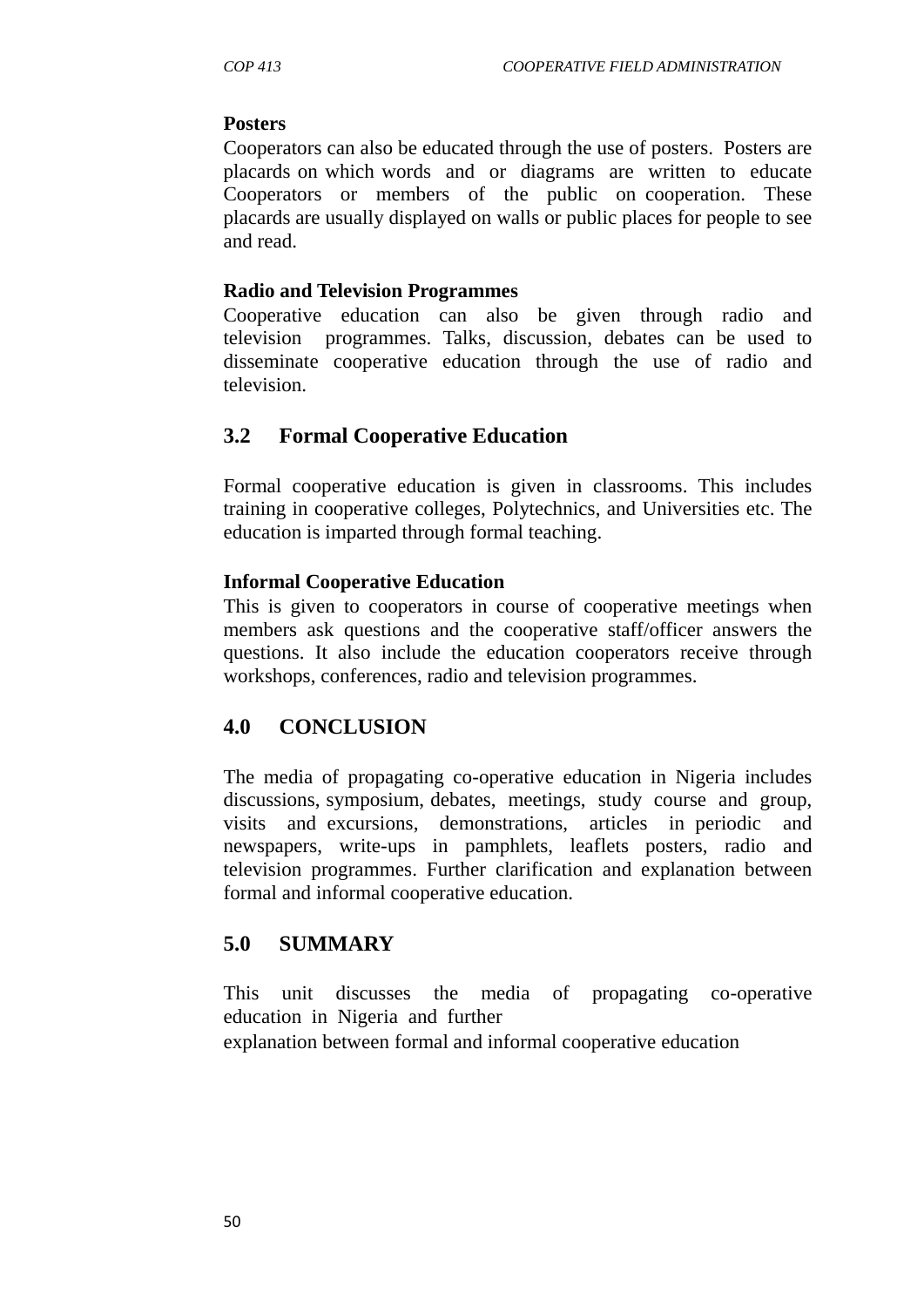## **6.0 TUTOR -MARKED ASSIGNMENT**

Discuss the media of propagating co-operative education in Nigeria?

### **7.0 REFERENCES/FURTHER READING**

- Akubuilo, C.J.C. (2003). *Cooperative Extension Service,* Mammographic: Ebonyi State University, Abakaliki.
- Bye-Laws of Cooperative Thrift and Credit Society Ltd
- Chukwu, S.C. (1990). *Economics of the Cooperative Business Enterprise,* Marburg Consult, Marburg.
- Cooperative Development (2002), *Federal Ministry of Agriculture and Rural Development, Cooperative Federation of Nigeria. Reports* of CFN Zonal Conferences for the West, East and North Nigeria
- Falodun, S.A (1985). *The History, Growth and Development of Cooperation in Nigeria up to 1985.*
- Lawal, K.A.A and Adelowo, (2013) *Cooperative Education and Extension, Nigerian Cooperative Societies Act 1993.* Cap c 35 Laws of the federation of Nigeria NOUN Publishers .
- Okeke, E.U. (2001). Cooperative Movement: Meaning Origin and Ideology, *In Nigerian Journal of Cooperative Economics and Management,* (Vol 1), No.1 Jan-June.
- Okonkwo J.N.P ( ). *Hints on Cooperative Fieldwork.* Enugu: Chuka Printing Company Ltd.
- Owojuyigbe, S. (2007).*Cooperative Administration and Fieldwork in Nigeria (3rd ed)*, Samlolly Publishers.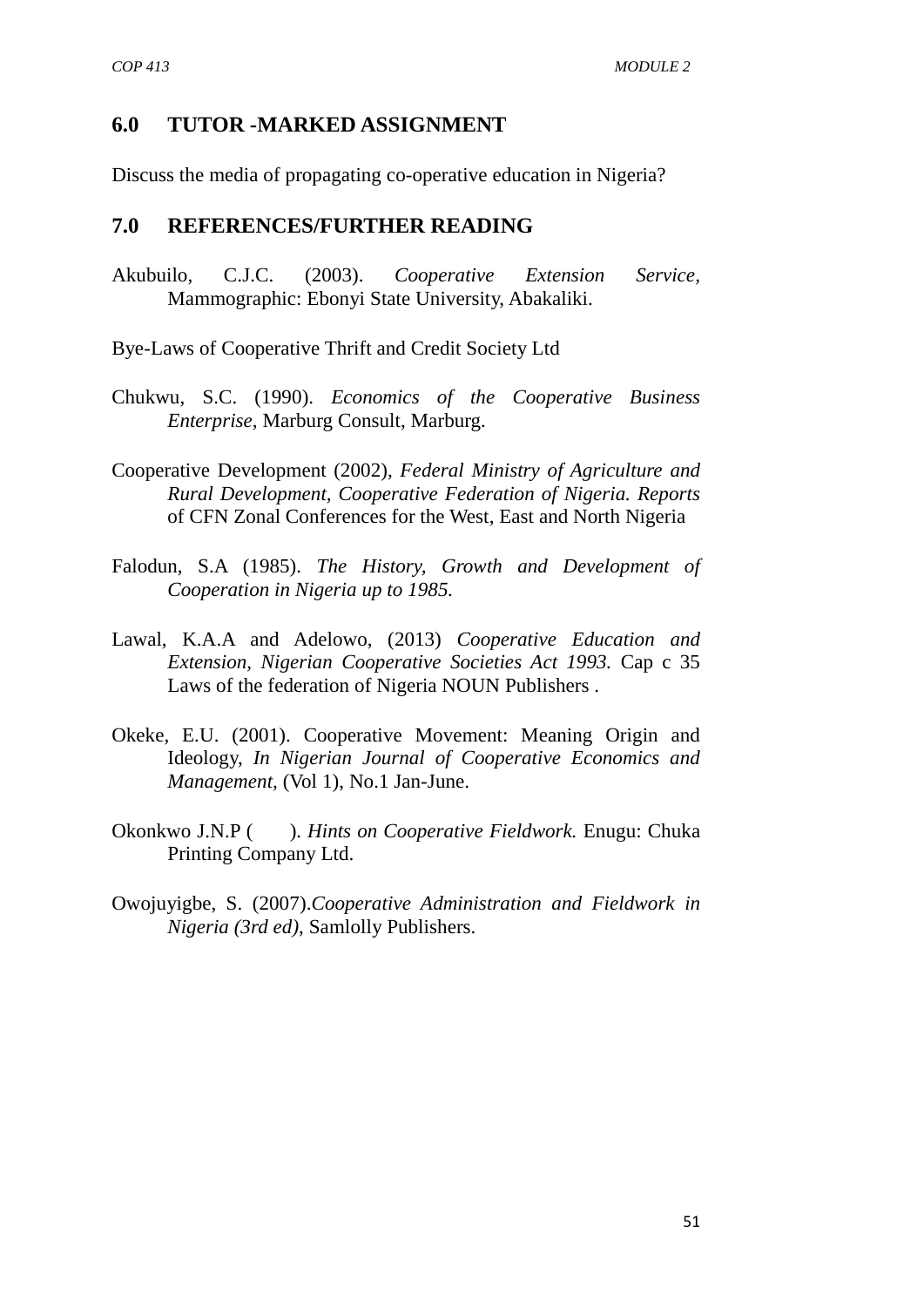## **UNIT 4 ADVISORY DUTY OF THE COOPERATIVE MANAGER (ASSSITANT)**

#### **CONTENTS**

- 1.0 Introduction
- 2.0 Objectives
- 3.0 Main Content
	- 3.1 Advisory Duty of the Cooperative Manager (Assistant)
	- 3.2 Inquiry
	- 3.3 Term of Reference
	- 3.4 Conduct of the inquiry
	- 3.5 Preparation of Inquiry report
	- 3.6 Activities of the Commissioner after the Completion of the Report
	- 3.7 Action of the Director of Cooperatives after the Inquiry
- 4 0 Conclusion
- 5.0 Summary
- 6.0 Tutor- Marked Assignment
- 7.0 Reference/Further Reading

### **1.0 INTRODUCTION**

Members of cooperative societies need the advice of the cooperative assistant regularly.

When doing this the officer should not impose his wishes on the people but must utilise the knowledge gained in the cooperative laws principles of cooperation to advise the people.

Also, the cooperators must not reject the advice given by the officer on the ground that the society belongs to them and they can run the society as they like. Both the cooperative assistant and the members of the society must cooperate and work together in order to make the society successful.

### **2.0 OBJECTIVES**

At the end of this unit, you would be able to:

- explain the advisory duty of the cooperative manager (assistant), inquiry, term of reference, conduct of the inquiry and preparation of inquiry report;
- describe activities of the commissioner after the completion of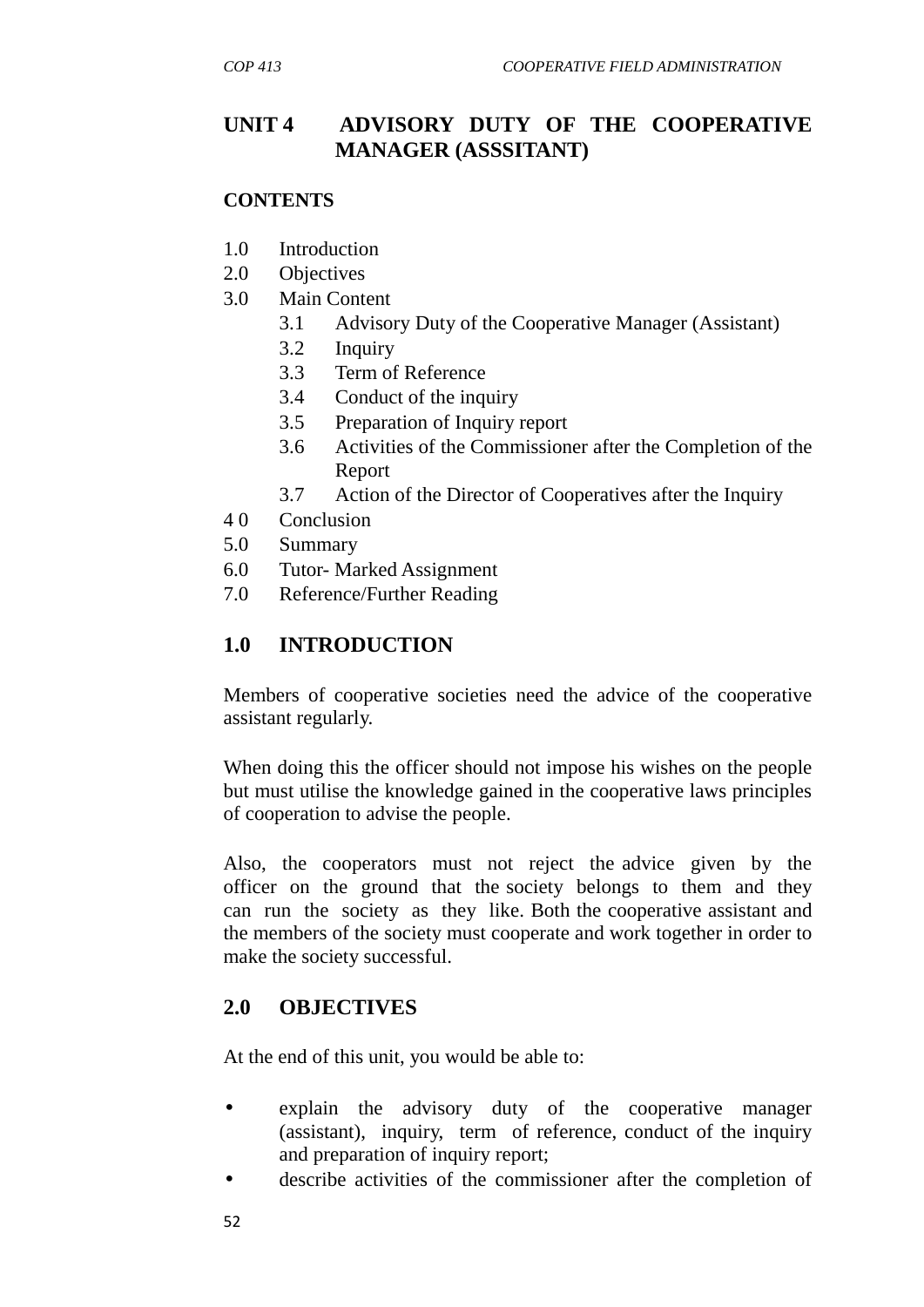the report and action of the director of cooperatives after the inquiry

# **3.0 MAIN CONTENT**

### **3.1 Advisory Duty of the Cooperative Manager (Assistant)**

Since the officer inspects and visits the society regularly, he may advise the members in the premises of the society, in the member's houses, on the farms or any other place that is suitable. They should also advice them during meetings so that they will be able to take wise decisions and formulate policies within their competence to facilitate efficient discharge of the Society business.

Areas where the officer could advise the member include the following:-

### **Fixing Rate of Interest to be Paid by Members (Borrower)**

He should advise the members of cooperative societies on the rate of interest to be paid by members (borrowers). This rate should be suitable and it must be a rate that would make the members have the willingness to borrow from the society.

An example is the fixing of 1k on N1.00 as interest on loans taken by members. It should be a rate that is far lower than what obtains in other financial institutions. The bye-laws give the members the opportunity to fix a suitable rate of interest for themselves and this rate can be amended by the members from time to time.

### **Advise on Maximum Credit Limit**

The maximum credit limit is the highest loan a member can be given in the society. In practice, a member may be given two times his assets in the society (twice his total share capital and savings or twice his saving depending on the decisions of the members in the General meetings. The bye laws give the members of the society the opportunity to be flexible in fixing of the maximum credit limit. It is then the duty of the officers to advise the members of the society to fix a suitable maximum credit limit for their society.

### **Maximum Amount which the Society may Borrow:**

The society may have the intention of borrowing money from financial institutions or from members to undertake one project or the other especially when the money to be borrowed involves a large sum of money, it is the duty of the cooperative assistant to advise the members to make sure the money are borrowing is worth it and that the money will be used for a viable project.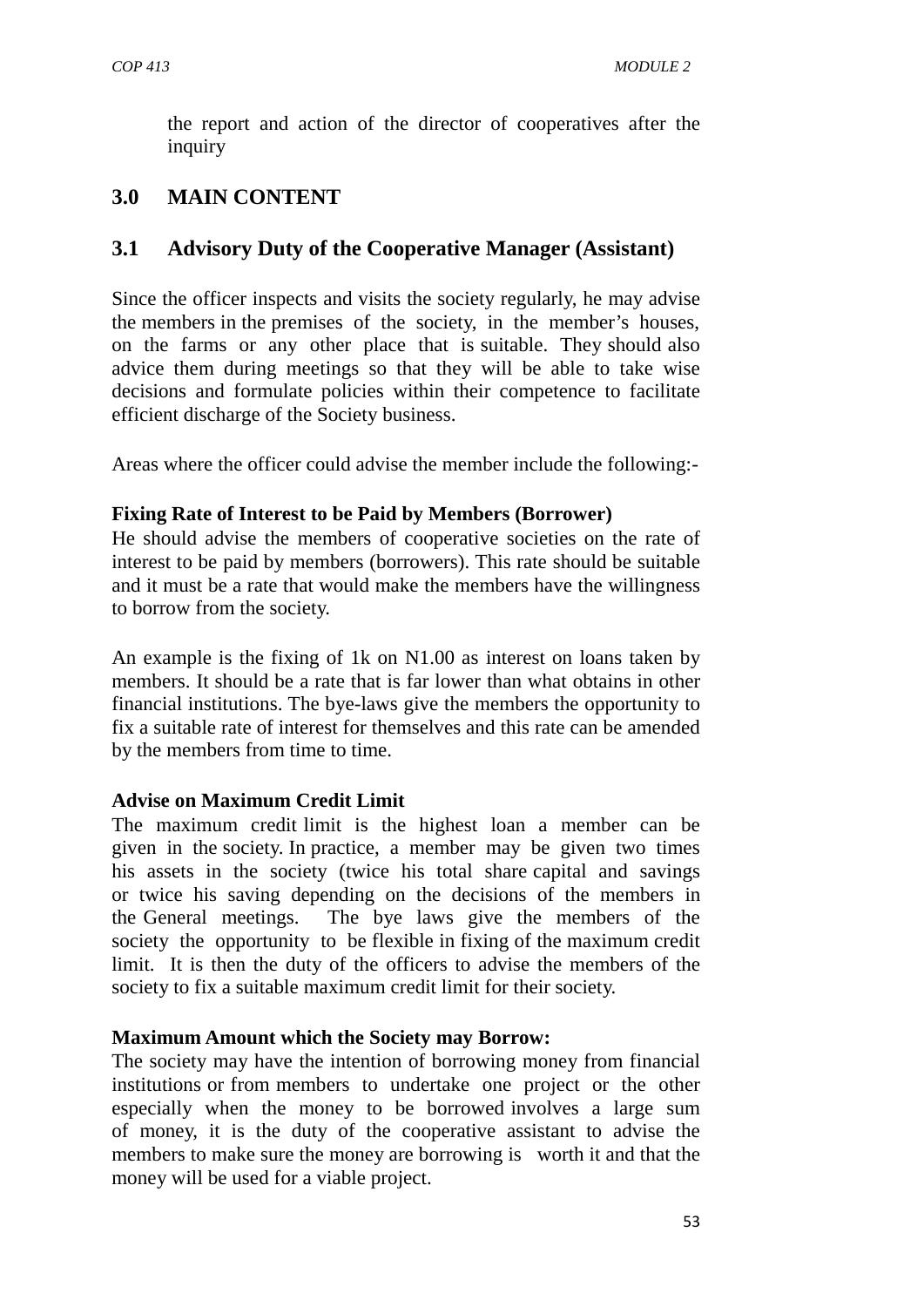### **Maximum Amount which the Society may Invest**

Whenever the cooperative society intends to invest in a project, the members need the advice of the officer. He has advised them to make profitable investment. Any investment that will not pay the society and the members is not worth making. At times, when it is necessary for the society to make huge investment, the members have to get approval from the Director of cooperatives before such an investment can be made. The director of cooperatives can also empower the officer to advise the members of all society on the investment before they send in the application for approval to the director of cooperatives.

#### **The Fare, Commission and Qualities which may be accepted**

This affects agricultural cooperative society. The officer would advise the members on the allowance made for the weight of their produce to compensate for any loss in weight that may result from evaporation, dryness etc. He would also advise them on the commission to charge on handling the members produce and also on the quality required from the members as far as their agricultural produce is concerned.

#### **Advise on the day to day Operation of the Society**

Since the cooperative society is a business venture, the members need constant advice on the day to day operations. The type of advice depends on the type of society involved. Farmers cooperative Society need piece of advice on purchase of fertilizers. Use of modern equipment and other farming practices methods. Cooperative thrift and credit society need such piece of advice on regular payment of their thrift savings, suitable maximum credit limit, loan disbursement, overdue loan, acquisition of capital from financial Institutions etc.

Apart from the above, he should ensure that members make adequate arrangement for safe keeping of the society's cash both at the society's premises and at the bank. He must also ensure that the assets of the society are properly kept.

#### **Advise on the Cooperative Law and the Bye-laws of the Society**

The members of the cooperative society need to read these documents always, understand and utilise them to run the society. Also, whenever the members of the society are holding meetings, the cooperative assistant needs to read the by-law to the members and interpret them to those who do not understand English (if an English version) he must also advise them to use the knowledge gained to run the cooperative society.

### **Advise Members on Business to Embark Upon**

Whenever the members of a society want to embark on any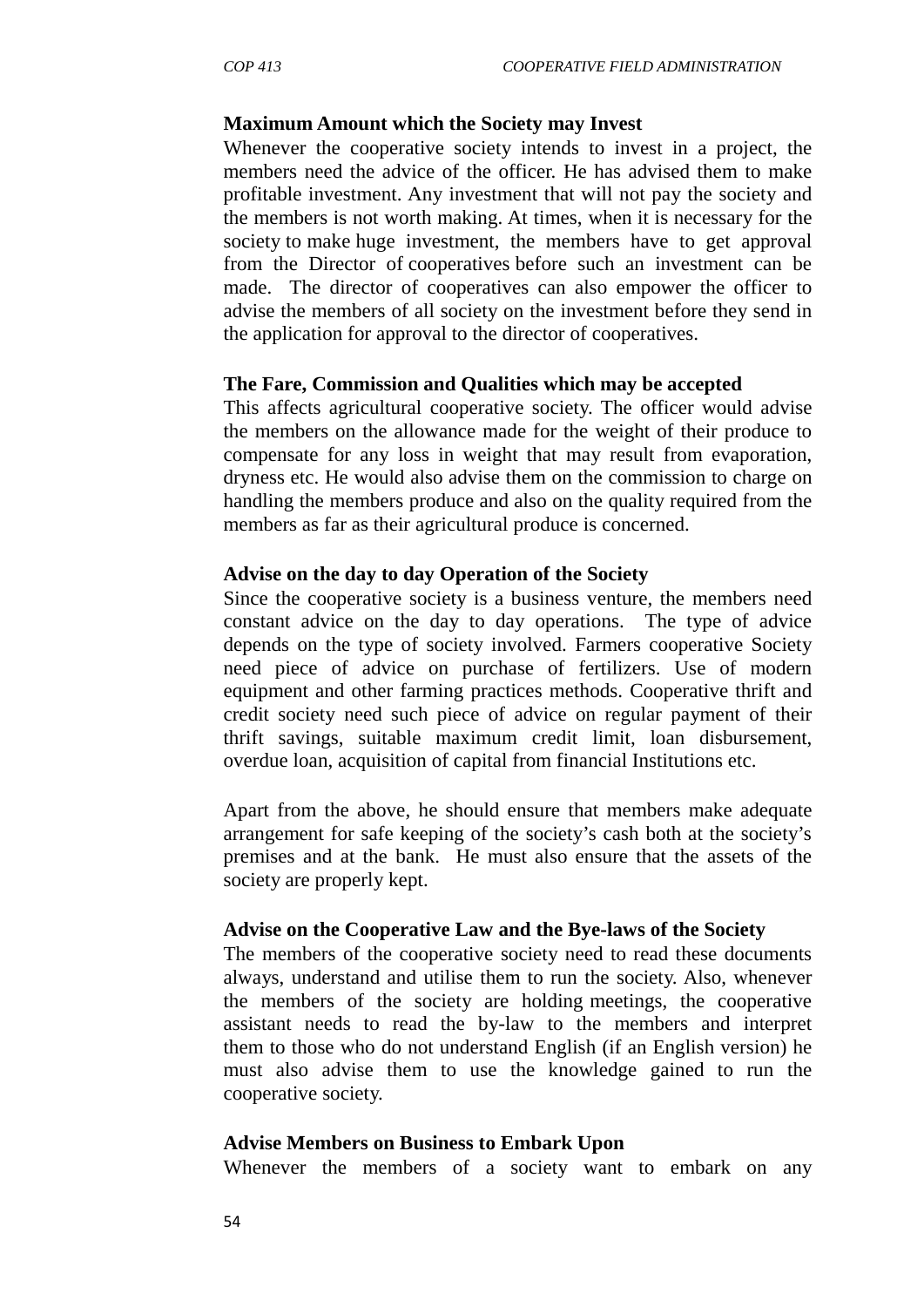project e.g poultry, farming, fishery, piggery , bread making building project, land speculation and gari gridding machine etc. they need the advice of the cooperative assistant. He must conduct a feasibility study on the project they want to embark upon to ensure that the project is viable one. if not, he has to discourage them. The cooperative assistant must ensure that he gives them an advice that will not lead to the collapse of the society. It is through this that the society will grow and they will always listen to him.

# **3.2 Inquiry**

### **How to Conduct an Inquiry**

The director of cooperative is the inquirer for cooperatives. He is empowered by the law to perform this activity. He may delegate this power to his Zonal area officer or the cooperative assistant.

An Inquiry may be necessary if it is suspected that there is fraud, embezzlement or misappropriation of fund in the society. It may also happen if the members or the committee members raise an alarm on such issue.

When an Inquiry takes place, the inquirer will have to look into the books, records, cash accounts and documents of the society

### **Conduct of an Inquiry**

### **(a) On motion of the Director**

An Inquiry can come into existence when the director of cooperatives acts on a tip off that a fraud or embezzlement is taking place in a society or if he suspects such a thing in the society. He can on his own motion institute an inquiry into the affairs of the society. He may also carry out an inquiry into the affairs of the society after going through the records of the society.

### **(b) Members and/or members of the committee can call for an Inquiry**

The cooperative law states that the director may, and shall on the application of a simple majority of the members of the committee or of not less than one-third of the members of registered society, hold an inquiry or direct any other person authorised by him by order in writing to hold an inquiry into the constitution, working and financial state of registered society.

### **(c) The Creditor of the Society can call for an Inquiry**

The creditors of a cooperative society can appeal to the director to institute an Inquiry into the affairs of the society if such creditor can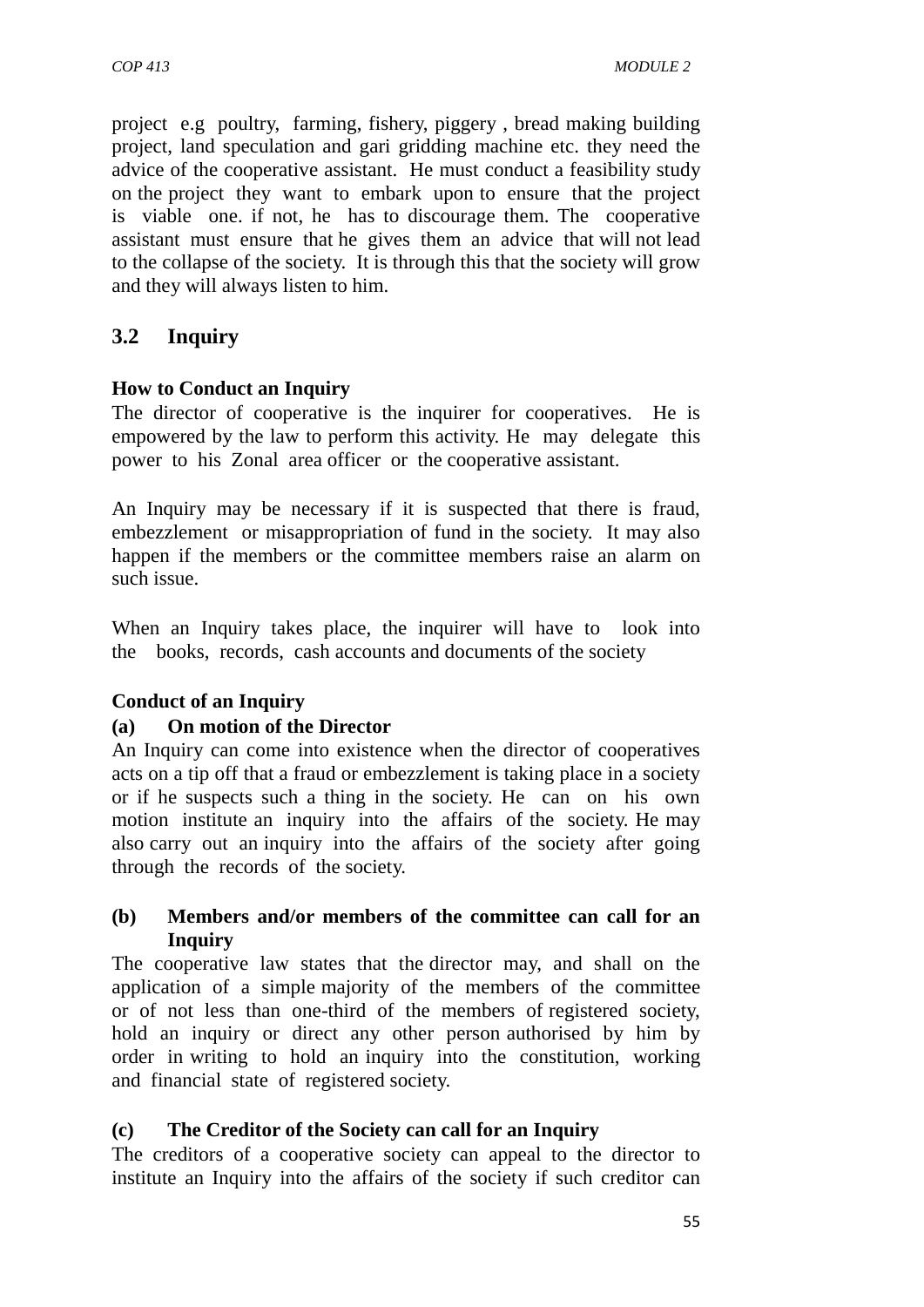prove the society owns him some money which he had made demands for but not obtained. When a creditor calls for such an inquiry, he may be required to deposit some money that will be the running costs of the inquiry with the director.

## **(d) Officers that hold the Inquiry**

As mentioned earlier, the director of cooperative is empowered by the law to hold an inquiry into the workings of the society. He may also delegate this power to one of his officers. This will be done by giving such an officer letter of appointment to carry out the exercise. A panel of inquiry may also be set up by, an appointment of three men panel. These may be the chairman and two other members. The director will spell out their terms of reference the duration of the exercise will be on their letter of appointment. The panel will look into the books and records of the society and make some general investigation on what is going on in the society.

# **3.3 Term of Reference**

Whenever the director of cooperative empowers the officer to inquire into the affairs of a cooperative society, the terms of reference is usually to look into the constitutions, working and the financial condition of the society.

### **Procedure of an Inquiry**

The commission would ensure that the notice to hold an inquiry get to the society. It may be delivered to the society by the cooperative assistant in charge of the society with the authority of the area officer.

The commission or inquirer may be from the headquarters or the zonal office or the area office. If this is the case, the cooperative assistant will assist officer to carry out the inquiry.

The cooperative assistant may also be appointed to do the job.

The commissioner will have to visit the society, present his letter of appointment to the member and ensure a suitable date and venue is fixed for the inquiry. Alternatives, the cooperative assistant may do these preliminaries on behalf of the commissioner.

A suitable hall will be sought; it must be a big one that can contain all the members. There must be adequate light, ventilation and suitable seat in the hall.

The Area office, or the cooperative assistant or commission himself will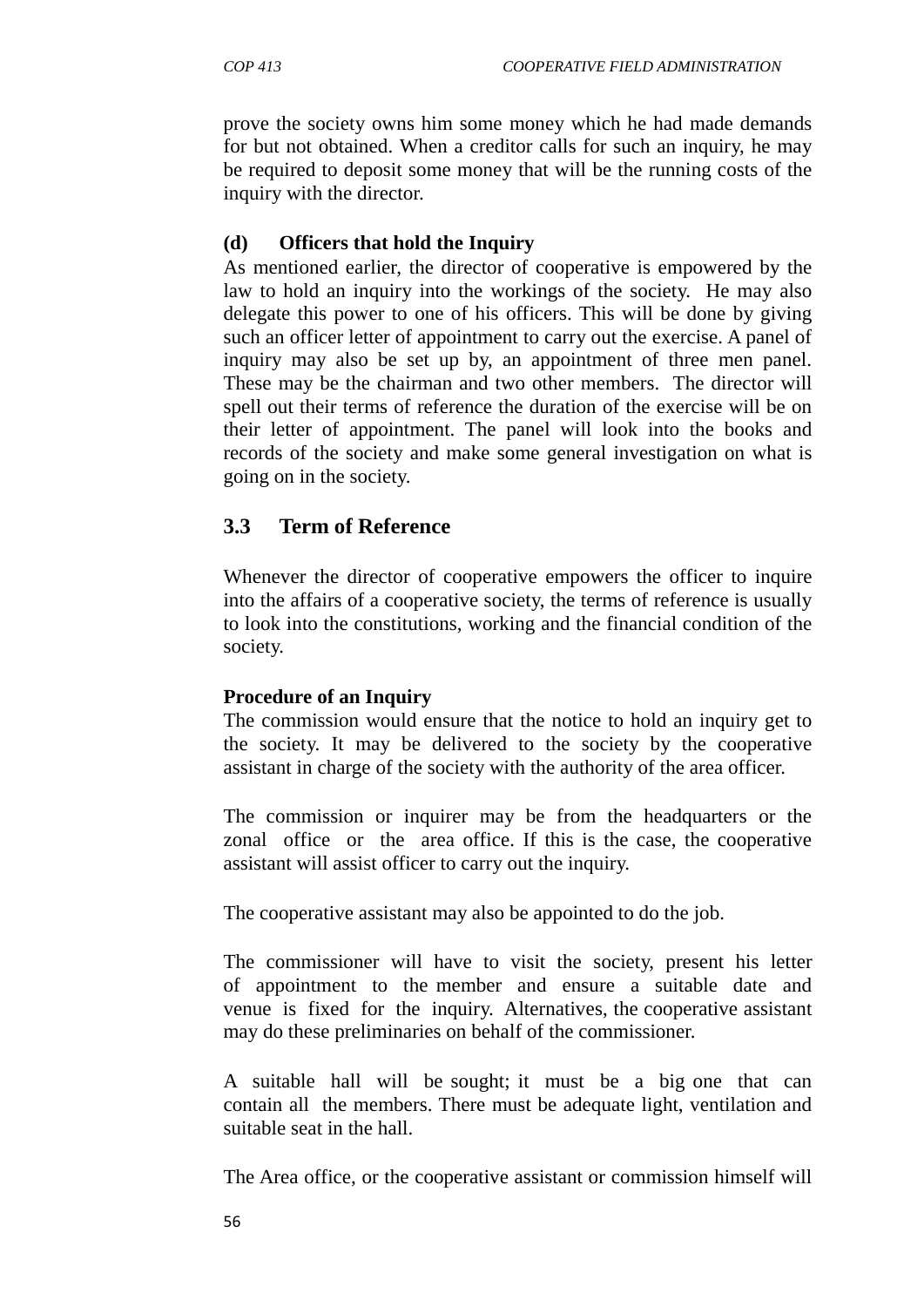have to take custody of the book and record of the society and a report of what is going on in the society will be prepared by the cooperative assistant in charge of the society.

This may include the following:

- Names and particulars of loan defaulters
- Non compliance with the bye- laws, minute books of the society.
- Preparation of the Trial balance.
- List of members involved in cross- surety and disobedience to maximum credit limit
- He must prepare an income and expenditure account and the balance sheet of the society
- Prepare a report on other relevant activities of the members and officers which contravene the bye- laws of the society.

The book, record and the report on matters expressed above would be presented on the day of inquiry.

# **3.4 Conduct of the Inquiry**

It is important to note that the inquirer is empowered to summon any of the members, officers, secretary, and committee member's witnesses and compel their attendance at the workshop.

The commissioner would ensure a list of all the people that were present is prepared. Then the commissioner will look into the books and records of the society with relevance to the inquiry. He would then call on the respondent and the complainant who address what they know about the subject matter. The commissioner will open a file for the conduct of the inquiry and record the statement of the respondent and the complainant. Next line of action is that the commissioner will call on the witnesses.

The first witness is normally the cooperative assistant in charge of the society who will submit his preliminary report on the society. This would be read to the people present at the venue of the Inquiry. If necessary, an interpretation of the language used may be disseminated to members that did understand it. The commissioner should note that the recording of the evidences are to be done in the first person. Other witnesses will be called upon to present their cases as the first witness did. The members are also free to cross examine the witnesses. They may also be allowed to make their statements in writing. This will be followed by the presentation of necessary exhibits A, B,C, D and so on and they must be initialed by the commissioner. A certified true copy of society's documents may stand for the original documents of the society. The statements of the respondents,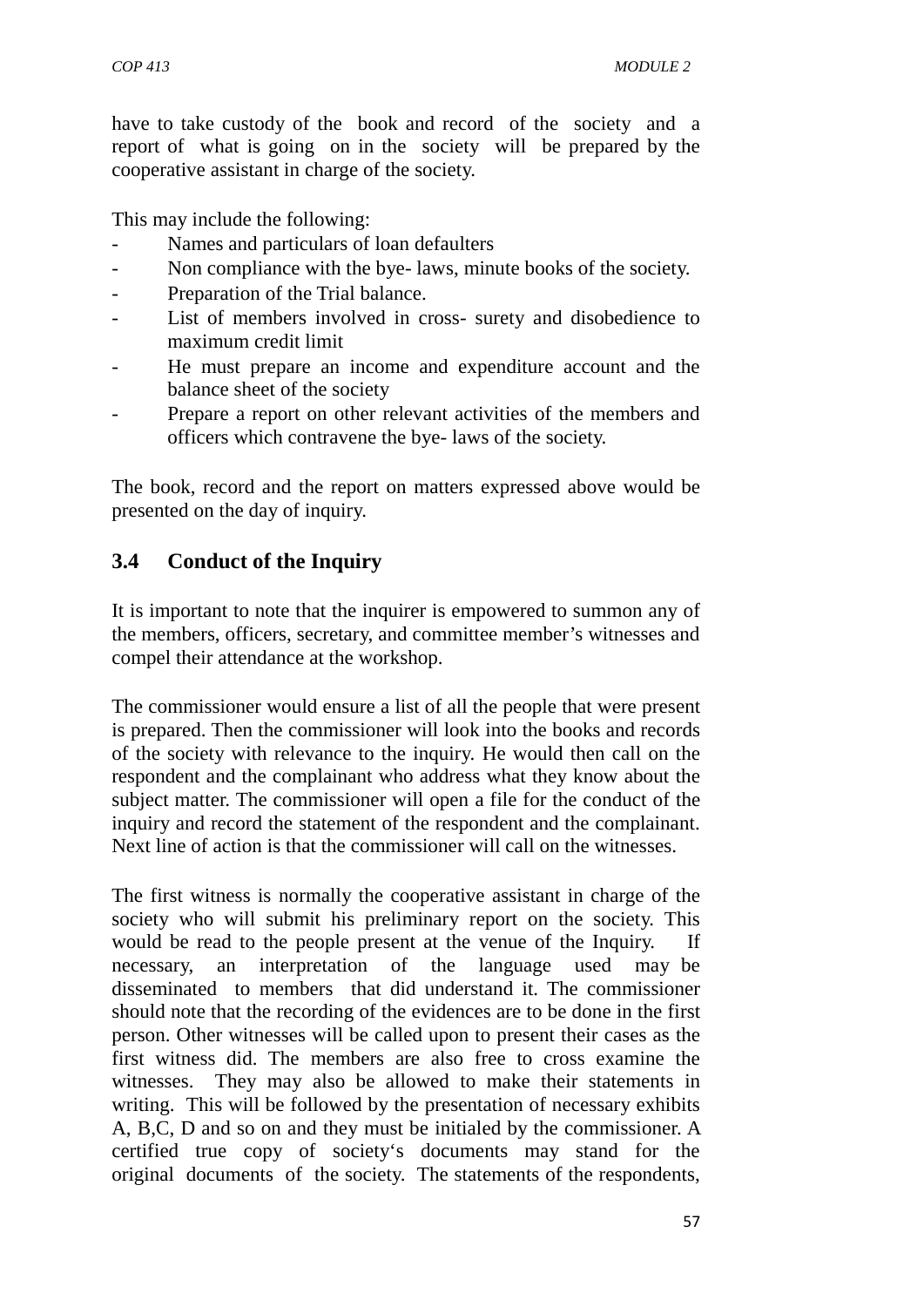representatives of the society, witnesses and the presentation of exhibits may demand for the checking of the correctness in the books and records of the society. It is the duty of the commissioner to do so. The inquiry can come to a close when all evidence provided have stopped, and when all cross examinations have come to an end.

# **3.5 Preparation of Inquiry report**

At the end of the inquiry, the commissioner will write his report. The report will contain the following information:

- Date of Inquiry and time
- Venue (usually at the registered address of the society).
- Attendance at the inquiry (Names of members to be written and not mere how many they were)
- Oral evidence must be recorded in the report by the commissioner, while written evidences must be attached to the report.
- Exhibits tagged A,B,C,D etc or memoranda presented to the commissioner must be attached to the report.
- All information gathered from the books and records of the society that are relevant to the inquiry would be written in the report.
- The commissioner would present these findings in the report which would be the result of the information he had collected from the respondents, the complainants, the witnesses, the exhibits, the books and records of the society.
- The commissioner must attach the society's trial balance as at date of inquiry to the report.

# **3.6 Activities of the Commissioner after the Completion of the Report**

The commissioner may return or ask the cooperative assistant in charge of the society to return the books and records of the society he had taken charge of to the society after the inquiry. This may not be so if the commissioner is convinced that it is unwise to return the books and records to the society especially if it is certain that the society will be wound up. This action will be reported to the director of cooperatives.

The report of the inquiry will be submitted to the director of cooperatives through the area officer/Divisional Cooperative officer. The Director will study the report and apportion cost or deliver a judgment on the inquiry to the relevant personality of the society.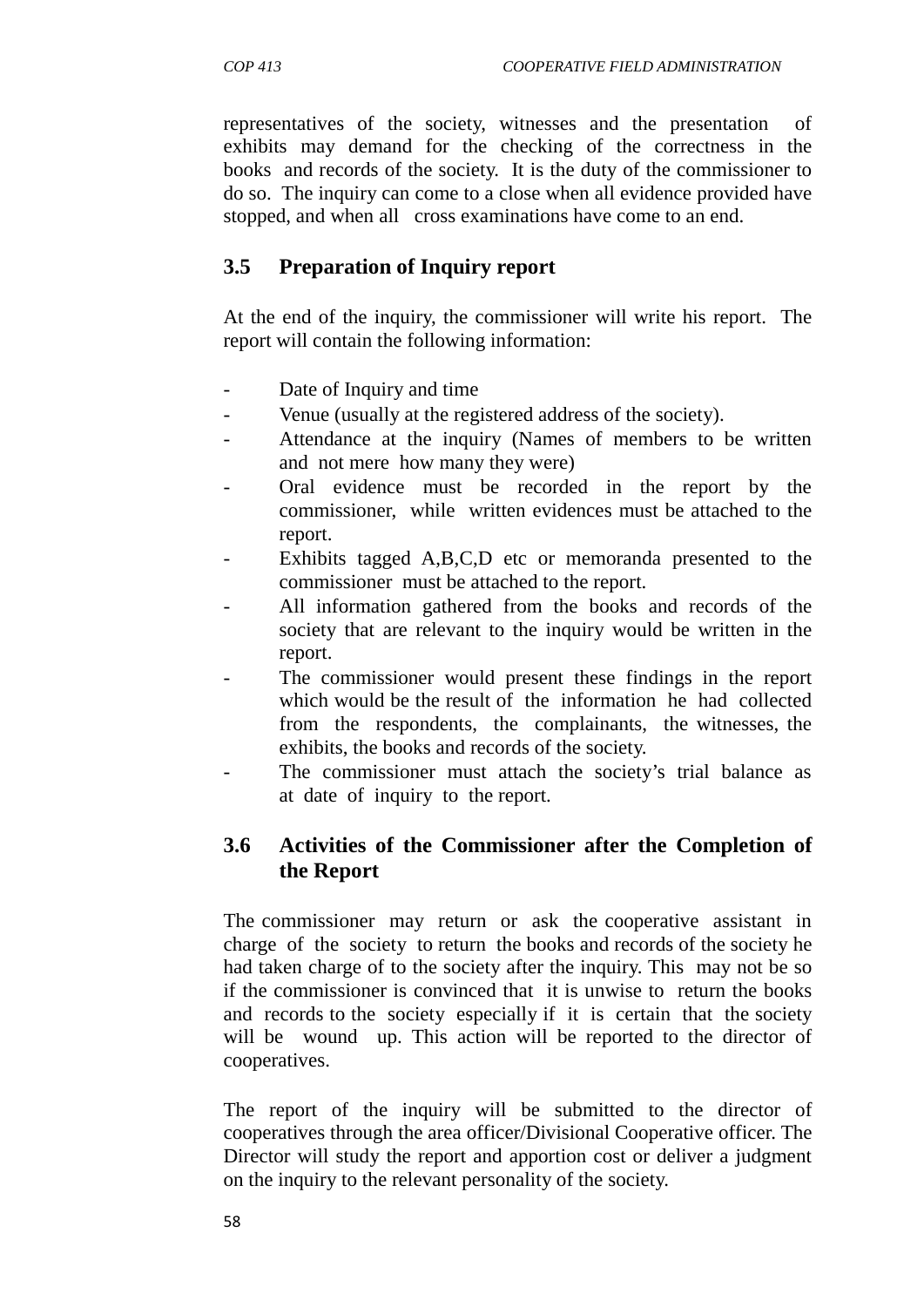# **3.7 Action of the Director of Cooperatives after the Inquiry**

If the report of the inquiry shows that the society has no chance of survival any longer, he will have to order the liquidation of the society. On the contrary; the society will be allowed for sometimes to mend fences or thereafter face liquidation.

However, the director will apportion cost to the individual, the society ………….member, officer or creditor found venue of section 37 sub-section 5 of the Societies law of 1993 says it all that ………….. held,.. the director may, by certificate ….. seal, make an award apportioning the ,…. right between an inquiry, the officers or former … society and the creditors, if any on whose … inquiry was held.

# **4.0 CONCLUSION**

Members of cooperative societies need the advice of the cooperative manager (Assistant) regularly on the people but must utilise the knowledge gained in the cooperative law and principles of cooperation to advise the people. The cooperators must not reject the advice given by the officer on the ground that the society belongs to them and the members of the society must cooperate and work together in order to move the society forward.

### **5.0 SUMMARY**

This unit had presented the advisory duty of the cooperative manager (assistant), inquiry, and term of reference, conduct of the inquiry and preparation of inquiry report and describe activities of the commissioner after the completion of the report and action of the director of cooperatives after the inquiry

# **6.0 TUTOR -MARKED ASSIGNMENT**

- 1. Discuss the advisory duty of the cooperative manager (assistant), inquiry, term of reference,
- 2. Conduct of the inquiry and preparation of inquiry report
- 3. Describe activities of the commissioner after the completion of the report and action of the director of cooperatives after the inquiry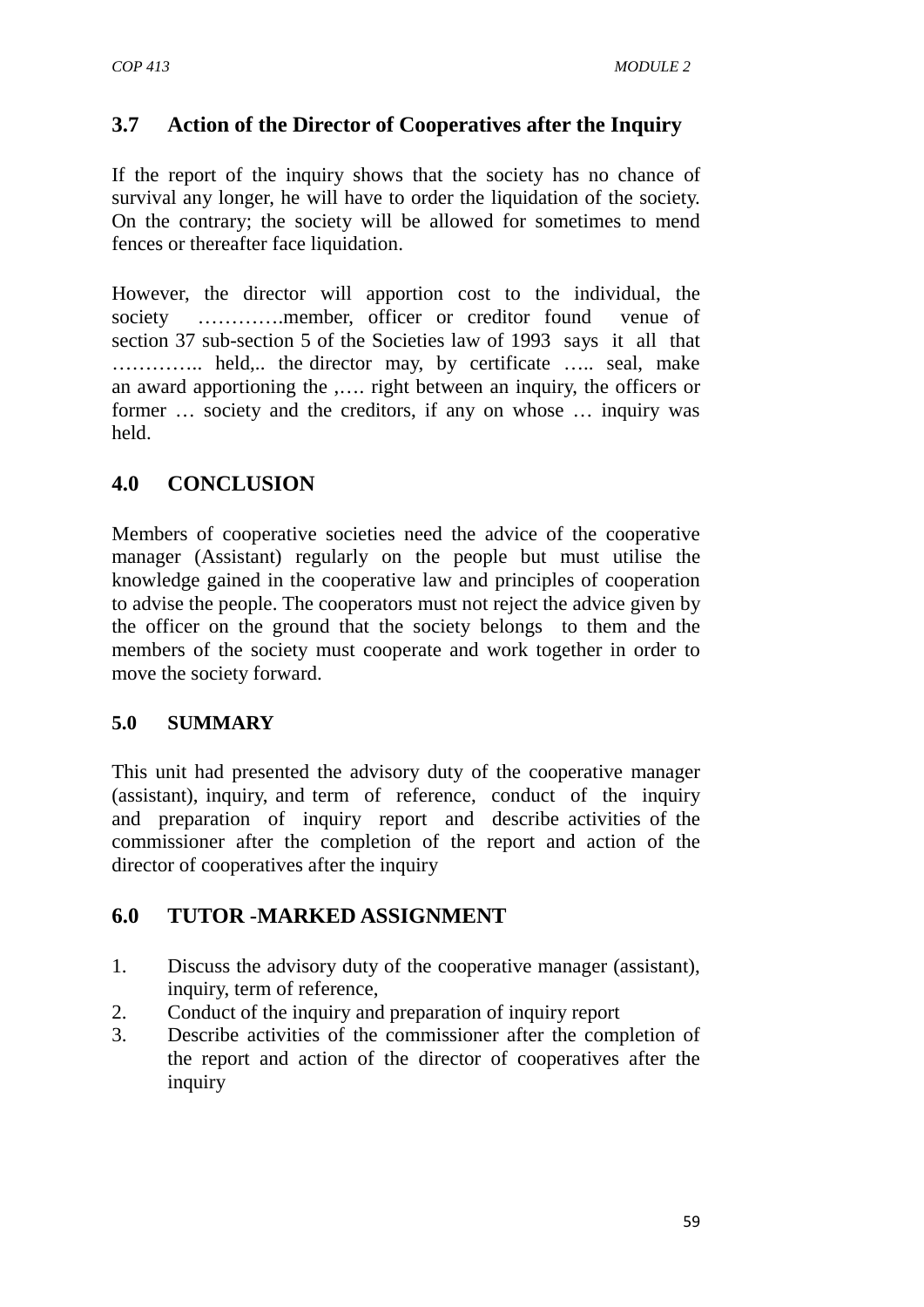#### **7.0 REFERENCES/FURTHER READING**

- Adeniji, A.A. (2004). *Auditing and Investigation*, Lagos: Value Analysis Consults Publishers.
- Akubuilo, C.J.C .(2003). *Cooperative Extension Service,* Mammographic: Ebonyi State University, Abakaliki.
- Akubuilo, C.J.C (2005). *Extension Organisation Management and Supervision,* Mammographic: Ebonyi State University, Abakaliki.
- Bye-Laws of Cooperative Thrift and Credit Society Ltd.
- Chukwu, S.C .(1990). *Economics of the Cooperative Business Enterprise,* Marburg Consult, Marburg.
- Cooperative Development (2002), *Federal Ministry of Agriculture and Rural Development, Cooperative Federation of Nigeria. Reports* of CFN Zonal Conferences for the West, East and North Nigeria.
- Falodun, S.A .(1985). *The History, Growth and Development of Cooperation in Nigeria up to 198.5*
- Hornby, A.S (1974) *Oxford Advanced Learners' Dictionary of Current English.*
- International Labour Officer (1968) Cooperative Management and Administration, Geneva.
- Lagos State Government Manual for Cooperative Officials and Cooperative Inspectors.
- Lawal,K.A.A & Oludimu, O.L(2011).*Management theory, practices and focus*, Ibadan: Asogun Publishers.
- Lawal,K.A.A and Adelowo. (2013) .*Cooperative Education and Extension, Nigerian Cooperative Societies Act 1993.* Cap c 35 Laws of the federation of Nigeria NOUN Publishers.
- Okeke, E.U. (2001). Cooperative Movement: Meaning Origin and Ideology, *In Nigerian Journal of Cooperative Economics and Management,* (Vol 1), No.1 Jan-June.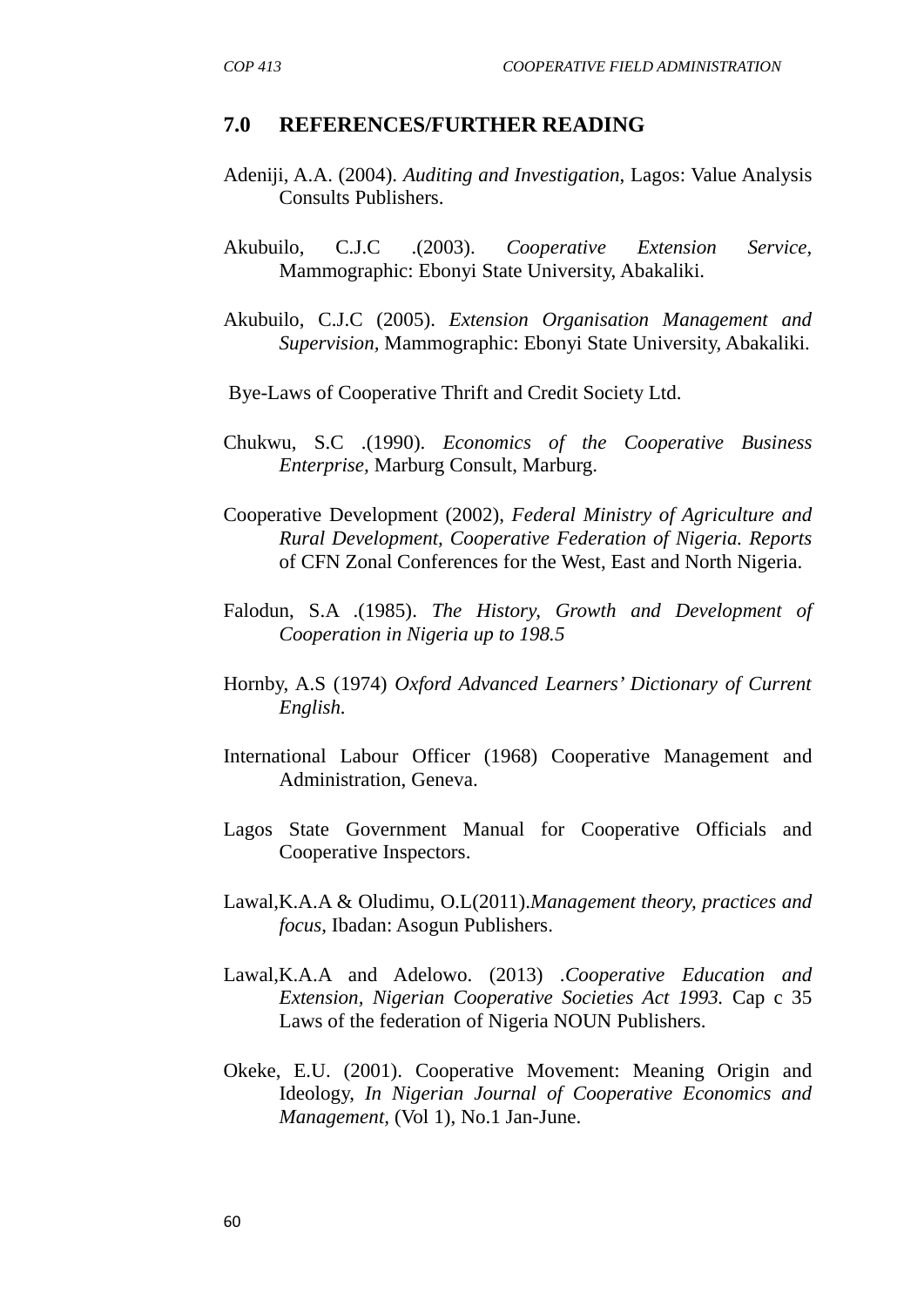- Okonkwo J.N.P. ( ). *Hints on Cooperative Fieldwork.* Enugu: Chuka Printing Company Ltd .
- Owojuyigbe, S. (2007).*Cooperative Administration and Fieldwork in Nigeria (3rd ed)*, Samlolly Publishers.
- Strickland C.F, (1934) *Report on the Introduction of Cooperative Societies into Nigeria and the Cameron under British Mandate,* Lagos: Government Printers.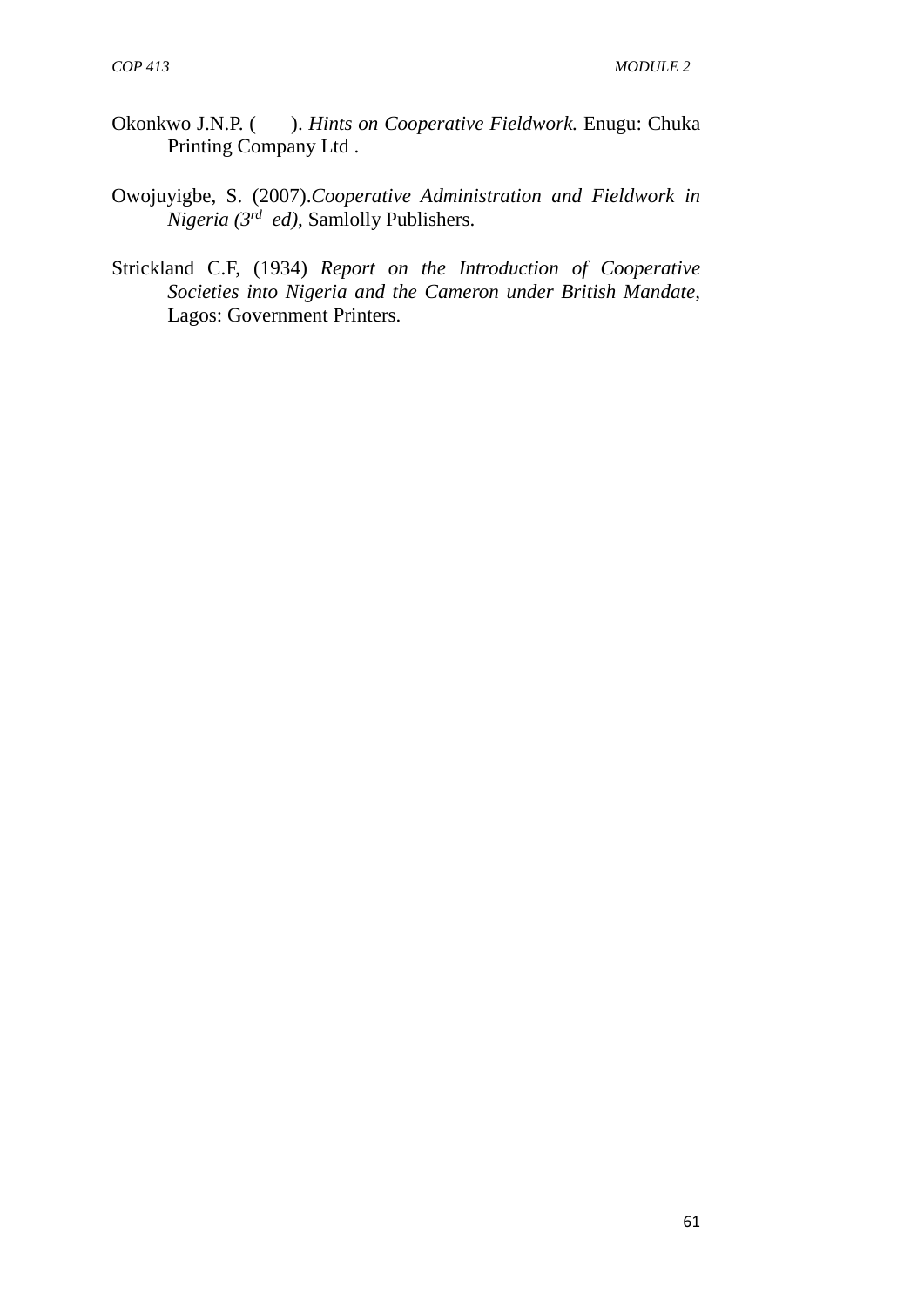# **MODULE 3**

- Unit 1 Audit Duties and Auditing of Cooperative Societies
- Unit 2 Problems Facing Cooperative Audit Organisation
- Unit 3 Arbitration
- Unit 4 Liquidation and Dissolution

# **UNIT 1 AUDIT DUTIES AND AUDITING OF COOPERATIVE SOCIETIES**

## **CONTENTS**

- 1.0 Introduction
- 2.0 Objectives
- 3.0 Main Content
	- 3.1 Audit Duties and Auditing of Cooperative Societies
	- 3.2 Purpose of Audit
	- 3.3 Method of Audit
	- 3.4 Audit Duties
	- 3.5 Inspection Report Checking and Auditing
	- 3.6 Payment Voucher
	- 3.7 Cash Book
	- 3.8 General Ledger
	- 3.9 Trial Balance
- 4.0 Conclusion
- 5.0 Summary
- 6.0 Tutor -Marked Assignment
- 7.0 Reference/Further Reading

# **1.0 INTRODUCTION**

The director of cooperatives is the auditor general for cooperative societies. He may appoint a person in writing to audit the books and records of a cooperative **s**ociety. It is mandatory for the books and records of a cooperative society to be audited at least once in a financial year. This is substantiated by Nigeria Cooperative societies Decree of 1993 section 36 (1)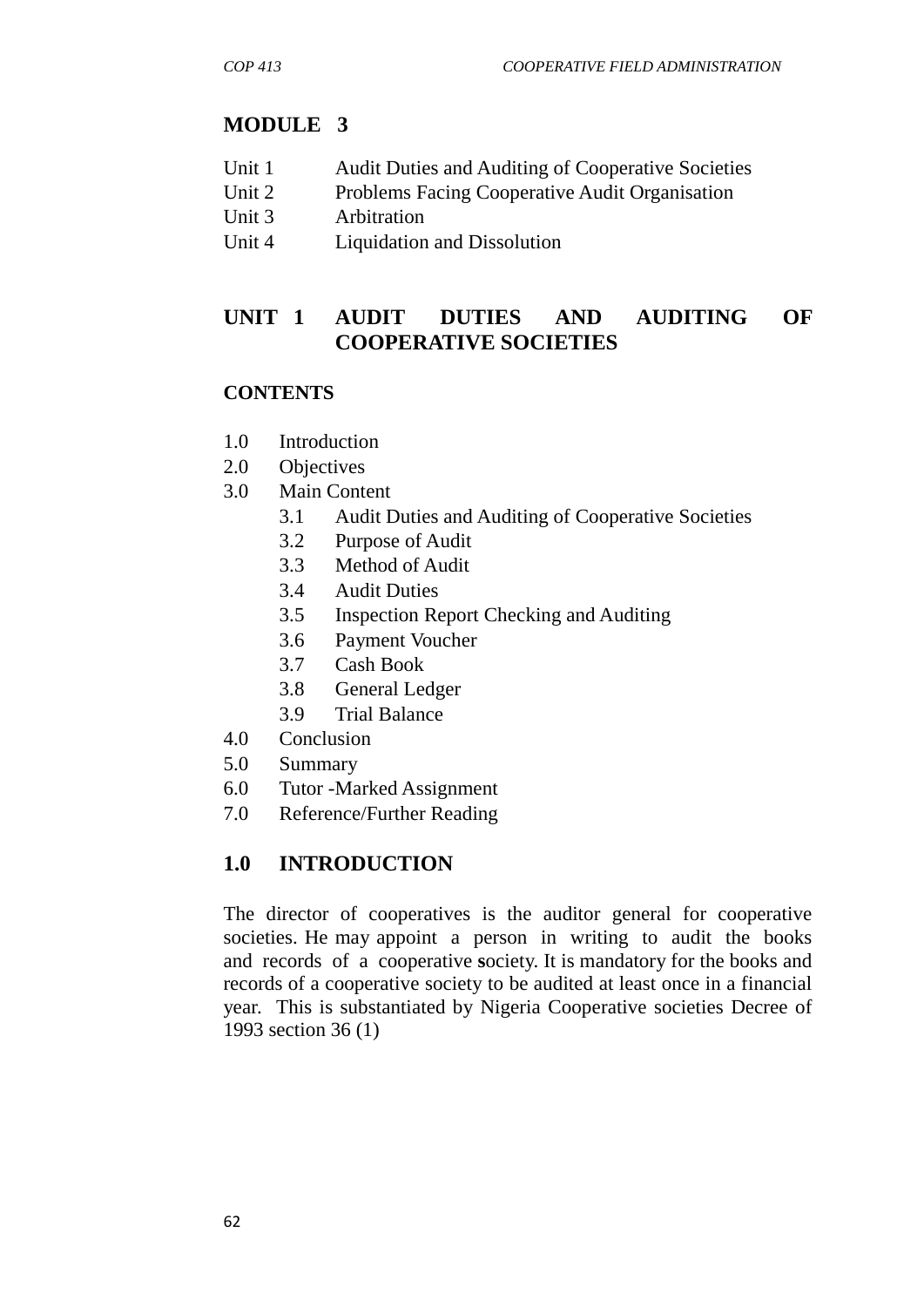## **2.0 OBJECTIVES**

At the end of this unit, you should be able to:

- discuss audit duties and auditing of cooperative societies
- explain the purpose of audit, method of audit and audit duties
- describe inspection report checking and auditing also payment voucher

# **3.0 MAIN CONTENT**

## **3.1 Audit Duties and Auditing of Cooperative Societies**

The director of cooperative appoints a cooperative assistant to audit cooperative societies. He may also appoint a chartered accountant or an auditor to audit the cooperative society. In the past the director of cooperatives had exercised this power by empowering some state cooperative Federations in the Southern part of the country to set up audit departments in their respective organisations and employ cooperative auditors who are to audit the book and records of registered societies in their respective state.

However, in the Eastern and Northern parts of the country, this development is not in place. The audit duties are carried out by cooperative assistant from the cooperative department.

# **3.2 Purpose of Audit**

The purpose of audit is to ascertain whether the book of the society correctly records the transactions of the society and that the annual account shows the true state of the society's transactions. It is also to inspect and report on the cash on hand by the organisation as at the date of auditing.

# **3.3 Method of Audit**

The auditor collects the books and records of the organisation concerned and does the job in the premises of the society, using a brown colored pencil. All alterations and erasures shall be ringed and the correct figure written at the side. No pencil entry should be ticked, while the ticked entries initials and written comments should be in made in the societies' books unless prior authority had been obtained from the director.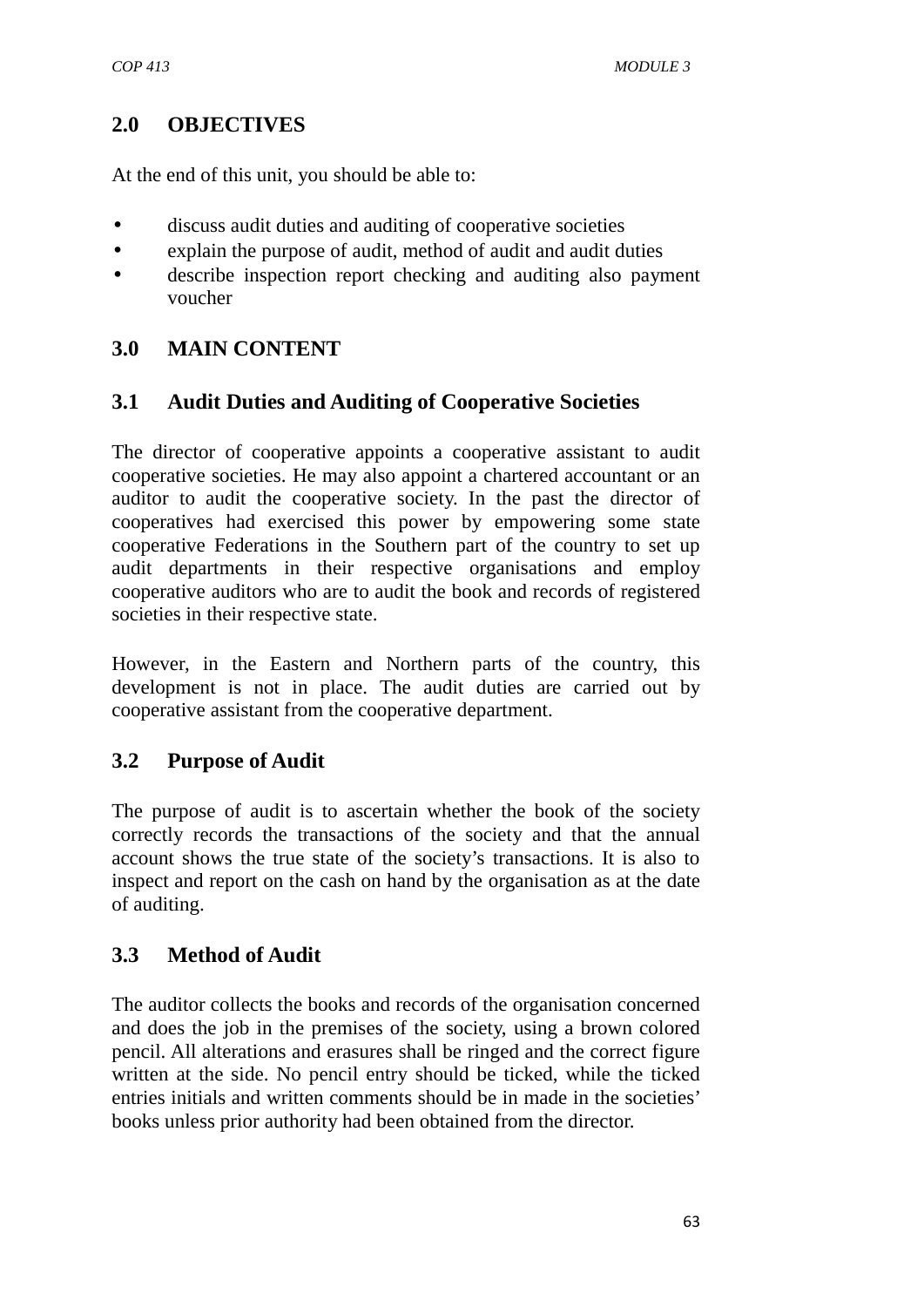The work of the auditor is normally divided into three parts. One part is the mechanical audit, the second part is the administrative audit and the last part is the writing of the report of the audit. During the period of auditing, the cooperative assistant or whoever is auditing must be methodical, painstaking and cautious. He must not approach his work with an air of suspicion from the onset of his that something is wrong. Rather, he should proceed with the audit believing that everything is in order until otherwise discovered.

Then he must probe into the very root of the problem and ascertain the true position of things. When the Auditor has collected all the necessary books to be audited, he would complete an audit analysis which will show which books are available and unavailable or not applicable.

# **3.4 Audit Duties**

The auditor must satisfy himself that every entry in any book is properly supported by a document, receipt or payment voucher and that each item is properly posted to the correct in the ledger. He should also ensure that balances, listed in the balance sheet accurately represent the value of assets or amount of liability

# **3.5 Inspection Report Checking and Auditing**

As mentioned earlier, in areas where cooperative auditors are not employed by the state cooperative federation, the cooperative assistant does the job of the cooperative auditor. This is to say in essence that inspection and report checking as carried out by the appointed officer is also regarded as the audit report of the society.

# **3.5.1 The Actual Auditing/Mechanical Audit**

The auditor normally follows an audit programme which provides him with guidelines on how to check the relevant books of accounts and records. It is important to mention that the type of books involved in this process the auditing depends on the type of society being audited. When auditing, the auditor will do the following;

# **3.5.2 Cash and fixed deposit Receipt books**

Cross check issues or receipt books with the receipt book register and initial the items in the register.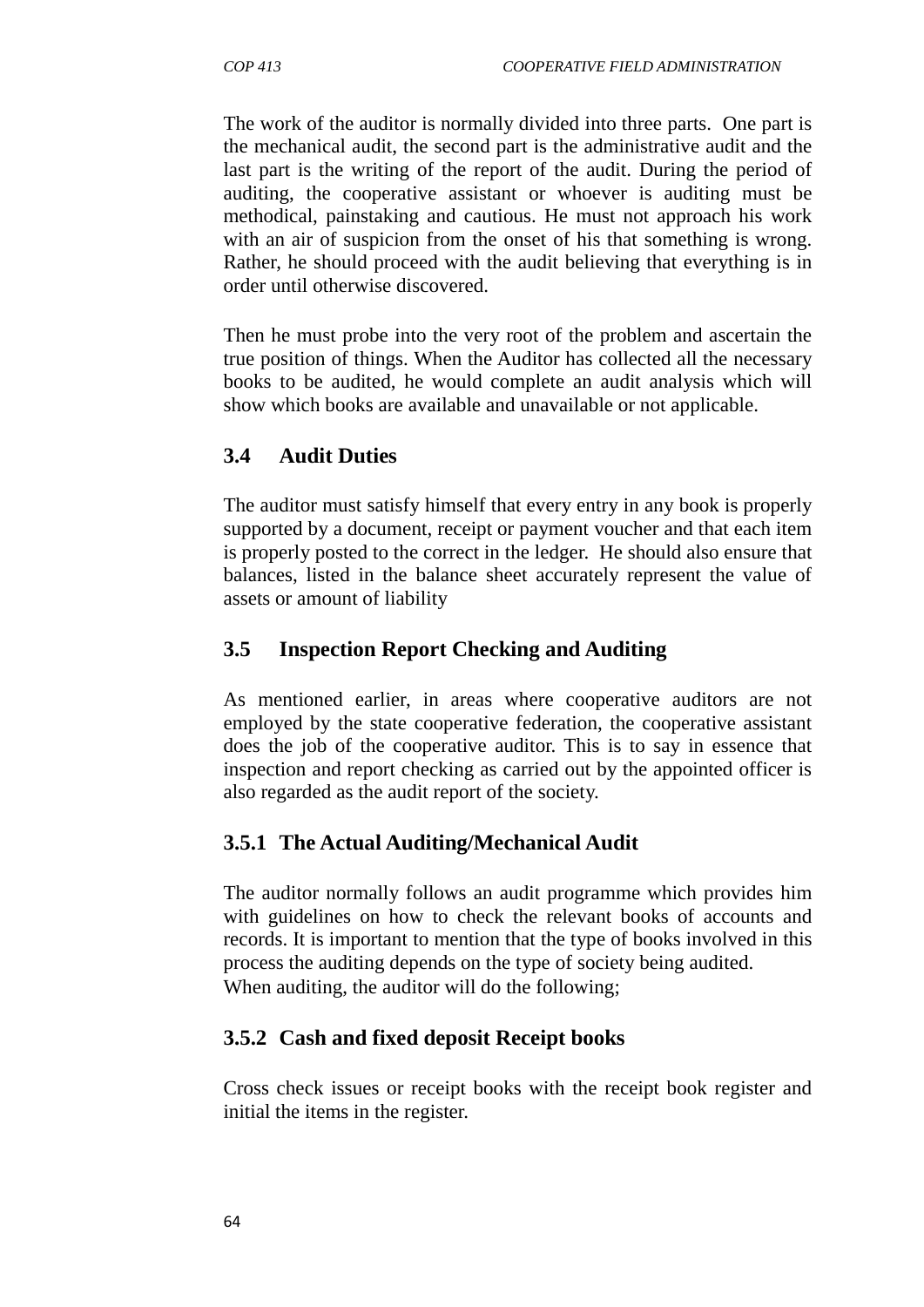Cross check all duplicates or counter-foil receipts relating to member's loan and savings with the monthly analysis book. (Thrift and the Personal Ledger or the Membership the deposits and fixed deposit register).

Cross check cash receipt for produce sold with particulars of sales book (Marketing society).

Spoiled or cancelled receipt leaves should be left in the book and cancelled by the auditor who should be on the alert to note all missing numbers. The /auditor should call for the missing numbers, investigate why they are missing.

Cross checking duplicate cash receipts and fixed deposit receipts with cash book in details while paying particular attention to the amounts in figures and words, the dates of the receipts, and the particulars of the receipt.

Cross checked duplicate and counter-foil receipts should be boldly cancelled by the auditor. The last duplicate of each book be initialed and dated at the back.

## **3.6 Payment Voucher**

- 1. The auditor should verify that vouchers are properly authorised and that they specify the nature of the transaction.
- 2. Check computations on payment vouchers in paying attention to every detail
- 3. Verify the name of the payee using the receipt given in acknowledgement.
- 4. In case of withdrawal of savings and other payments to members signatures and thumbprints should be verified with the specimen in the membership and attendance register. In the case of withdrawals or deposits, ensure that the original receipt issued is attached to the payment voucher marked (paid, initialed and dated)
- 5. Check amounts on payment vouchers relating to members with monthly analysis (relevant to thrift societies).
- 6. Payment voucher relating to total payment for each consignment should be checked into sales book and particulars of receipt for produce by a member into the produce book. Original produce receipt should be surrendered at the time of payment and cancelled.
- 7. Check payment voucher relating to the purchase of stock into register and compared with sellers bills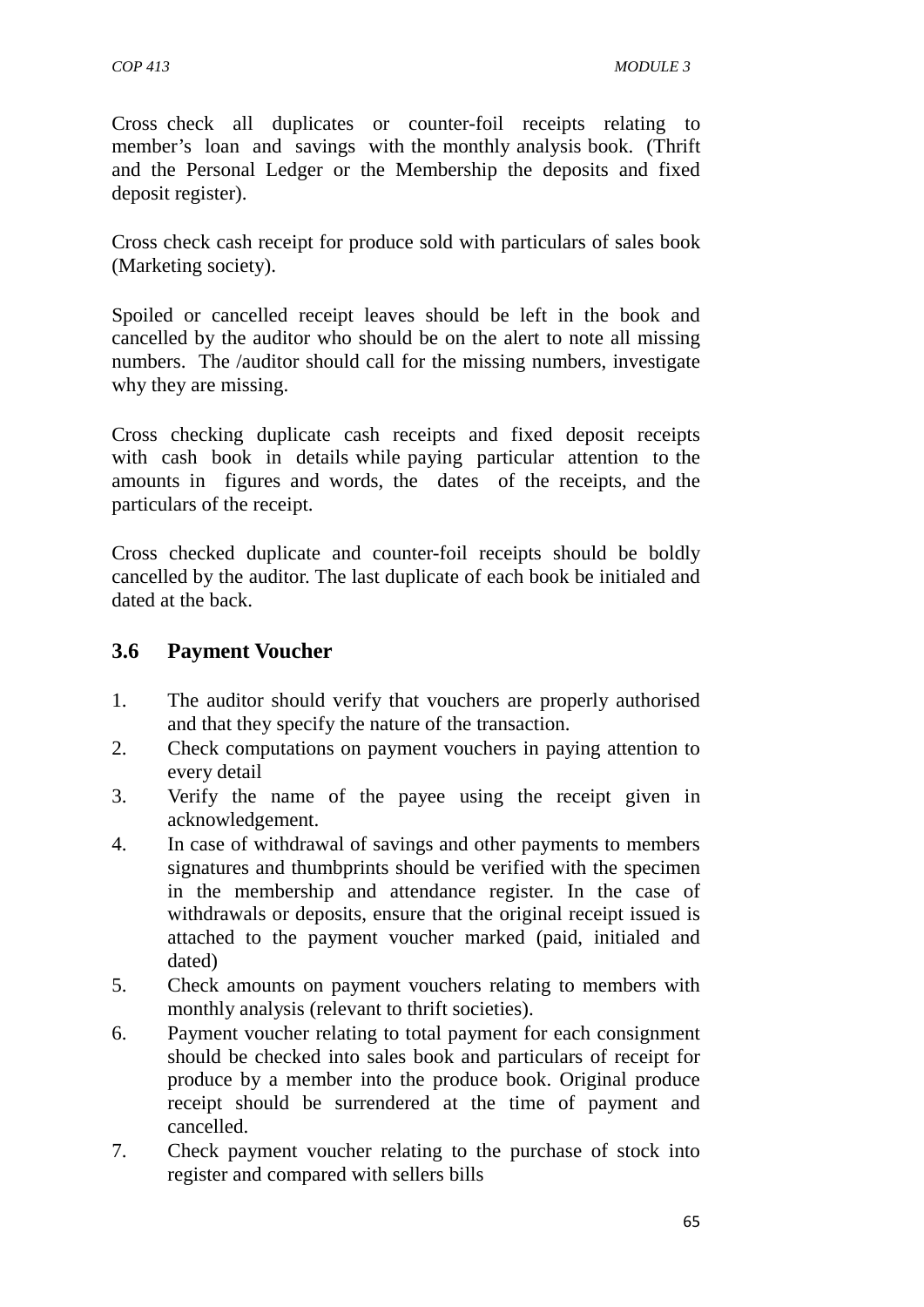- 8. Verify vouchers for capital expenditure with minute book
- 9. Check payment voucher with cash book and have vouchers with attachments cancelled boldly and initialed.
- 10. Check payment voucher in every other respect before cross checking it into cash book and ticking every item checked.

# **3.7 Cash Book**

- 1. Check deposits and withdrawals into bank passbook
- 2. Cross or tick all cash and bank entries
- 3. Verify all unsupported receipts and payment
- 4. Call for the missing receipts and vouchers and, if not available list in observation book and check with any available references.
- 5. Check petty cash into petty cash book and verify the Balance
- 6. Check any imprest account into imprest book

(Note payments to members, produce should be treated as a sort of imprest to be disbursed and supported by entries in produce book) Therefore, the total payments due on each consignment of produce should be entered as one entry in cash book supported by only one payment voucher to agree with particulars of sales book, details of payment shown in produce book).

Where payments for produce are not claimed within certain time fixed by each society, such amounts should be cleared from the produce book into the members' saving account)

7. See that all items have been ticked.

## **3.7.1 Produce Receipt Books**

- a. Check issues of receipts books with the receipt, books registers and the initial items in the register
- b. Check duplicate produce receipts into produce book in detail. Particular attention should be given to date, member's number, name, weight and grade of produce.
- c. Cross-check produces receipts into personal ledger.

# **3.7.2 Produce Book**

a. Compute net amount payable for produce in detail in accordance with price paid to members, using a calculator and ensuring that a uniform practice of deducting or making-up fractions to the nearest kobo is adopted for each sale.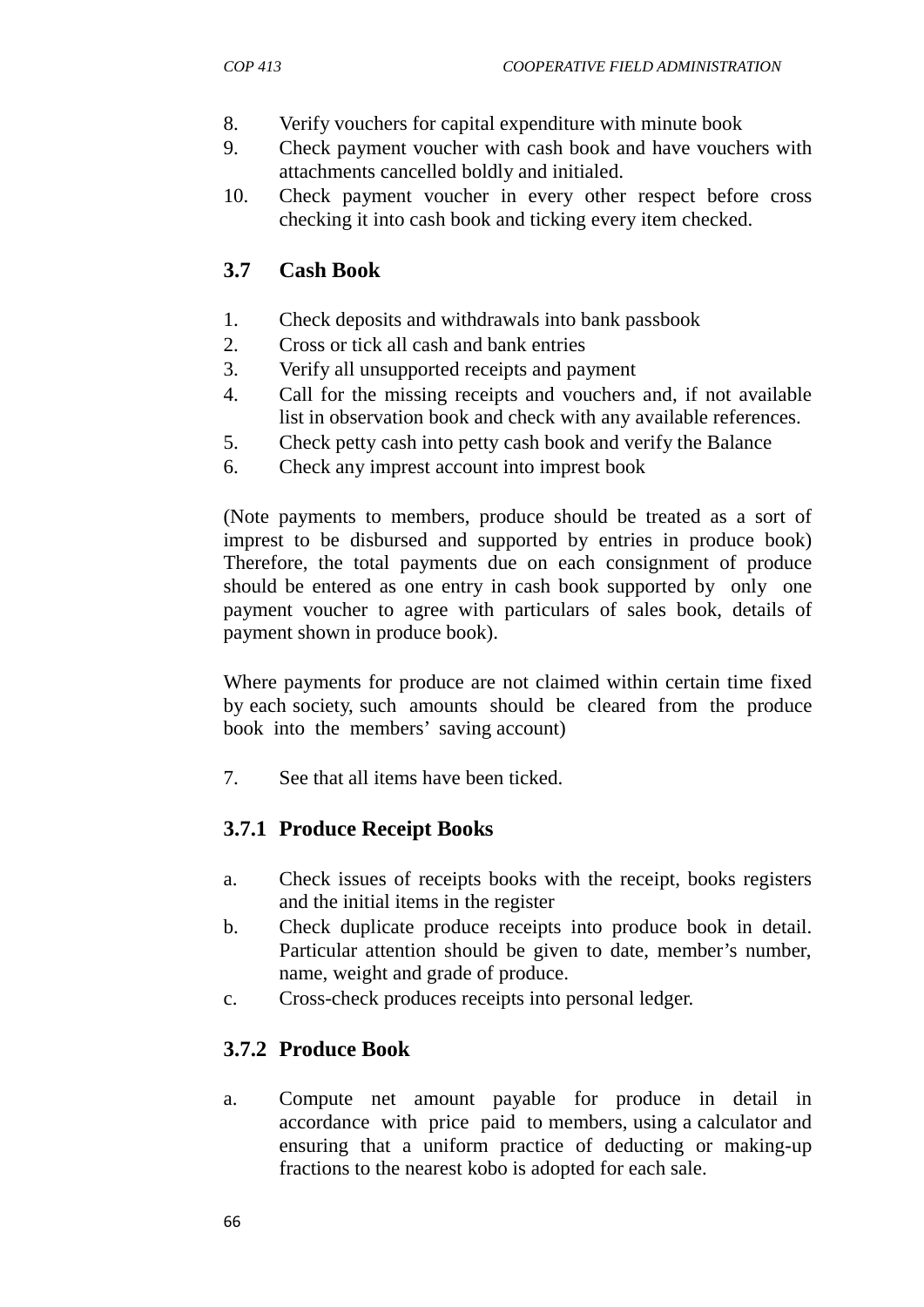- b. Add up total produce delivered for each consignment and compare details in sales book.
- c. Verify total payments to members for each consignment and cross-check with particulars of sales book

### **3.7.3 Invoices for Cash and Credit Sales**

- a. Check issue of invoice books with the receipt book register
- b. Check total amount payable on each invoice
- c. Check issues with stock register
- d. Cross check the total amount of cash invoice into cash book and credit invoices for delivery of produce to buying firm where in use with personal account of purchaser in general ledger. Cancel and initial the invoices checked, date and initial the back of the last counter foil in each book.

## **3.7.4 Particulars of Sales Book**

- a. Check all receipts and payments of each with duplicate cash receipts and payment vouchers.
- b. Compile amount payable for produce sold according to approved price list.
- c. Cross-check amount paid to members for each sale into produce book.
- d. Verify total produce sold with total shown in produce book
- e. Compile from sales book a column of sales summary for each kind of produce sold during the year showing
- (1) Sales No (2) Date (3) Name of Buyer (4) Grade  $1 -$  Ouality (5) Grade 2 Quality (6) Cash received (7) Cash paid to members
- f. Verify the details of Sales summary, tonnage sold especially where sales have been made through Union.

## **3.8 General Ledger**

- a. Check entries in general ledger with cash book. A tick should be made on every item of the ledger checked into the cash book and a cross tick made on the item in the cash book.
- b. Unticked items not relating to cash should be checked into the ledger accounts concerned duly ticked and cross ticked.
- c. If either of two corresponding ledger items bears a tick in reference to invoice the matter should be probed into the Journal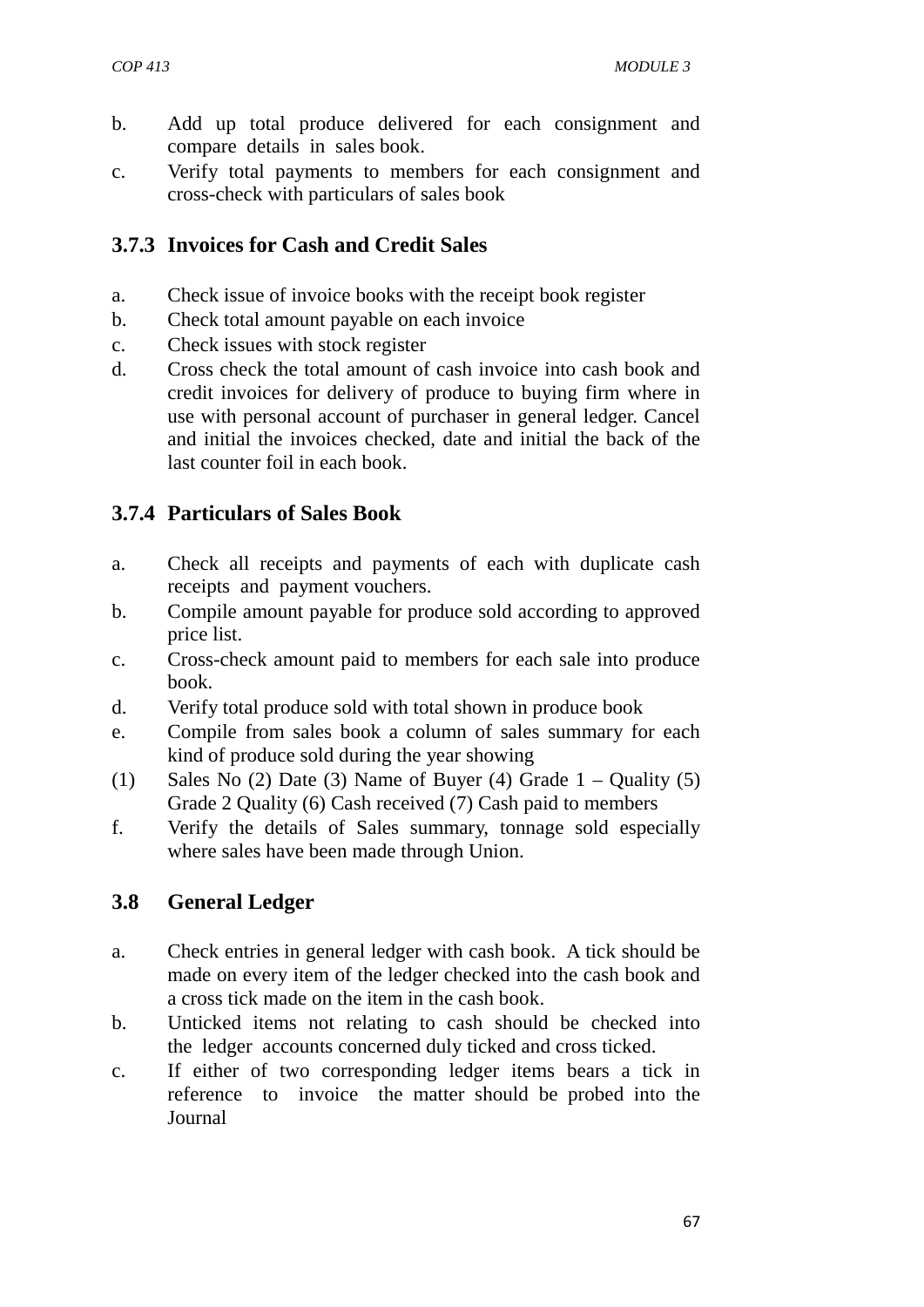## **3.9 Trial Balance**

The cash book and general ledger should be cast in detail and should balance up to end of the previous financial year and /or to date, struck, tried with trial balance or checked into the one already prepared.

- a. Check the first entries in the new financial year and in respect of each new member into form A and B
- b. See that all receipts and payments have been ticked in respect of counter foil receipts and payment vouchers
- c. Cross check monthly analysis into the personal ledger, ticking in the personal ledger and cross ticking in the monthly analysis (Thrift and Credit society).
- d. Check total of each kind of saving, loans and withdrawals.
- e. Check monthly totals of monthly analysis with total monthly postings on each account concerned in the general ledger.
- f. Compile a statement at the end of the monthly analysis of members in respect of loan, ordinary savings, special savings etc.

## **3.9.1 Register of Fixed Deposits**

- a. Check with fixed deposit receipts and payment vouchers
- b. Crosscheck into personal ledger
- c. Check computation of interest.

## **3.9.2 Personal ledger (Thrift and Credit Society)**

- a. Ensure that every item in each personal account shows a tick in relation to monthly analysis
- b. Check final balance of each account with total authenticated member's passbook and at least 10% of the number of accounts in respect of detailed postings.
- c. Check interest or dividend due to monthly balance and see that they are correctly credited at properly.
- d. Compile statements at the back of the personal ledger of members on shares savings, loans and deposit and check with trial Balance. If there is any discrepancy, trace and adjust

### **3.9.3 Personal Ledger (Marketing Society)**

a. See that every item of receipt and payment in respect of shares, savings, loans and produce delivered have been ticked in respect of duplicate cash receipts, payment vouchers and produce receipts.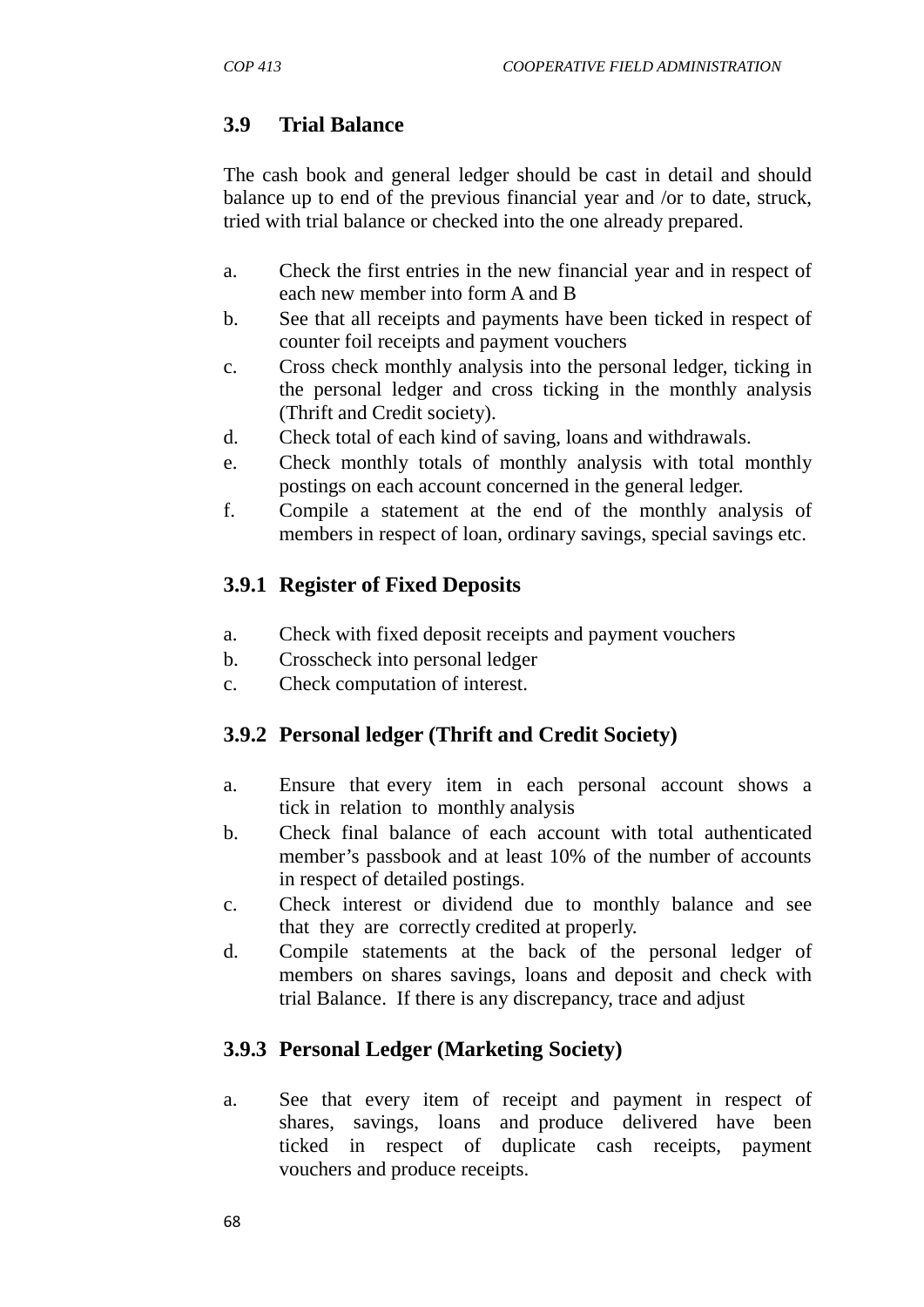- b. Check total of savings with members passbook properly authenticated by the members 'thumb-prints.
- c. When bonus on produce sold and interest have been given, check the computation and see that it is correctly credited to member's accounts.

## **3.9.4 Loan Bonds**

- a. Check amount of each loan principal on each bond into monthly analysis (Thrift and Credit Society) and personal ledger (Marketing Society).
- b. Cross check into loan register
- c. Check calculation of interest and installments and as compare repayment in Monthly analysis or personal ledger above.
- d. Cross check into loan register
- e. Trace all approval of loans into the minute's book or in the book applications for loans and initial the approvals as well as the loan bonds.
- f. Check details given on loan bond in respect of members' credit worthiness according to their balance in the society or their produce sales into the person ledger.

## **3.9.5 Stock Register or Building, Equipment and Stationary Register**

- a. Check all invoices or particulars of purchase into the stock register.
- b. Check all issues of sales or otherwise from stock with sales or invoices books
- c. Verify depreciation, according to fixed percentage of article in use.
- d. Ascertain book balance of each article of stock and check with actual balances on stock taking

## **3.9.6 Final Accounts and Trail Balance to Date**

When examination of ticking, and cross ticking of the individual books and records have been completed, the auditor should proceed to audit the final accounts, verify that trading and administrative expenses are properly charged and their outstanding (e.g. Bank interest, Audit fees) are correctly computed and brought to account. He should then check the balance sheet thoroughly.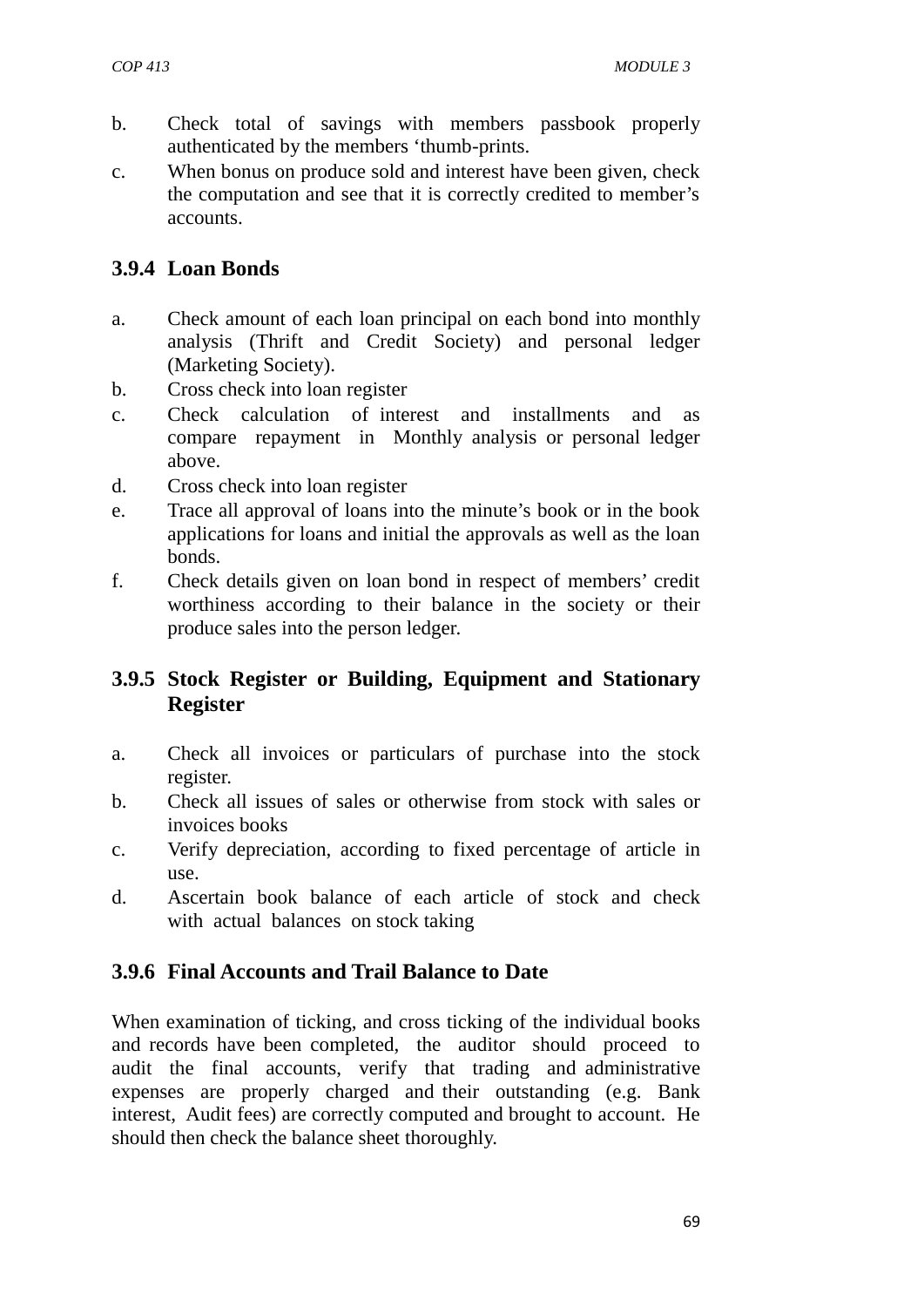#### **Statistical Returns**

Check this into personal ledger, membership and attendant register and sales book. Verify all other particulars and sign in full.

### **4.0 SUMMARY**

In this unit, we have discussed the audit duties and auditing of cooperative societies, the purpose of audit, method of audit and audit duties. We further describe the inspection and checking report and auditing also payment voucher.

### **5.0 CONCLUSION**

This unit treats the audit duties and auditing of cooperative societies. It shads more light on the purpose of audit, method of audit and audit duties and describe the inspection and checking report and auditing also payment voucher as among the core aspect of cooperative fieldwork.

### **6.0 TUTOR -MARKED ASSIGNMENT**

Discuss the audit duties and auditing of cooperative societies, the purpose of audit, method of audit and audit duties?

### **7.0 REFERENCES/FURTHER READING**

- Adeniji, A.A. (2004) .*Auditing and Investigation*, Lagos: Value Analysis Consults Publishers.
- Cooperative Development. (2002).*Federal Ministry of Agriculture and Rural Development, Cooperative Federation of Nigeria. Reports* of CFN Zonal Conferences for the West, East and North Nigeria.
- Lagos State Government Manual for Cooperative Officials and Cooperative Inspectors.
- Lawal, K.A.A & Adelowo. (2013). *Cooperative Education and Extension, Nigerian Cooperative Societies Act 1993.* Cap c 35 Laws of the federation of Nigeria. NOUN Publishers.
- Okonkwo J.N.P. ( ). *Hints on Cooperative Fieldwork.* Enugu :Chuka Printing Company Ltd.
- Owojuyigbe, S. (2007).*Cooperative Administration and Fieldwork in Nigeria (3rd ed)*, Samlolly Publishers.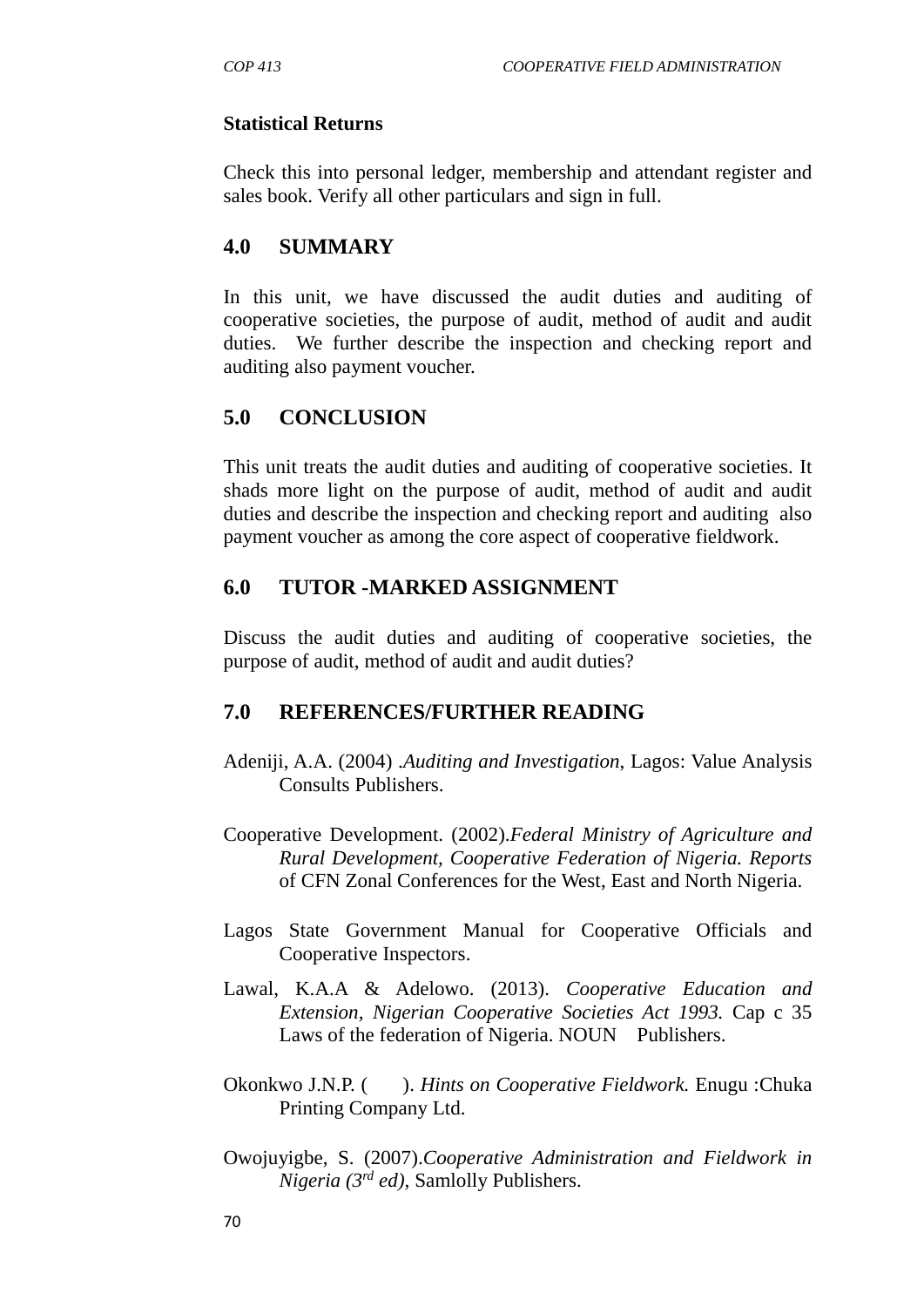## **UNIT 2 PROBLEMS FACING COOPERATIVE AUDIT ORGANISATION**

### **CONTENTS**

- 1.0 Introduction
- 2.0 Objectives
- 3.0 Main Content
	- 3.1 Problems Facing Cooperative Audit Organisation
- 4.0 Conclusion
- 5.0 Summary
- 6.0 Tutor- Marked Assignment
- 7.0 Reference/Further Reading

### **1.0 INTRODUCTION**

In conducting a cooperative audit activity, the societies pay/should pay audit and supervision fees (ASF) to the affected cooperative federations. The cooperative federation details audit personnel to conduct the audit check.

In some states, some societies are either unwilling to pay (ASF) or are unable to pay. In view of this, the directors of cooperatives introduced certain punitive measures to enforce the societies to pay (ASF) to their federations. This ASF is used by affected organisations to pay the auditors salaries, transport fares, and buy materials for the effective execution of their jobs.

#### **2.0 OBJECTIVE**

At the end of this unit, you should be able to:

discuss the problems facing cooperative audit organisation

#### **3.0 MAIN CONTENT**

#### **3.1 Problems Facing Cooperative Audit Organisation**

#### **Development Instability of the Organisation**

In many cases the cooperative federations empowered under the law to carry out audit exercise' of cooperatives in their states have the problem of development inability. What this means is that at a particular time, the organisation may engage in several development projects like sale of fertilizer to members, establishment of viable bakeries and fish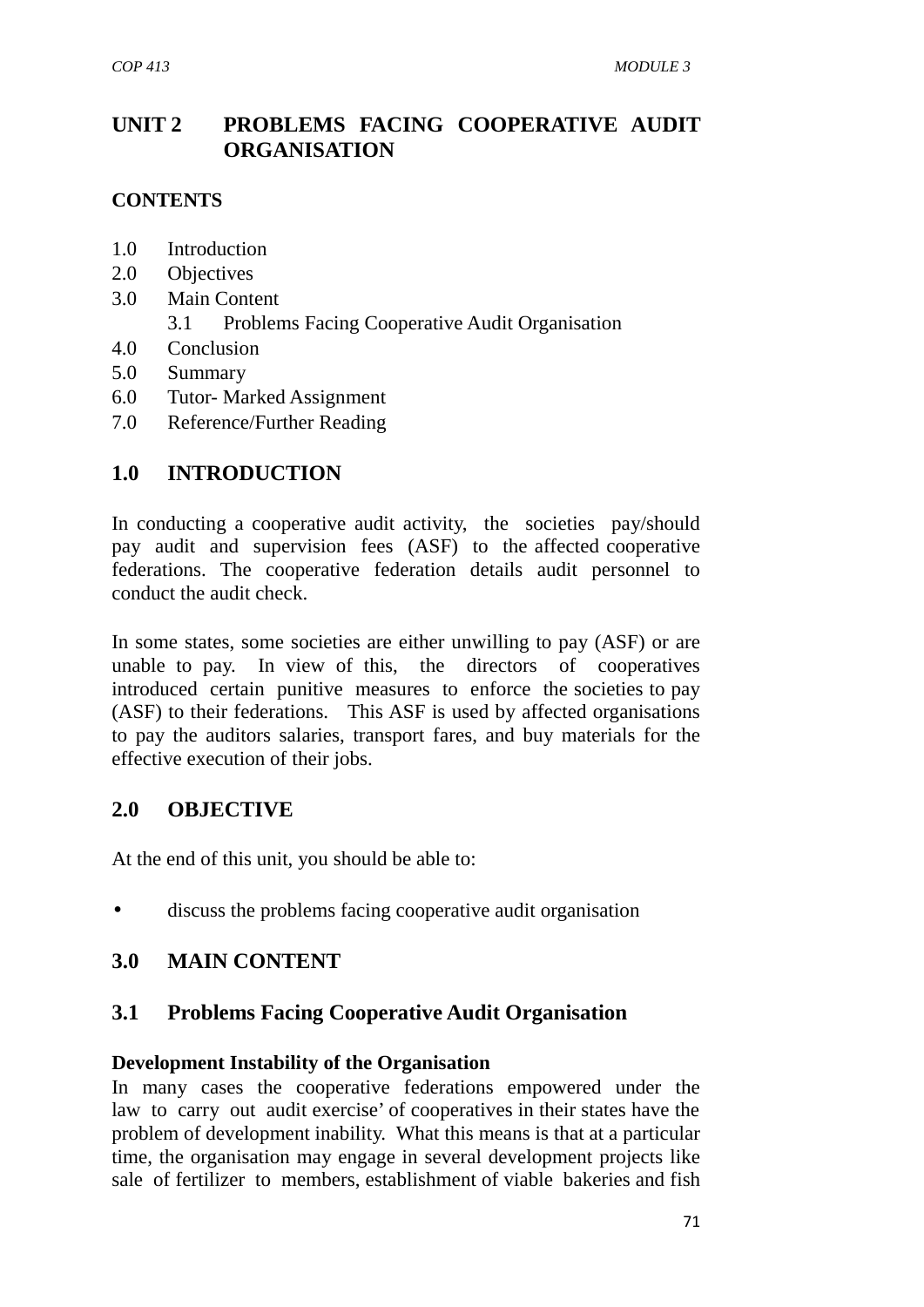ponds, engage in series of training programmes for cooperators in the State, possess fleet of vehicles for the execution of their programmes, etc. The running of these ventures only last for a few years.

Later, things might change negatively. The organisation may run down totally to the extent that they will not be able to run any of the above mentioned projects again. This may eventually lead to government restructuring the organisation, terminating the appointment of the key officers, and re appointing an administrator manager or chief executive officer the organisation. It is clear that when the organisation is in adverse situation like this it will be difficult for such an organisation to maintain its staff as well as cooperative auditors. It will not be able to maintain its employed staff including cooperative auditors any longer. The might lead to mass resignation or mass retrenchment of staff and cooperative auditors.

### **Fraud Embezzlement and Misappropriation of Funds**

Instance where fraudulent act, embezzlement and misappropriation of fund is prevalent in an organisations this erodes the organisation its financial capability which creates a problem that will disallow the organisation the continuation of the audit process.

### **Irregular Payment of Salaries of Auditors**

The problems mentioned above can erode the organisations ability to pay the salaries of auditors regularly. In some cases, the federation find it difficult to increase the salaries of the auditors along the line of other establishments. The allowances of the officers are not paid to them over a long period. Whenever some of them retire, they denied them their benefits. When provision is made at times payment might be delayed and funds might not be available for them.

#### **Mass Resignation of Auditors**

Non-payment of salaries, allowances, benefits, stagnation in salaries review might lead to mass resignation of auditors. this may lead to the auditors leaving the federations for greener pastures when they have got a lot of experience in the field and when the federations need their services most.

#### **Lack of on the Job-Training for the Officers**

In the past, some Federations usually send the newly employed cooperative auditors to the cooperative colleges for training. For some time now, this practice had stopped. This training was usually the only training programme they attend throughout the period they serve the Federation. In some cases, some Federations are not financially strong to train their officers while some are not interested at all.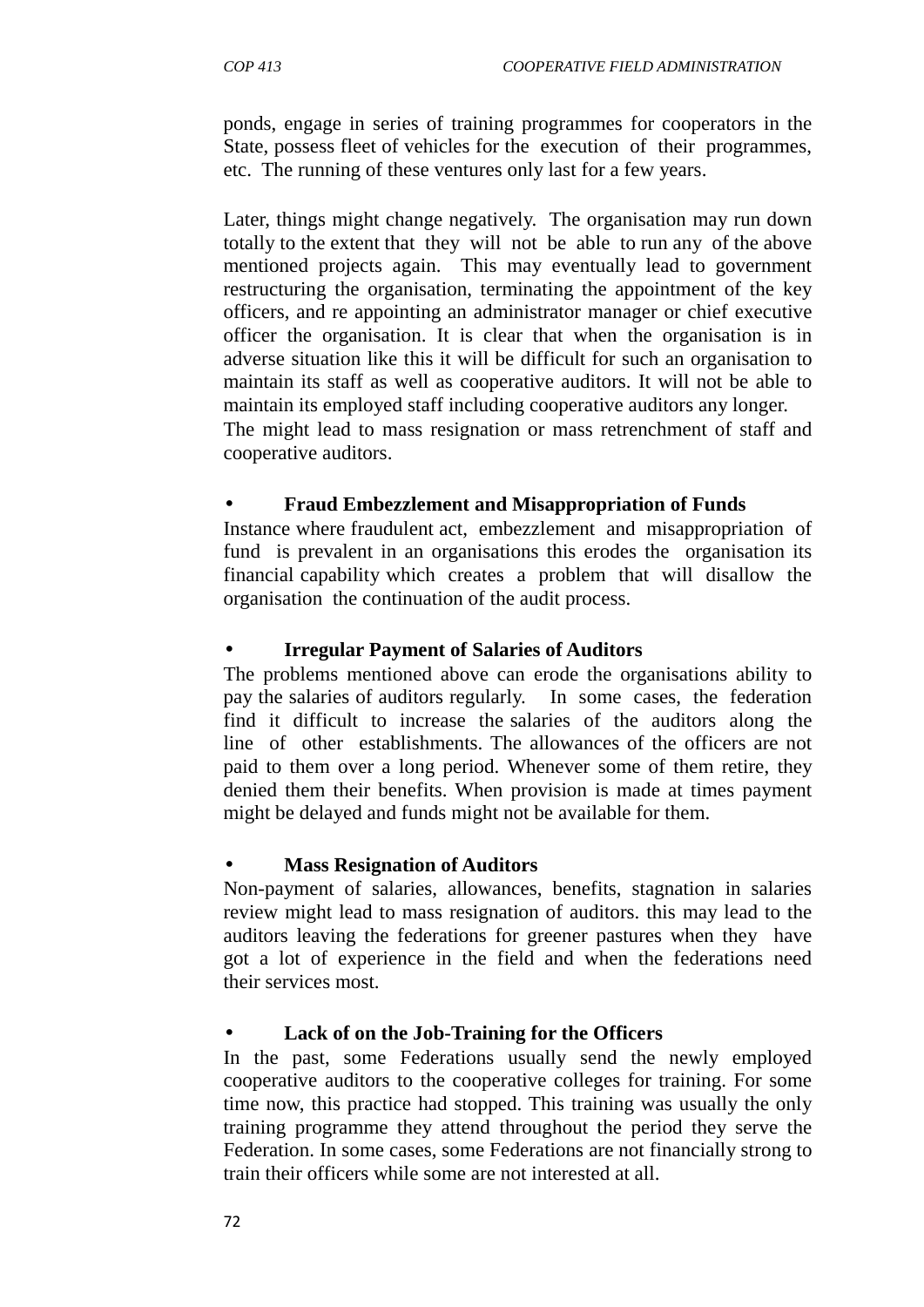### **Lack of Proper Welfare for the Auditors**

These cooperative auditors suffer from delayed promotion. They may be on the same grade level, salary or post for many years. This type of treatment does not encourage the auditors.

### **Lack of Harmonisation of this Arrangement all over the Country**

In the Eastern and Northern part of the country, this arrangement does not exist. In the affected states, state apexes are not yet in a position to perform this function for the cooperative societies.

The job of auditing, inspecting and supervision of cooperative Societies are carried out by the cooperative assistants in the department of cooperatives. The cooperative departments of the state apexes are ripe enough to carry out this duty.

The job of auditing is more difficult in the eastern part of the country where different types of primary cooperative societies affiliate to a Union at the Local government level.

### **Audit and Supervision Fees not Calculated on Cost Effective or on Cost Plus Basis/Inability to Meet Cost of Auditing.**

The ASF paid by Societies audited by Federations are too small. The fee is not cost effective; it does not meet a fraction of the cost of carrying out the audit exercise by the Cooperative Federations.

It had been argued that the ASF should be calculated on cost plus basis to enable the Federation carry out the duty to be able to remain on the job.

However, many societies which do not make surplus find it extremely difficult to pay Audit and supervision fee.

### **Societies are more than the Available Auditors**

As a result of inability of some federations in the Western part of the country to employ enough auditors, the ones employed cannot audit all the existing societies. Inability of the Federations to pay the auditors good salaries and welfare package, pave way for the auditors to resign their appointment with the federations en-mass. As a result of this many societies were not audited for a long time.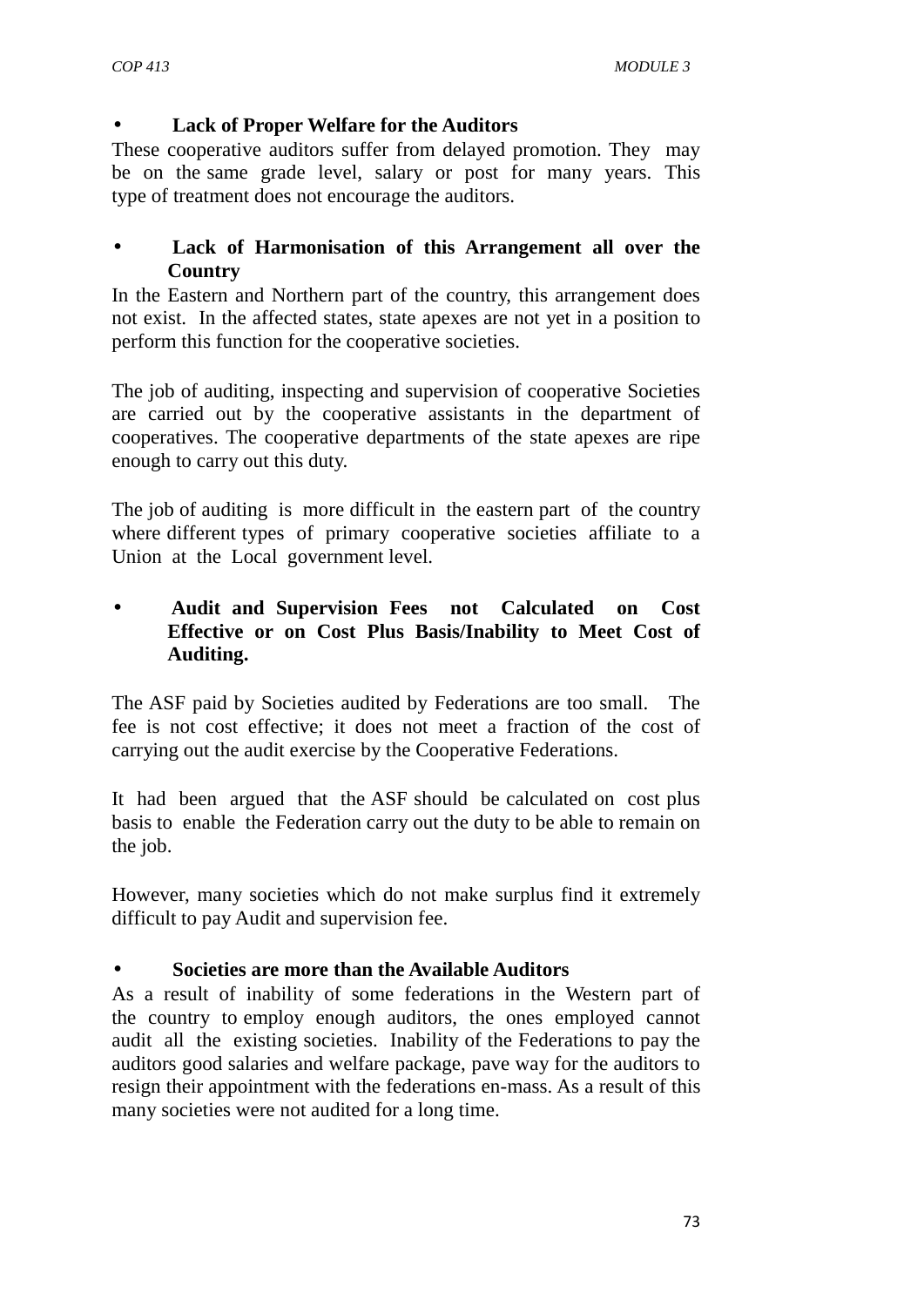#### **Collection of ASF without Auditing**

Some societies pay (ASF) to their state or federations but in return, these societies are not audited. This is just like paying for services not rendered. The Federations on the other hand cannot audit some societies as a result of the problems the federations are encountering.

#### **- Lack of Transport Facilities for Auditing**

The federations in some cases cannot provide cooperative auditors with transport facilities or allowances to enable them carry out their duties effectively.

### **4.0 CONCLUSION**

This unit has discussed the problems facing cooperative audit organisation in cooperative fieldwork as it affect the success of cooperative societies.

### **5.0 SUMMARY**

There is need for the reader to be conversant with the problems facing cooperative audit organisation in cooperative fieldwork as it affects the running of cooperative societie**6.0 TUTOR –**

### **6.0 TUTOR-MARKED ASSIGNMENT**

What are the problems facing cooperative audit organisation

### **7.0 REFERENCES/FURTHER READING**

- Adeniji, A.A. (2004). *Auditing and Investigation*, Lagos: Value Analysis Consults Publishers
- Akubuilo, C.J.C. (2003). *Cooperative Extension Service,* Mammographic: Ebonyi State University, Abakaliki.
- Akubuilo, C.J.C.(2005). *Extension Organisation Management and Supervision,* Mammographic: Ebonyi State University, Abakaliki.

Bye-Laws of Cooperative Thrift and Credit Society Ltd

Chukwu, S.C. (1990). *Economics of the Cooperative Business Enterprise,* Marburg Consult, Marburg.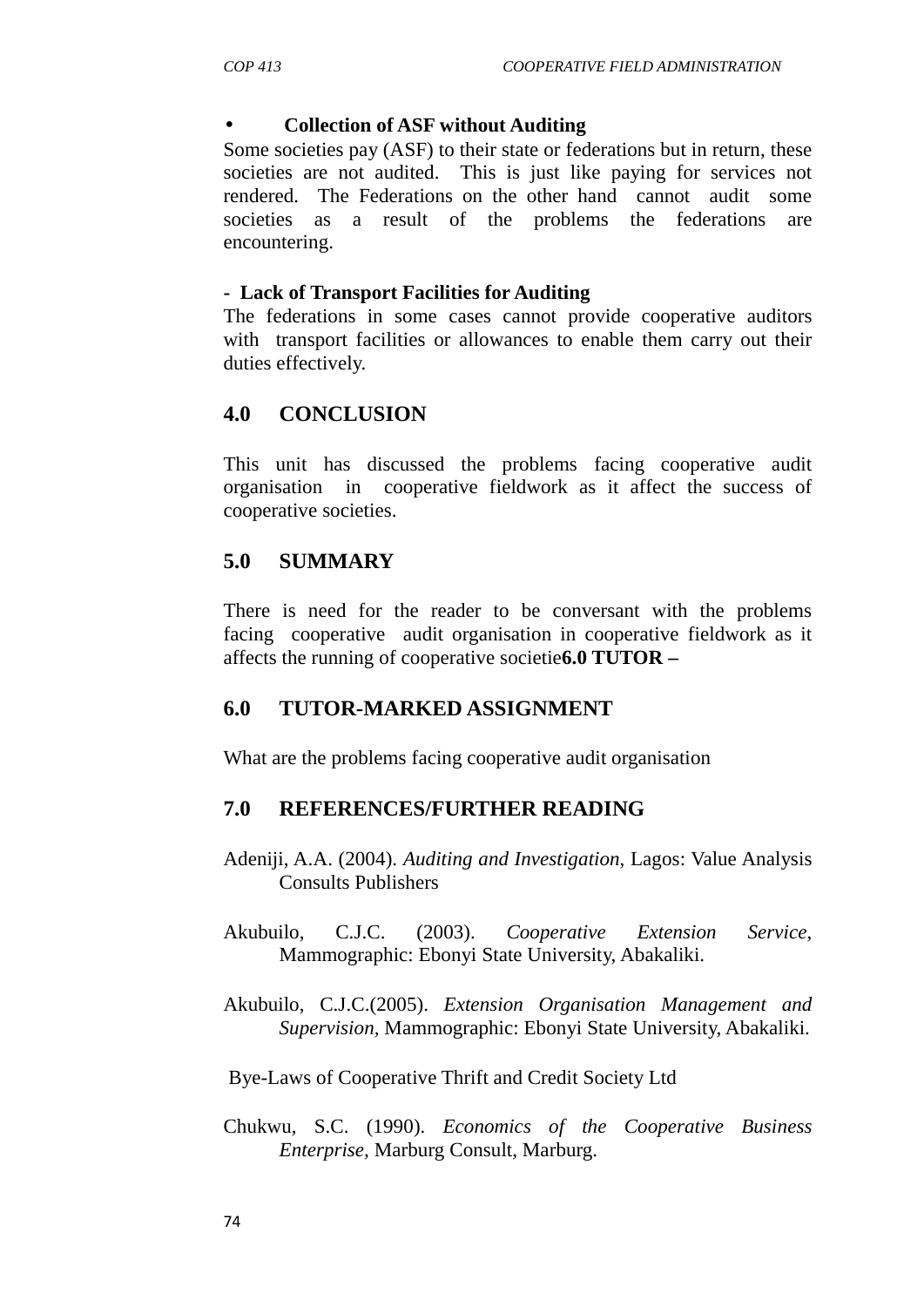- Cooperative Development (2002), *Federal Ministry of Agriculture and Rural Development, Cooperative Federation of Nigeria. Reports* of CFN Zonal Conferences for the West, East and North Nigeria.
- Falodun, S.A. (1985). *The History, Growth and Development of Cooperation in Nigeria up to 1985.*
- Hornby, A.S. (1974). *Oxford Advanced Learners' Dictionary of Current English.*
- International Labour Officer. (1968) "Cooperative Management and Administration", Geneva.
- Lagos State Government Manual for Cooperative Officials and Cooperative Inspectors.
- Lawal, K.A.A & Oludimu, O.L.(2011).*Management Theory, Practices and Focus*, Ibadan: Asogun Publishers.
- Lawal, K.A.A & Adelowo. (2013). *Cooperative Education and Extension, Nigerian Cooperative Societies Act 1993.* Cap c 35 Laws of the federation of Nigeria*,* NOUN Publishers.
- Okeke, E.U. (2001). "Cooperative Movement: Meaning Origin and Ideology", *In Nigerian Journal of Cooperative Economics and Management,* Vol 1, No.1 Jan-June.
- Okonkwo J.N.P ( ). *Hints on Cooperative Fieldwork.* Enugu :Chuka Printing Company Ltd.
- Owojuyigbe, S. (2007).*Cooperative Administration and Fieldwork in Nigeria (3rded.)* Samlolly Publishers.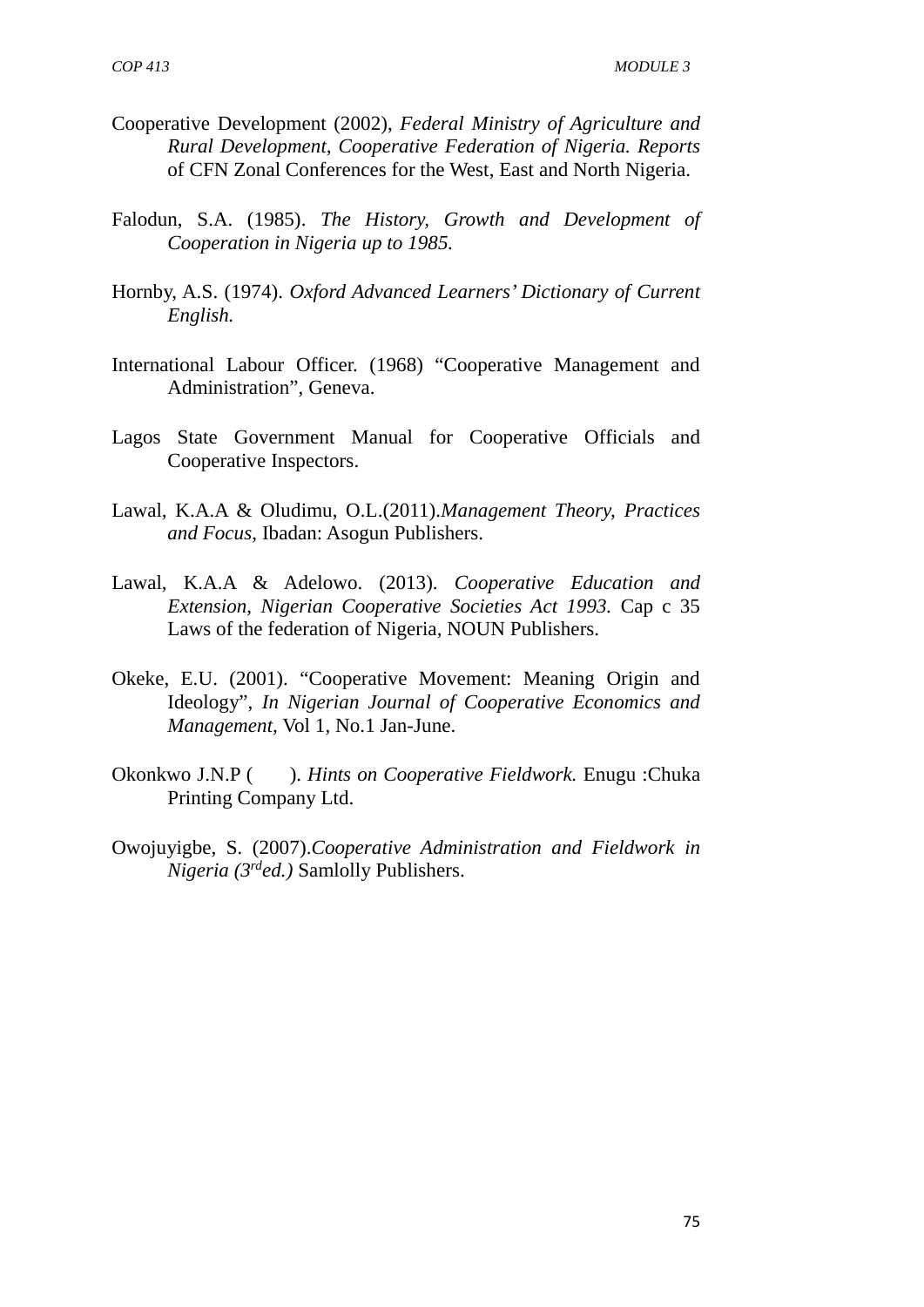# **UNIT 3 ARBITRATION**

### **CONTENTS**

- 1.0 Introduction
- 2.0 Objectives
- 3.0 Main Content
	- 3.1 Appointment of an Arbitrator by the Director
	- 3.2 Activities of the Arbitrator after Appointment
	- 3.3 Conduct of Arbitration
	- 3.4 Giving an Award
	- 3.5 Distribution of the Award
	- 3.6 Enforcement of Arbitration Award
	- 3.7 Advantages of Arbitration over Law Court Proceedings
	- 3.8 Steps for Settlement of Dispute are usually taken Before Arbitration
- 4.0 Conclusion
- 5.0 Summary
- 6.0 Tutor- Marked Assignment
- 7.0 Reference/Further Reading

## **1.0 INTRODUCTION**

Arbitration is the settlement of dispute in a cooperative society. This dispute must touch the business of the registered society. The dispute may be between present or past members, and the committee members or any other officer in the cooperative society. The director of cooperative is the arbitrator of cooperative societies but he can delegate this power to an officer in the department of cooperatives or the cooperative assistant.

## **2.0 OBJECTIVES**

At the end of this unit, you should be able to:

- discuss the appointment of an arbitrator by the director, activities of the arbitrator after appointment, conduct of arbitration
- describe the significant of giving an award, distribution of the award and enforcement of arbitration award
- state the advantages of arbitration over law court proceedings
- explain for settlement of dispute are usually taken before arbitration.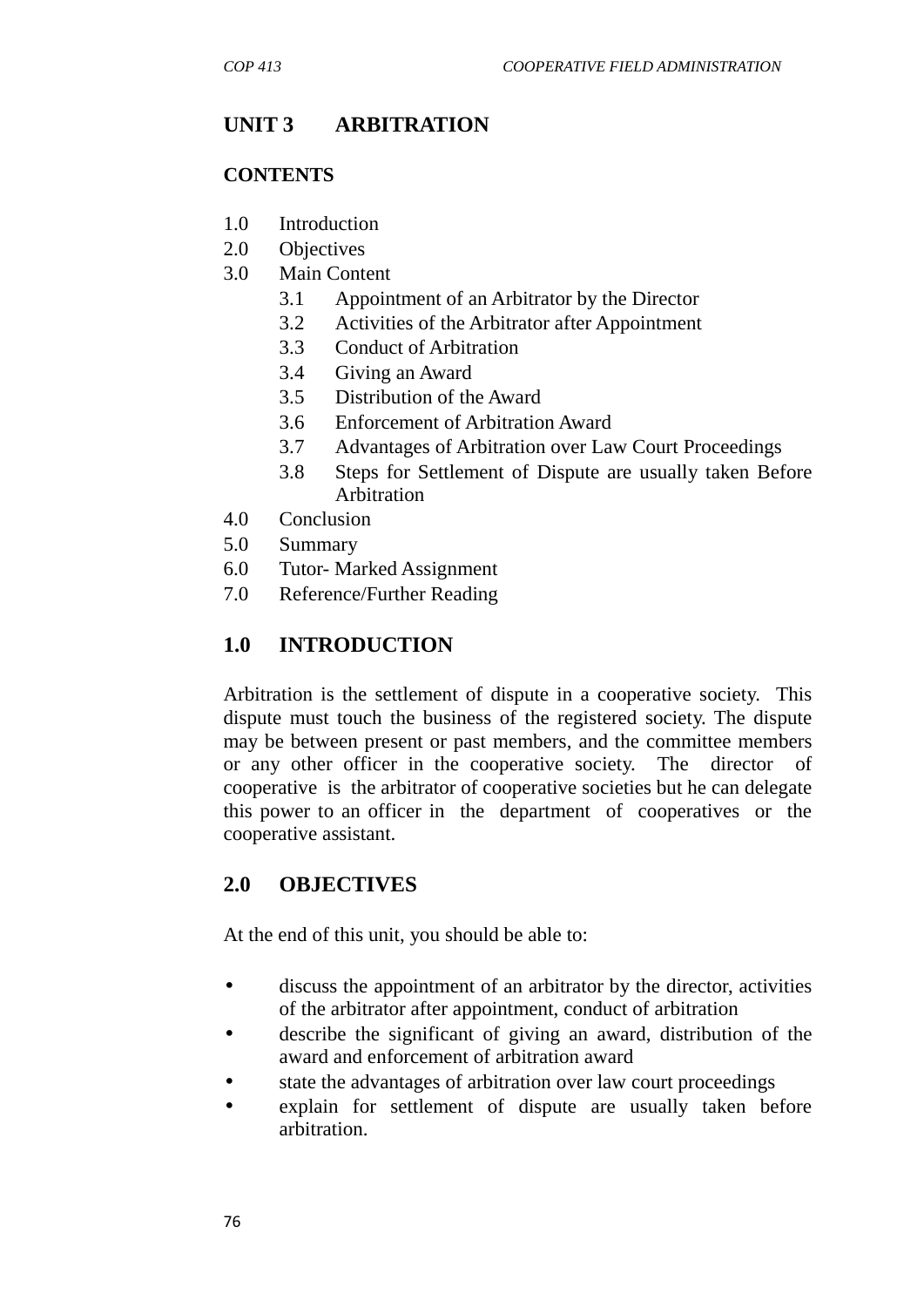# **3.0 MAIN CONTENT**

### **3.1 Appointment of an Arbitrator by the Director**

When there is a dispute in a registered cooperative society, the members will apply for arbitration to the director through the area officer by completing a form 'A' he will appoint an Arbitrator with form 'B'.

The arbitrator so appointed must be an impartial judge; he must have a good knowledge of the cooperative laws, principles of cooperation and the Bye laws of the society. Apart from this, he must be equipped with the knowledge of court proceedings, the workings and constitution of the societies involved in the dispute. By this appointment the arbitrator becomes a magistrate.

### **The Arbitrator and a Non-Member**

When a dispute arises between a society and a non-member, the auditor(Arbitrator) has no power to hear the case. The solution to this is to take such case to the law court.

Similarly, if a dispute arises between the society and an ex employee of the society, the dispute is better settled at the law court except he agrees to submit himself to arbitration.

### **3.2 Activities of the Arbitrator after Appointment**

The arbitrator will open a file from which all correspondence relating to arbitration are written or the ones received are kept. The next step is to serve notice of hearing to the parties. This is usually done on 'form C' and at least 10 days notice shall be given to them.

It is important for the arbitrator to ensure the notice of hearing is received by the respondent and the complainant. This will be done in the following ways:-

- The notice may be given to the person concerned by hand. This is one of the surest ways of ensuring the notice of hearing had been received.
- It may also be left at the last place of abode of the person or in the business premises of the person concerned. The notice may also be given to an adult member of his family or the family head.
- If the address of the person is known, the notice can be sent to him under a registered cover. The sender must obtain a receipt of registration.
- The notice can be pasted at a conspicuous place where it is sure the person will read it.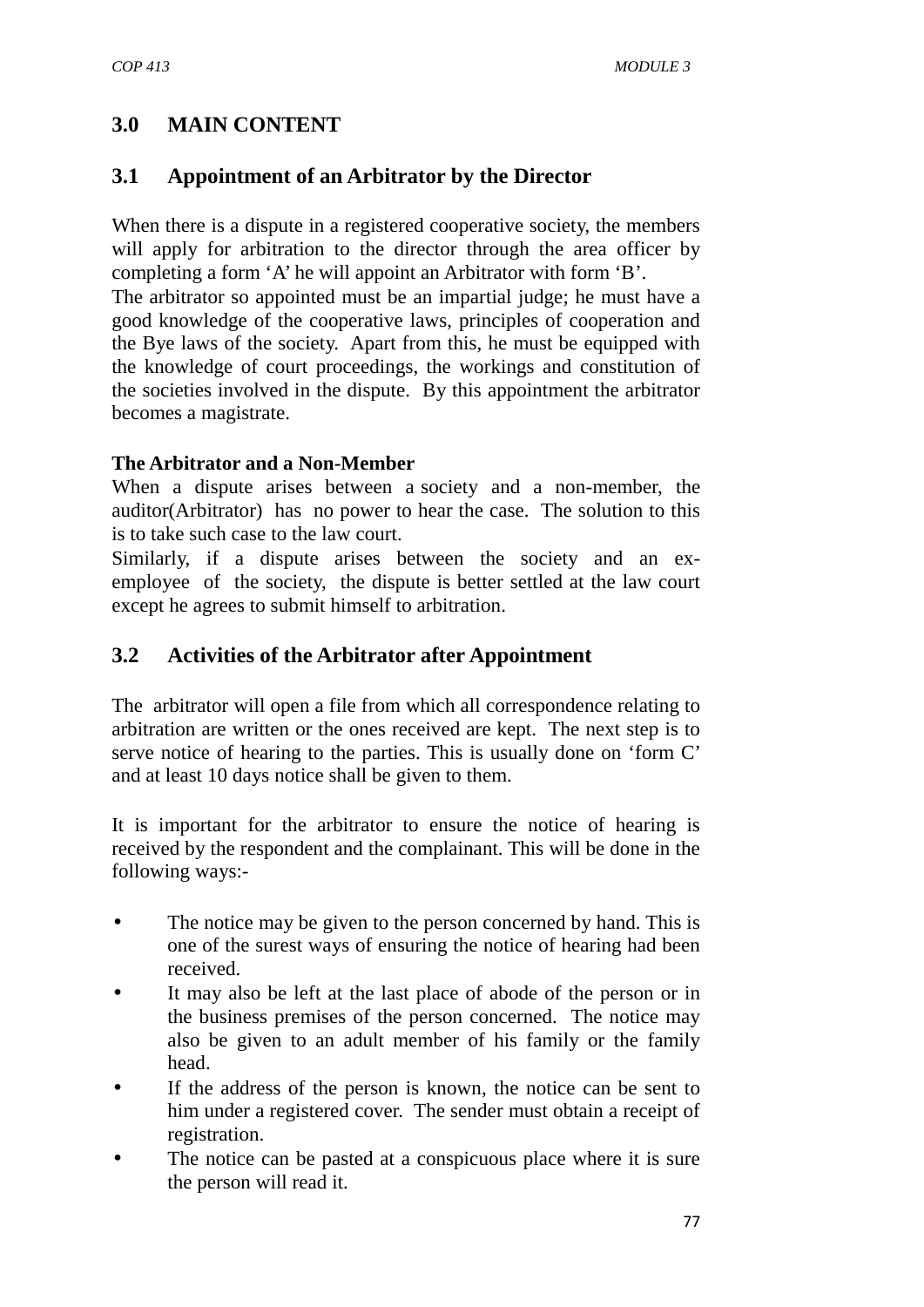This can be his place of abode or his business premises where the notice had been delivered personally, the serving officer shall demand for a receipt from the receiver. Where it was sent by a registered cover and it was rejected, it would be assumed the notice had been received. In any case, when it had been assumed, or the notice had been assumed to have been received, Arbitration can proceed and any award given after the arbitration will be binding on the parties.

If there is any need for an extension because the Arbitration cannot hold on the proposed date, the arbitrator must apply to the director of cooperative for an extension, giving reasons for the application.

# **3.3 Conduct of Arbitration**

Dispute may arise as a result of non-payment of loan taken by a member of the society, past member or deceased member of the society. A dispute may also arise if a committee member, any officer, the Secretary, Treasurer defrauds the society or misappropriates the society's money.

Dispute can be settled in a conducive place, such as in the cooperative premises, hall, on an open place. The arbitrator must have invited the complainant which can be the society and the respondent which can be a member or another society. The arbitrator must have known what the dispute is and must have gone through relevant records to inform himself about the dispute.

The arbitrator will first and foremost invite the complainant to state his case with a support from the witness(es) who will support the statement of the complainant. This will also be supported with exhibits by the complainant. The witness will be names witness I, II, III, IV, etc. He will maintain his number even, when recalled and the exhibits will also be named exhibits A, B, C, D, etc.

The evidence will be recorded in first person. The exhibits or documents should be initialed by the Arbitrator. Evidence presented to the Arbitrator should be supported with relevant documents like the relevant books and records. In like manner, the respondent(s) will be allowed to state their side of the case.

This must be supported with material facts from the witness and the presentation of exhibits and witness will be named as stated above and the exhibits and documents will be initialed by the arbitrator, exhibits and evidences presented should also be supported with relevant documents.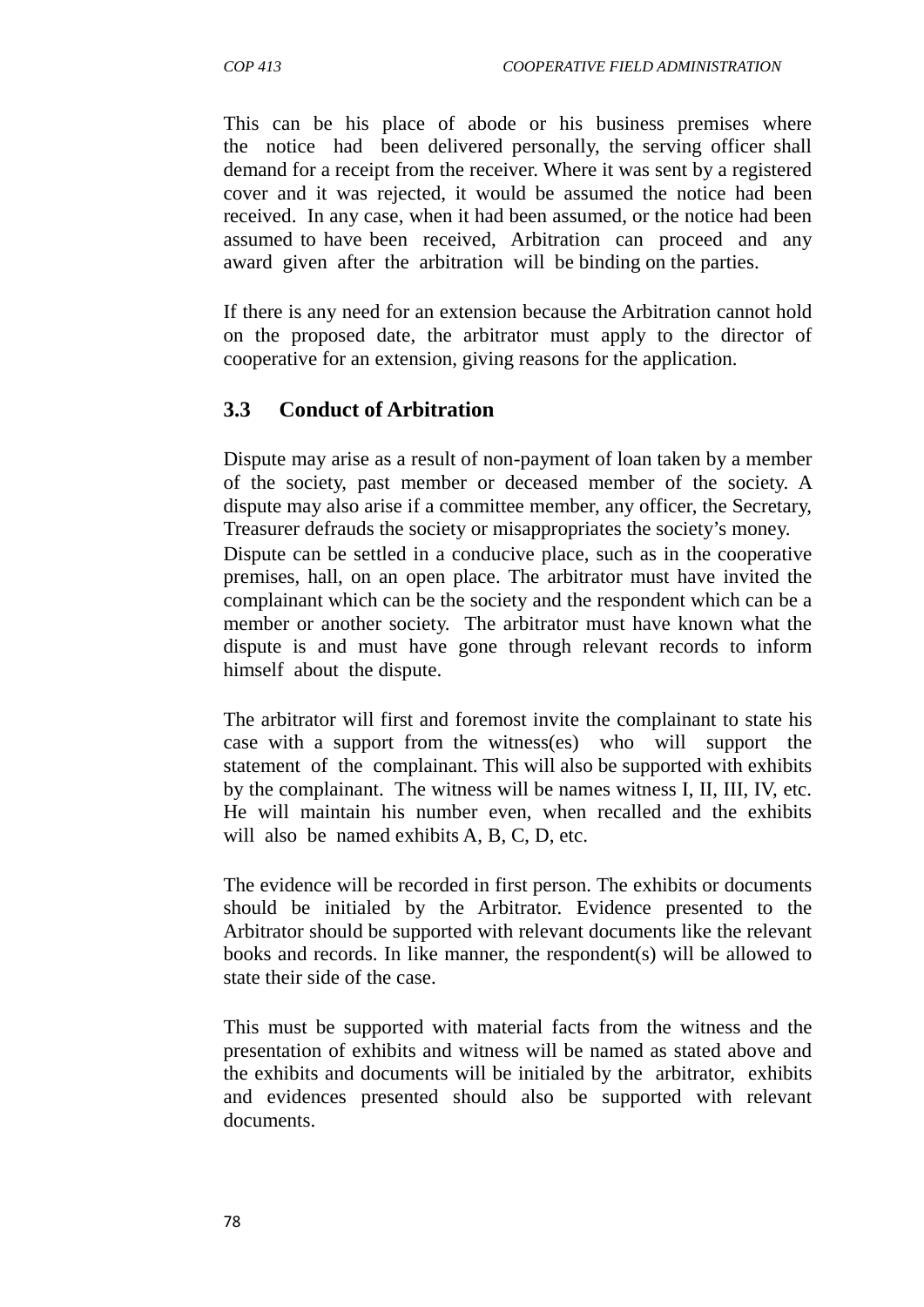When the arbitrator is satisfied that all statements have been heard and recorded, all witnesses examined and cross examined, all exhibits produced and all relevant documents presented, he can then close the recording of the evidences.

However, before this, the arbitrator must ensure that the proceeding is recorded in first person.

He should ensure that original documents belonging to the society should not be attached or submitted during the proceedings but certified true copies.

It should be noted also that when a party dies before the date of the hearing, the case against the dead party should be struck out.

## **3.4 Giving an Award**

The arbitrator must table all statements, evidences, exhibits of the respondents, complainants, all witnesses and consider the importance of the exhibits and documents presented. With all these, he can now give an award. An award can be likened to judgment given in the law court. This award comes after the arbitrator must have made his findings.

The award or judgment is always recorded on award form 'D'. In giving the award, the arbitrator should use facts based on the Arbitration. He must not be based in his judgment; it must be based on justice, equity and good conscience.

The award must be read and served on each party. An award must declare a party right, not guilty and made to receive compensation from the guilty party. In a situation where the society is found guilty, she may be asked to make good her indebtedness to the member(s). If in a cooperative Thrift and Credit Society, some members are indebted to the Society and are unwilling to repay, thereby resulting in over-due loan, the arbitrator may give an award ordering the loan defaulters to repay the loan within a given period of time or else their property will be sold by a public auctioneer to settle the members' debt.

## **3.5 Distribution of the Award**

Copies of the award of the arbitration will be given out as follows:

- One copy each to the two parties
- One copy each to area and zonal officers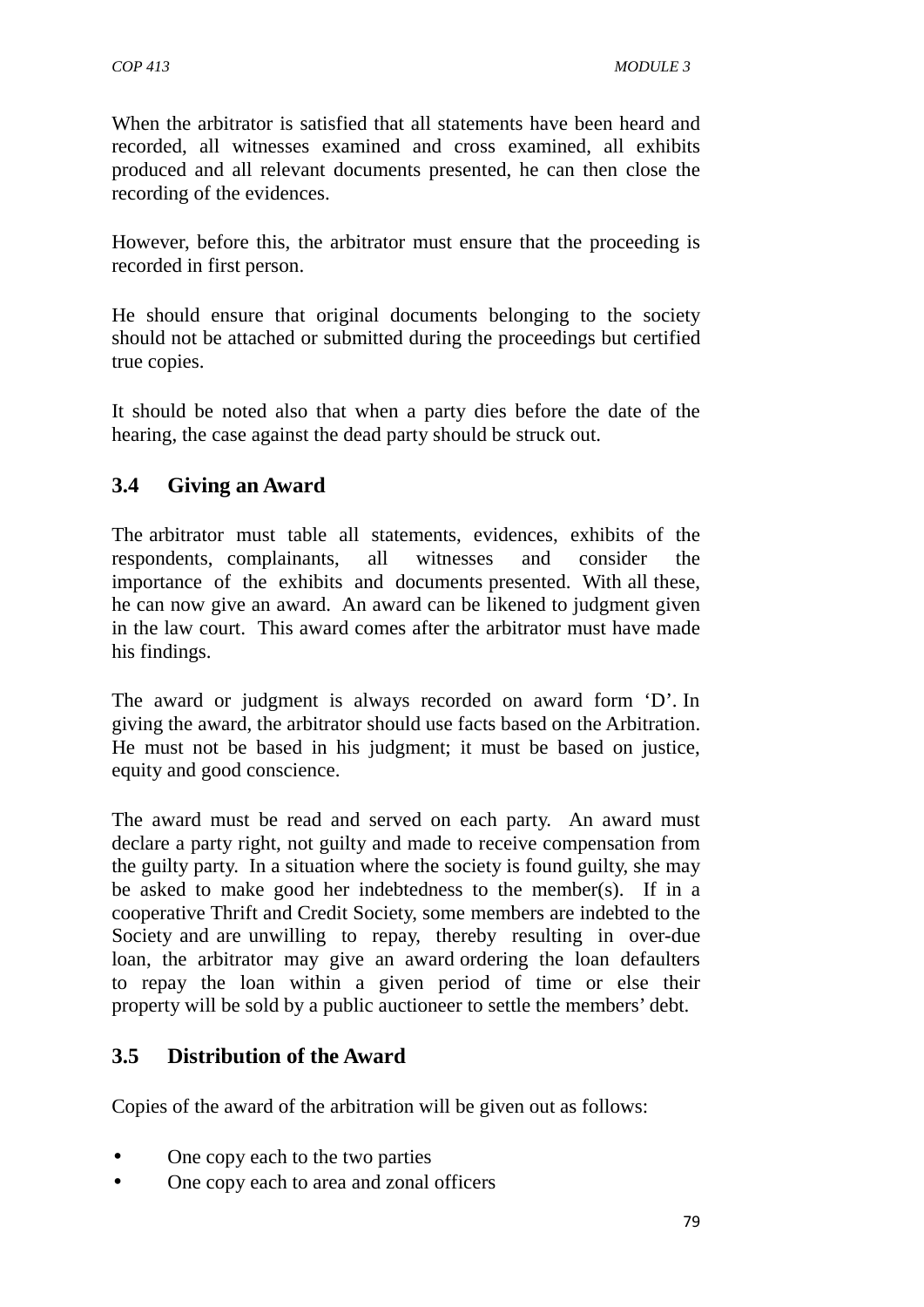Two copies together with three copies of type written proceedings, a hand written copy plus the arbitrator's file will be sent to the director of cooperatives.

## **3.5.1 Appeal against the Award**

At this juncture, the director of cooperatives will receive the award. Before the director approves the award and ensures it is effected, the party that is not satisfied with the award can appeal to the commissioner (if at state level) or the minister in charge of cooperative (if at state level) within thirty days of the award. The minister or commissioner will now invite the director of cooperatives in charge for briefing.

After this, the minister or commissioner will decide whether to reverse the award or uphold the award. The decision of the minister or the commissioner shall be final.

# **3.6 Enforcement of Arbitration Award**

If an award is not heeded to, that is if the members refused to pay their debt to the society on the given dates, then the society in whose favour the award had been given can now proceed to the law court to enforce the award.

This will be done when the party in whose favour the award is given sends a copy each of the original award "form D" with affidavit forms (collected from the law court to the Arbitrator).

When the arbitrator receives these, he will complete the affidavit forms and attach the copy of the original arbitration Award "Form D" and swear to the affidavit before a commissioner of oaths at a competent court of law that the award is done in good faith and without bias and that the director of cooperatives had approved the award.

The Arbitrator will then send the documents that is the affidavit sworn to and the Arbitration Award Form "D" back to the successful party who now will refer them to the law court through a practicing lawyer.

He will file this case in a court of competent jurisdiction and consequently pray the court to confirm the award.

After this step, the court may give the unsuccessful party the last chance to respect and honour the award by giving him a deadline. If this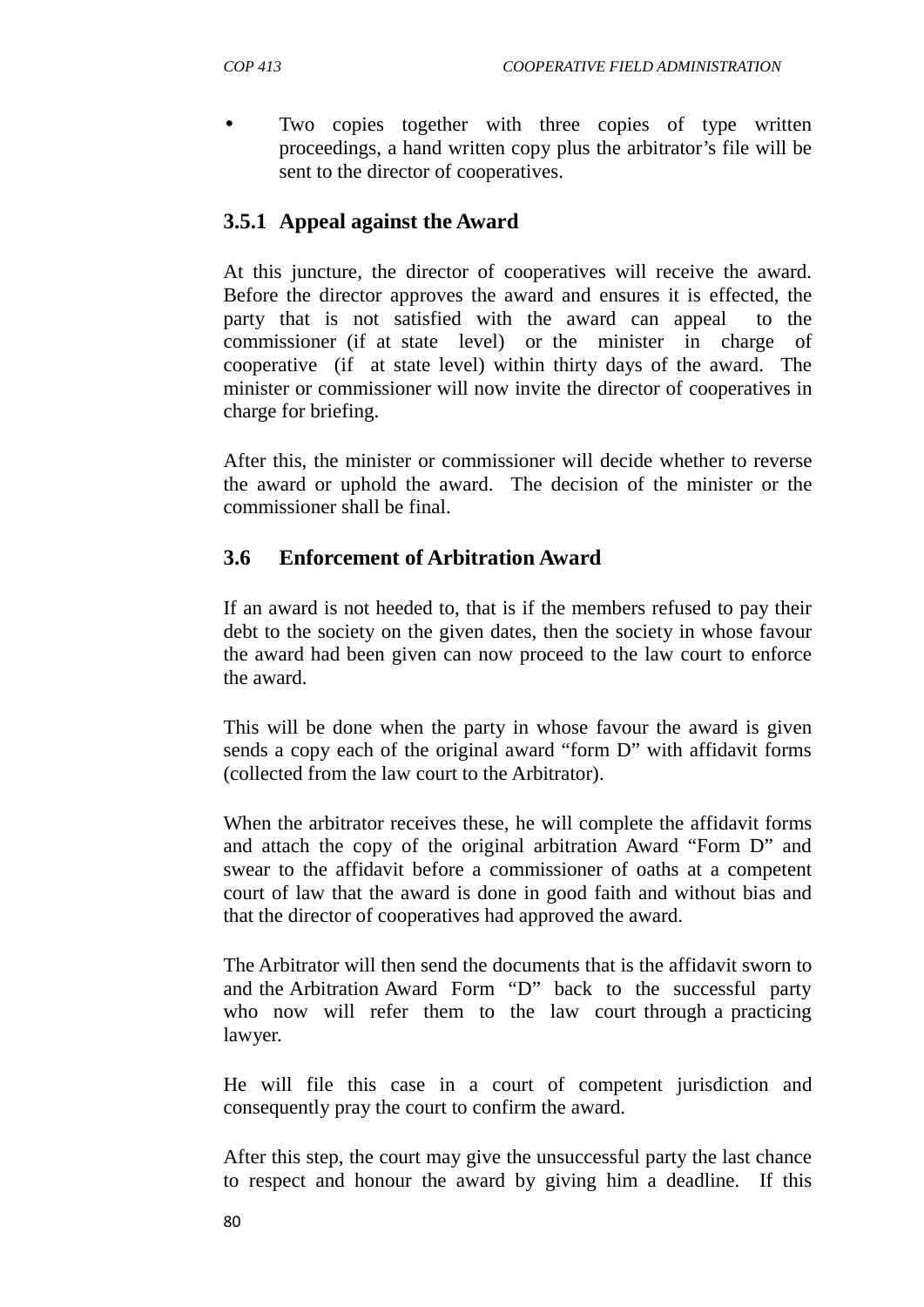deadline is not heeded to, then the successful party will settle the debt and a courts bailiff will execute this.

#### **Concluded Arbitration**

"A concluded arbitration is an arbitration which has been conducted, award given, enforced and the desired result, that is recovery of all the debts has been accomplished.

### **3.6.1 Lack of Enforcement of Arbitration Award**

In some parts of the country, cooperators complain of their inability to secure enforcement of arbitration Award. Even the directors of cooperatives in some states of the federation complain of their inability to get the support of the courts to ensure arbitration awards are enforced. In some quarters also, the courts consider "Award" given after arbitration to be invalid or inferior or that the arbitrators are not competent under the law to carry out arbitration. But what is very clear is that the director of cooperatives or any of his staff appointed to carry out the assignment is the most qualified to carry out the exercise.

This is because they are equipped with the knowledge of cooperative law, principles of cooperation, the bye-laws of the society and they understand how the business operations of the cooperative societies are carried out. These areas may not be known to a lawyer or judge in the law court. They are not specialised in cooperatives. It is also clear that the Nigeria cooperative society Decree of 1993 gives room for cooperation on legal matters between the minister or commissioner and the director of cooperatives on one part and the court on the other. This is stated in section 50 of the Nigerian Cooperative Societies Decree of 1993.

With this in mind, to enforce arbitration award in any part of the country should not be a problem. If there is a problem, it means somebody somewhere is not doing his or her job properly. In certain cases, it is members of the concerned cooperative society that do not make moves or steps to ensure arbitration awards are enforced.

## **3.7 Advantages of Arbitration over Law Court Proceedings**

Except where a competent arbitrator is not chosen or where the arbitrator is already biased, arbitration has no disadvantage over court proceedings in settling disputes among cooperators. One should remember that the disputes that require Arbitration are disputes that affect the business of the cooperative Society.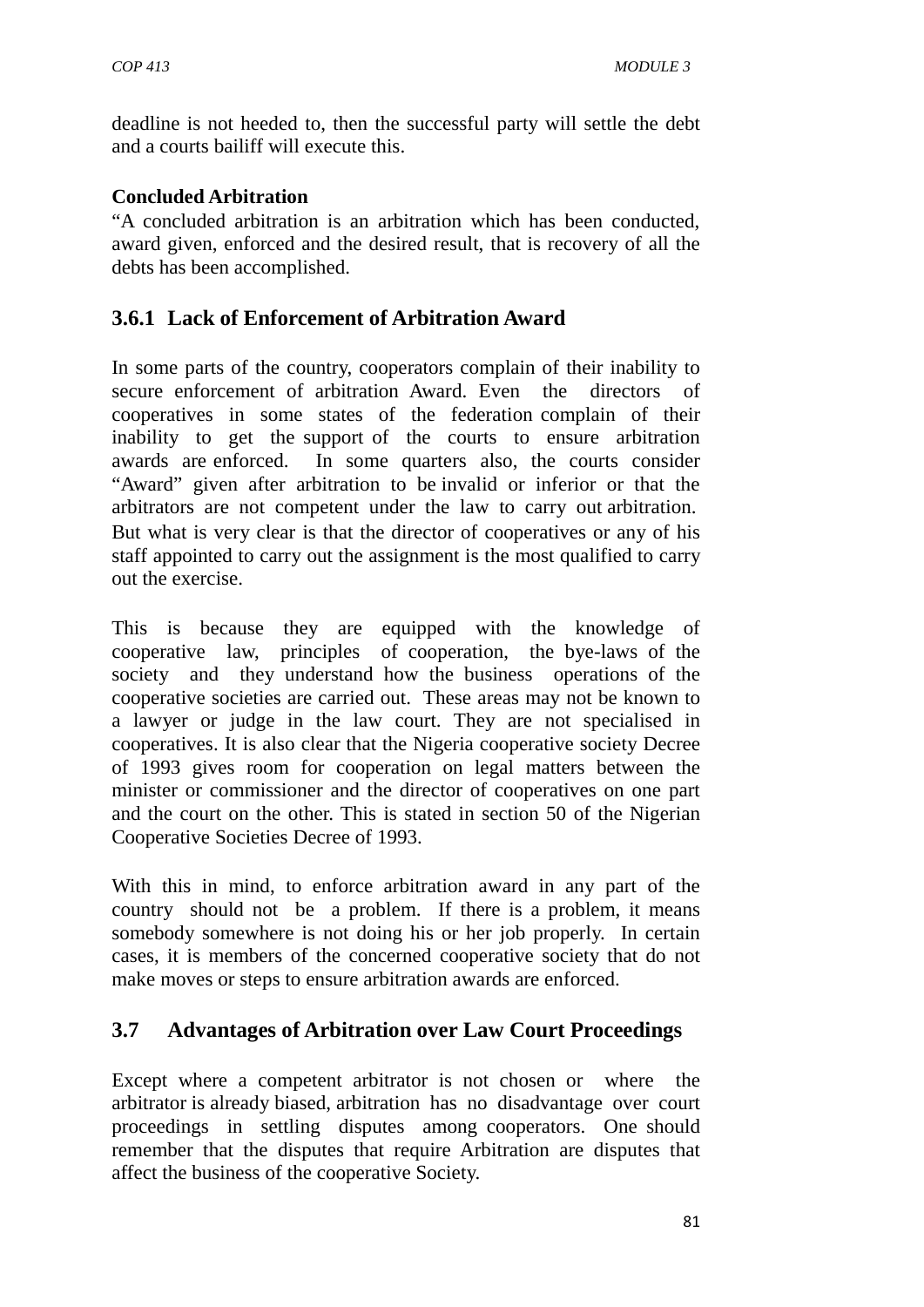## **3.7.1 Advantages of Arbitration**

#### **This is as follows:-**

#### **Arbitration is Quicker than Court Action**

Arbitration is quicker than court action. It is devoid of all the legal formalities like getting the services of a legal practitioner, accused being accompanied by the Police, long case adjournments are lacking in arbitration.

The arbitrator gets into the root of the problem and delivers his award within a short period to appeal to the minister or commissioner after which the decision of the minister or commissioner is conclusive and final.

#### **Arbitration is less Complicated**

With some of the reasons mentioned above, arbitration is less complicated. Bureaucracy is avoided in arbitration. Filling of unnecessary forms, the involvement of court registrar, standing in court cages to make statements, bribery, etc, are avoided in arbitration.

#### **Arbitration is Normally Handled by Professionals**

The director of cooperatives or the person appointed by him to carry out Arbitration is usually a person who has an expert knowledge of the subject matter, cooperative laws, principles of cooperation, bye-laws and the day to day running of the society. He is usually a person with vast cooperative knowledge.

#### **Arbitration is usually done in Privacy**

The proceeding of arbitration is usually done within the member of the cooperative society. Non-members and pressmen are not usually invited. The sitting is not usually made public, not publicised in the radio, television or the newspapers.

#### **- The Venue of Arbitration is always Conducive**

The venue of arbitration is usually located where the members, the parties concerned can sit and relax comfortably. It can be done in a hall, in the premises of the cooperative society, on a plain ground, on the field, etc. Even, members can be served food and drink during Arbitration.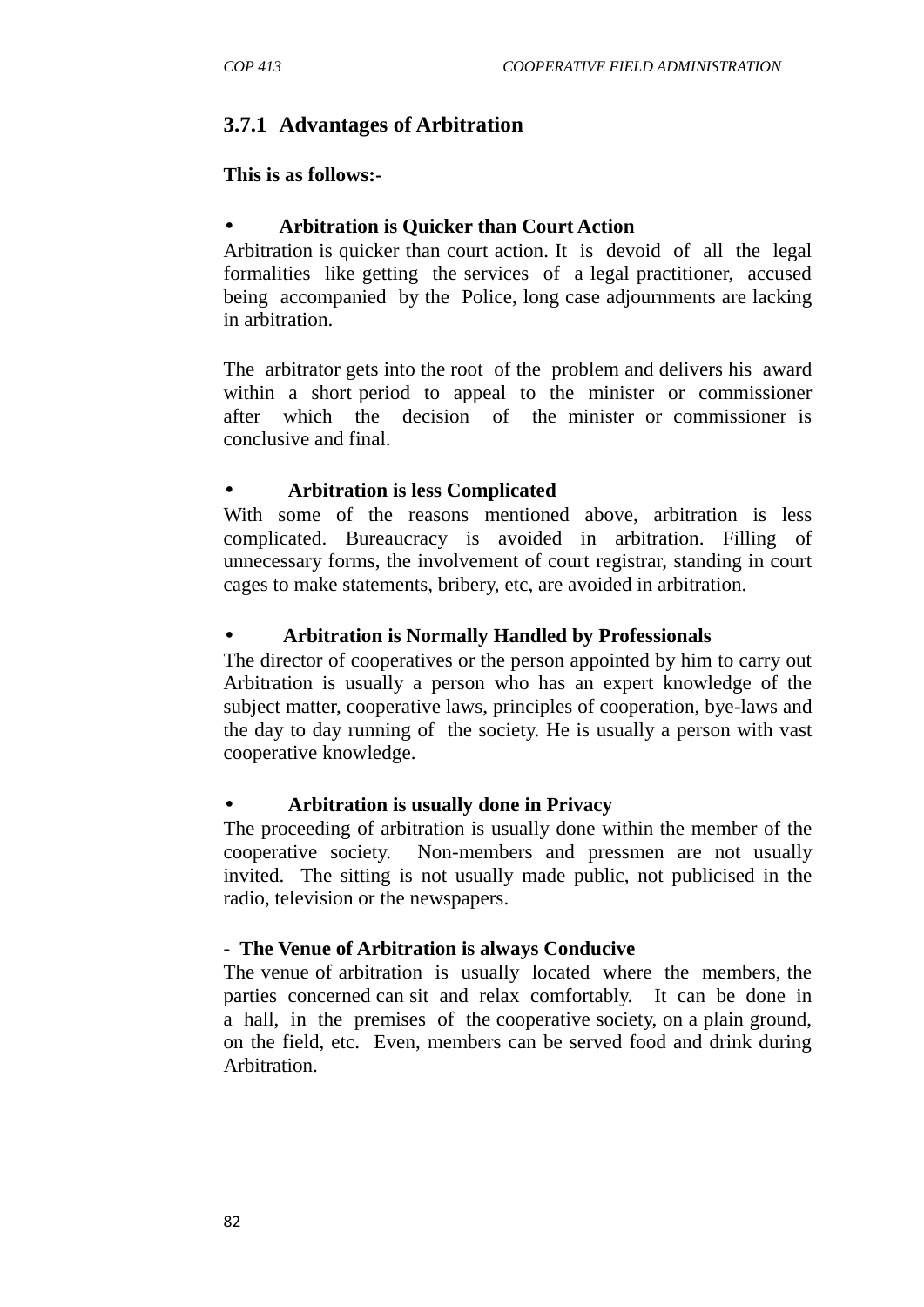## **3.8 Steps for Settlement of dispute usually taken before Arbitration**

Several steps are usually taken before arbitration takes place. Such steps include contacting the parents, the elders in the town or village where the person on whom dispute is to be declared lives. The wife, friends are also usually contacted so that they can appeal to him/her to make good the matter that is causing the dispute before arbitration is introduced.

The area officer of the society to which the member is indebted (if this is the reason for which arbitration is to be declared) can write the debtor to pay up the debt at a stipulated time or else a dispute will be declared on him and a judgment will be made thereafter which cannot be contested in the law court. It would be stated also that non-compliance with the award (which would be enforced by the law court) will be understood as contempt of the court. The end result will be the sale of the personal property of the defaulter by a public auctioneer to liquidate the debt and other expenses that may come into being in the process.

### **No Judges and Lawyers during Arbitration**

Both the plaintiff and the respondent do not need to get the services of lawyers during Arbitration. This makes it cheaper and easier.

### **It is Easier and Cheaper to Organise**

Expenditure is limited before, during and after arbitration. All expenses involved in court proceedings are avoided during arbitration.

#### **Seizure of Loan Defaulter's Property by the Management of some Societies and Unions/Neglect of Arbitration.**

In order to ensure quick justice, the management of some societies or Unions advocates seizure of property until defaulters pays. In cases where the loan defaulters cannot repay, the seized items are sometimes auctioned to recover the society's / unions money. This action is contrary to the process of arbitration which is the normal way of recovering loan in cooperative societies. At times, this seizure of property is done in company of some law enforcement agents.

### **Demand for Collateral Security and Sureties by Societies**

Some Societies ask Loan Applicants (e.g. C.T.C.S) to present collateral security and two sureties who must be members before they can be given loan.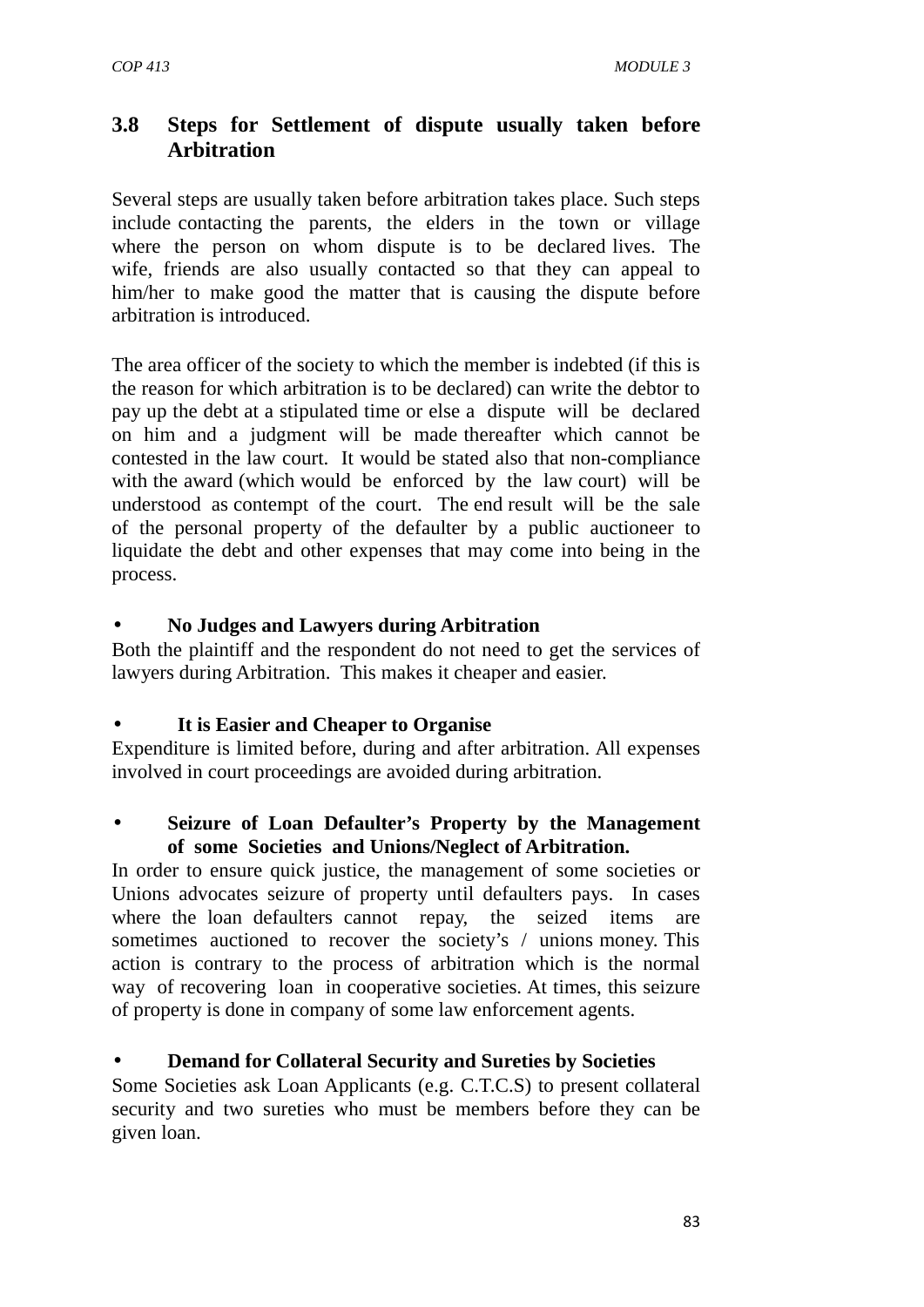This development is as a result of unpatriotic attitude of some members who take loan from their societies and run away or refuse to repay the loan.

### **4.0 CONCLUSION**

This unit has discussed the appointment of an arbitrator by the director, activities of the arbitrator after appointment, conduct of arbitration. The significant of giving an award, distribution of the award, enforcement of arbitration award also highlight the advantages of arbitration over law Court proceedings and steps for settlement of dispute are usually taken before arbitration.

### **5.0 SUMMARY**

Arbitration is the settlement of dispute in a cooperative society. This dispute must touch the business of the registered society. The necessity of appointment of an arbitrator by the director in carrying out their activities and conduct of the arbitrator the advantages of arbitration over law Court proceedings, steps for settlement of dispute usually taken before arbitration enforcement.

### **6.0 TUTOR- MARKED ASSIGNMENT**

Discuss the appointment of an arbitrator by the director and activities of the arbitrator after appointment?

What are the significance of giving an award and distribution of the award?

State the advantages of arbitration over law Court proceedings and the steps for settlement of dispute are usually taken before arbitration?

### **7.0 REFERENCES/FURTHER READING**

- Adeniji, A.A. (2004). *Auditing and Investigation*, Lagos: Value Analysis Consults Publishers.
- Cooperative Development.(2002). *Federal Ministry of Agriculture and Rural Development, Cooperative Federation of Nigeria. Reports* of CFN Zonal Conferences for the West, East and North Nigeria.
- Lagos State Government Manual for Cooperative Officials and Cooperative Inspectors.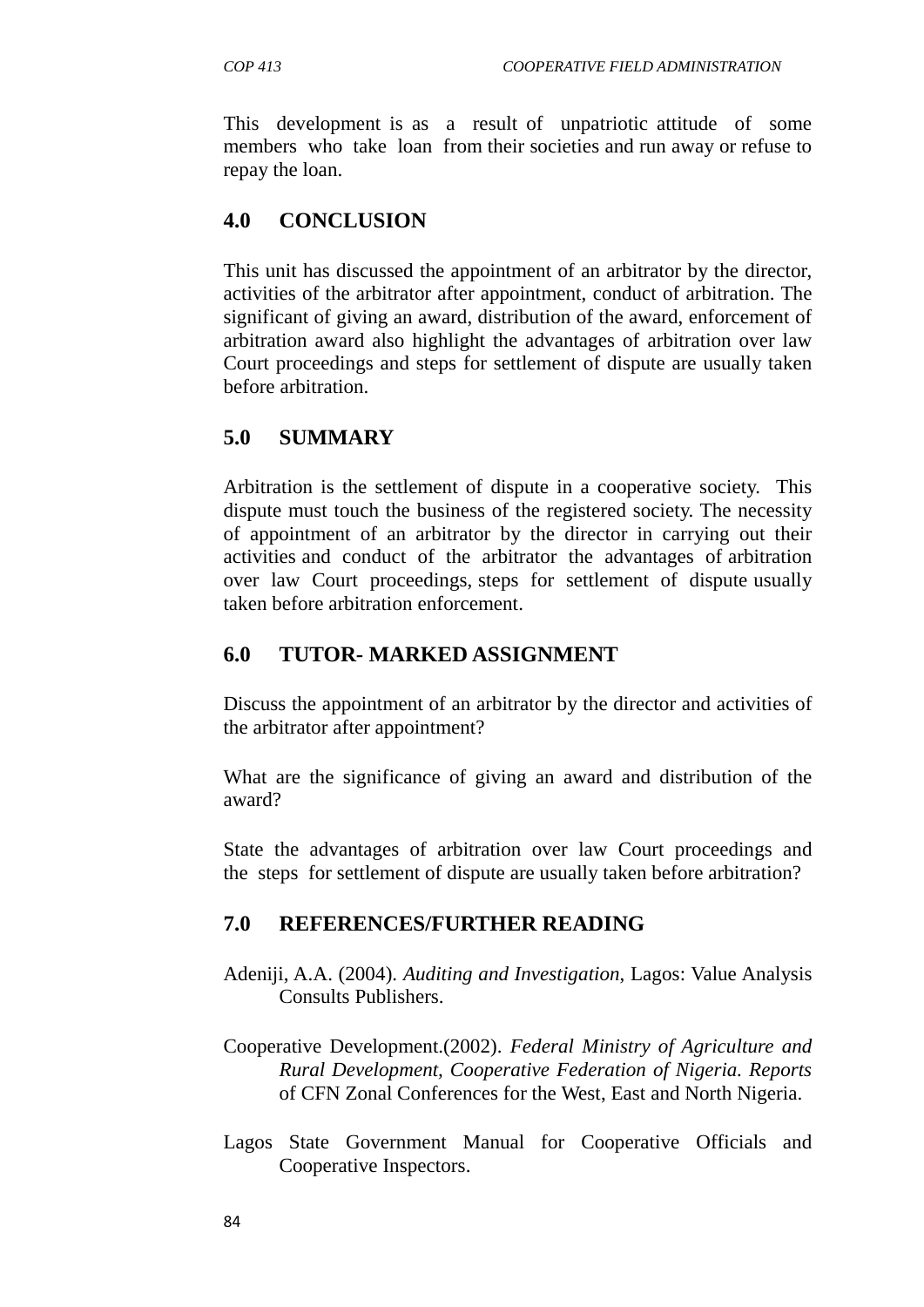- Lawal, K.A.A &|Adelowo. (2013). *Cooperative Education and Extension, Nigerian Cooperative Societies Act 1993.* Cap c 35 Laws of the federation of Nigeria NOUN Publishers.
- Okeke, E.U. (2001). "Cooperative Movement: Meaning Origin and Ideology", *In Nigerian Journal of Cooperative Economics and Management,* (Vol 1), No.1 Jan-June.
- Okonkwo J.N.P ( ). *Hints on Cooperative Fieldwork.* Enugu: Chuka Printing Company Ltd.
- Owojuyigbe, S. (2007).*Cooperative Administration and Fieldwork in Nigeria (3rd ed)* Samlolly Publishers.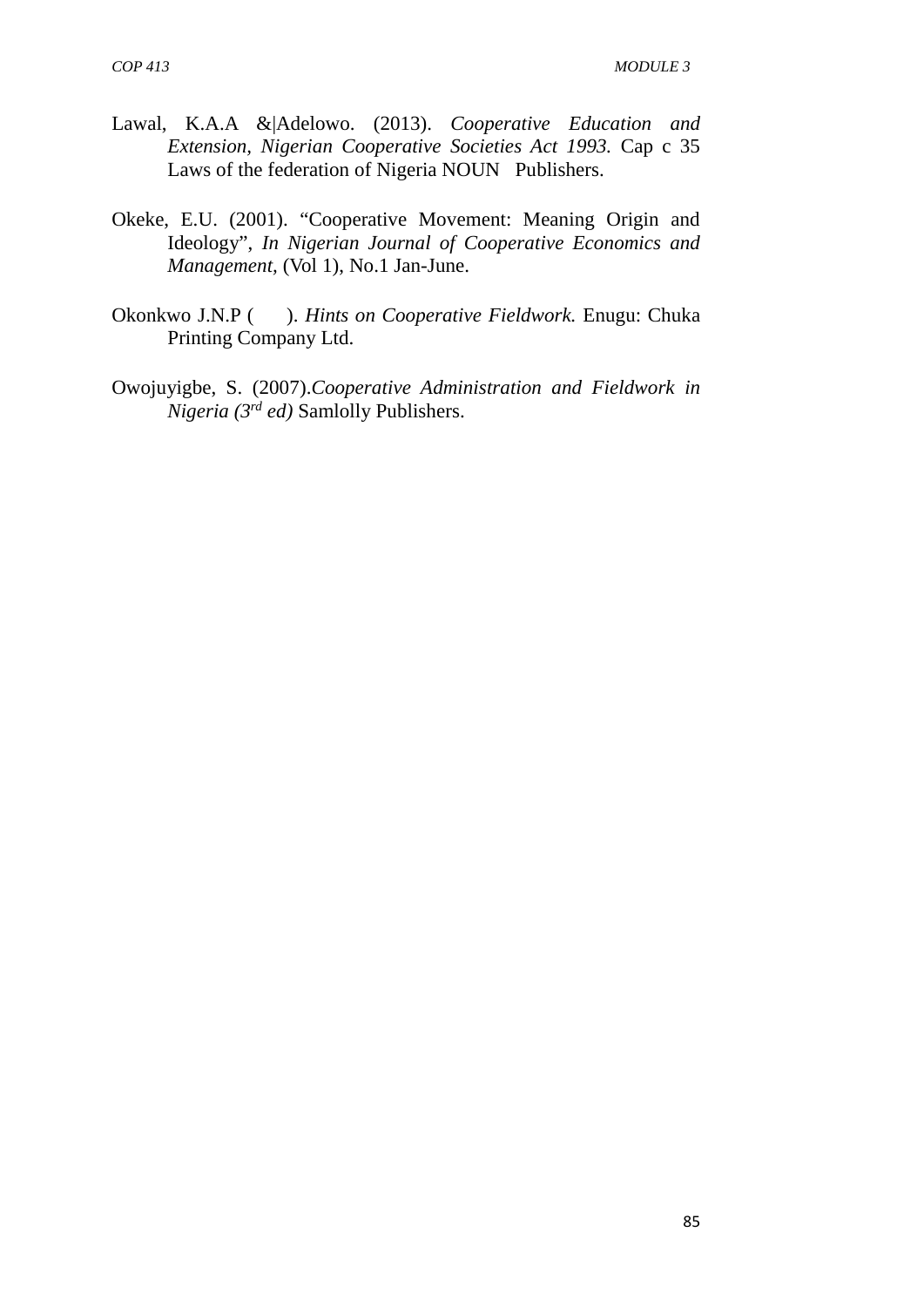# **UNIT 4 LIQUIDATION AND DISSOLUTION**

### **CONTENTS**

- 1.0 Introduction
- 2.0 Objectives
- 3.0 Main Content
	- 3.1 Liquidation and Dissolution
	- 3.2 Factors that can Lead to Liquidation
	- 3.3 Types of Dissolution
	- 3.4 Appeals against Dissolution/Liquidation
	- 3.5 The Director of Cooperative as the Liquidator for Cooperative
	- 3.6 Liquidation Procedure Cooperatives
	- 3.7 Preparation of Liquidation Report and Submission of Report
	- 3.8 Preparation of Scheme of Distribution
	- 3.9 Amalgamation of Cooperative Societies
- 4.0 Conclusion
- 5.0 Summary
- 6.0 Tutor -Marked Assignment
- 7.0 Reference/Further Reading

## **1.0 INTRODUCTION**

The process of liquidation involves activities of winding up the business of a cooperative society. Liquidation comes up when a society is dormant, dead or when it can no longer meet the demands of the creditors or when it is bankrupt.

## **2.0 OBJECTIVES**

At the end of this unit, you should be able to:

- discuss the liquidation and dissolution, factors that can lead to liquidation
- identify the types of dissolution, liquidation procedure cooperatives
- state how to appeal against dissolution/liquidation, the director of cooperative as the liquidator for Preparation of liquidation report and submission of report and preparation of scheme of distribution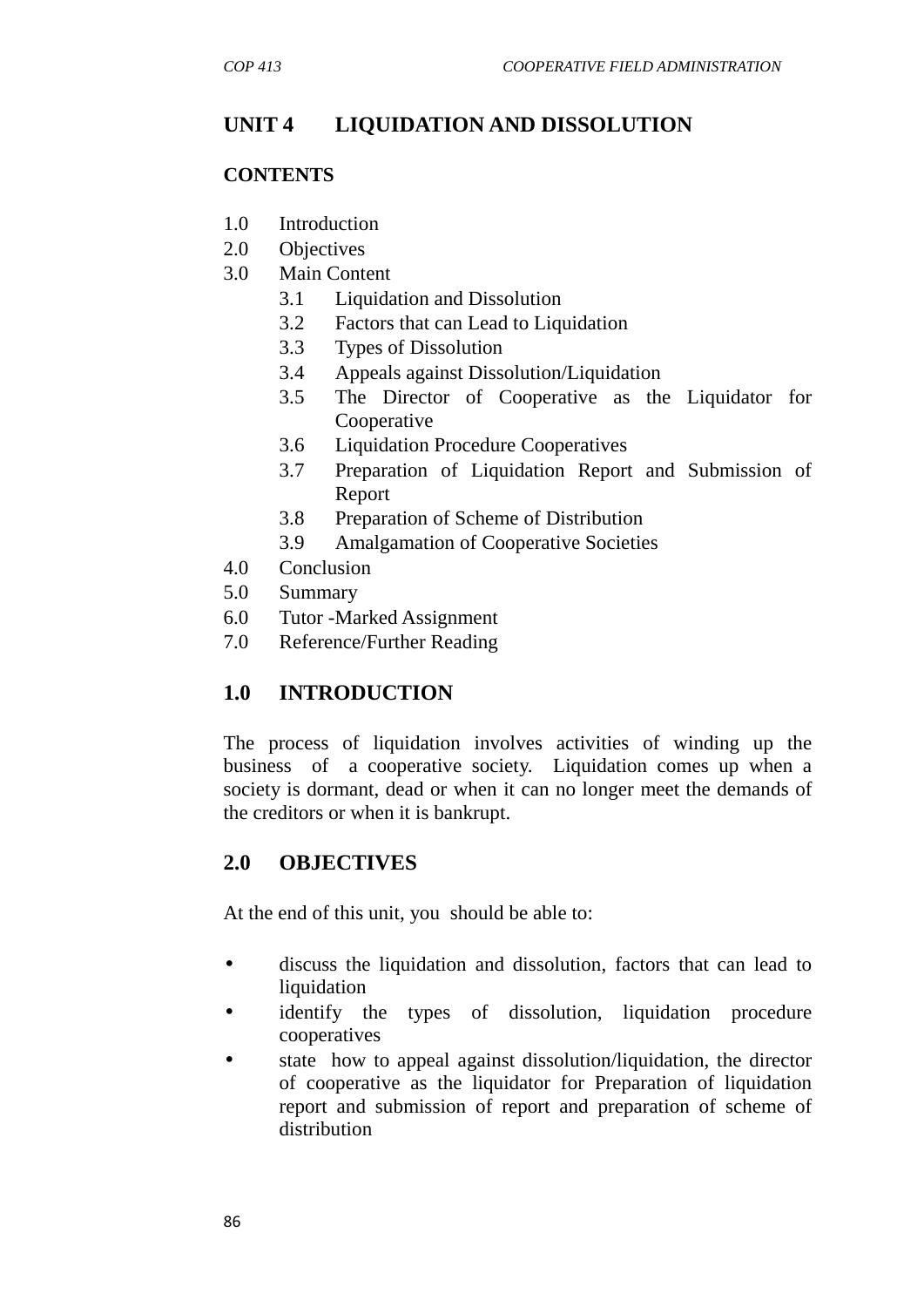## **3.0 MAIN CONTENT**

### **3.1 Liquidation and Dissolution**

The first step in the process of liquidation is for the director of cooperatives to dissolve the society. This dissolution will involve the withdrawal of the society's certificate of registration, members will as from that moment be rendered inactive. The business of the society will come to a halt. Thereafter, the liquidator will proceed with his job.

### **3.2 Factors that can lead to Liquidation**

 **Starting the Cooperative Society without a Sufficient Large Number of well-Informed Members** When a cooperative society starts uninformed members or illiterate, they will not know how to run the operations of the cooperative society; they will not understand the principles and methods of the cooperatives. This group of people needs a lot of cooperative education over a long period before they can improve. But if they refuse to acquire the necessary education and knowledge over certain period, then the society will have no option to fold up. Illiterate members will not be able to run the cooperative business and the end result will be failure.

#### **Starting the Cooperative Society without Reasonable Assurance of a Business Turn over Sufficient to carry Overhead Cost**

When the members form a cooperative society without reasonable assurance of business turn over enough to carry overhead costs over a long period, the result be the death of the society.

In a simpler form, if the society is involved in a business venture and the all return is not more than the overhead cost, if this situation persists over a long period, the society is bound to fail.

#### **Starting with too Little Capital**

If a cooperative society is started with too little capital especially cash, the society is heading towards failure. The society needs enough capital to operate, but if the members are so poor that the total capital contributed is not enough to start any tangible business, then the society will soon collapse.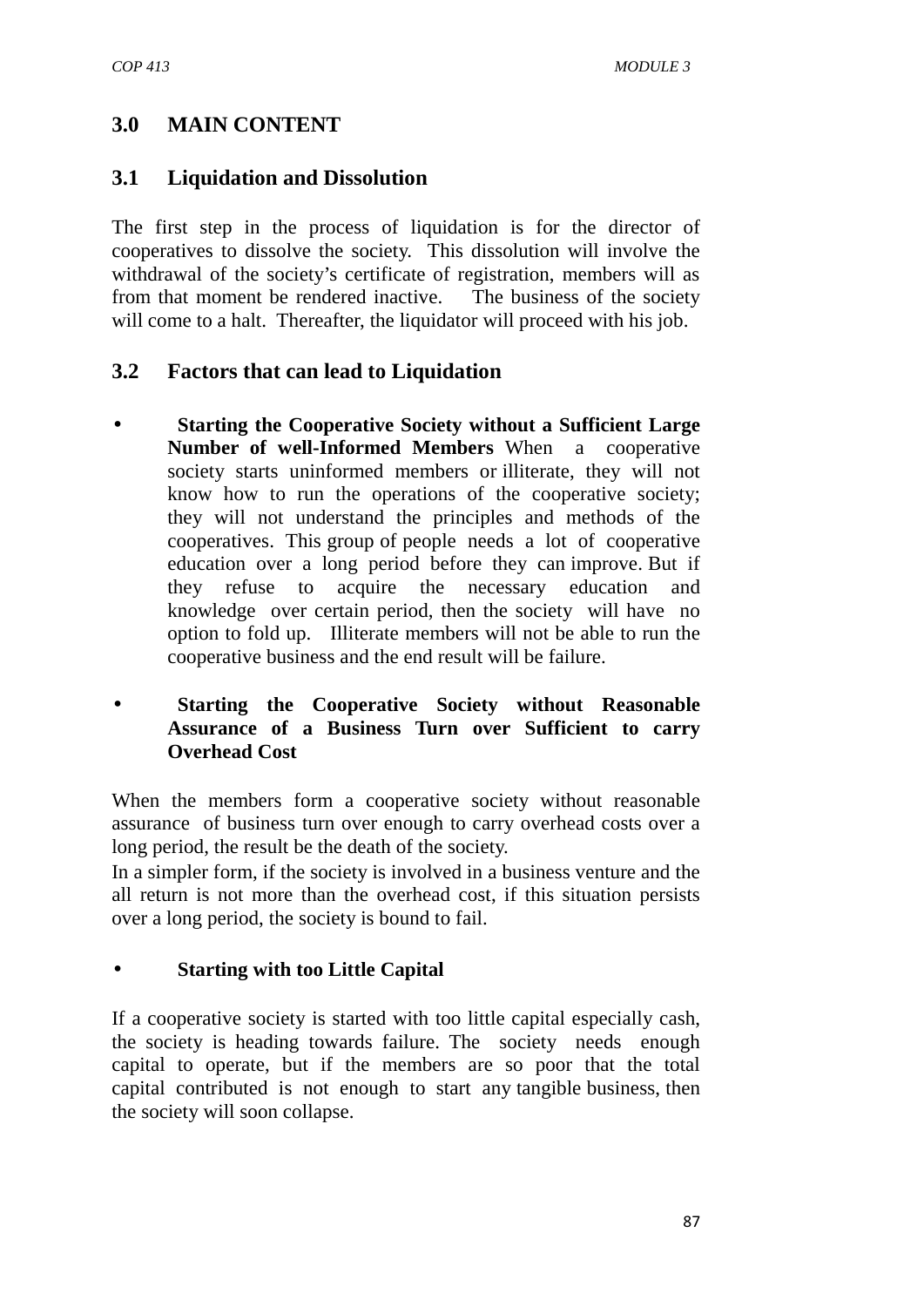#### **If Members are in Undue Haste in Securing a Charter, in Drafting and Adopting a Bye- law which will Create Serious Handicap and Difficulties for the Members of the Society in Future.**

If it happens that members of a cooperative society form a society that is not the one that solves their common problems, they are bound to fail. Also, in addition to the above, if the people adopt unsuitable bye-laws which in the end they cannot utilise to achieve their aims, or abide with, then the society will not be successful.

#### **Violation of Business Principles**

Members of cooperative societies must understand that cooperative societies are business organisations and as a result must abide by business principles if they have to be successful. In a (CTCS), loan must be given out to members only for productive purposes. If this is violated, the member – borrowers may not be able to repay the loan. Also, in this type of society, the maximum credit limit should not be exceeded when giving loans to members.

In addition, overdue loans must be drawn back into the society by all means.

The use of loans should also be controlled. In consumer cooperative societies, stock control should be regular, dishonest staff that pilfers the goods in the shop or misappropriates the societies' money should not be tolerated. Generally, the society's cash should always be safeguarded the transaction of the society should always be recorded in the appropriate books and records.

A well qualified secretary or manager should be appointed and the society should build up reserves. All these are example of business principles to be adhered to if the society wants to be successful.

### **Cutting Prices of Goods Instead of Selling at Market Prices or Selling Inferior Goods**

When a consumer cooperative society is in operation, they should sell their goods at current/market prices and should not under any condition in an effort to offer cheap goods sell below market prices. Cooperatives should also not sell inferior goods but specialise in selling quality goods.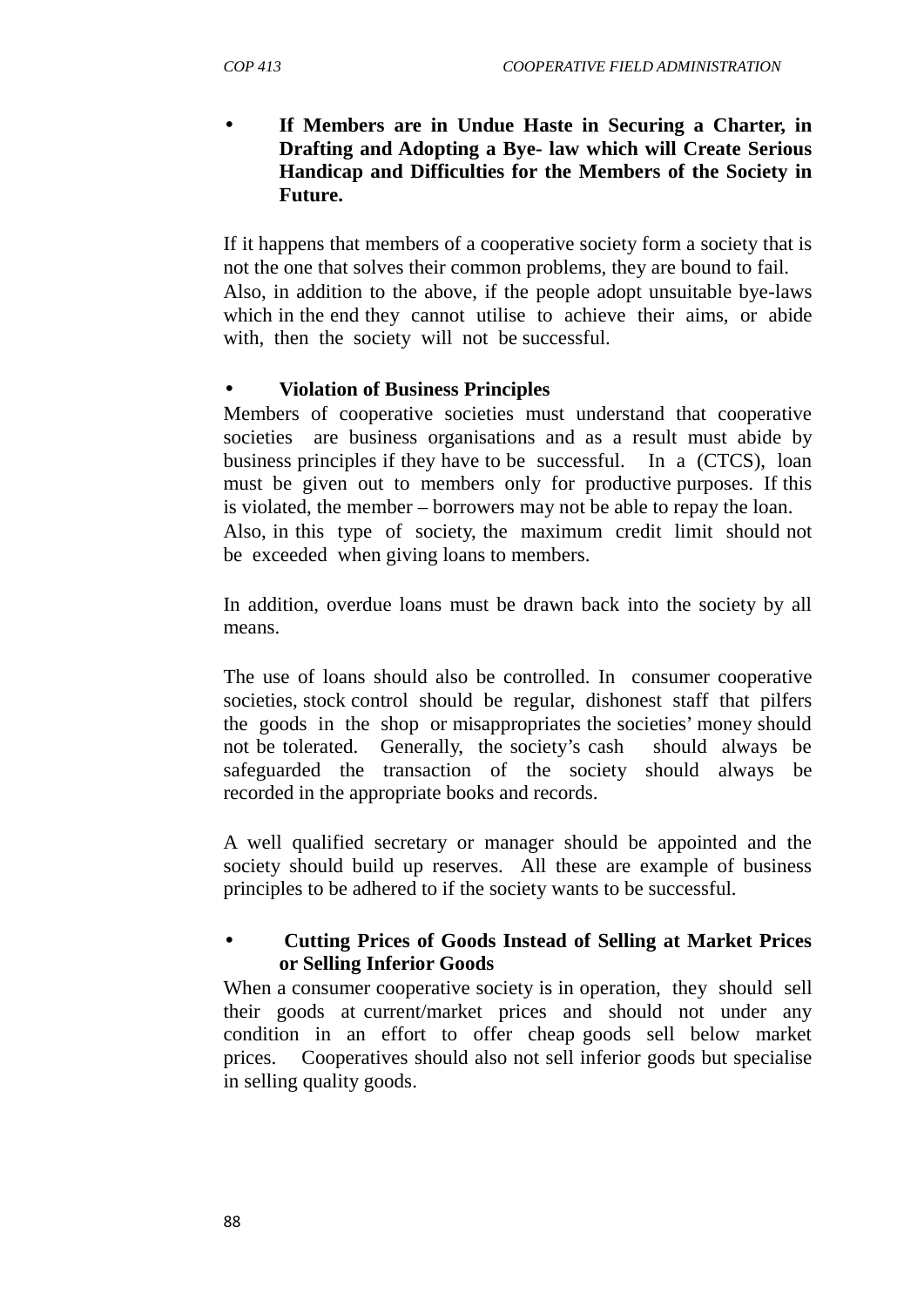#### **Poor Business Management**

The management of cooperative organisation should give priority to rendering maximum services to the members and should not place priority on making profit at the expenses of rendering services to the members. Also, the management of the society should not run the society as if the business belongs to them, they should realise that they are running the society on behalf of the members.

The secretary/manager should not empower himself unnecessarily, he should remember that he is to serve the interest of the members. The members should employ competent hands to run the affairs of the society. They should not employ an employee on social considerations like giving job to an unqualified person who is a relative of one of the members.

#### **Lack of Proper Control**

The cooperative society should subject itself to regular inspection and checking by cooperative assistants and auditing by cooperative auditors. When this is done, the activities of these two personnel will check the activities of the members and management of the society and will enable them get regular rewarding pieces of advice that will make the society grow.

All the factors given above can lead to the dissolution and an eventual liquidation of a cooperative society.

### **3.3 Types of Dissolution**

There are three types of dissolution

### **3.3.1 Automatic Dissolution**

- a) The Nigerian Cooperative Societies Law section 38 Subsection 1, states that if the membership of a cooperative society fall below ten that is stipulated by the law, this can lead to automatic dissolution.
- b) An automatic dissolution can also take place if the society is given a specific duration at its onset. By the time the society has spent the number of years it is expected to spend, then automatically, the life of the society comes to an end.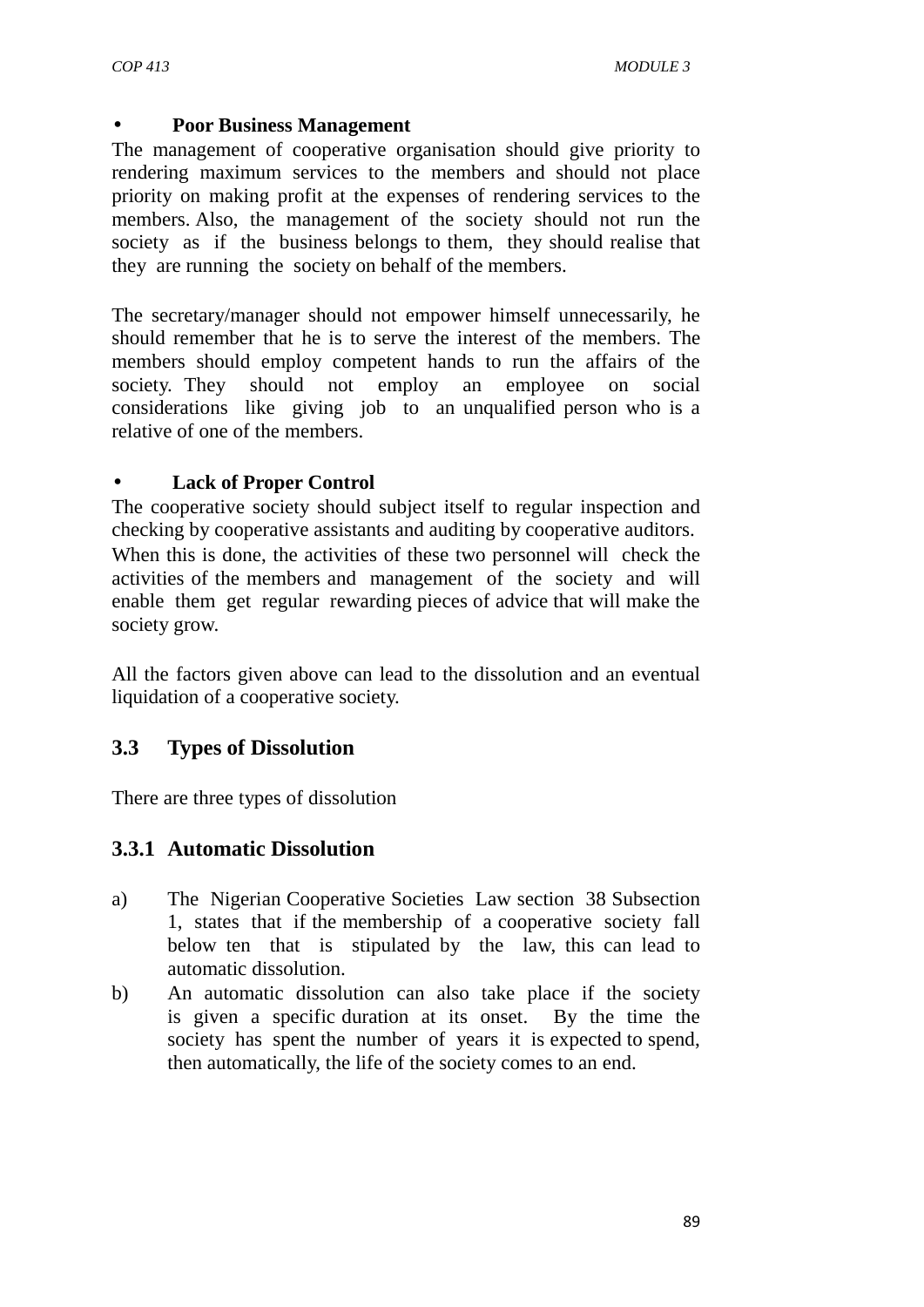# **3.3.2 Voluntary Dissolution**

- a) If a society had achieved its objectives and serves no useful purpose for the members again, then the members will no longer be interested in the continual existence of the society. This type of situation tracts voluntary dissolution. The members will be disinterested in the continual existence of the society and the director of cooperatives has to wade in to withdraw the certificate or registration of the society, order its dissolution and liquidation.
- b) A voluntary dissolution can also take place if two societies decide to amalgamate (join together). The parent societies will be dissolved and their certificates of registration will be withdrawn by the director.
- c) If members have lost interest completely in the affairs of the society and they don't partake in any affair of the society any longer, then such a society can be categorised under those that would be involved in voluntary dissolution.
- d) Whenever the society is experiencing recurrent losses of capital through disinvestments, unrecoverable misappropriation of funds, embezzlement, writing off of debts for one reason or the other and if these persist for a long time, the society may be forced to a standstill and may lead to dissolution and liquidation.
- e) The members of a cooperative society after considering the situation of the society and are satisfied that the society is not in a position to recover from its problem, may at a general meeting request for dissolution. This had to be agreed upon by ¾ of the members of the society. After that they will now apply to the director of cooperatives voluntarily to dissolve their society.

## **3.3.3 Compulsory Dissolution**

A compulsory dissolution and eventual liquidation may take place if the society experiences the following: -

- a) If the cooperative society is involved in a political or religious activity in a way that causes intolerable trouble or situation, this can lead to dissolution. In a situation where there is a political and religious turbulence taking place within the members to an extent that it becomes impossible for the members to work together any longer, then the director or cooperatives can order the dissolution and liquidation of such a society.
- b) This dissolution can take place if proper functioning of the cooperative society becomes impossible. Such situation can arise if there is a gross violation of the cooperative laws.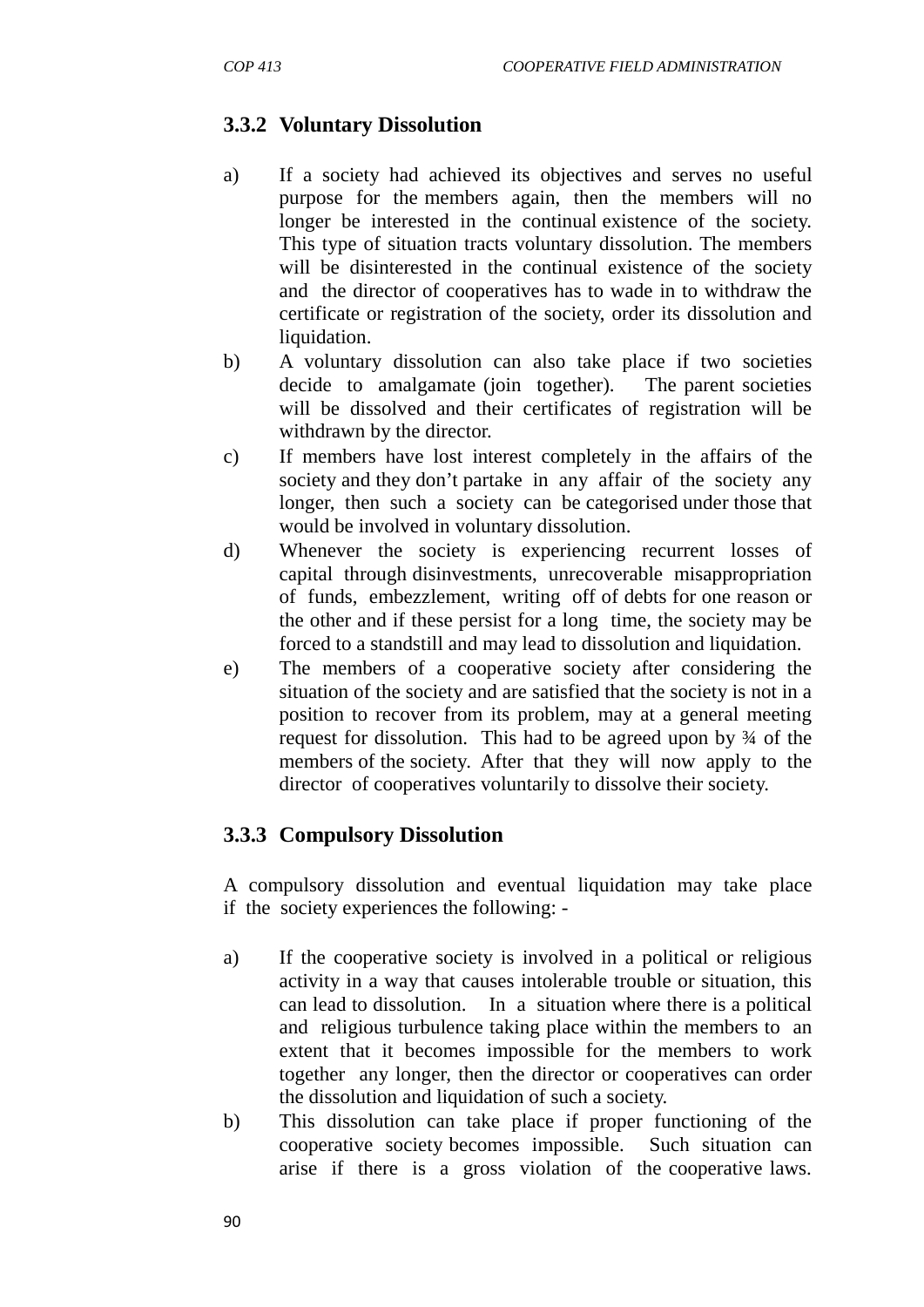Principles of cooperation and bye-laws of the society in such a way it ruins the society.

- c) A society that can no longer meet the demands of its creditors, that is heavily indebted and cannot meet its liabilities. The creditors may call for the liquidation, of such cooperative society. This can be achieved if they can convince the director of cooperatives to order the liquidation of the Society.
- d) The result of an inquiry instituted on a cooperative Society by the director of cooperatives may force the director to order the dissolution and liquidation of the Inquiry is not favourable on the society. In this case, the director will make an order in writing to the society for its cancellation.

## **3.4 Appeals against Dissolution/Liquidation**

Except where members of a cooperative society voluntarily ask for dissolution and liquidation, whenever the director of cooperative writes a Society to inform the members of an impending dissolution and liquidation of their society, the members have the right to appeal to the minster (at the Federal level) or the commissioner (at the State level) within two months from the date the order is made. If an appeal is made, the order of the director will not take effect until the Minister or commissioner gives approval or disapproval for the dissolution and liquidation. If an appeal by the members is not made within two months of which the director had given order for dissolution, the order of the director shall take effect at the expiration of the two months.

### **3.5 The Director of Cooperative as the Liquidator for Cooperatives**

The director of cooperatives is the liquidator for cooperatives. The cooperative law gives this power to him. However, he has power to delegate this power to one of his subordinates. One of such people is the area officer or the cooperative assistant who can be appointed a liquidator.

Whenever someone is appointed a liquidator, he is normally given a letter of appointment, which will state his terms of reference. Before the liquidator starts his job, the director of cooperatives will cancel the certificate of registration of the society.

As a result of the cancellation of certificate, the society ceases as from that moment to exist as a corporate body from the date on which the order takes effect. This date is normally referred to as "the date of dissolution".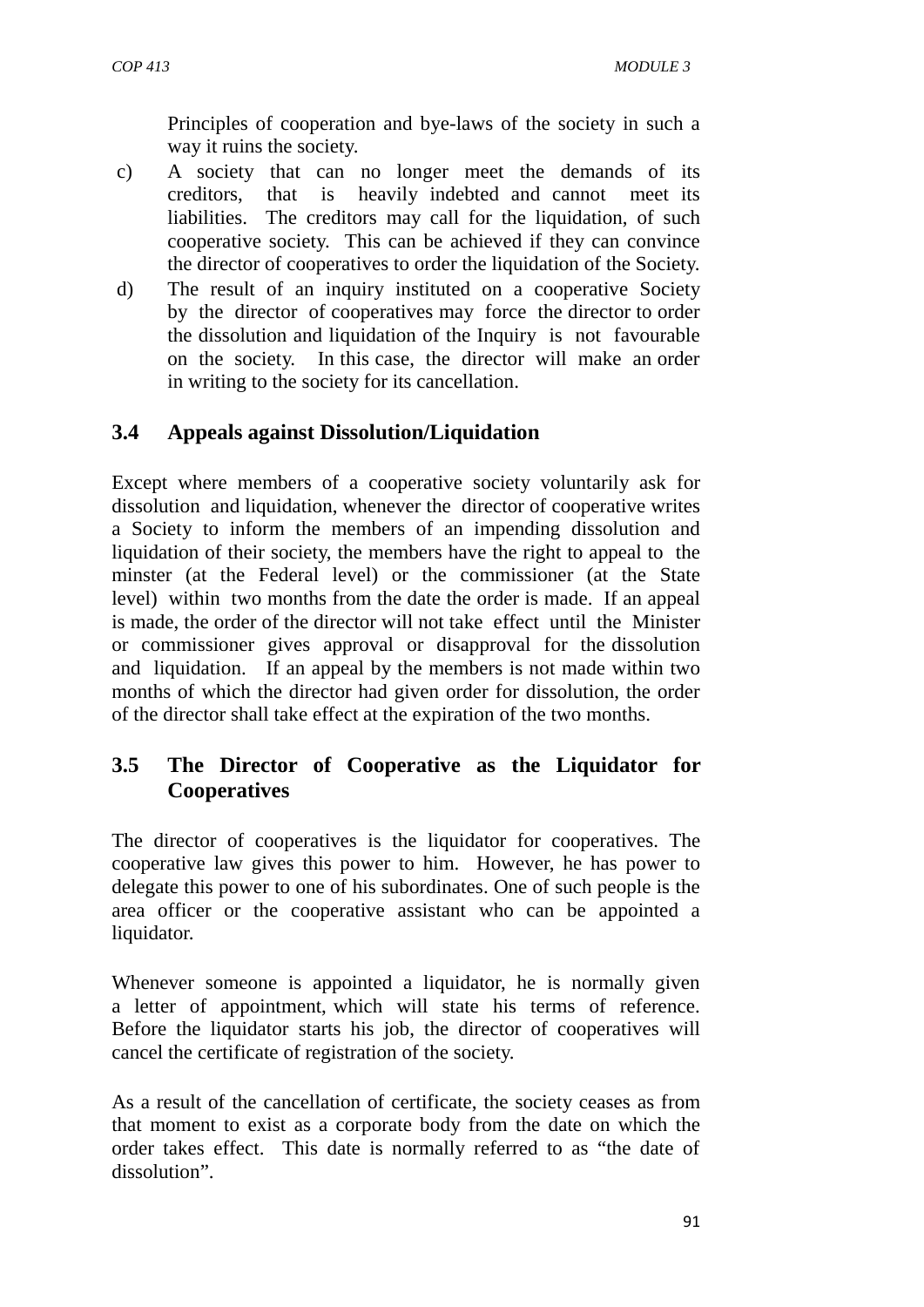## **3.5.1 Activities of the Liquidator after his Appointment**

- The liquidator appointed must subject himself to the guidance and control of the director of cooperatives. He must subject himself also to the limitations given to him.
- He would report at the premises of the society and take possession of all assets owned by the society. Other things he would take possession of include the books, records, documents of the society.
- Taking into consideration what the bye-law says, he would decide on the contributions to be made by present, past or deceased members to the assets of the society.
- He would make a notice in the federal/state gazette as the case may be appointing a day on which creditors whose claims are not yet recorded in the books and records have to make their claims, if not their claims may be excluded from claims accrued to creditors as a result of liquidation.
- The liquidator has to carry on the business of the society. This is only for the purpose of winding the society up. In a (CTCS) for an example, he should not issue out loans to members.
- Within the list of creditors, the liquidator has a duty to list in order of priority the society creditors.
- Any dispute that arises before and during the liquidation is to be settled by Arbitration. He is also to defend and institute suits on behalf of the society.
- He has the power to call meeting of members whenever he feels it is necessary. The notice of such meeting shall be at least fourteen days.
- He should schedule the distribution of the society's assets as he deemed fit. The distribution scheme has to be approved by the director of cooperatives.
- He should sum up the cost of liquidation and to name whoever would bear the cost of liquidation.

# **3.6 Liquidation Procedure**

- It is important to note once more that the liquidator should be a person with the knowledge of cooperative law, principle of cooperation and the society's byelaws.
- The next step for the Liquidator is to open a liquidation file for the society wherein all the documents and correspondence in relation to the liquidation will be kept.
- He should next get information about the names and addresses of the society's officers from the cooperative assistant in charge of the society.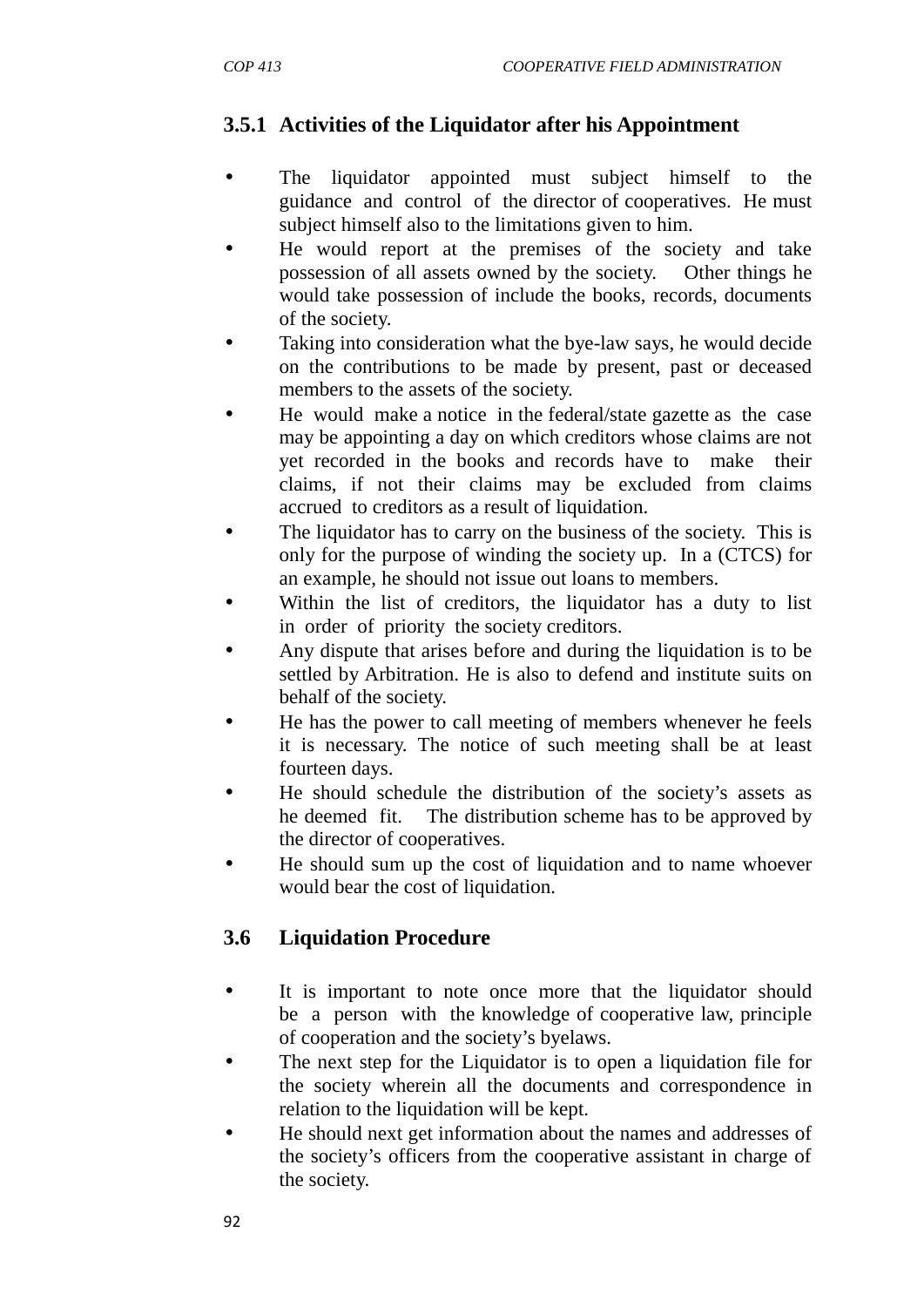- He should plan a visit to the society and he should inform the members of the society on the proposed visit giving them a fortnight's notice.
- He should write the officers informing them of his intention to take charge of the books and records of the society and to warn them not tamper or allow anybody to tamper with the books and records.
- Few days to the annual general meeting(AGM), he should then proceed to the society's premises/liquidation venue. Take charge of the Societies books, records and documents including the society's certificate of registration. If there is any problem in obtaining the books and records he should inform the area officer in charge. He should also acknowledge the receipt of the books and records by giving the members receipts for them.
- He should ascertain the names and addresses of the society's creditors and a creditors list must be prepared. This is usually done a month after the cancellation of the society's certificate of Registration. The list will be sent to the director of cooperatives who will ensure the list is published in the official gazette. A copy of this list will be sent to the area officer in charge of the society.
- The notice that is published in the official gazette should give information about the date of notice which is usually the date the notice was sent to the director of cooperatives and date before which the society's creditors must submit their claims from the Society to the liquidator.
- The liquidator will call for a general meeting giving the members two weeks notice of the intention to hold the meeting.
- At the annual general meeting(AGM), the liquidator will explain reasons for the liquidation to the members and he would appeal for the cooperation of all members and officers of the society.

After taking possession of the books and records, he should ensure that the transactions of the society are entered into the appropriate books and records up to date and he should enter up/verify the books as follows:-

He should update the transactions in the cash book and the general ledger with the aid of receipts, payment vouchers and passbook He should verify:-

- Cash Balance as per cash book against actual cash in hand.
- Value of stocks against physical stocks.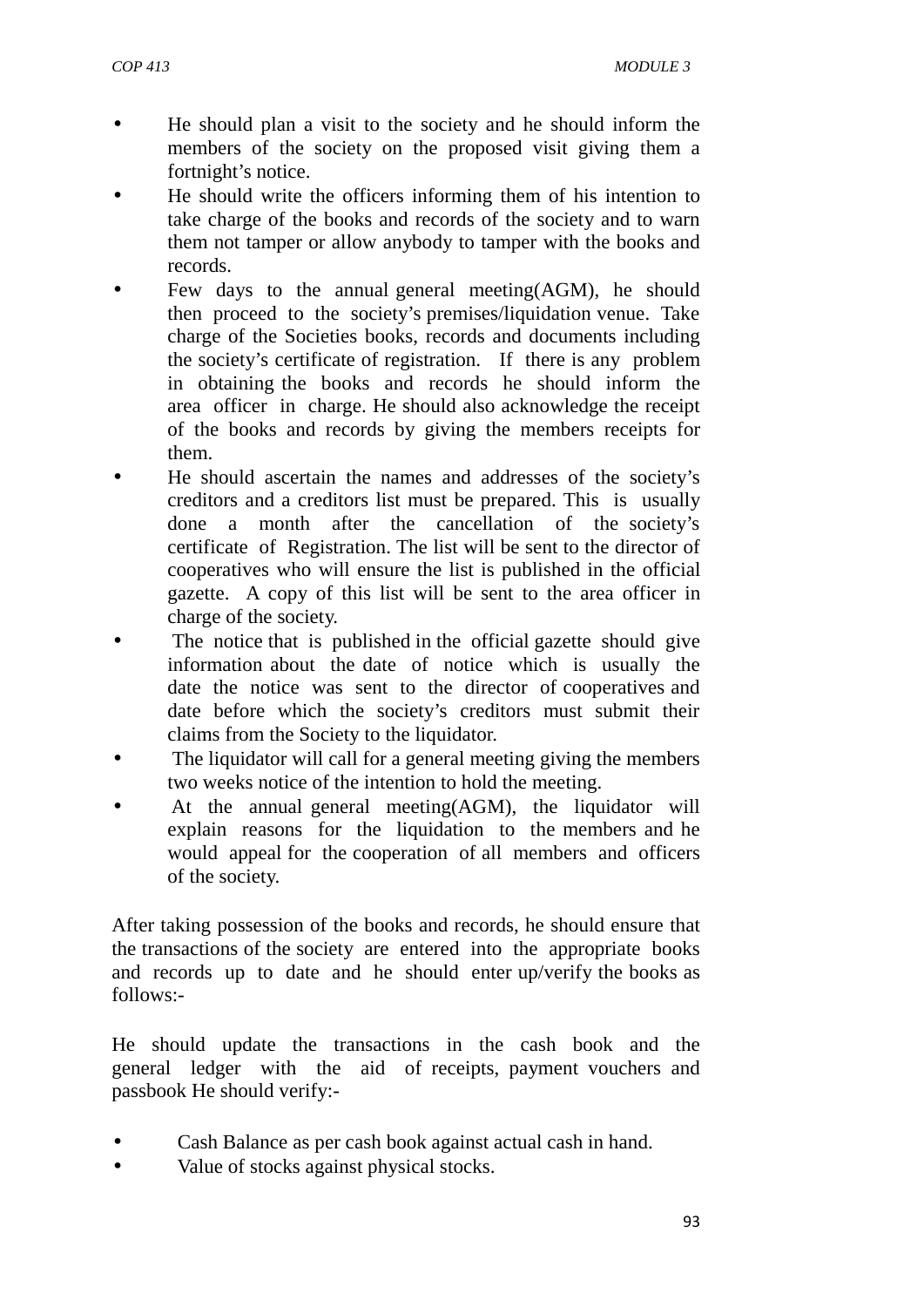- Bank balance against bank statements.
- Members balance against passbook.
- Creditors balance against any statement of account available.
- General ledger against personal ledger.
- Debtors balance by inviting or interviewing debtors.

After the above activities, the liquidator will prepare an income and expenditure account (as at the date of commencement of liquidation).

By doing this, balances of all nominal accounts as at that date should be transferred to the Income and expenditure account. The balances of the account which will be profit or loss up to the date should be transferred to the summary reserve funds.

The liquidator shall open a realisation account as at that date should be debited with the book value of all assets except cash as at date of commencement of the liquidation. The expenses of the liquidation will also be debited with this account while that of the sum realised from the various assets from the cash account will be credited with the account. A cash account will be maintained with the opening balance of cash in

hand at commencement of liquidation. All cash paid out or received will be entered into the account.

- All transactions affecting savings, Deposits, loans, etc, should be posted directly to the Personal Ledger Account. Then, the summaries of the Personal Ledger balances should be used for the trial balance of the society.
- The next step is to open a summary of Reserve funds etc account. This account will be credited with the balances of all Reserve and similar funds account and the balances of income and Expenditure/Realisation account mentioned above where there are surpluses on these accounts. Where there are losses on these accounts, the reserve fund account summary will be debited.
- The liquidator will prepare a final list of creditors especially when the date given in the Gazette had been met. In doing this, if there is any genuine creditor whose name had not been recorded in the Society's books emerged, a personal account will be opened for him. This account will be credited with the amount the creditor is claiming and the society's reserve fund account will be debited.
- Efforts should be made to realise all the society's available assets.
- He will decide whether to call on members/past members to pay some money into the society depending on the maximum liability of members as the (especially where assets realised are less than the book values) byelaws of the Society state.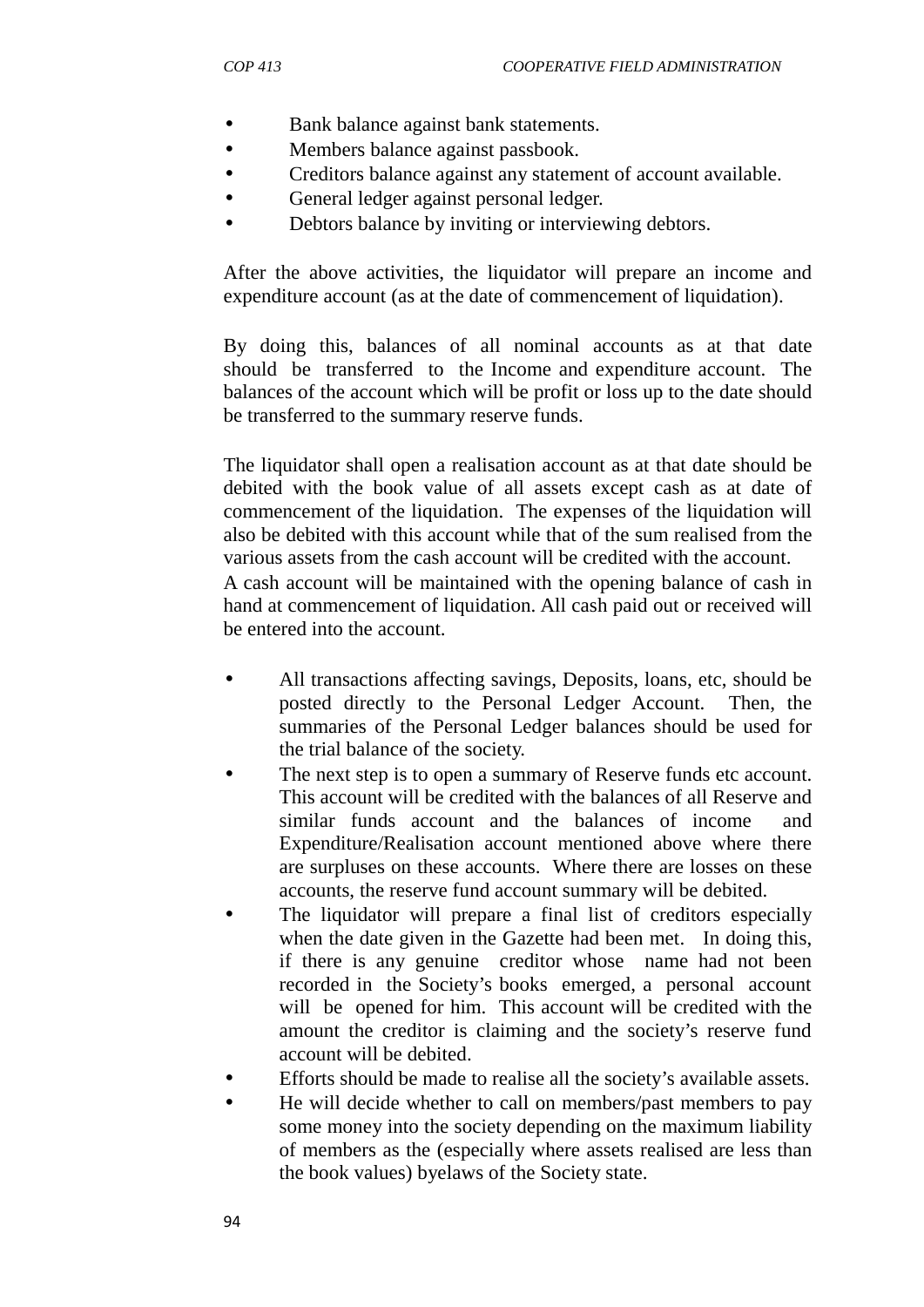He should note:

That in the scheme of distribution which he prepares, members shareholding should not be in the same group with members deposits, savings, etc.

## **3.7 Preparation of Liquidation Report and Submission of Report**

At the end of the first meeting for the liquidation of the society, the liquidator will write his first report on the liquidation and submit to the director of cooperatives and the area officer in charge of the society.

The registration certificate of the society and the registered byelaws should accompany this report. The report should also give information about action taken so far and the problems encountered in the process of liquidation, expenses incurred, the trial balance of the society and personal list of creditors.

Others are personal list of debtors, request of what to do on matters like the custody of society's cash, withdrawal of money in the society's bank account, and realisation of the society's investments. After the submission of the above mentioned report, monthly reports will be sent regularly to the officers mentioned above until the completion of liquidation, these monthly reports should give information about developments like new creditors emerging, trial balance, transcript of realisation and cash accounts.

#### **Order of Disbursing Claims**

The funds of the society including the reserve funds shall be applied according to the laid down priority of claims. The first claim to be met is that of the cost of liquidation (should be credited to the realisation account). The next one is meeting the society's liabilities (including that of the creditors).

The third one is the payment of share capital to members. The payment of a dividend at the rate not exceeding 5% per annum for any period for which a disposal of profit was made is the fourth priority.

After meeting all the above mentioned claims, any surplus fund left over shall be distributed to members in accordance with the bye-laws of the society.

This is usually used to promote local, public utility or cooperation. It may also be used to meet the claims of the society's employees, contribution to federal, state or local government bodies, meeting claims from non-members and lastly any other claim due to member.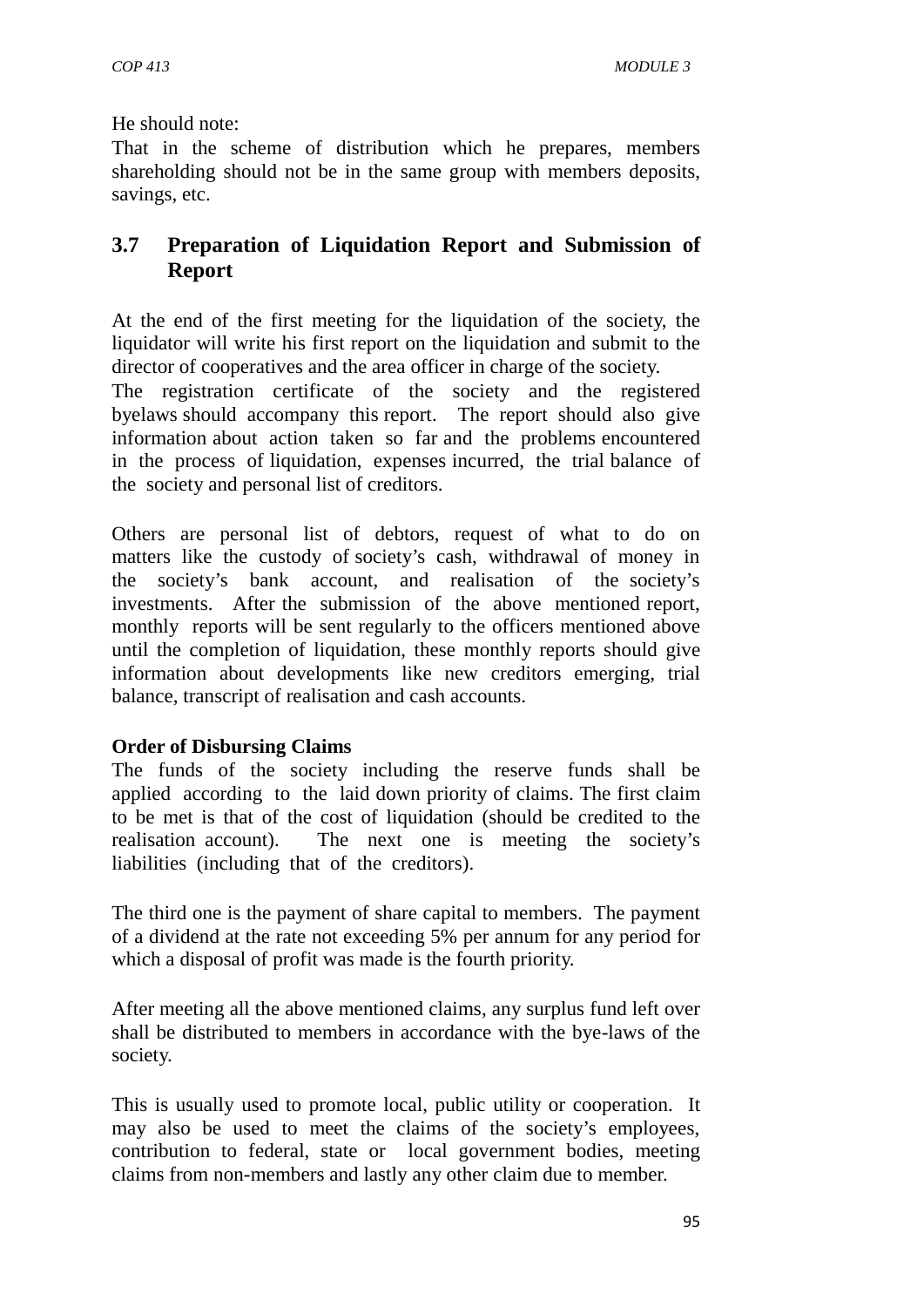### **3.8 Preparation of Scheme of Distribution**

The liquidator will prepare a scheme of distribution which would be sent to the director of cooperatives for approval. When this has been approved, the liquidator should carry out the distribution as laid down in the scheme of distribution without any delay.

Every payment should be with the appropriate payment voucher which should be signed by the receiver and this should be filed. Where monies are sent through the bank, the duplicates of tellers should be kept in the file.

In case money is collected by somebody authorised by the creditor to collect money on his behalf, the person should be made to sign the payment voucher and the document with the letter of authority should be well kept and filed.

#### **Closing of the Society's Books**

After the distribution exercise, the books of the society will be closed. At this juncture, the books will show the cash balance. Unclaimed monies can be kept with the union to which the society is affiliated (to be disbursed whenever the owner asks for it).

#### **Closing of Liquidation**

When the liquidation exercise comes to a close, a notice of closure shall be published in the federal or state gazette. After this notice, no published claim against the funds of the society liquidated shall be entertained after two years of this notice. This brings the liquidation exercise to an end.

A distribution statement shall be sent to director of cooperatives and the area/divisional officer in charge.

### **3.9 Amalgamation of Cooperative Societies**

Amalgamation of cooperative societies means the merging of two or more cooperative societies which have the same objectives into one single society. In this case, one society is to transfer its assets and liabilities into the absorbing society.

In addition, the absorbing society will retain its name. In some other cases, both societies may decide to take a new name. In such circumstance, the registration certificate of both societies will be cancelled and withdrawn by the director of cooperatives.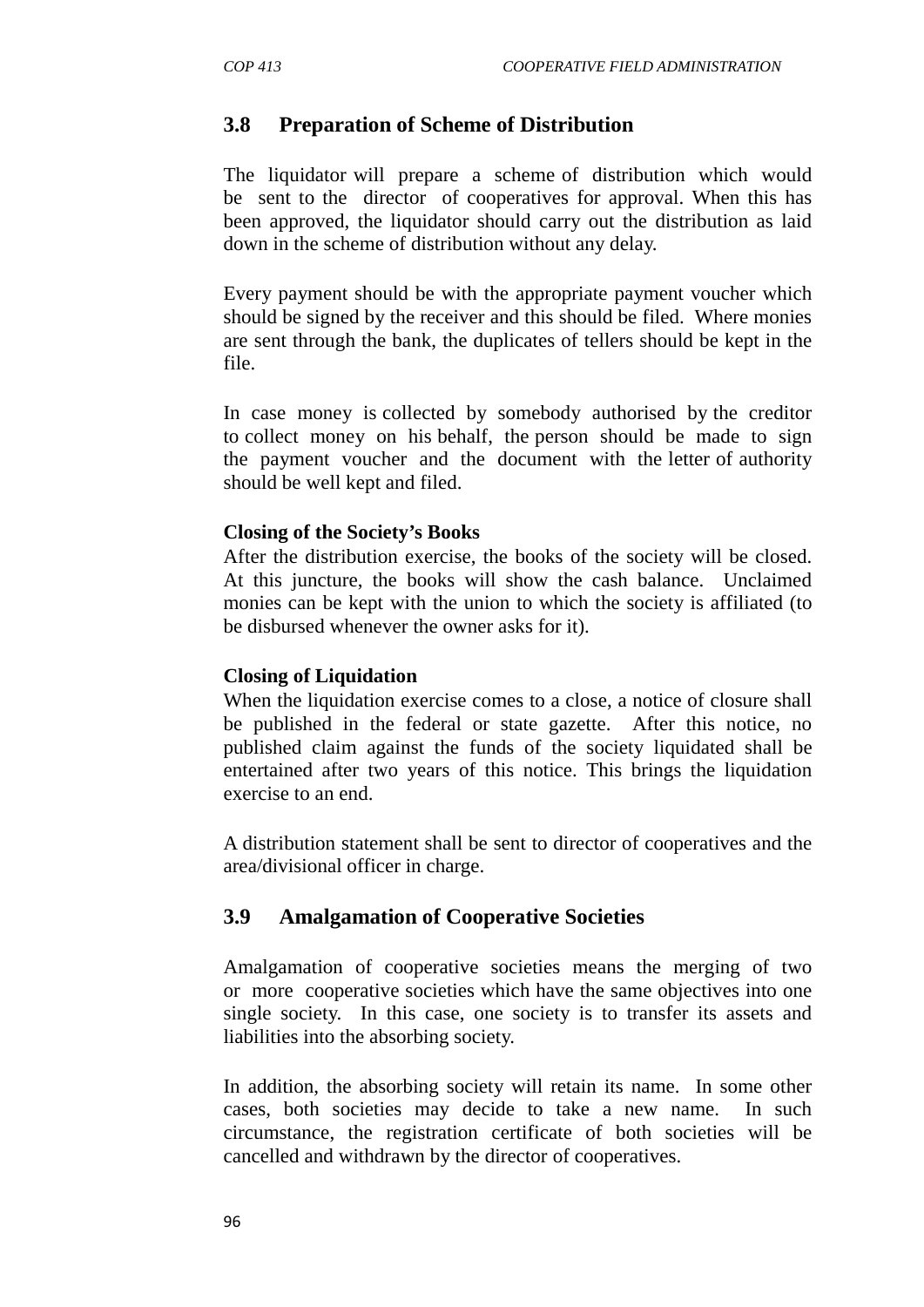When Amalgamation is to take place, in order to protect the interest of the members of the society and that of the creditors, amalgamation needs the approval of the director of cooperatives. It is also the duty of the director of cooperatives either at the Federal or State level to supervise and guide the societies in the process of amalgamation.

If the director of cooperatives appoints someone to do the amalgamation, he would have to give guidelines to the officer so appointed.

### **3.9.1 Activities of the Amalgamator after Appointment**

- The officer appointed to do the amalgamation should acquaint himself with the cooperative law, principles of cooperation and the society's byelaws. This would assist in the ability of the officer to be able to do the job effectively.
- The members of the society must apply for amalgamation to the director of cooperatives.

This application for amalgamation must be supported by a report on the special general meeting wherein the resolution to amalgamate had been proposed and passed.

- The officer should ensure that the evidence to show that enough notice (as required by the bye-laws of the society) had been given to its members and that the meeting of the members had been summoned for no other purpose than that of amalgamation.
- He should note the total number of member in the society that is affected by the amalgamation. This information can be got from the membership and attendance register.
- In the meeting, where a resolution for an amalgamation is made, two thirds of the members present in the meeting should agree to the amalgamation. Also, the creditors of the society should agree with it, otherwise the creditors of the society may demand for the payment of their money owed by the society before any amalgamation can take place.
- In the resolution of member, the mover, seconder and number of votes cast in favour of the amalgamation should be well recorded.
- The basis for the fusion of assets and the liabilities of the societies should be spelt out.
- The area of operation of the new society is to be spelt out. In addition, members who will constitute the new society should be well recorded.
- Some members of the society may not agree to the amalgamation. Such members should signify their intention not to be members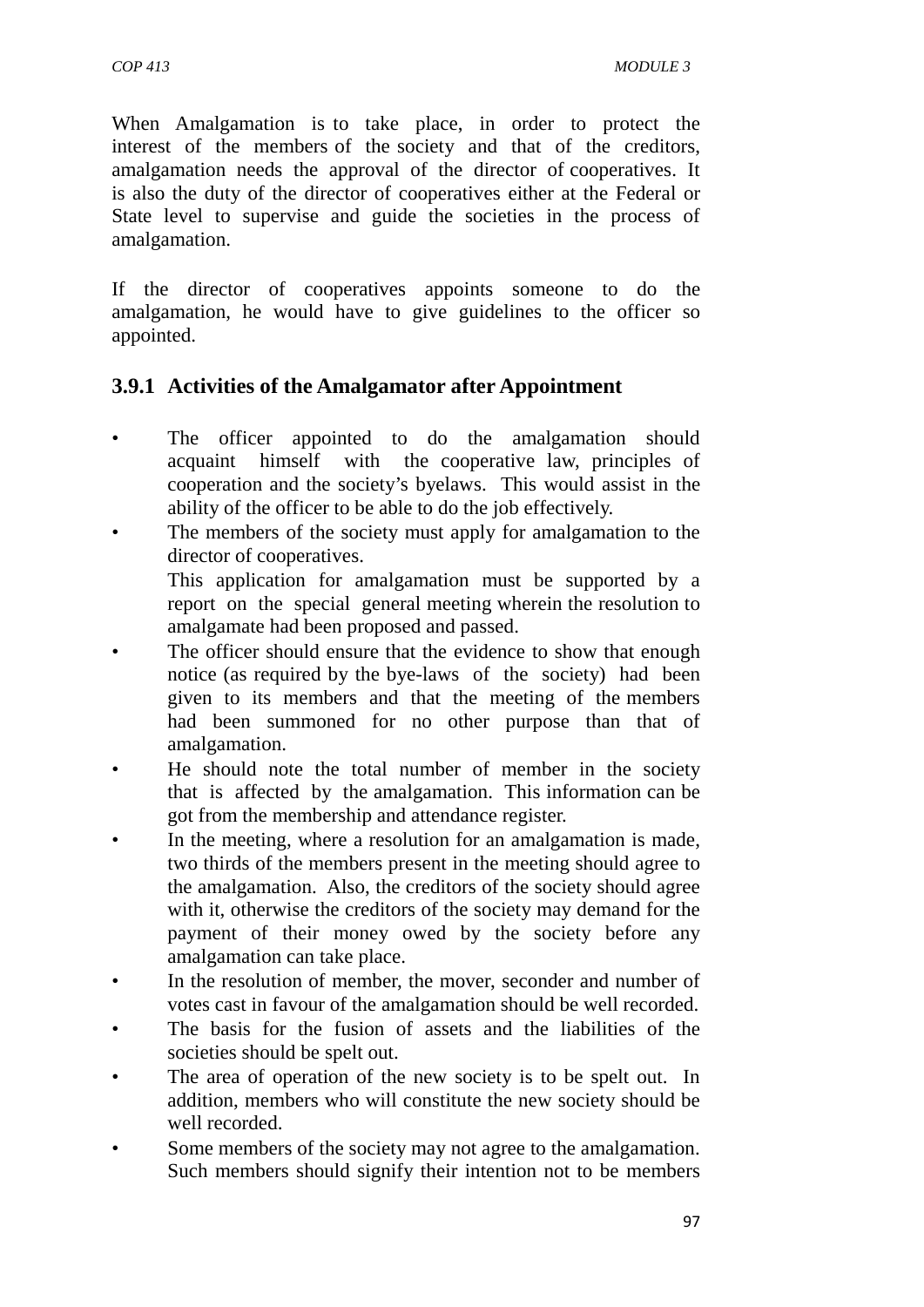of the new society within a period of two moths from the receipt of the copy of the preliminary resolution of the society.

- After the first meeting of members, the society will hold a second special general meeting on the amalgamation to confirm the resolution passed on the amalgamation in the first special general meeting.
- The officer doing the amalgamation must ensure that a copy of the preliminary resolution had been sent to the members of the society and the society's creditors.

After all the above conditions have been met, then, the amalgamation of the societies can take place. The amalgamation is deemed to have taken place when in addition to the above conditions, the director of cooperatives registers the new society. "The registration of the new society shall operate to vest in it all the assets and liabilities of the original societies."

# **4.0 CONCLUSION**

This unit discussed the liquidation and dissolution, factors that can lead to liquidation identify the types of dissolution, liquidation procedure cooperatives know how to appeal against dissolution/liquidation, the director of cooperative as the liquidator for preparation of liquidation report and submission of report and preparation of scheme of distribution.

## **5.0 SUMMARY**

The process of liquidation involves activities of winding up the business of a cooperative society therefore there is need to understand the liquidation and dissolution factors that can lead to liquidation and Identify the types of dissolution/liquidation procedure cooperatives also know how to appeal Against dissolution/Liquidation, the director of cooperative as the liquidator for preparation of liquidation report and submission of report as well as preparation of scheme of distribution

## **6.0 TUTOR -MARKED ASSIGNMENT**

Discuss the liquidation and dissolution and factors that can lead to liquidation?

Identify the types of dissolution and liquidation procedure cooperatives? How do we appeal against dissolution/liquidation?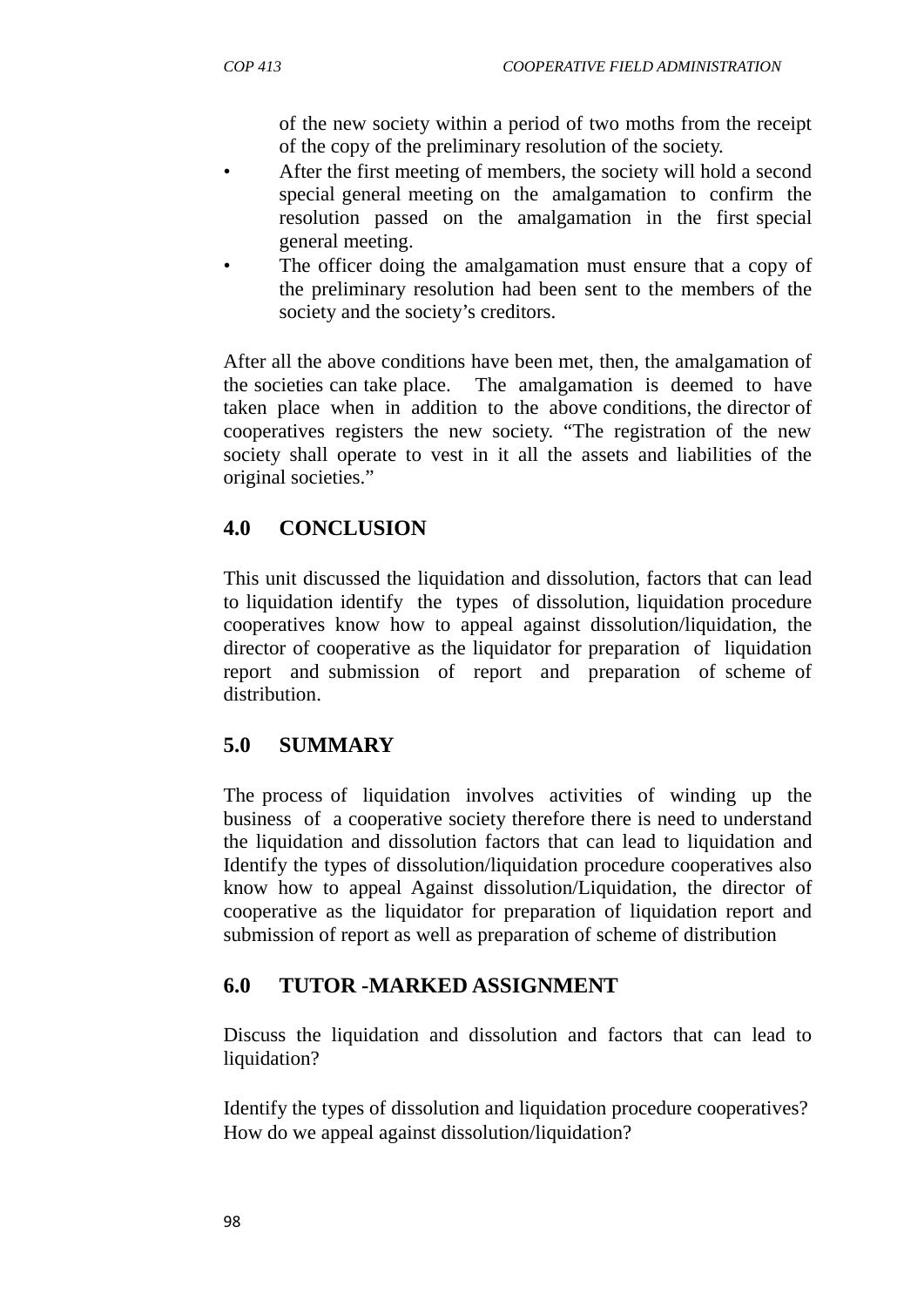#### **7.0 REFERENCES/FURTHER READING**

- Akubuilo, C.J.C (2003). *Cooperative Extension Service,* Mammographic: Ebonyi State University, Abakaliki.
- Akubuilo, C.J.C (2005). *Extension Organisation Management and Supervision,* Mammographic: Ebonyi State University, Abakaliki.
- Bye-Laws of Cooperative Thrift and Credit Society Ltd
- Chukwu, S.C. (1990). *Economics of the Cooperative Business Enterprise,* Marburg Consult, Marburg.
- Cooperative Development. (2002).*Federal Ministry of Agriculture and Rural Development, Cooperative Federation of Nigeria. Reports* of CFN Zonal Conferences for the West, East and North Nigeria.
- Falodun, S.A (1985). *The History, growth and Development of Cooperation in Nigeria up to 1985*
- Hornby, A.S (1974) *Oxford Advanced Learners' Dictionary of Current English*
- International Labour Officer (1968) Cooperative Management and Administration, Geneva
- Lagos State Government Manual for Cooperative Officials and Cooperative Inspectors.
- Lawal, K.A.A & Oludimu, O.L.(2011).*Management Theory, Practices and Focus*, Ibadan: Asogun Publishers.
- Lawal, K.A.A & Adelowo, (2013) *Cooperative Education and Extension, Nigerian Cooperative Societies Act 1993.* Cap c 35 Laws of the Federation of Nigeria, NOUN Publishers.
- Okeke, E.U. (2001). Cooperative Movement: Meaning Origin and Ideology, *In Nigerian Journal of Cooperative Economics and Management,* (Vol 1), No.1 Jan-June.
- Okonkwo J.N.P ( ). *Hints on Cooperative Fieldwork.* Enugu: Chuka Printing Company Ltd.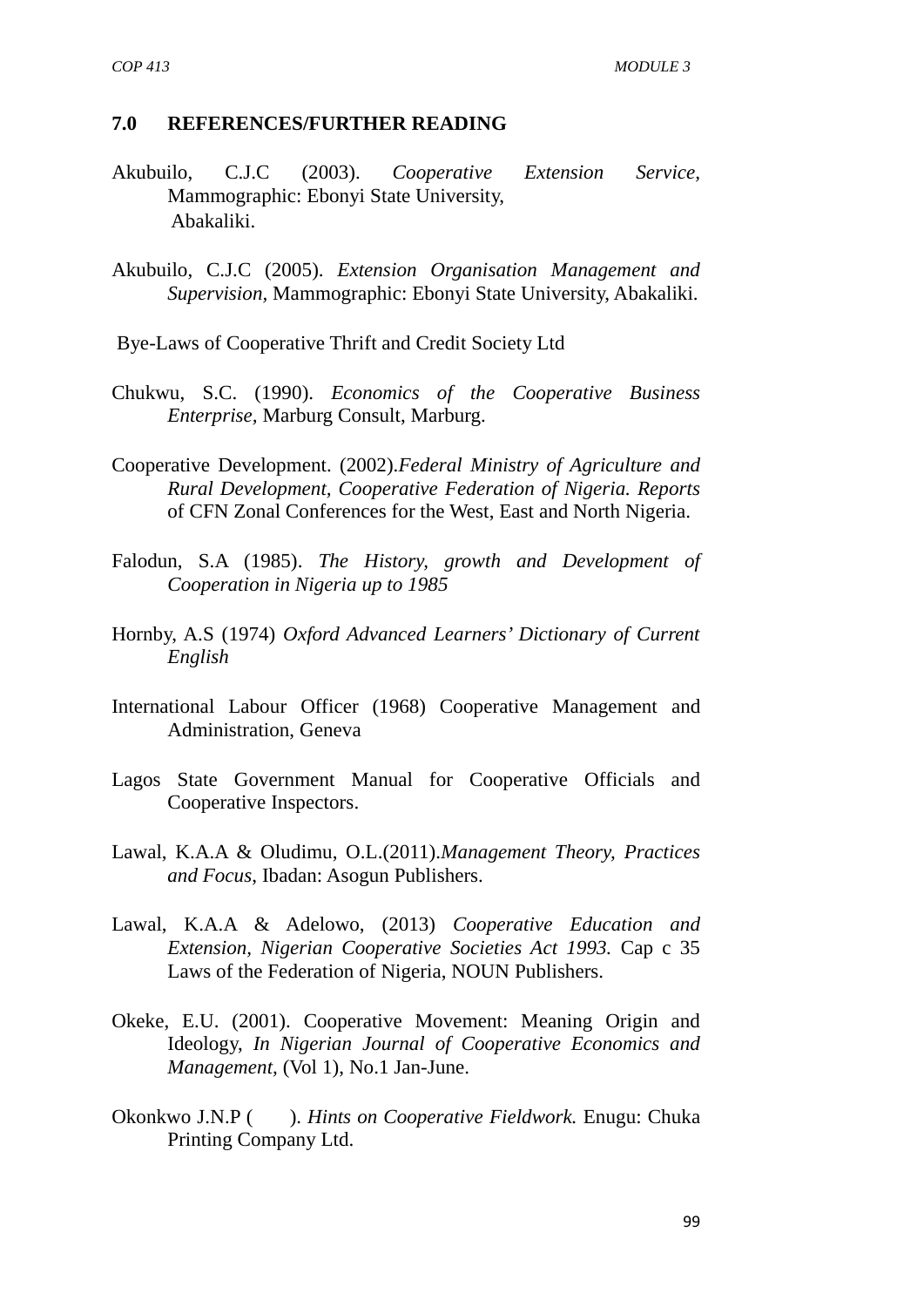- Owojuyigbe, S. (2007).*Cooperative Administration and Fieldwork in Nigeria (3rd ed)* Samlolly Publishers.
- Strickland C.F. (1934). *Report on the Introduction of Cooperative Societies into Nigeria and the Cameron under British Mandate,* Lagos: Government Printers.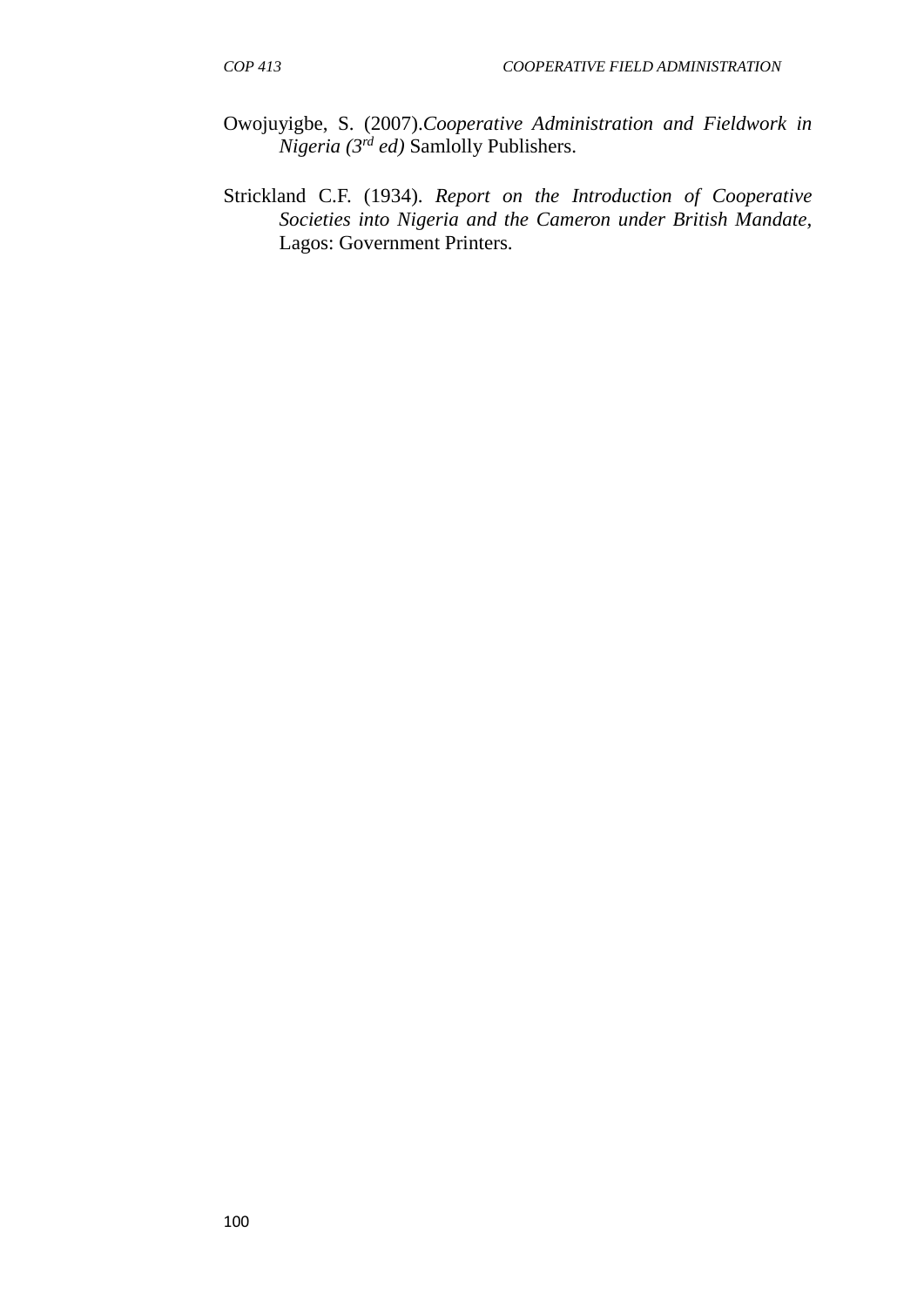# **MODULE 4**

| Unit 1 | Preparation of Report |  |
|--------|-----------------------|--|
|        |                       |  |

- Unit 2 Supervision and Control of Cooperatives
- Unit 3 Computer applications to Cooperative Fieldwork Administration
- Unit 4 Organising, Administration, History and Prospect of Cooperative Fieldwork

# **UNIT 1 PREPARATION OF REPORT**

### **CONTENTS**

- 1.0 Introduction
- 2.0 Objectives
- 3.0 Main Content
	- 3.1 Purpose of Report
	- 3.2 Nature of Report
	- 3.3 Classification of Reports
	- 3.4 Progress Report
	- 3.5 Economic Survey Report
	- 3.6 Factors to be considered when writing an Economic Survey Report
- 4.0 Conclusion
- 5.0 Summary
- 6.0 Tutor-Marked Assignment
- 7.0 Reference/Further Reading

## **1.0 INTRODUCTION**

Many reports are usually written on cooperative societies. Most of these reports are written by the cooperative assistants. Some of them are written by the area officers to the zonal officers or to the director of cooperatives. When cooperative assistants write reports on societies they supervise, the reports are usually written to the area officer who will read the reports and take necessary steps on the report at his discretion or consult with the zonal officer/divisional officer or the director of cooperatives before taking the necessary action.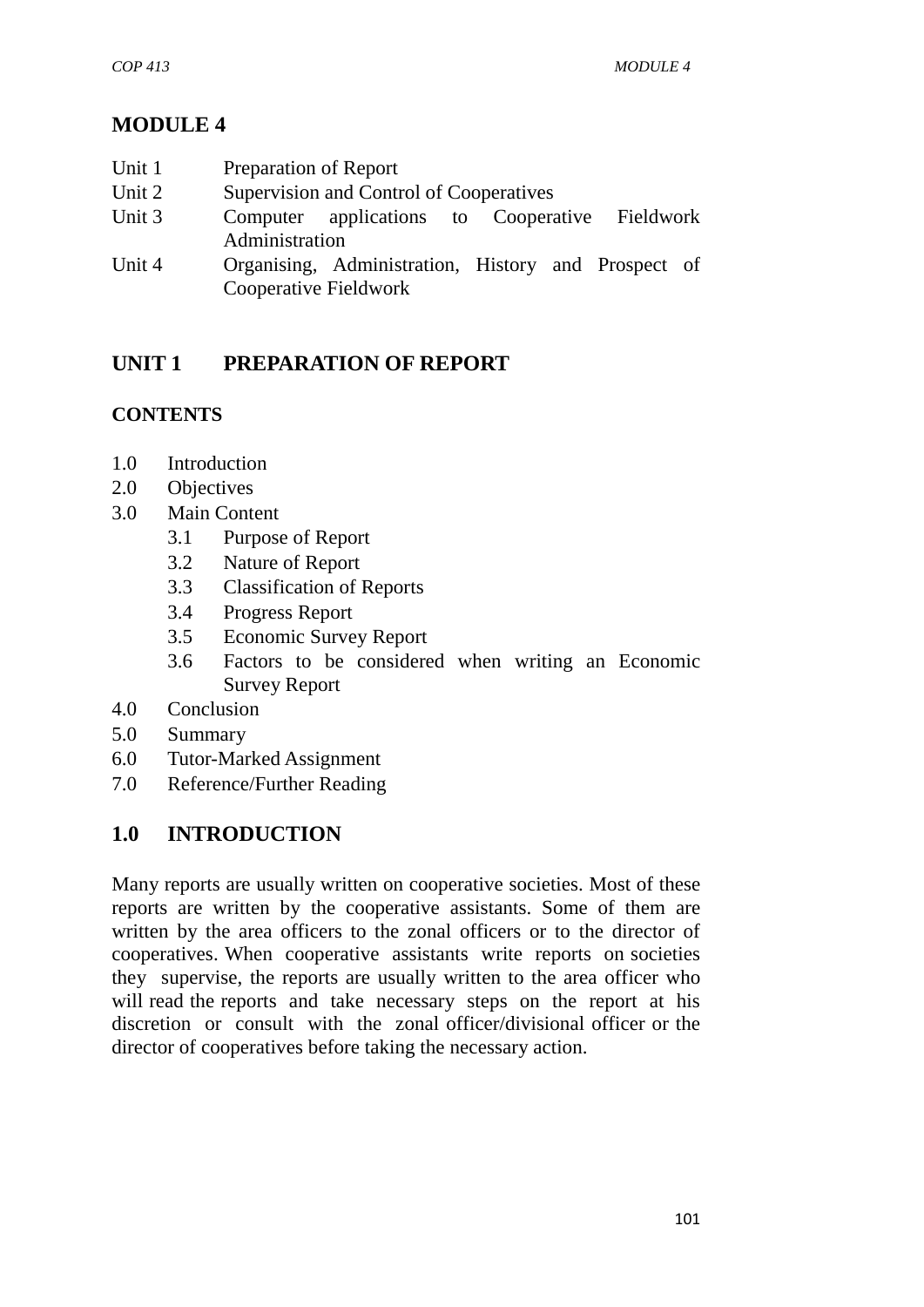# **2.0 OBJECTIVES**

At the end of this unit, you should be able to:

- discuss the purpose of report and nature of report
- describe classification of reports, process report and make economic survey report
- identify factors necessary in writing an economic survey report

# **3.0 MAIN CONTENT**

# **3.1 Purpose of Report**

Reports are written on societies to assist them in keeping their affairs in order. By reading reports written on cooperatives societies, it is possible to know what to do further so that the stated objectives of the organisation can be realised.

Reports always point to what is actually taking place in the society. It also alerts members, and the management of impending problems before the situation in the society becomes uncontrollable.

Reports can also be used to measure what had been achieved or what can be achieved in future as far as the business of the society is concerned.

A report like progress report can be used to monitor the progress made so far by the society.

Also any action of the society that will give a contrary result to the expected objective of the society will be identified.

# **3.2 Nature of Report**

Reports serve as mirrors which reveal the progress or otherwise of cooperative societies. Reports would as a result, be regular, factual, firm or concrete, in order to be able to serve the purposes mentioned above.

 **Reports as a reflection of the ability of the Reporting Officer and Progress of the Society** Cooperative Assistants who are usually referred to as reporting officers must submit their reports on Cooperative Societies allocated to them to their superior officer. The report will reveal the progress so far made by the society and the problems confronting it. The superior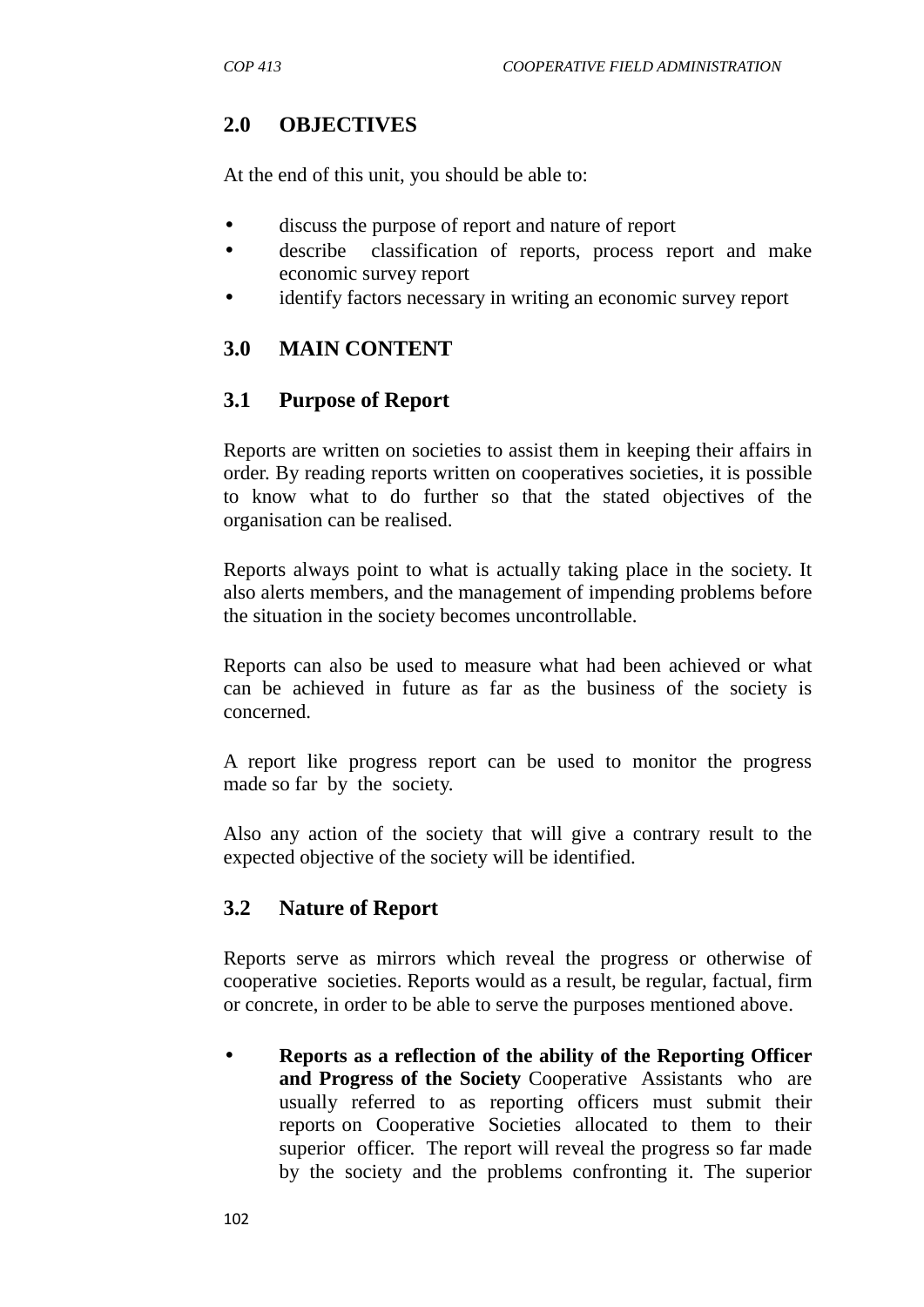officer gives instruction to the reporting officer on how to tackle the problems confronting the society. The report will also enable the superior officer to assess the ability of the reporting officer towards the progress and capability of the management.

# **3.3 Classification of Reports**

There are various types of reports usually written when cooperative assistants visit cooperative societies and attend their meetings.

# **Preparation 'A' Inspection Report**

'A' or Inspection Report is usually a comprehensive report on the situation in a cooperative society.

The situation can be good or bad where the report must reveals facts about the administration, management of the business, finance and accounts of the society.

In preparing the report, the officer must comply with the cooperative law, principles of cooperation and the society's bye-laws. The report usually gives the result of the society's business operations and it is normally supported with a trial balance of the society. 'A' report gives a complete X-ray of the Society and portrays the financial up-to-date activities.

# **Purpose of an 'A' Report**

'A' report serves the following purposes:

- a. A compilation of 'A' reports written on a cooperative society is usually made in the file of the society in the area office. Anybody who wants to know about the performance of the Society over a period can read the reports in the Society's file. This will enable the reader to have a historical record of the society's business performance over a certain period.
- b. The reader will be able to know the progress made by the society over the years.
- c. 'A' report will ensure that the society's mistakes are discovered and the gravity of the mistakes assessed. Reading the report, the officer concerned will be able to suggest the remedy that will enable him turn the course of activity in the society around for the better.
- d. The report will assist the parties concerned to measure the society's standard of achievement. This measurement is both administrative and financial.
- e. The report can be used to guide and nurture the society in the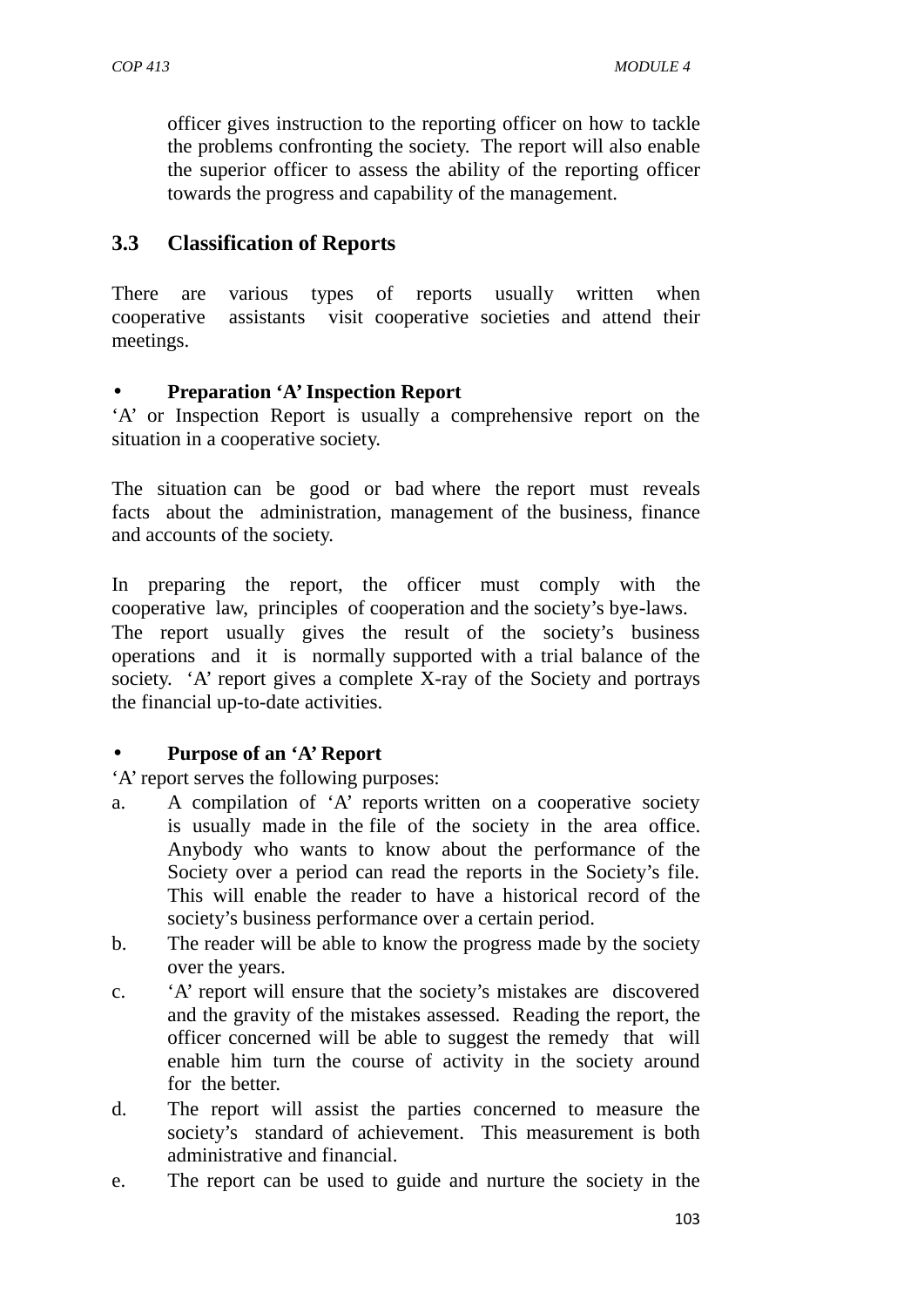right perspective during the period of writing the report and even thereafter.

f. The report will inform the members, staff and management of the society on what is going on in their society. Other people to be informed by the report are the director of cooperatives, the zonal officer and the area officer.

# **3.3.1 Preliminary Procedure of 'A' Report Writing**

Before writing a new 'A' report, the reporting officer should read about the society from the society's file in the area office. In the file, reports written in the past can be found.

Through the proceeding reports, items to watch for in the premises of the society, assets owned by the society will be known before hand. This will assist in writing a standard report on the society.

### **Nature of an 'A' Report**

'A' report should be concise, precise and unambiguous. This means the report must be straight forward.

It should not be silent on material facts. Where it is necessary, the report should be emphatic. This means the report should emphasise areas of importance.

By reading the report, the officer should be able to take immediate action when or where necessary.

A report when written should be submitted to the director of cooperatives through the area officer and a copy of the report should be given to the management of the society.

# **3.3.2 Model of an 'A' Inspection Report**

A model of an 'A' report had already been given earlier under inspectional duty of the cooperative assistant.

# **'B' Report**

'B' report is usually written by cooperative assistant when he attends meetings of cooperative Societies. The meeting he may attend is either general meeting, committee meeting, special or annual general meeting.

When he writes such a minute, it is normally submitted to the area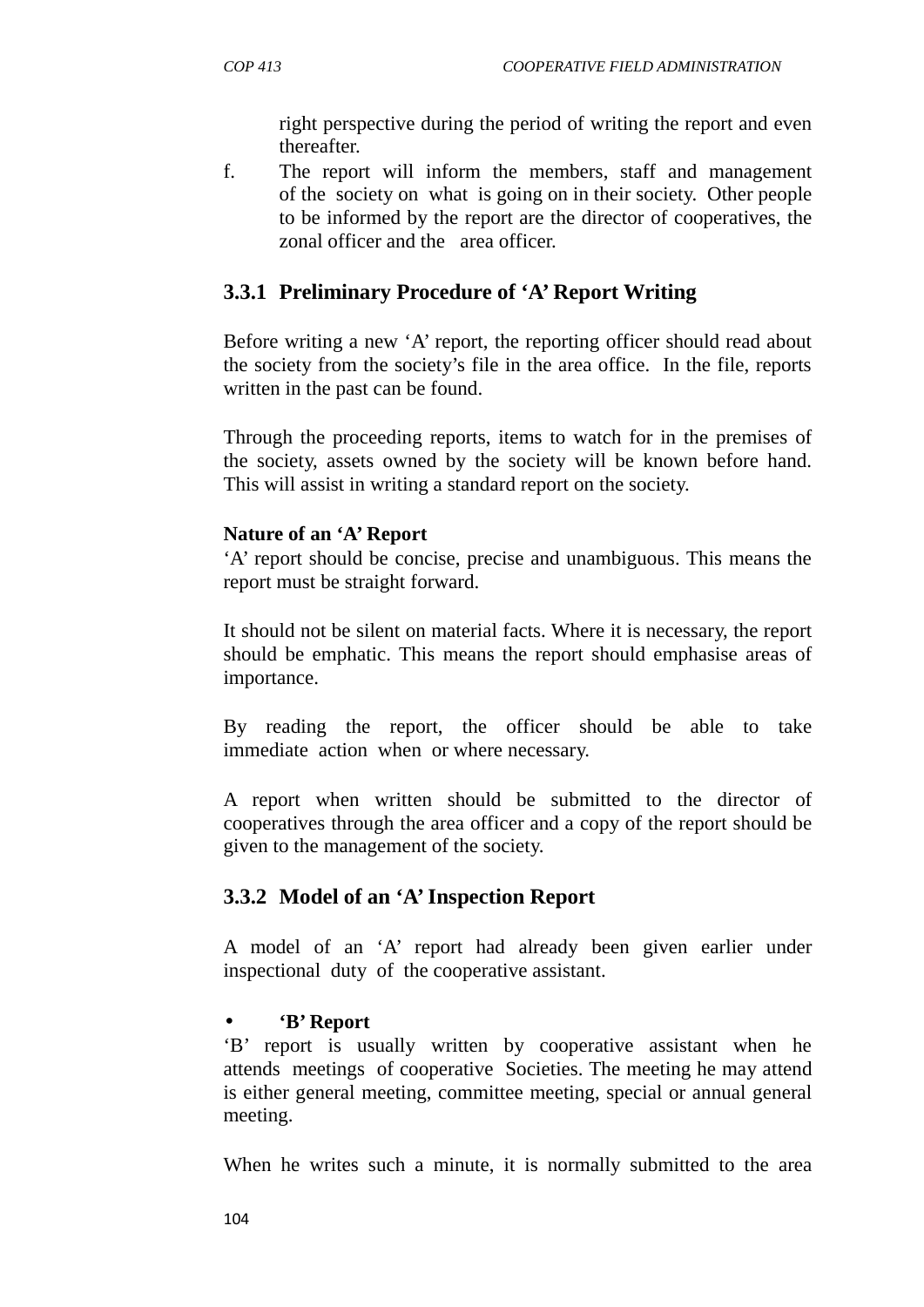officer in the area office.

The Area office will read the report to know what was deliberated upon in the meeting. This will be a source of information to the area officer or divisional officer to be able to know the decision taken by the members in their meeting.

It should be understood that the cooperative assistant will be given an agenda of the meeting. This he will use to develop his report. In addition he would take the attendance of those who attended the meeting from the secretary of the society.

When writing 'B' report, the following items should be taken into consideration: Name of the Society Date and place of meeting Time Attendance Reading and adoption of minutes of last meeting Matters arising from the minutes Business of the day (including the financial contribution made by members) General

# **3.3.3 Sample of a 'B Report**

From: Name (Cooperative Assistant) To: The Area Officer Date: 14th July, 2007

### **Gaskiya NOUN Cooperative Thrift and Credit Society Ltd**

I attended the General Meeting of the above named society in the premises of the society. The meeting was held on 14th July, 2007. Here is the report of the meeting:

### **Opening prayer**

The opening prayer was said by Mr. Osabiya at 10.00 am.

### **Attendance**

The total number of Members in the society was 109 members and out of which, 70 members were present for the meeting.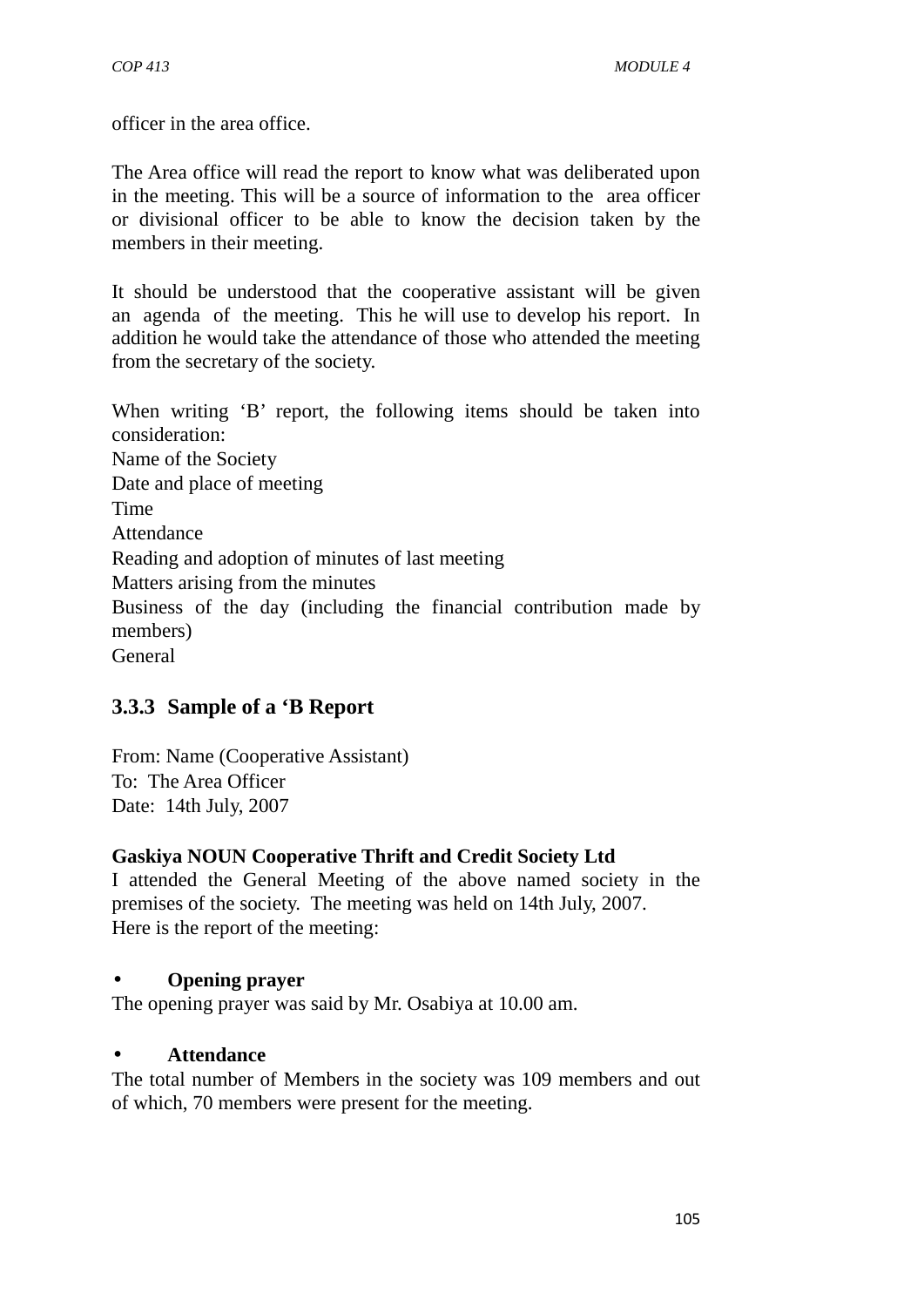### **Introduction**

The president of the society introduced the government and movement officials present at the meeting to the members. Messrs Utan (the Area Officer in charge of the area in which the society is located) Fatoki the cooperative assistant in charge of the society and Miss Adu the state federation officer were in attendance.

### **Reading and Adoption of the Minutes of the last Meeting**

The secretary of the society read the minutes of the last meeting to the members. In the absence of any error in the minutes, the chairman asked for the adoption of the minutes. Mr. Abdullahi moved a motion for the adoption of the minutes of the last meeting as read to the members during the meeting and Mr. Bello seconded the motion.

### **Matters Arising from the Minutes of the Last Meeting**

Matters arising from the minutes of the last meeting were read to the members and the actions so far taken on the matters were discussed. Also, the decision taken on these matters were communicated to members. After these, fresh moves on these issues were made. This is to ensure that final decisions to attain the expected results are arrived at.

### **Business of the Day (Finance)**

Members were asked to make their financial contributions in form of payments of share capital, savings and loan repayments, etc., to the society. In the same vein, the secretary read the expenditure of the society in form of loan issued which was N30,020.00 to the members.

Also, members contribution for the day amounted to N4, 412.60. This was announced to the members and recorded. No other matter apart from that of the above was discussed.

### **Analysis of Income and Expenditure**

| <b>Expenditure</b>         | <b>Income</b> |
|----------------------------|---------------|
| Loan Issued                | N30, 000.00   |
| <b>Shares</b>              | N40,000.00    |
|                            | N40, 400.00   |
| Savings                    | N50,000.00    |
| Loan repaid                | N80,000.00    |
| Loan Interest              | N5,000.00     |
| Fines                      | N2,000.00     |
| <b>Sales of Stationery</b> | N3,000.00     |
|                            | N70,000.00    |
|                            | N180.000.00   |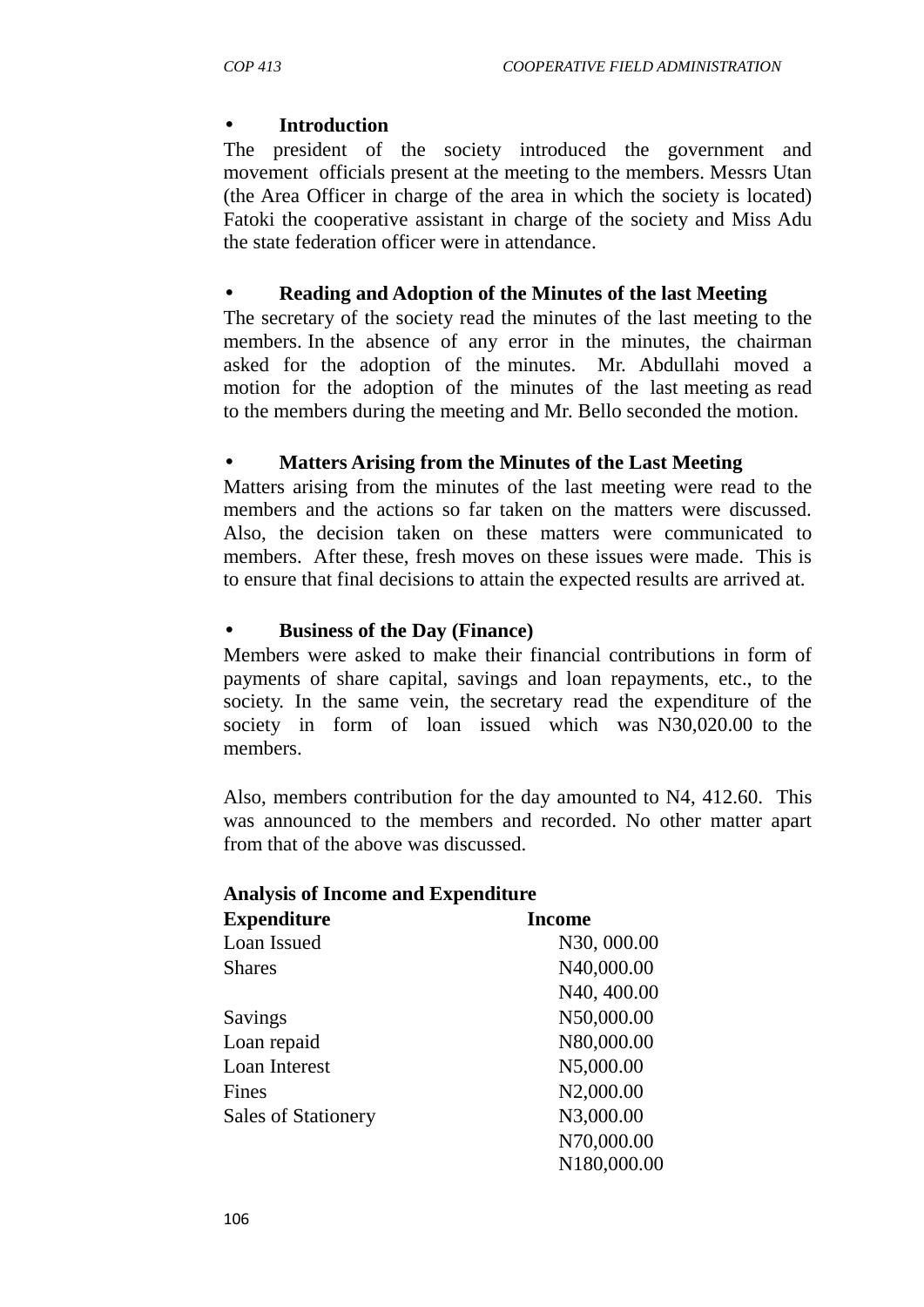The Treasurer was mandated to deposit N110,000.00 into the bank.

### **Area Official Address**

The area officer addressed the members. While doing this, he congratulated them for their punctuality to the meeting but was not so happy about their attendance. He implored them to discuss the importance of attending meetings to the absentee members in the interest of the society. He also asked them to make their financial contributions to the society regularly so as to assist in the growth of the organisation.

#### **Response**

The chairman of the meeting thanked the area officer for the advice and promised on behalf of other members that they would live up to the expectations.

### **Adjournment**

A motion for the adjournment of the meeting was moved by Mr. Azeez and it was seconded by Alhaji Irorun

### **Closing Prayer**

The closing prayer was said by Pastor Igbadun at 12.00 p.m.

Aiyetoto, Eko.

Cooperative assistant in charge.

**N.B:** (All the names mentioned in this report are fictitious. They have no link with the names of the dead or living).

# **3.4 Progress Report**

As mentioned earlier, it is the duty of the cooperative assistants to inspect and visit societies allotted to them frequently and regularly. If the society has a project such as building a house, plantation, farming, or engage in any investment or activity, the cooperative assistants must write a report on what is happening in the society or among the members of the society. This type of report can be accepted as progress report.

This report is usually written for the consumption of the area officer so that he can know what is going on in the society and this will enable him take steps to ensure the business of the society is going on well and that they do not make a mistake that would have been too costly for the society.

This report will also give the area officer the opportunity to take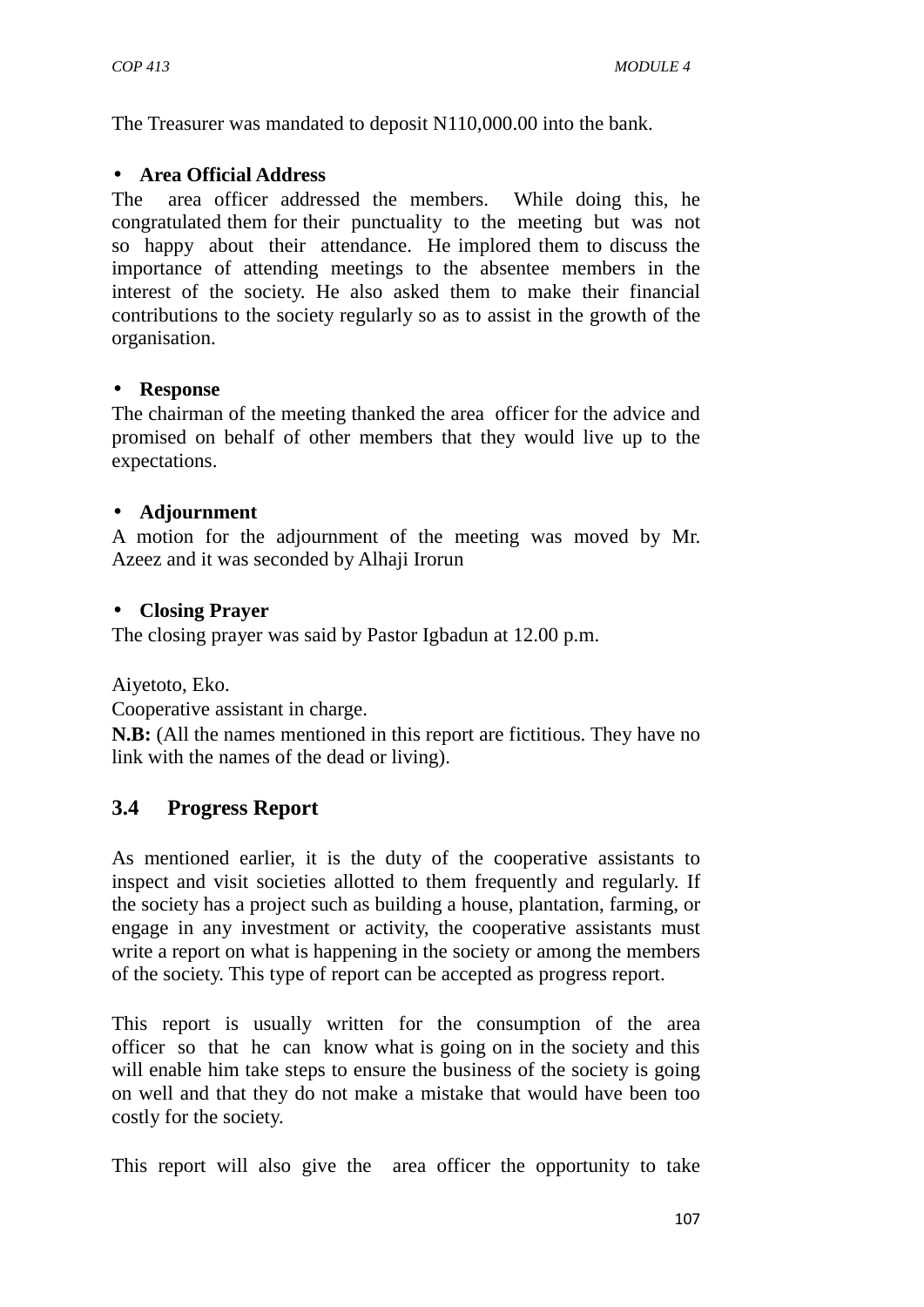appropriate steps on the society before the situation becomes irreversible. The progress report is a non-formal report that may be written as the cooperative assistant finds fit which addresses the issues of current happenings in the cooperative society.

# **3.5 Economic Survey Report**

This type of report is usually written by cooperative assistants on cooperative societies that have just taken off. When writing the report, the officer will take into consideration some economic factors that will make the society to be viable. Economic survey report is written on "Proposed" cooperative societies. (Societies that are no yet registered), so that when it is read, one would be able to determine whether the society will be a viable one or not. If the society is promising, (from the facts in the economic survey report), there is the tendency for the society to be registered and if not, the registration of the society will be postponed. The director of cooperatives may register a cooperative society if among other requirements the economic survey report favors it.

This economic survey report is one of the requirements usually sent to the director of cooperatives when a society applies for registration through the area officer or divisional cooperative officers.

# **3.6 What to Include in Writing an Economic Survey Report**

This will be followed by the modern one.

### **• Geography**

In this part, geographical factors are considered, taking into consideration the location of the society.

### **(a) Location of Area of the Proposed Society**

In the report, the description of the location of the society will be given the geographical description includes:

### *(i)* **The name of the administrative Division in which the proposed society lies***"*

What is requires here is the name of the town or village in which the society is located. Also, the name of the Local Government Area, the name of the Headquarters of the LGA will be required. For societies with wide spread membership we give the location of the headquarters or secretariat.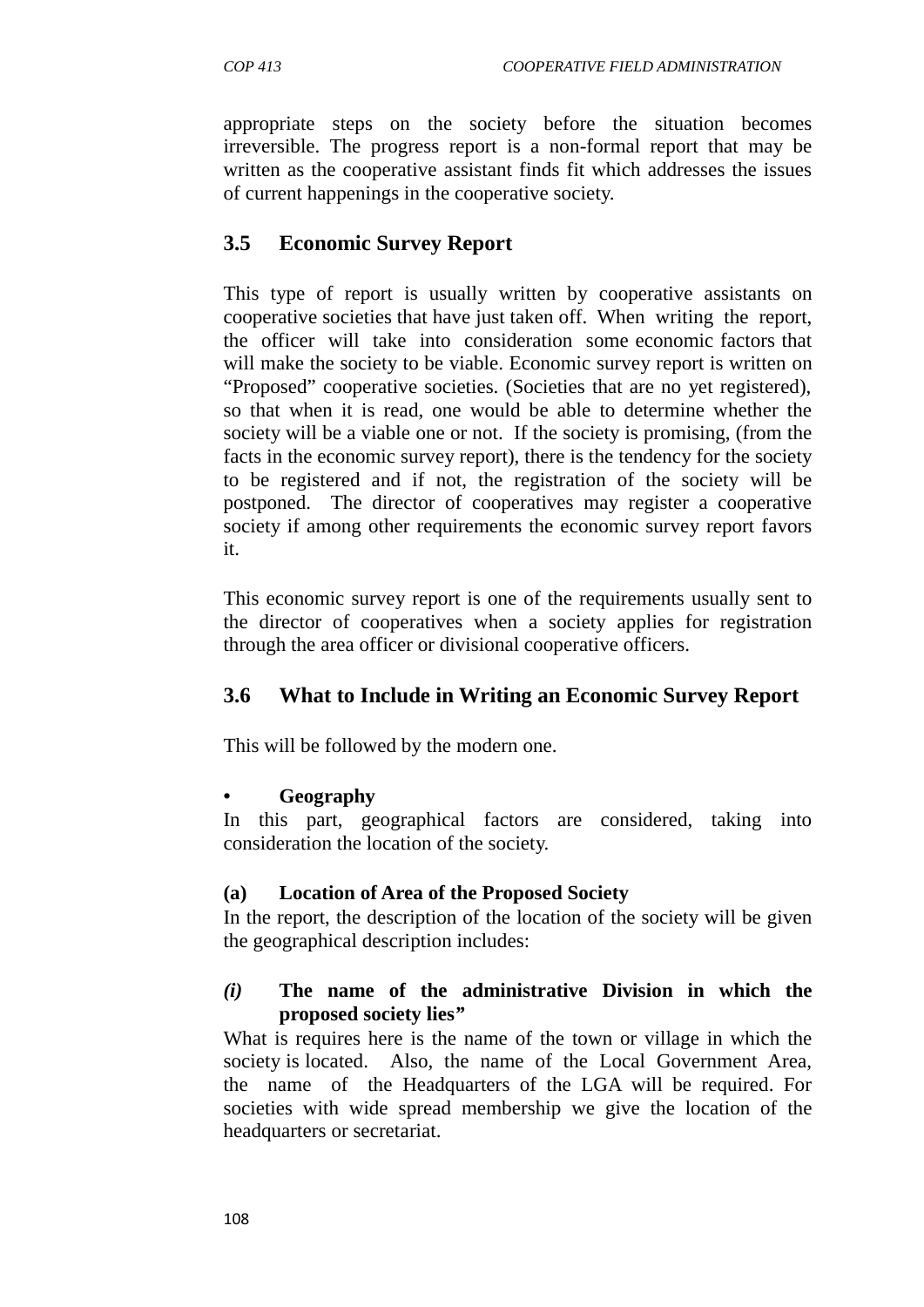### *(***ii) The distance of the society from the nearest Cooperative headquarters and towns***:*

This will be required so as to assess how often the society will be visited by government officials. If the society is not far from the headquarters, area office or zonal office, then there will be easy flow of personnel and communication between these offices and the society.

### **(iii) The kinds of roads leading to the Society secretariat**

The kinds or roads leading to the society from different direction will be mentioned. It may be tarred, untarred, footpath, road full of potholes, etc. what is certain is that if the road leading to the society is good, then vehicles will be willing to ply the road and this may lead to easy transportation of goods produced in the area or by the society to other towns and cities. Farm inputs will also be easily transported into the town. It will also be easy for cooperative personnel to visit the society and it will also be for the members to visit the nearest cooperative office in the local government area.

### **(iv) The available means of transportation for passengers and load:**

The report will consider the means of transport available in the area. The means of transport may be bicycle, motorcycle, human, lorry, cars and buses. The more sophisticated the means of transport is, the better its ability to transport passengers and goods. In a situation where the means of transport is by head patronage, then it will be difficult to transport the products of the people in the area to cities and towns. It will also hinder human movement.

### **(v) The kinds of people living around and their occupation**

This will consider the type of society we are writing on and the occupation of the people living around it. It may be farmers' society and the people living around may be farmers, then this will be an advantage for the society. It may also be a situation where different kinds of people with different types of occupation live. This will be an advantage for the society. The society may be located in a homogenous or heterogeneous society.

### **(vi) The presence of any big stream or hill which may present difficulties**

If the society is located in the bush or village where a big stream or hill poses as hindrance to easy communication, automatically, this will affect adversely the movement of people and goods to and from the area.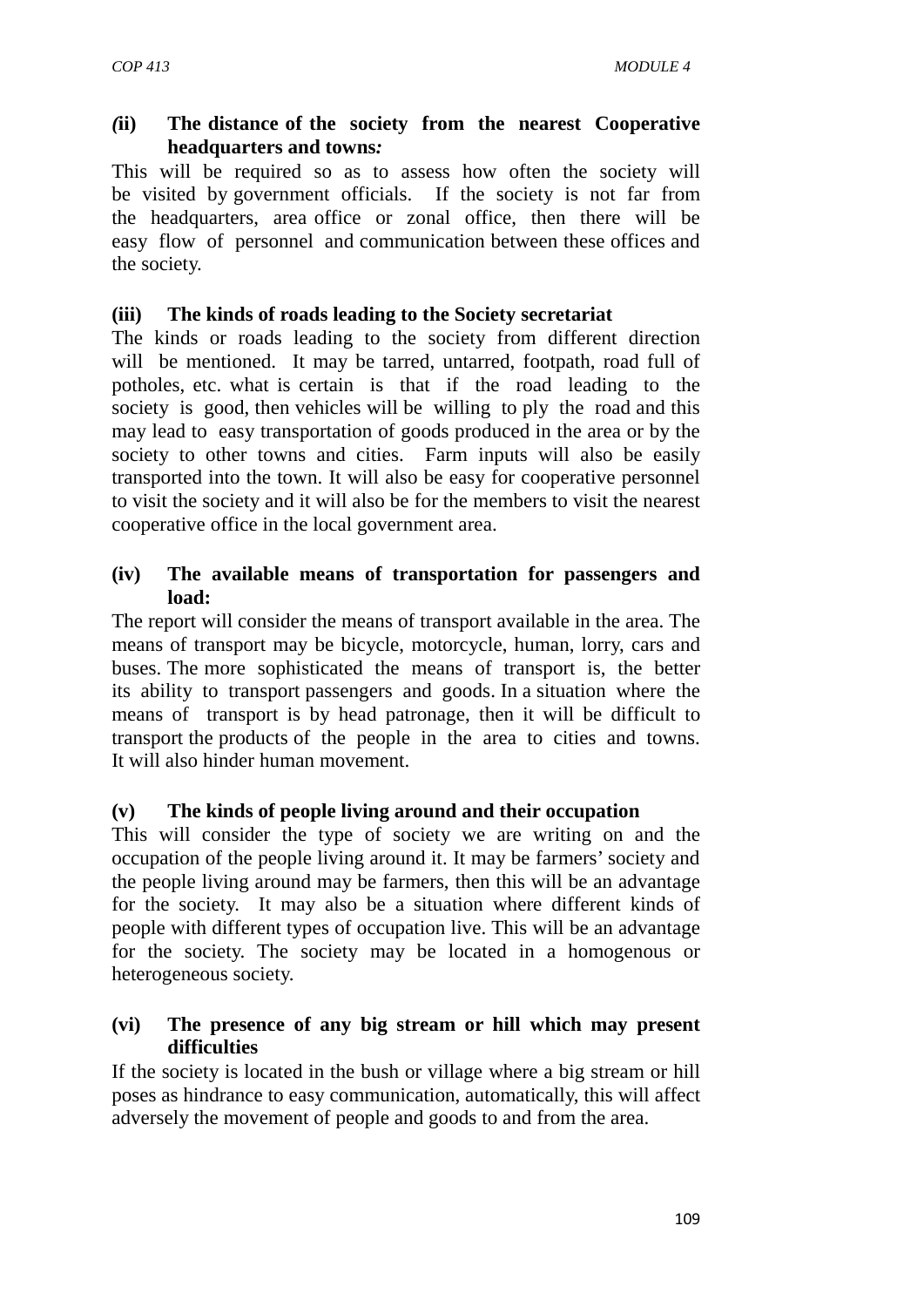### *(***b) Location of neighboring societies**

If one or more cooperative societies are located in the area, this should reflect in the report. If there are societies located near the one the officer is writing on, then there would be exchange of ideas, information and, managerial knowhow between them which would be to the advantage of the new society. The report should contain:

### **(i) The names (if any) and distance of all neighboring societies**

The names and how far other societies are to the new society should be mentioned.

### **(ii) Reasons why members prefer to form a new society of their own instead of joining the existing ones**

Under normal condition, one would expect that people in the area should join existing cooperative societies instead of forming a new one. So if people decide to form a new society, then it is good to know the reason. The reason may be advantageous or disadvantageous to the society

### **(iii) How many members of the new society would come from the membership of the old ones?**

The report will have to indicate how many members from the existing old societies have decided to be members in the new society or how many are still willing to join. The officer writing the report will have to verify why the movement of members from the old societies to the new society is an advantage or disadvantages to the society.

**(iv) The attitude of the old societies towards the founding of a new one near them** The officer writing this report must also investigate what the members of the old societies in the locality are feeling about the founding of the new society. The report has to show whether the members of the old societies are indifferent or they are not happy or they are happy to the formation of the new society.

### **(c) Location of villages and their population**

What is required here is information about existing villages around or in the area where the new society. It includes information about the population to ascertain the potential strength of the society.

### **(i) Names of constituent villages and their distances from proposed site of the society**

The names of the villages that are around the new society and their distances are required in this part. If there are some villages around, it will have some markets in their neighborhood where they can transport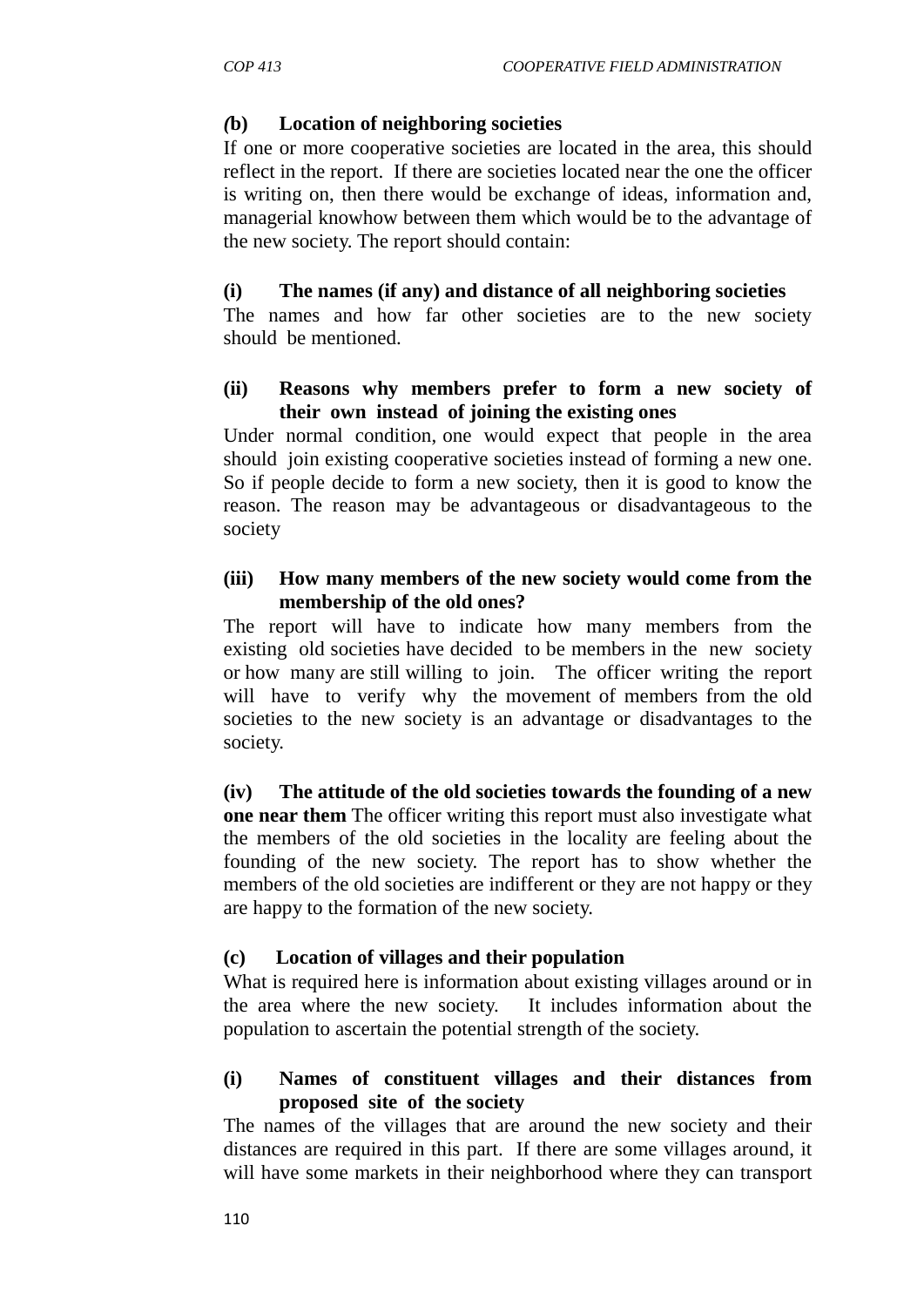their goods for sale.

**(ii) The new society can also recruit staff when necessary from the villages around**. Villagers in the neighborhood can also decide to become members in the new society, etc.

### **4.0 CONCLUSION**

This unit discussed the purpose of report and nature of report, how to classify reports, process report and make economic survey report also to know factors to be considered when writing an economic survey report.

# **6.0 TUTOR- MARKED ASSIGNMENT**

Discuss the purpose of report and nature of report?

How do we classify reports and process report and make economic survey report?

What are the Factors to be considered when writing an economic survey report?

# **7.0 REFERENCES/FURTHER READING**

- Lawal, K.A.A & Adelowo. (2013). *Cooperative Education and Extension,* NOUN Publishers.
- Okonkwo J.N.P ( ). *Hints on Cooperative Fieldwork.* Enugu: Chuka Printing Company Ltd.
- Owojuyigbe, S. (2007).*Cooperative Administration and Fieldwork in Nigeria (3rd ed)*, Samlolly Publishers.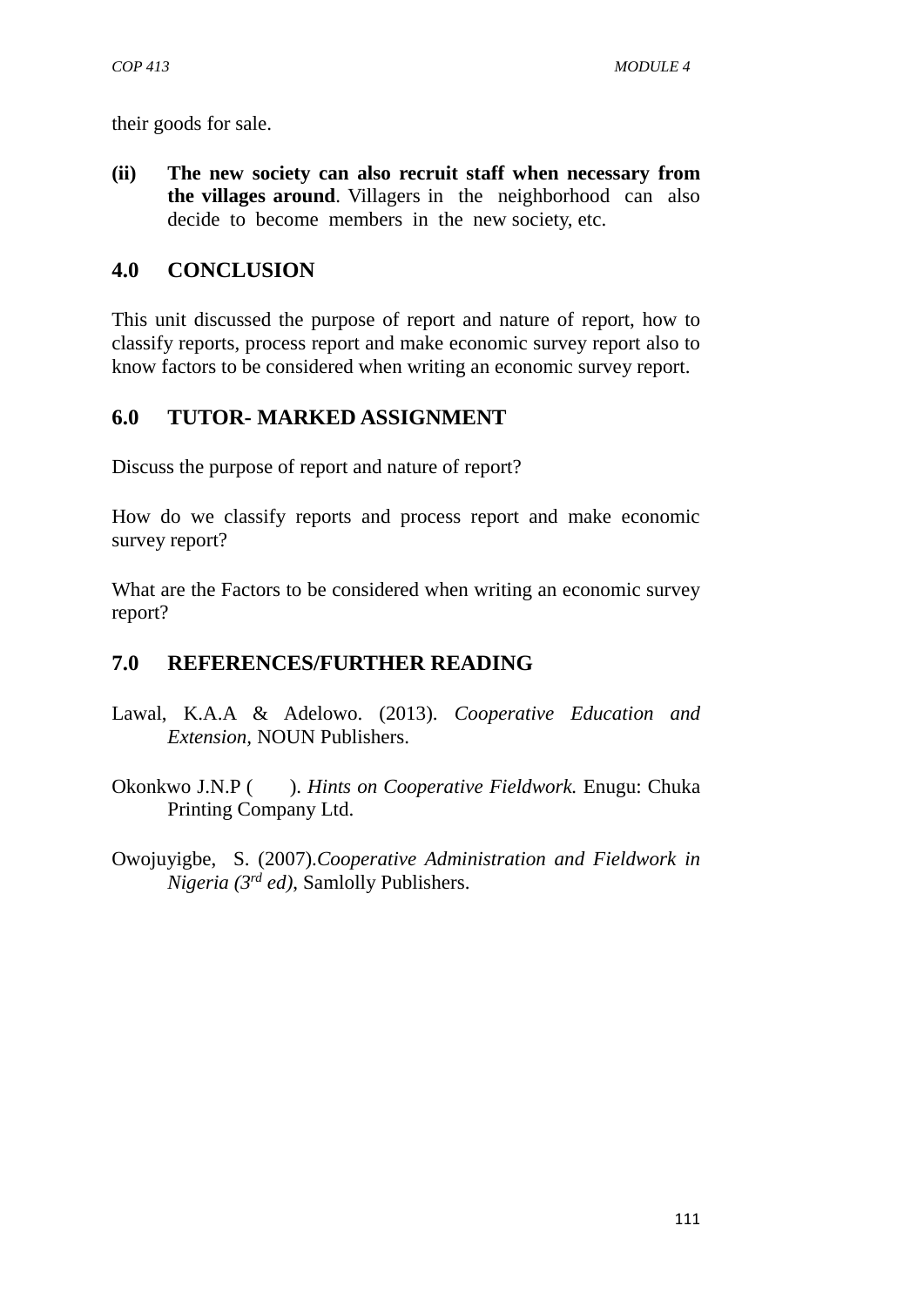# **UNIT 2 SUPERVISION AND CONTROL OF COOPERATIVES**

### **CONTENTS**

- 1.0 Introduction
- 2.0 Objectives
- 3.0 Main content
	- 3.1 Supervision
	- 3.2 Control of Cooperatives
	- 3.3 Assessment
	- 3.4 Annual Report
	- 3.5 Reaction of Members on the Annual Accounts
- 4.0 Conclusion
- 5.0 Summary
- 6.0 Tutor- Marked Assignment
- 7.0 Reference/Further Reading

# **1.0 INTRODUCTION**

Supervision and control of cooperative societies are very important to enable the organisations achieve their stated objectives.

### **2.0 OBJECTIVES**

At the end of this unit, you should be able to:

- define what is supervision and control
- describe purpose and methods of supervision and control of cooperatives.

### **3.0 MAIN CONTENT**

#### **3.1 Supervision**

Cooperative supervision is all activities that are involved in guiding and directing the activities of cooperatives society towards the attainment of their agreed or stated objectives. This should be in strict compliance with the provisions of the cooperative law and regulations, their byelaws, cooperative principles and practice. Supervision is a continuous exercise all year round carried out by cooperative officials who visit cooperatives frequently and regularly. It is important that the cooperative officers attend the society meeting and observe the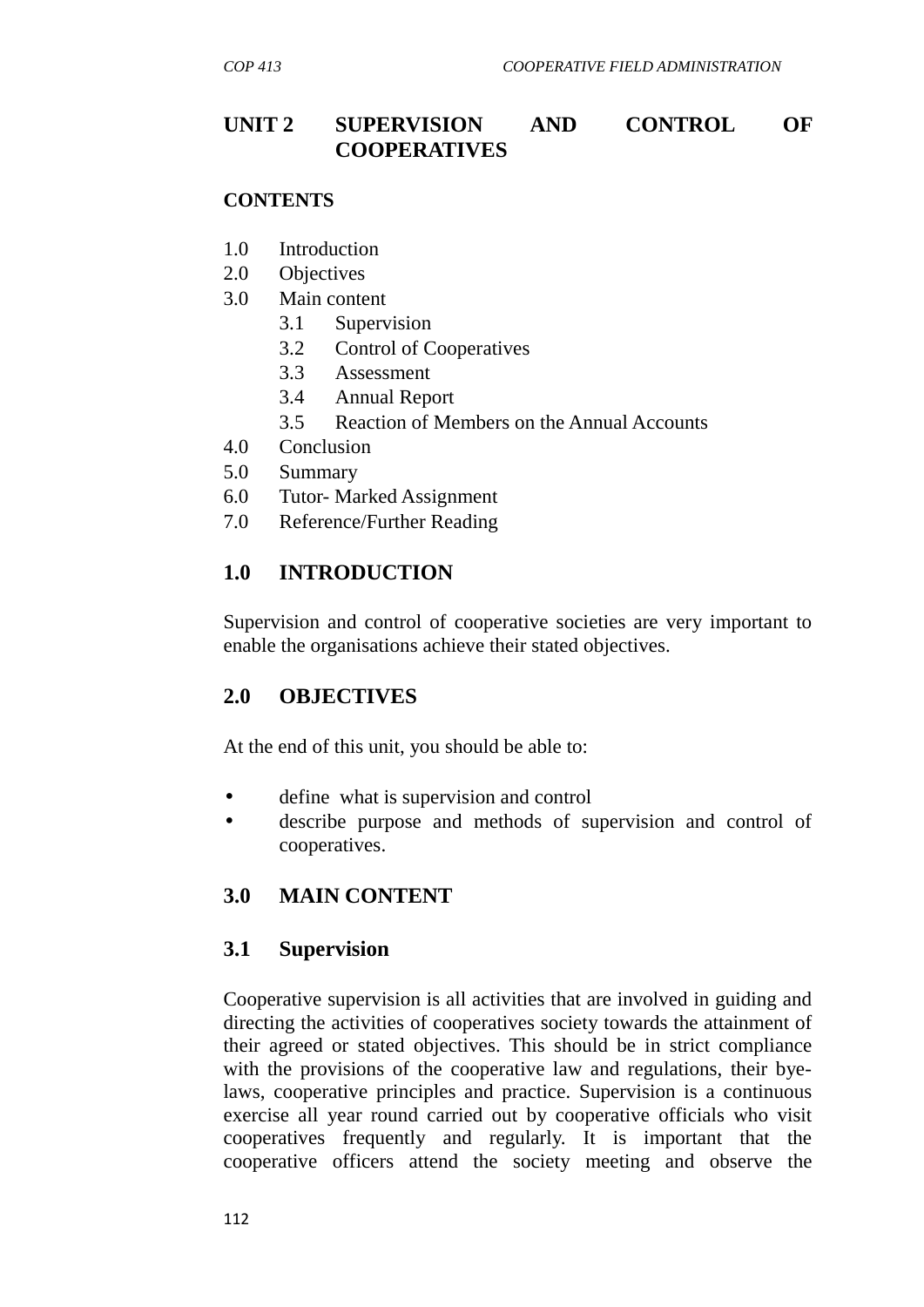proceedings as a means of supervision and controlling the group. During such meetings the supervisors should check the books of account of the group. In supervision all defects are reactive while suggestions are given on how to improve the group.

When the cooperative official is engaged in promotional, educational, inspectional and advisory duties, some supervision is involved.

# **3.2 Control of Cooperatives**

Control of cooperatives may be defined as all the means by which a cooperative society can be assisted to keep its affairs in order. It may also include activities involved in checking fraud, embezzlement, misappropriation of funds in Cooperative Societies.

# **3.2.1 Purpose of Control**

### **Control serves the following purposes in Cooperatives***:*

### **Forces effective planning**

The management of the society will plan effectively to achieve the stated goals of the cooperative society. They will take into consideration the condition of things as at the time of planning and the changes that are likely to take place during the period of execution of the plan.

 **Control reports progress towards the attainment of the stated objectives**

When control of cooperatives is done regularly, progress so far made as at the time of control will be known and this will enable amendments in the plans if necessary on time.

 **Pinpoint trends and alerts the society's committee long before the situation becomes irreversible**

Control will enable the committee to know the direction at which the stated objective is going. The committee will as a result be able to put things aright before total damage is done.

### **It is also a valuable tool in evaluating future plans**

Control can also be used to measure future plans. This is possible because control will enable the management to know what can be done in future to achieve its stated objectives.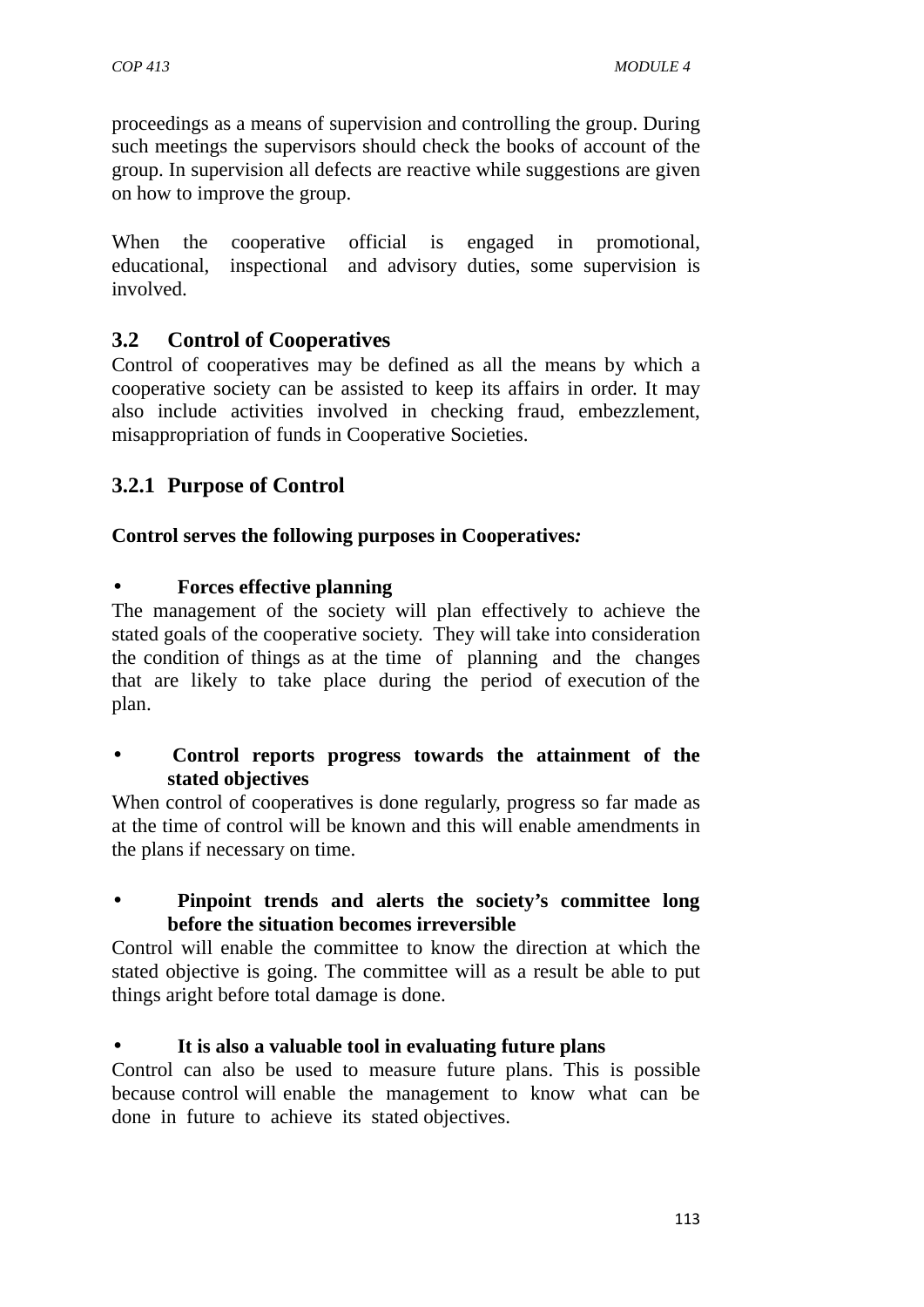### **Control monitors progress towards a goal and also identifies action which is contrary to the main objectives of cooperatives**

With control, the progress made in the attainment of the stated objectives will be known. Apart from this, any action that had taken place which may disrupt the realisation of the aims of the societies will be discovered and rectified.

# **3.2.2 Tools of Control**

Tools of control are what we can use to control what is going on in the society so that the plan or aim of the organisation can be realised. The tools are the followings:-

# **3.2.2.1 Budget and Forecasting**

Budgeting is an estimate of total income and expenditure expected in a financial period.

When budget is made for investment by the society, any deviation observed during control will be promptly addressed. If for example income expected at a certain period is not realised, then something is wrong which must be addressed on time.

# **3.2.2.2 Audit**

An audit is the meticulous check of the books and records of a cooperative society.

This is followed by the production of the society's assets and liabilities, the auditor reports upon the work of the society in all aspects in adherence to the cooperative ideals. Audit is a very good and effective control tool in a cooperative society which minimises, disallows, and rectifies all forms of misdeeds. At the end of the auditing, an Audit report is usually written and submitted to the director of cooperative Societies.

# **3.2.2.3 Assessment**

In order for the area officer, zonal officer or the director to give a fair assessment of a society, it is good to allocate marks to each factor so that at the end, all the points scored by a society will be added together and the percentage computed.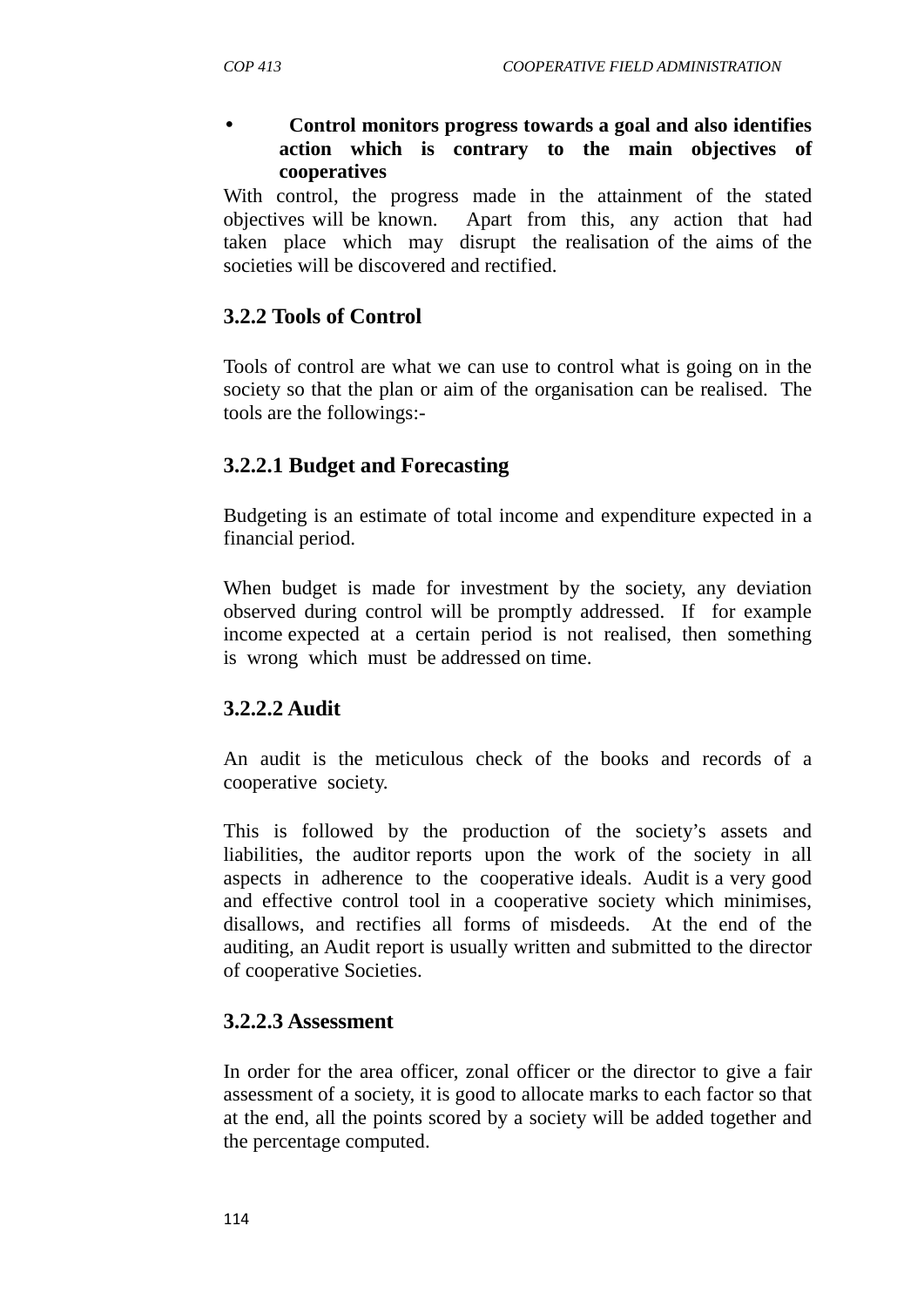The benchmark is fixed to determine. So a society that passes will be considered for registration after it had met all other conditions while the ones that do not have pass mark will not be registered.

Also, in this way, the area officer would have ensured that a society has got a pass mark, before forwarding the Society's application for registration to the director of cooperatives.

### **Model of a Simple Economic Survey Report**

If a cooperative assistant is to consider all the factors stated above in writing an economic survey report, it will be too detailed cumbersome and tiring. A short economic survey report adopted from Owojuyigbe (2007) is shown below:

To: (The Director of Cooperative) Thro: (The Area Officer, X Local Government Area) From: (The name and designation of the author of the report) Date: 2/11/06

### **An Economic Survey Report on Gaskiva Agricultural Marketing Society, Ifedore, Oyo State**

### **Introduction**

The Cooperative assistant of the above named society visited the society in order to verify the situation as step preparing the economic survey report on the society between 1st–5th October, 2006, the findings are:

### **• Area of Operation (The Geographical location)**

The administrative headquarters or local government area, distance of the society to the area office, the cooperative headquarters, kind of road leading to the society, the available means of transport, the kind of people living around the society and their occupation, location of neighbouring societies are points to be considered here.

### **• History**

Who introduced cooperative idea to them, why they decided to form cooperative society, what cooperative experience they were. What assets they have? (In form of subscription of members, total capital response to payment of dues, buildings, farm equipment, store, indebtedness, etc). Are important points here?

### **• Operation of society**

Management of the society (How regular is their meetings and attendance, keeping the books and records, who are the officers of the society, does the society have a qualified secretary, are they following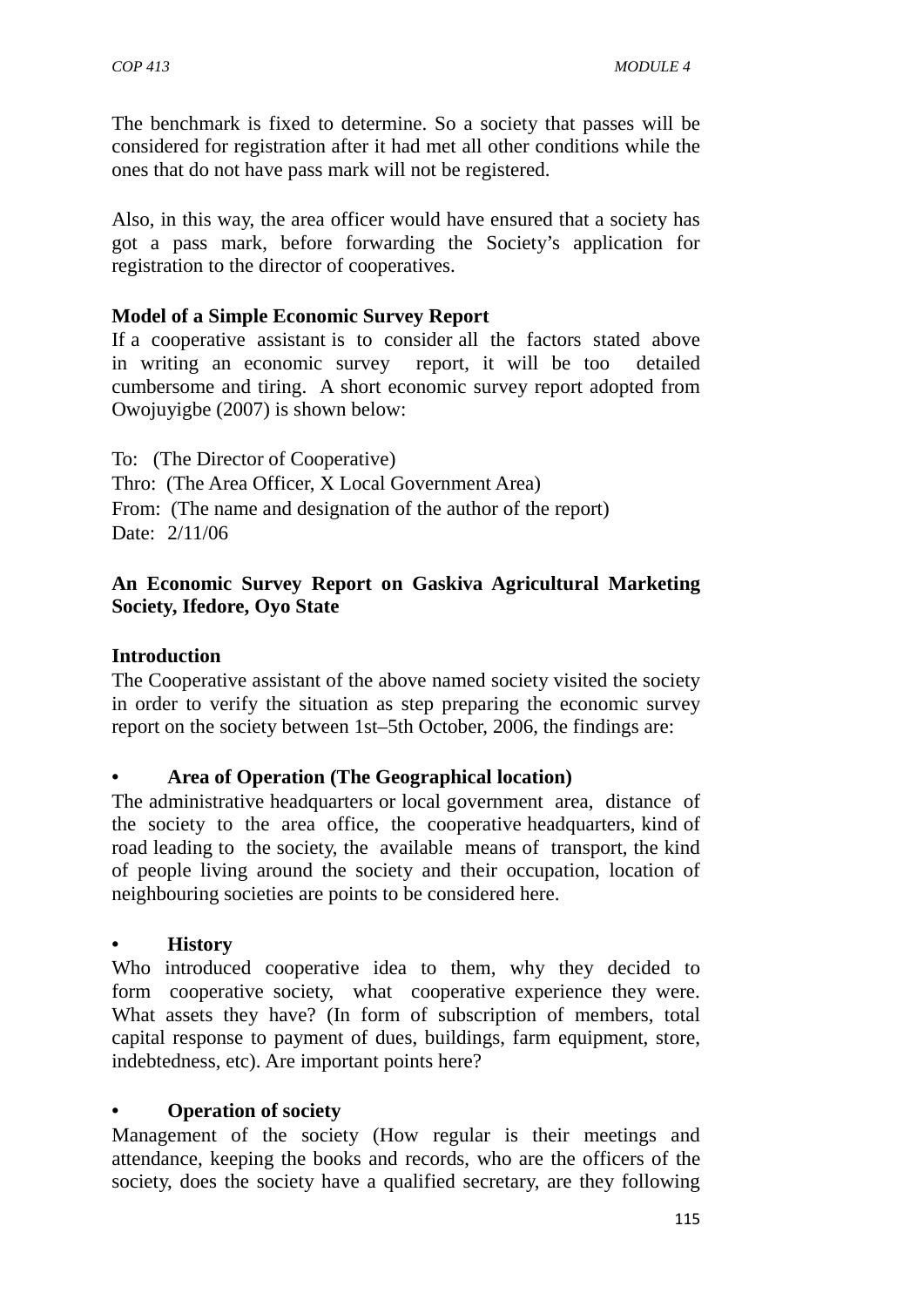business principles, is the business turnover good, are they making surplus or loss?) Is the business well managed or not?

### **• Sociology**

Membership of the society (is there good bond among the members, are they literates or illiterates, are they homogenous or not, do they have a common language or not, are they ready to work together?)

### **• Prospect**

Considering the factors mentioned above, the society has prospect of becoming a viable cooperative society or not?

### **• Recommendation**

In view of factors given above, the society is hereby recommended for registration.

Signed,

### **Name of Cooperative Officer.**

# **3.4 Annual Report**

The annual report of a cooperative Society is usually read and presented to members at the annual general meeting. The report is normally prepared by the committee members and the Secretary while the secretary reads the report to the members.

The business year of cooperative society takes a full year that is twelve calendar months. For an example, the business year can run from 1st April of the preceding year to 31st March of the current year.

The annual report must embrace all the business activities of the cooperative society. A sample of an annual report is hereby presented and it is for a cooperative thrift and credit society.

### **Model of Annual Report**

### **Plateau Cooperative Thrift and Credit Society Ltd. Annual Report for 2006/2007 financial year.**

The president General members Invited Guests Fellow Cooperators.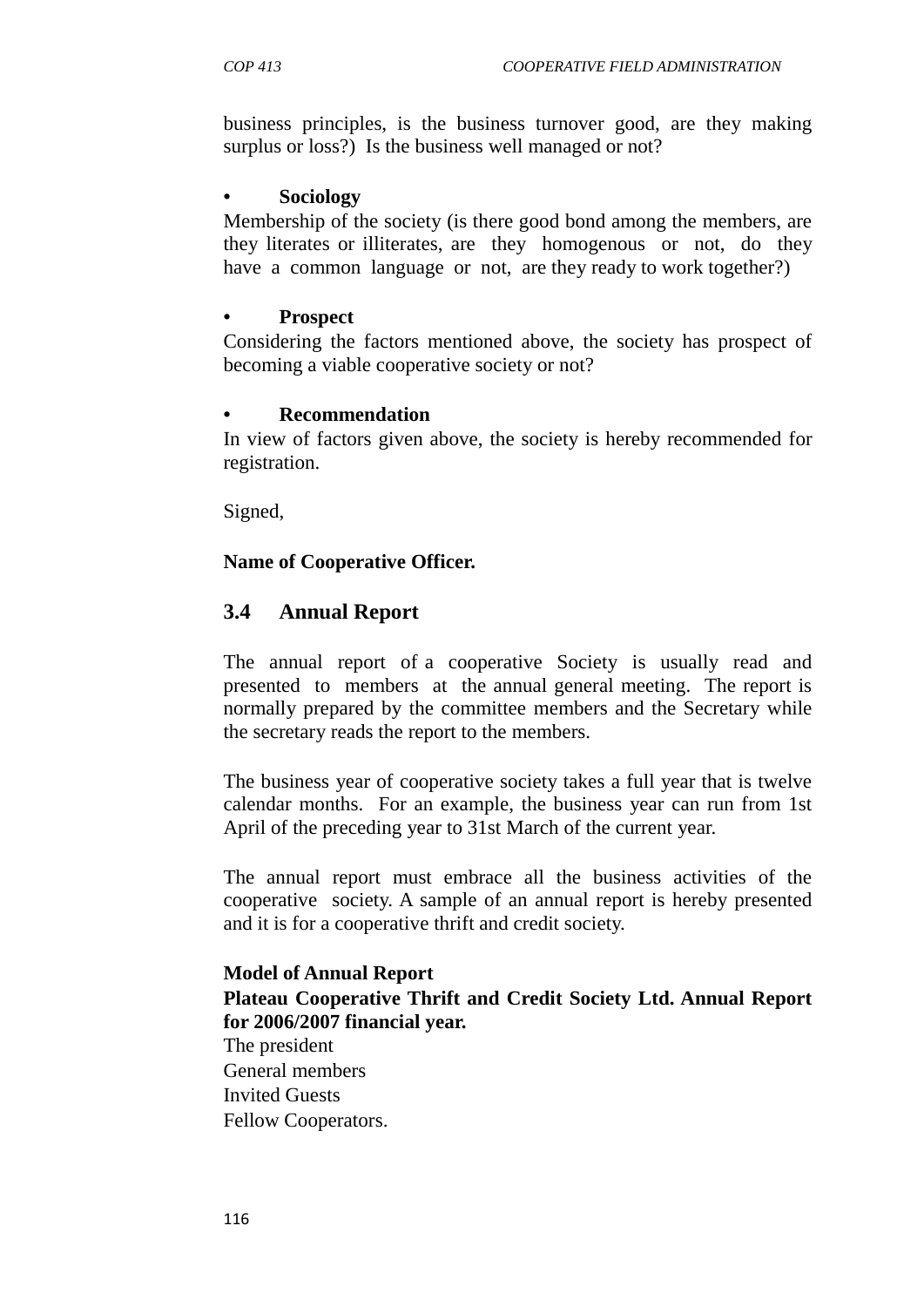### **• Introduction**

(Brief felicitation on the unique day can be expressed here)

### **• Brief History of the Society**

When the society came into existence and how it has been doing since then.

### **• Presentation of Management Report**

The President reads the management report to the members. In this report, members will be informed on the state of the society's membership, share capital, savings, loan disbursement, loan repayment, investments made and surplus or loss made by the society, etc.

### **• Report on Business Activities**

A report will be given on the loan activity of the society and other business activities engaged in during the year.

### **• Reading of the Annual Account**

The secretary is to present the annual accounts to members. In the presentation, the net surplus of the society will be announce, and then the appropriation of account will be read to the members. Attached to the report are the trial balance, the Income and expenditure account, proposed appropriation account and the balance sheet of the society.

# **3.5 Reaction of Members on the Annual Report**

In many cooperative societies, the secretary present the annual accounts to the members and each member is given a copy of the annual accounts to study, raise comments and ask questions for clarification.

When the annual report is adopted by the members of the society then, it becomes authentic and become working tool for the ensuing year.

# **3.5.1 Election of Officer/Committee Members**

In some cases, officers of the society would have been elected into office in the pre-annual general meeting. During the AGM, the former officers would be officially asked to relinquish their posts while the newly elected officers would be sworn in as new officers. The officers of the society include the President, Vice President, Secretary, Treasurer, Assistant Secretary, Ex-Officio members, financial secretary and public relations officer.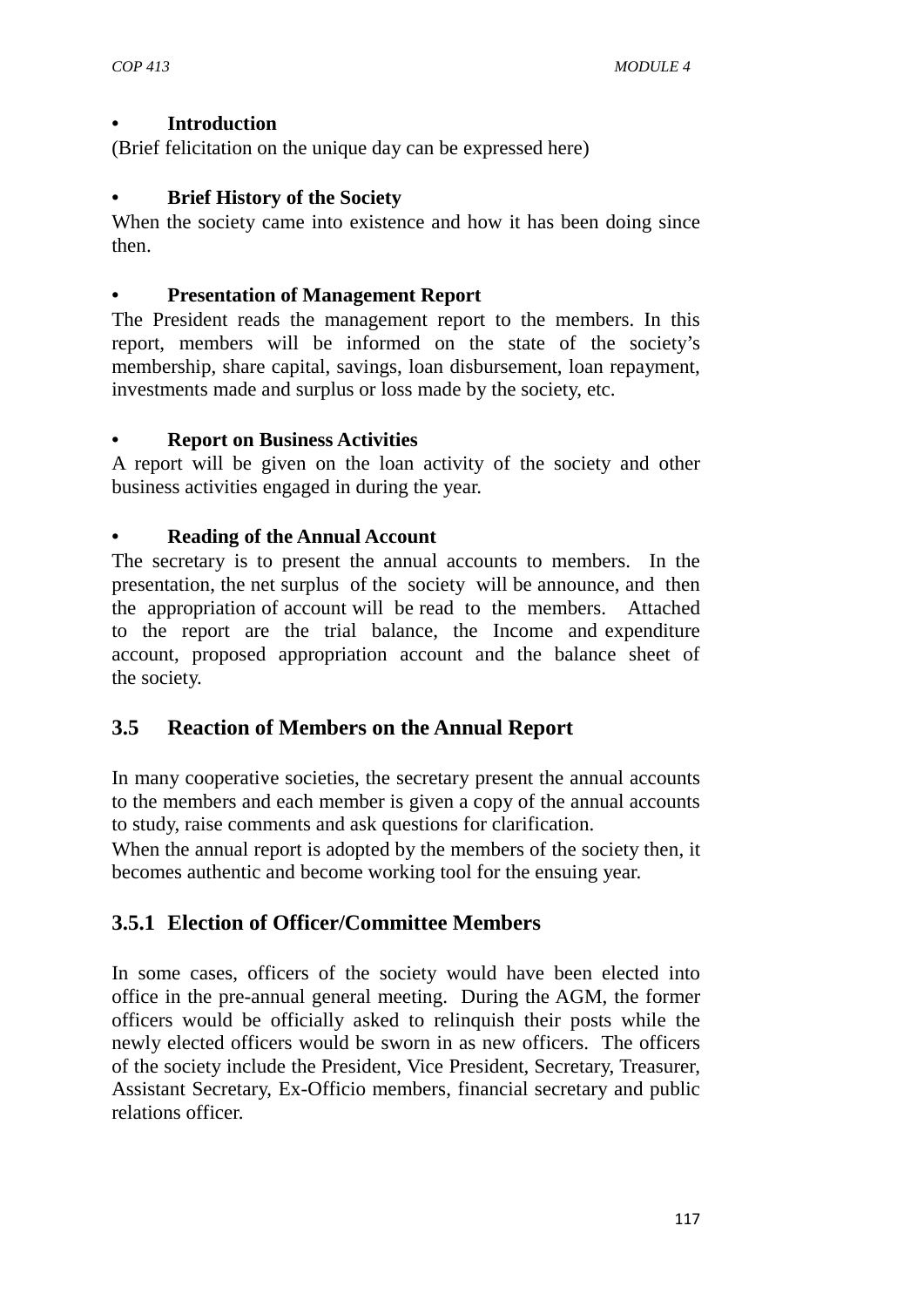The officers of the society could also be elected in to office on the day of the annual general meeting after the former officers would have relinquished their posts/offices in the society.

# **3.5.2 Resolution for the New Financial Year**

The resolution for the new financial year will be read to the members (if any) and the new management will endeavour to achieve the points raised in the resolution before the end of their term of office.

# **4.0 CONCLUSION**

This unit buttresses the following: Supervision Control of cooperatives Assessment Annual report Reaction of members on the annual accounts

# **6.0 TUTOR- MARKED ASSIGNMENT**

Briefly explain the following: Supervision Control of cooperatives Assessment Annual report Reaction of members on the annual accounts

# **7.0 REFERENCES/FURTHER READING**

- Akubuilo, C.J.C. (2003). *Cooperative Extension Service,* Mammographic: Ebonyi State University, Abakaliki.
- Akubuilo, C.J.C (2005). *Extension Organisation Management and Supervision,* Mammographic: Ebonyi State University, Abakaliki.

Bye-Laws of Cooperative Thrift and Credit Society Ltd

- Chukwu, S.C. (1990). *Economics of the Cooperative Business Enterprise,* Marburg Consult, Marburg.
- Cooperative Development.(2002). *Federal Ministry of Agriculture and Rural Development, Cooperative Federation of Nigeria. Reports* of CFN Zonal Conferences for the West, East and North Nigeria.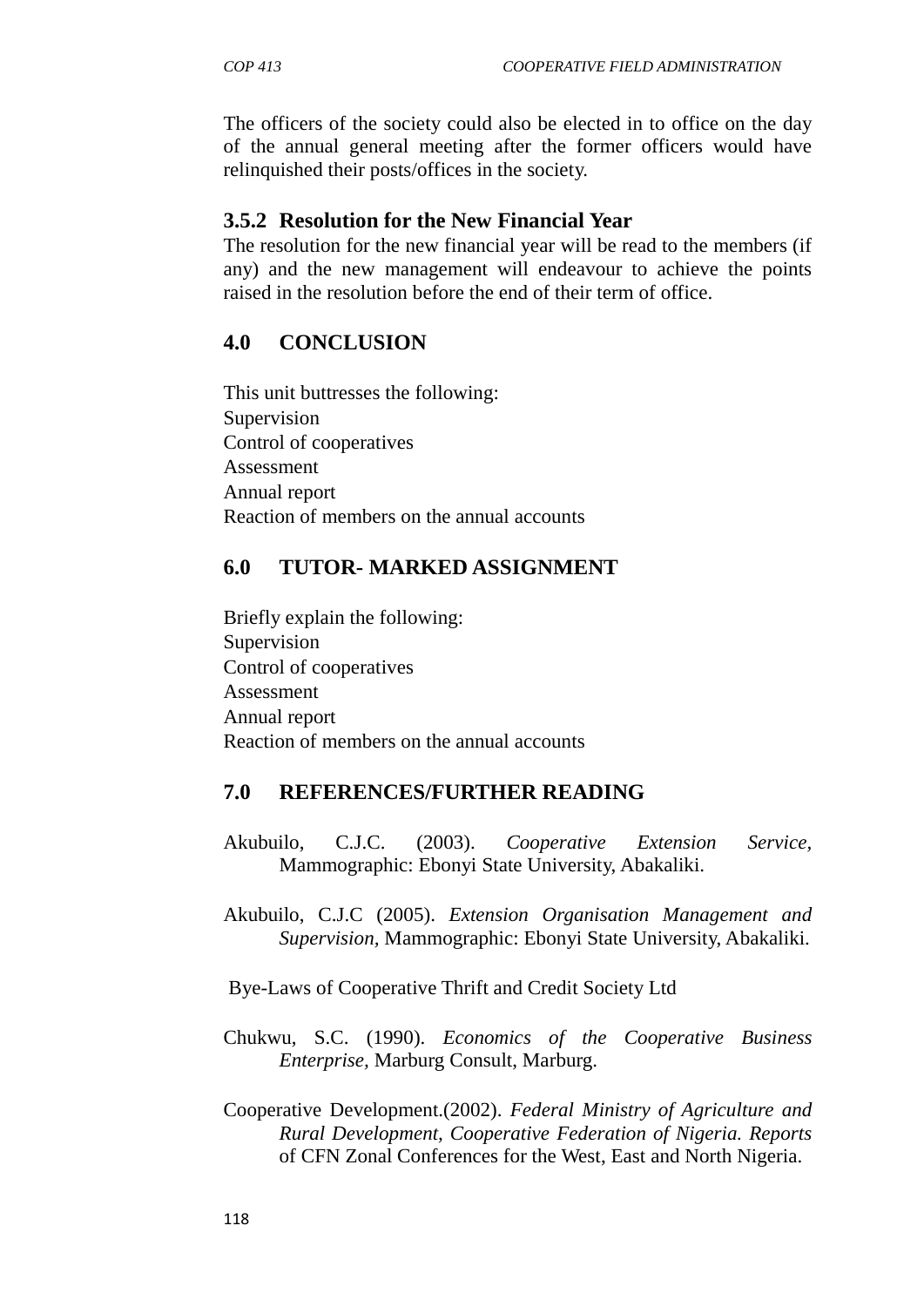- Lawal, K.A.A and Adelowo. (2013) .*Cooperative Education and Extension,* NOUN Publishers.
- Okonkwo J.N.P ( ). *Hints on Cooperative Fieldwork.* Enugu: Chuka Printing Company Ltd.
- Owojuyigbe, S. (2007). *Cooperative Administration and Fieldwork in Nigeria (3rd ed),* Samlolly Publishers.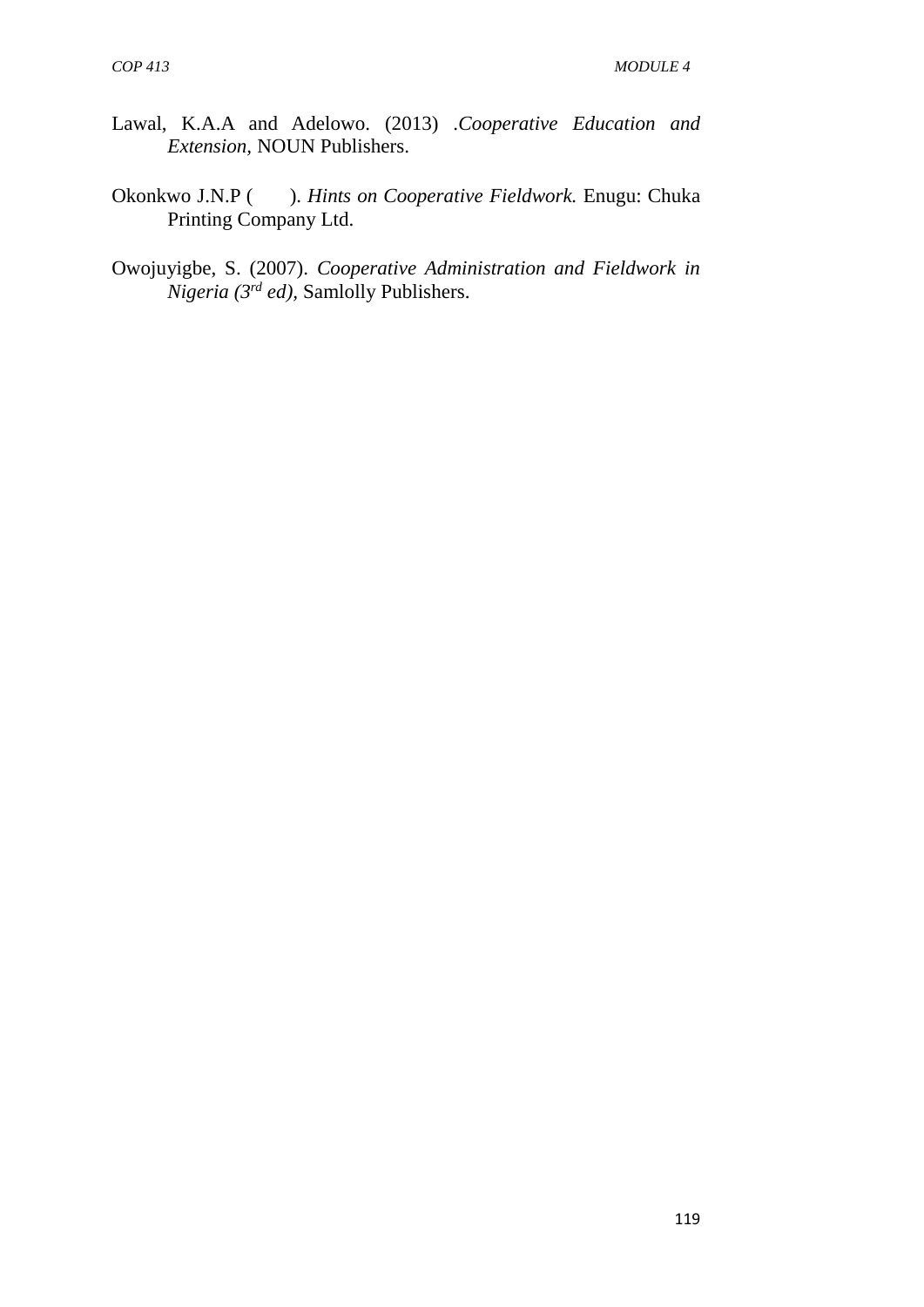### **UNIT 3 COMPUTER APPLICATIONS TO COOPERATIVE FIELDWORK ADMINISTRATION**

### **CONTENTS**

- 1.0 Introduction
- 2.0 Objectives
- 3.0 Main Content
	- 3.1 Computer Applications to Cooperative Fieldwork Administration
	- 3.2 Need and Uses of Computer In Cooperative Fieldwork Administration
- 4.0 Conclusion
- 5.0 Summary
- 6.0 Tutor-Marked Assignment
- 7.0 Reference and other Sources

### **1.0 INTRODUCTION**

This is the unit of the course which is to introduce you to the computer application to cooperative fieldwork administration. The unit describes computer methods in cooperative fieldwork administration and its applicability.

# **2.0 OBJECTIVES**

At the end of this unit, you should be able to:

- discuss and have understanding of the application of computer to Cooperative Fieldwork Administration
- describe the need and uses of computer in cooperative fieldwork administration.

# **3.0 MAIN CONTENT**

# **3.1 Computer Applications to Cooperative Fieldwork Administration**

Many organisations nowadays are so complex that it is practically impossible to run activities without the aid of computer application to assist in analysing the numerous data available, and strong information many organisation running complex system now result to the use of computer with business specific software.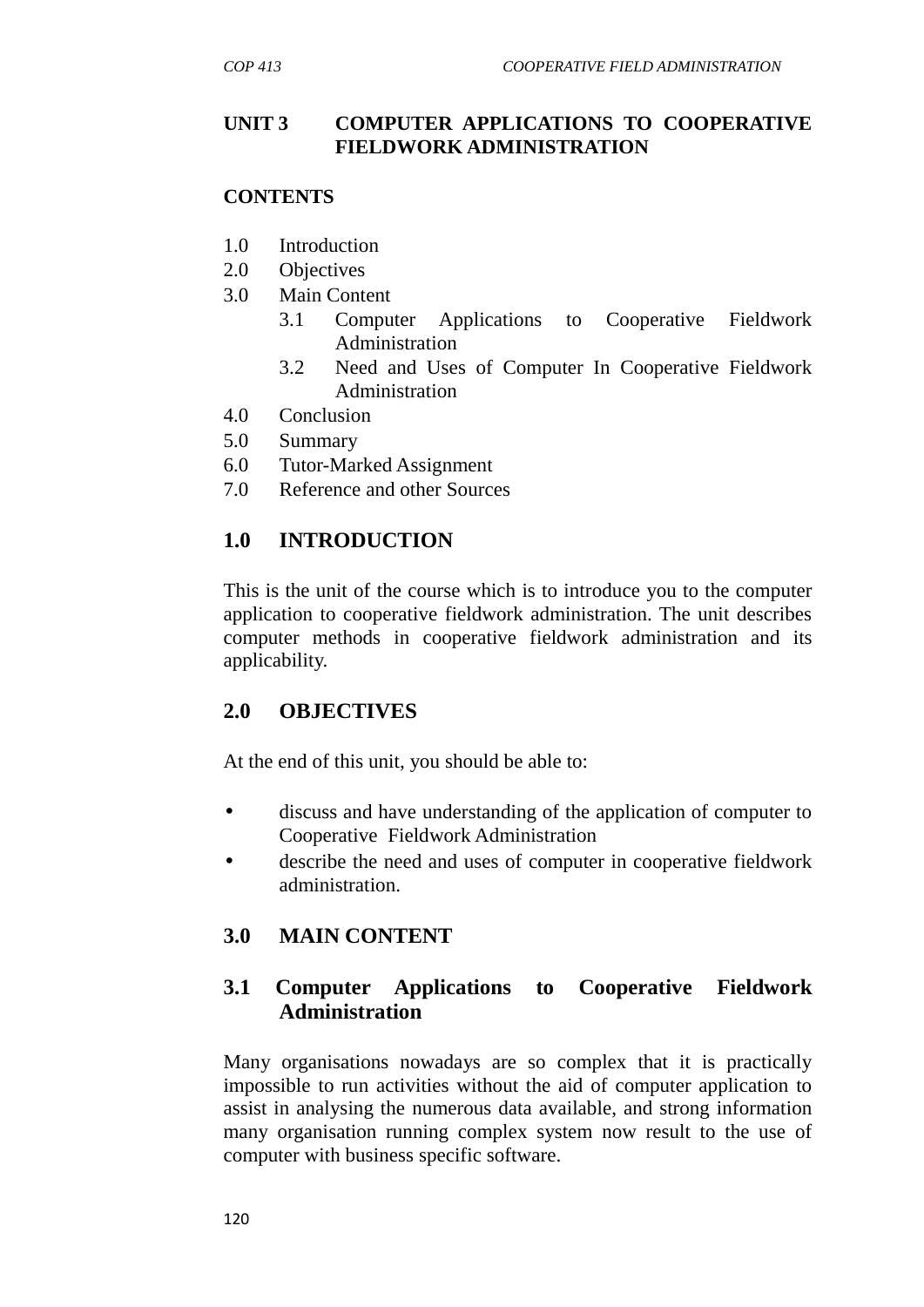Computer-aided cooperative fieldwork administration has revolutionised this process. Advances in computer technology, information highways, and statistical and mathematical models provide almost every business with the ability to execute complex data analyses, thus reducing the risks and pitfalls prevalent in the past. These advances have made the process and costs of cooperative fieldwork administration.

But what's the point of forecasting software, if you can just use a spreadsheet? The whole point of cooperative business software is to save you the trouble of needing to do all the calculation yourself. Not every businessman is also an accountant or mathematics guru, and if you want to keep track of a lot of different data and functions, you may need some help to get you through it. If you've got a particularly complicated pool of data, forecasting software can help you to sort through it more easily.

If you have a business, you need to get your hands on some good business forecasting tools. If you purchase some business forecasting software it can save you a lot of time deciding your future finances.

Excel is an accounting spreadsheet program that enables users to organise sales history data for Cooperative fieldwork administration. Member/customer lists, sales personnel lists, products, and sales history by year and month are organised in Excel in to display sales figures, analyse trends and project future sales to prepare inventory, staffing and delivery methods. Excel has many features important to sales forecasting, such as pivot tables, averaging tools and graphing.

# **3.2 Need and Uses of Computer in Cooperative Fieldwork Administration**

- (a) It is a useful tool in decision making.
- (b) It minimises error and inaccuracy.
- (c) It enables the prediction of future sales volume and profits.
- (d) It is a requirement for meaningful feasibility study.
- (e) It provides needed information, to implement routine planning and control of inventories and raw materials. Indeed, computer as an aid and fast track the success of any business, be it manufacturing or servicing sector.

# **4.0 CONCLUSION**

In conclusion, the complexity of many organisations today has given birth to the use of computer applications, in cooperative fieldwork administration to the numerous data being generated from the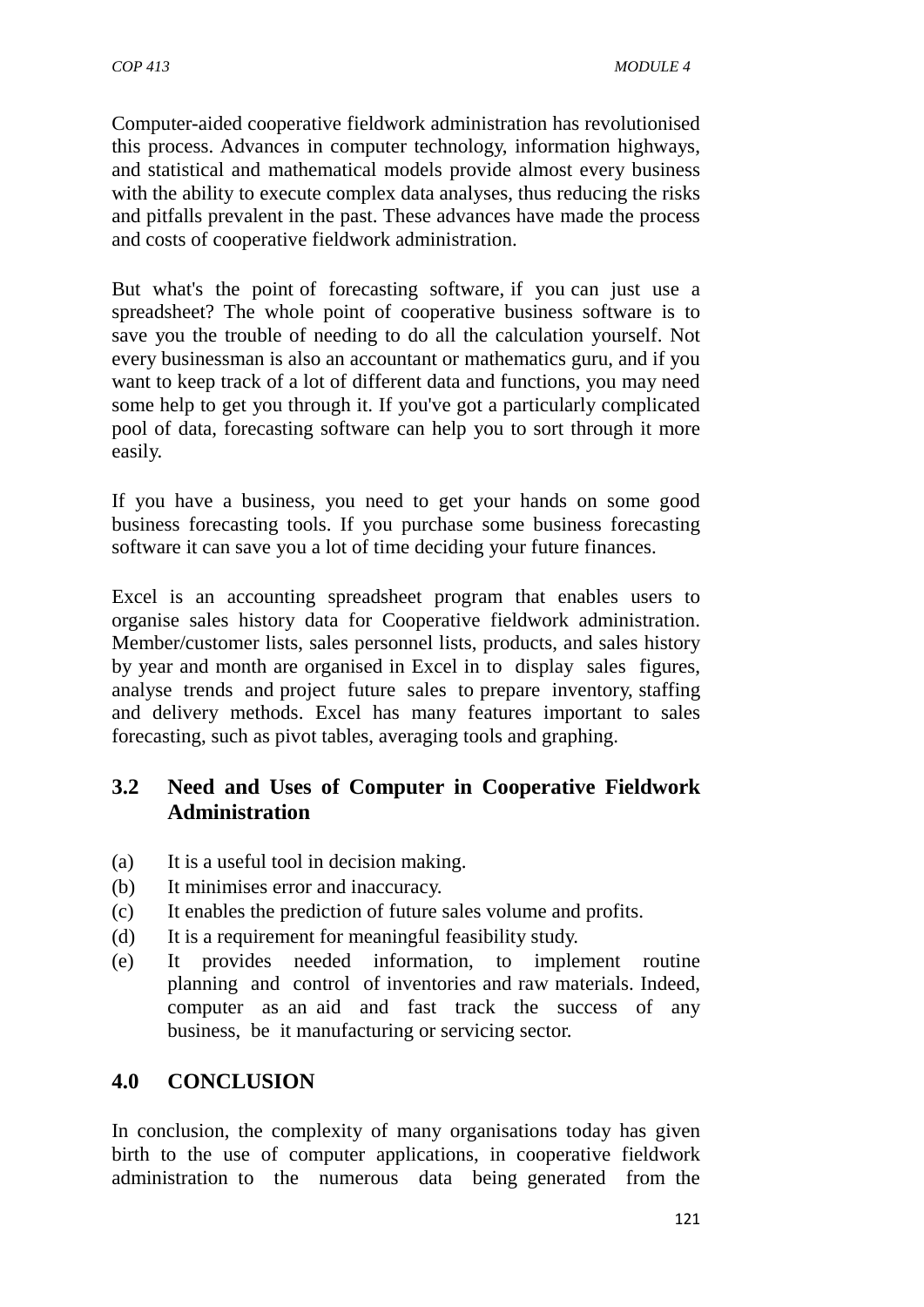activities that may be too tedious to analysis manually. This has helped in no small measures to reduce the task of the professional cooperative fieldwork managers, increases their level of accuracy and objectivity as well as reduces the time expended on fieldwork for future.

# **5.0 SUMMARY**

This unit examines the introduction of computer aided application to the subject of cooperative fieldwork and how it revolutionised the task of cooperative fieldwork. We also enumerate some of the advantages of using computer aided applications in cooperative fieldwork administration.

# **6.0 TUTOR-MARKED ASSIGNMENT**

Briefly enumerate the advantages of computer application in cooperative fieldwork administration?

### **7.0 REFERENCES/FURTHER READING**

- Akubuilo, C.J.C. (2005).*Extension Organisation Management and Supervision,* Mammographic: Ebonyi State University, Abakaliki.
- Chukwu, S.C. (1990). *Economics of the Cooperative Business Enterprise,* Marburg Consult, Marburg.
- Cooperative Development.(2002). *Federal Ministry of Agriculture and Rural Development, Cooperative Federation of Nigeria. Reports* of CFN Zonal Conferences for the West, East and North Nigeria.
- Lagos State Government Manual for Cooperative Officials and Cooperative Inspectors.
- Lawal, K.A.A & Oludimu, O.L.(2011).*Management Theory, Practices and Focus*, Ibadan: Asogun Publishers.
- Lawal, K.A.A & Adelowo. (2013). *Cooperative Education and Extension,* NOUN Publishers.
- Mentzer, John T., & Carol C. Bienstock. (1988). *Sales Forecasting Management: Understanding the Techniques, Systems, and Management of the Sales Forecasting* Process. Sage.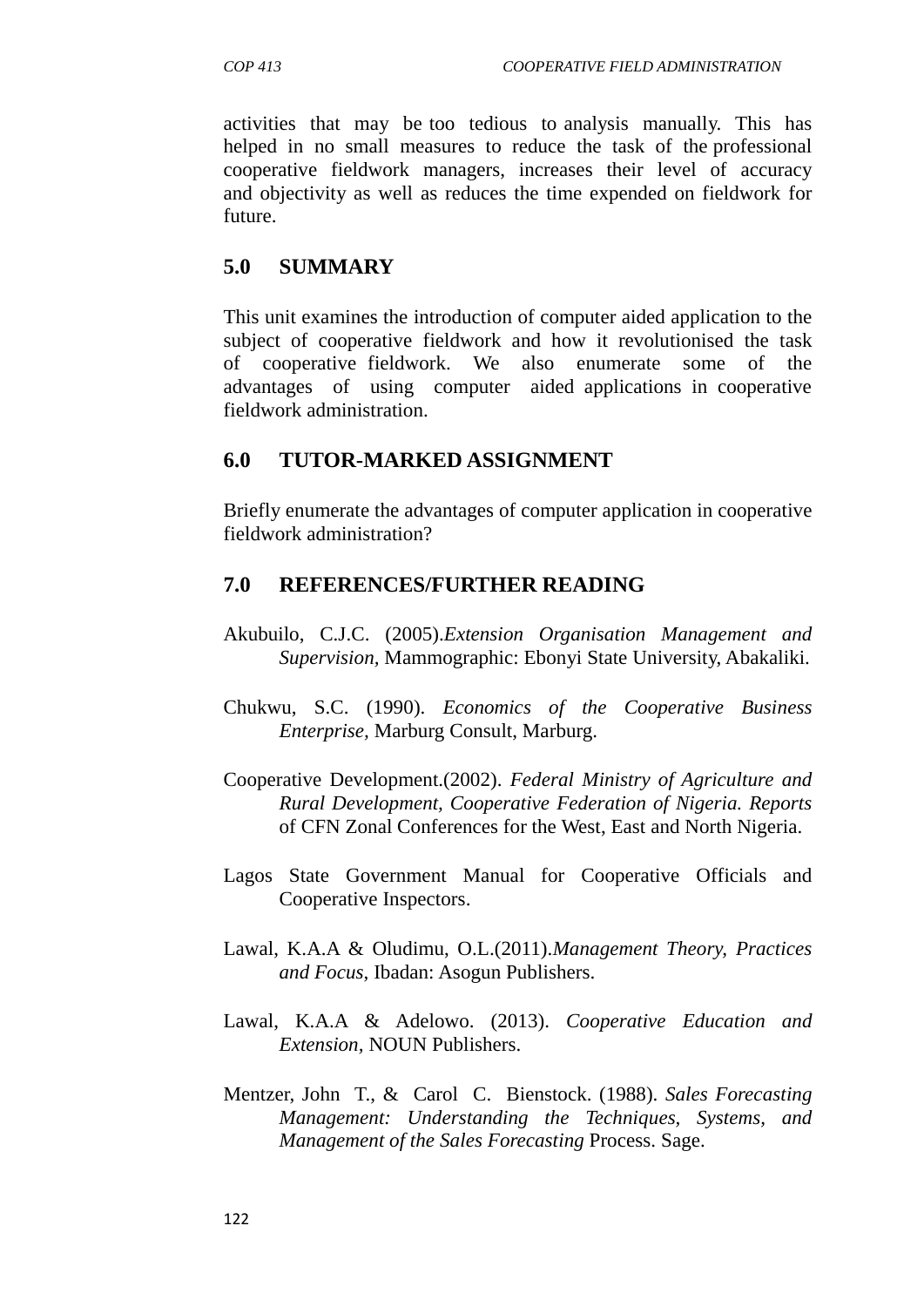- *Nigerian Cooperative Societies Act 1993.* Cap c 35 Laws of the federation of Nigeria.
- Okonkwo J.N.P ( ). *Hints on Cooperative Fieldwork.* Enugu: Chuka Printing Company Ltd.
- Owojuyigbe, S. (2007).*Cooperative Administration and Fieldwork in Nigeria (3rd ed)*, Samlolly Publishers.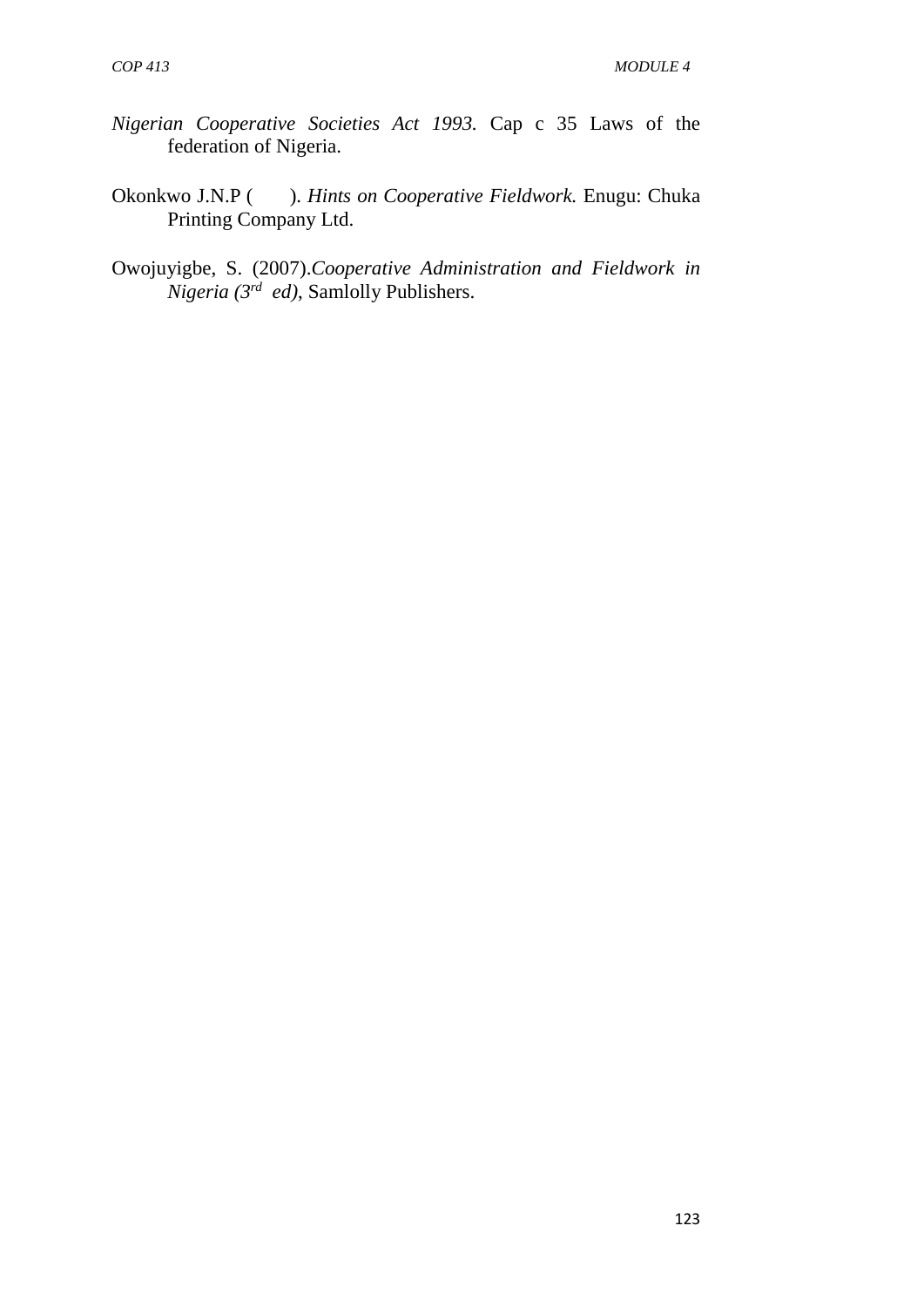# **UNIT 4 ORGANISING, ADMINISTRATION, HISTORY AND PROSPECT OF COOPERATIVE FIELDWORK**

#### **CONTENT**

- 1.0 Introduction
- 2.0 Objectives
- 3.0 Main Content
	- 3.1 Organisation
		- 3.2 History
		- 3.3 Prospect
- 4.0 Conclusion
- 5.0 Summary
- 6.0 Tutor-Marked Assignment
- 7.0 Reference/Further Reading

# **1.0 INTRODUCTION**

In this unit, we shall discuss on the caliber of people running the business of the society how efficient they are administratively, their history and prospect.

# **2.0 OBJECTIVES**

At the end of this unit ,you should be able to:

- state the caliber of people running the business of the society
- define how efficient the society is in terms of administration, history and prospect.

# **3.0 MAIN CONTENT**

### **3.1 Organisation**

The caliber of people running the business of the society and how efficient the society is administered are:

### **(a) The members – who and what they are?**

There is the need to know about the members of the society. Information on the profession of individual member is required. Are they peasant or subsistence farmers, are they traders or fishermen? etc. Also we need to know the level of literacy of the members to be able to know whether they are people that can effectively run the society.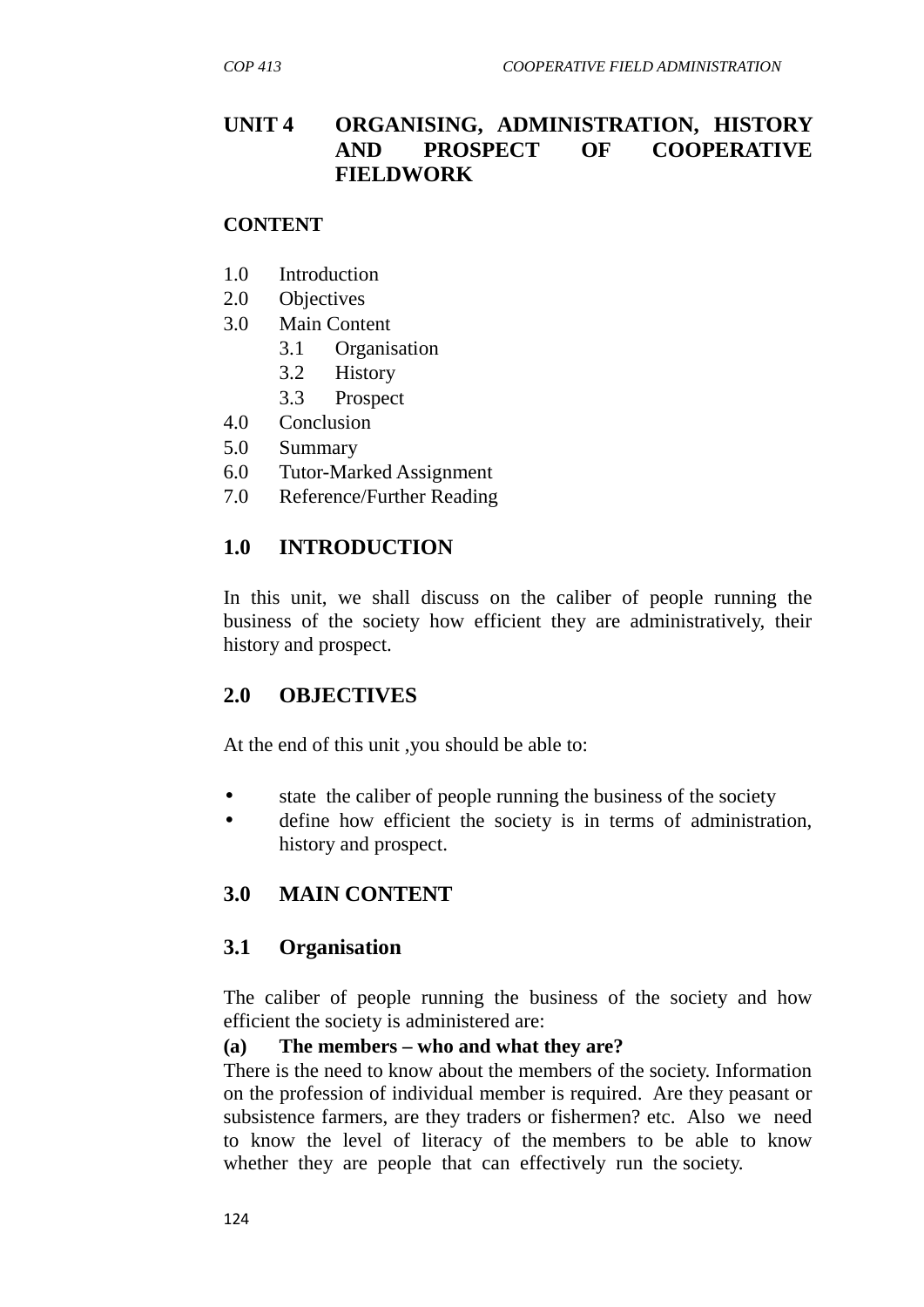### **(i) Are they of one family, tribal or religious group?**

At times members of the same family gather themselves together as members of a cooperatives society. Experience had shown that this type of society will not last.

However, people of the same tribal or religious group may form a cooperative Society and they may do well because they would be able to work together, they would have like interest, they will be able to solve their problems within themselves, without external interference.

### **(ii) How many of them are semi-literate?**

If the illiterate and semi-literates are many, it will be a disadvantage on the part of the society.

But if the literates are many, this will be an advantage for the society.

### **(iii) Are they folks, ready to believe the most fantastic tale?**

The answer to this question should be no, otherwise, the members may be having a great problem before them.

### **(iv) Are they all tenants under one landlord?**

Also, the answer to this question should be no otherwise, it will be a negative point for the society's assessment for registration.

### **(v) What is the attitude of the local Chief?**

The attitude of the local chief to the formation of the society should be positive. If not the society may have a problem in establishing itself in the environment.

### **(b) The officers, the Secretary – who and what they are?**

There is the need to have information on the officers of the cooperative society so as to know the type of people that are managing the affairs of the society. If they are people, of good character then there is the tendency that the society will be well managed.

### **(i) Who are the President, Secretary and the Committee members?**

There is need to know who the president is, is he reliable? Does he have integrity? Will he not himself in issues that would down size the society?

The secretary (Secretary) should have the basic knowledge required to be able to keep the books and records of the society.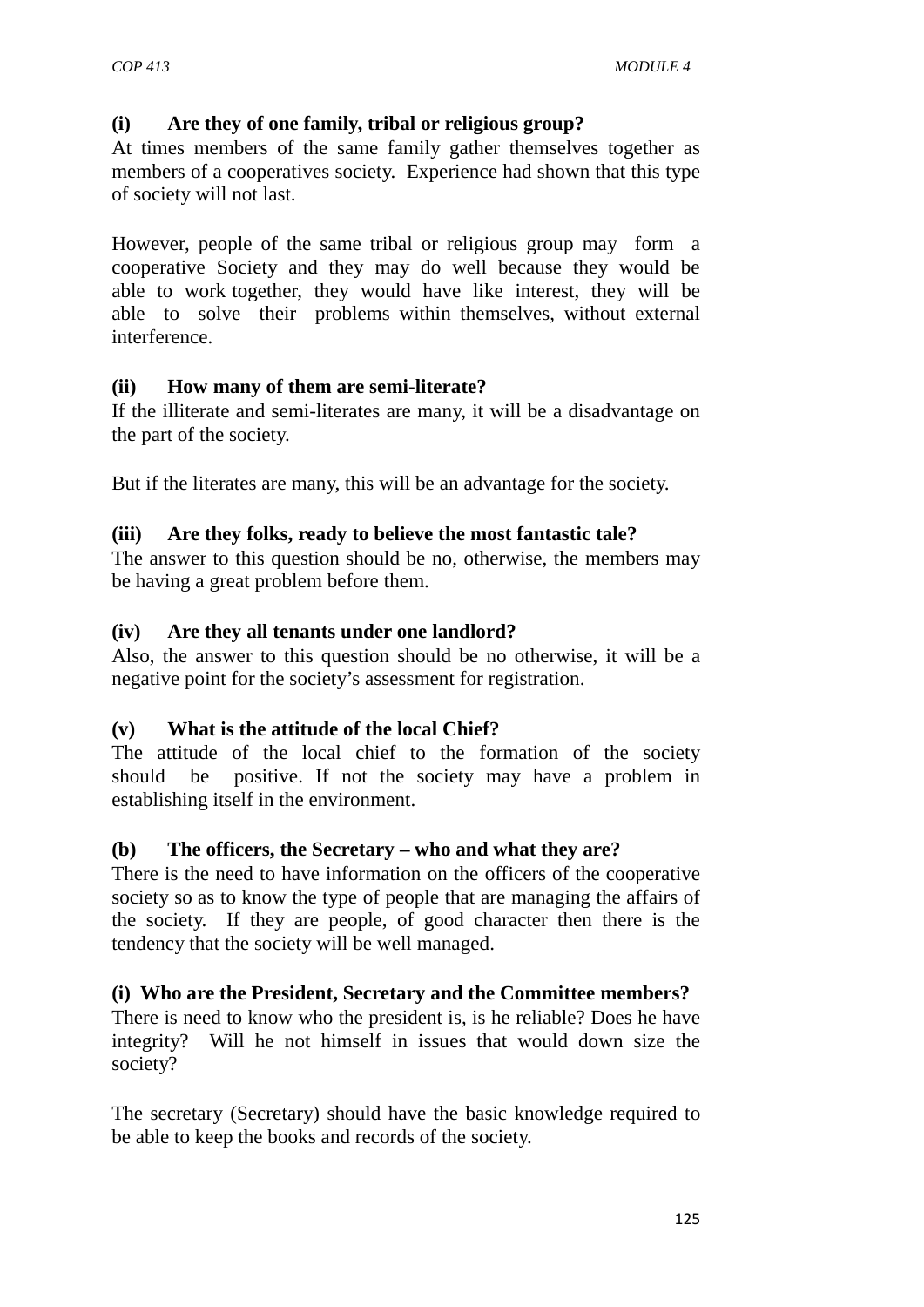If the secretary (full time secretary) should have a sound academic background; must be bonded and should earn a suitable salary.

### **(ii) Have they got the moral qualities and the materials means which could enable them discharge the duties of their office in a spirit of selfless services?**

The Cooperative Assistant or any other person writing this report must have been able to study the character and behavior of these officers. He should be able to vouch for them that they will render selfless services to the society.

### **(iii) Who is the Secretary?**

### **(iv) What are his educational qualifications, experience and proposed salary?**

An average Secretary of a reputable cooperative society especially the ones that will be working on full time basis, must have school certificate and a certificate in cooperative studies at the cooperative college.

The secretary's course that is normally organised by the department of cooperatives can be an addition. On this basis, a Secretary should be well remunerated. This will boost his moral and passion for the work. It will reduce the urge to make more money by fraudulent means and will not encourage him to be looking for a better job which usually happens especially after he might have gained a lot of experience with the society he is working with.

### **(c) Method of Sale/Operation**

It is important to know the method the society uses to operate at this juncture.

### **(i) Are the members prepared to process and dry their produce properly?**

This is a cooperative produce and marketing society (CPMS) where members are cocoa farmers. The report should be able to process and dry them themselves and whether they are prepared to dry them well so as to deliver good quality cocoa to their society. In a thrift and credit society (CTCS), are the members ready to borrow from the society? Use the money for productive ventures and ready to be repaying the loan as at when due? In a consumer cooperative society (CCS), are the members prepared to buy goods from their society at all times and are they committed to the society? Etc.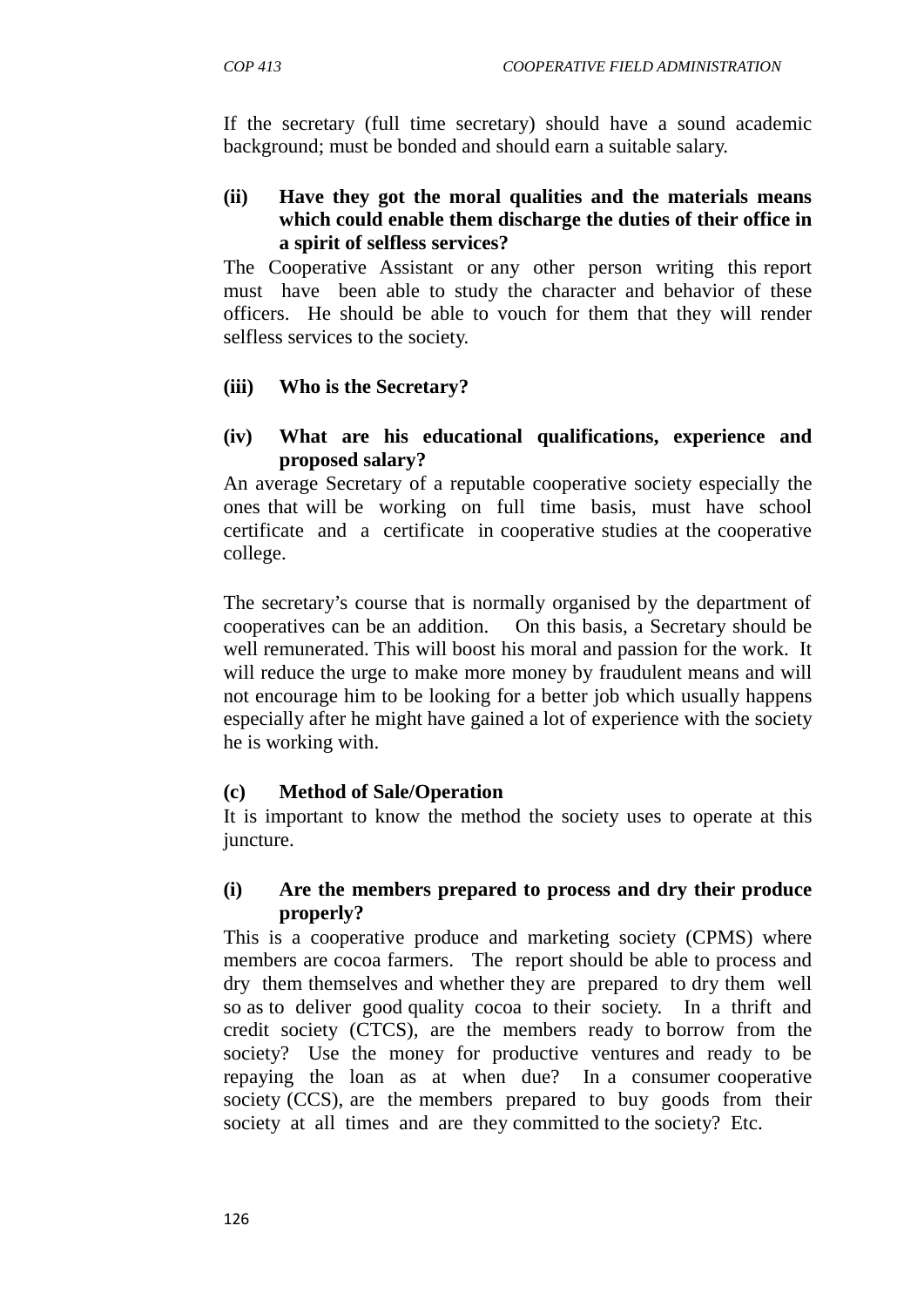### **(ii) Are they prepared to wait two or more days after delivering their produce before receiving payment for it?**

This is an area that is giving (CPMS) problems with its members. There are the private produce buyers on the farms who go to Cocoa farmers' farms with cash so as to buy Cocoa from them and pay immediately. The question now is whether the members are ready to give their crops to the Cooperative despite the temptation to sell to private Cocoa buyers? Or is the society ready to arrange so that they would pay the cocoa farmer-member immediately he brings cocoa to the society? The society may also arrange to give loan to the farmer-member before delivery of cocoa to the society so that, as the member brings cocoa to the society, he uses it to pay back his loan. A suitable arrangement will help the society indeed. In a thrift and credit society, the most appropriate way is to determine a suitable maximum credit limit, interest on loans and to give loans to members on first come first served basis.

In a consumer cooperative society, they should avoid credit sale, there should be regular stock taking and the shop should always be replenished with the goods members would like to buy.

### **(iii) Will produce be sold in their store or taken to the nearest Society/Union?**

The points mentioned above will assist the Farmer member determine where to sell his produce. In a consumer society, a member will decide whether to always patronise his society if the price is reasonable, the mark up is not too much and the bonus on patronage which he gets at the end of the financial year is attractive.

A member of a thrift and credit society will normally patronise his society if the rate of interest is low, if he can get the loan as at when required and also if his bonus on patronage is attractive.

# **(iv) What facilities are there for transportation and handling?**

Concerning CPMS, is it located in an area where there is transport problem between each individual farmer member and the society? This is also an area where the farmer may be tempted to sell to the private produce buyers, if the produce buyer can go to the members or farmers' arm with a vehicle where he will load his purchases or make a suitable arrangement for the transportation of cocoa he purchased.

Except a society makes such suitable arrangement, it may be losing produce to private produce buyers. In a consumer society, especially in areas where there is transportation problem, the society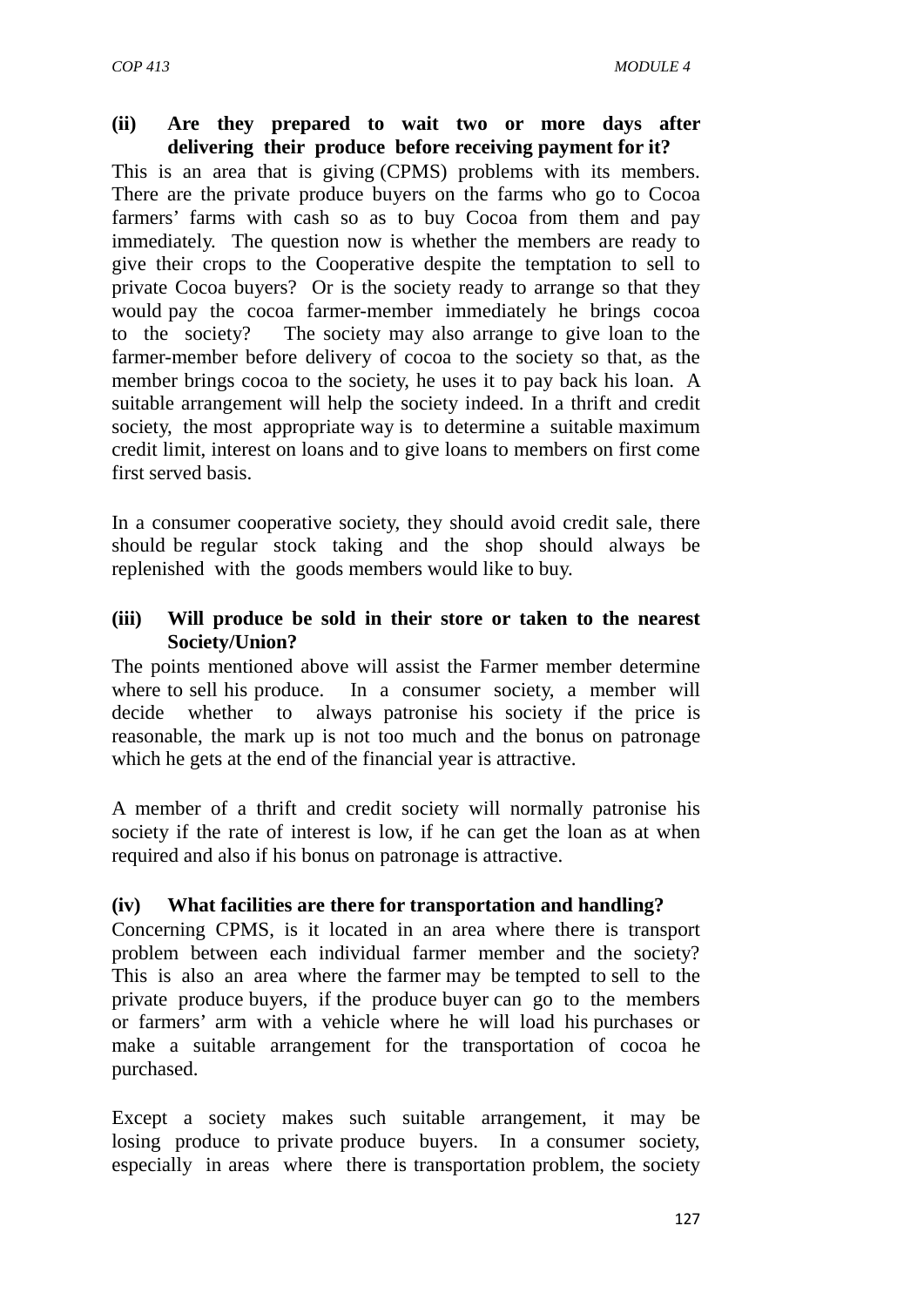should breach the gap by ensuring the consumer shop is loaded with goods despite the problem. The members will then find it difficult to buy in any other place.

In locations where there is transport problem and (CTCS) exists there, the society should try to operate in a way that the members will not feel it is necessary to go to the nearest financial institution for financial assistance.

### *(***V) What Are The Expenses On Sales, The Cost And Selling Prices?**

It will reflect in this part of the report if the society is able to locate where they can buy cheap goods for resale to members in a consumer society. In a CPMS, there is need to have an information on expenses on sales of members Cocoa to the Union or to any other organisations that buy it including transport, rebagging, etc.

### **(vi) Are Committee members alert in Supervising the Secretary?**

It is the duty of the committee members to always have an idea of what is going on in their society.

### **(vii) Is the Secretary left alone with the responsibility of making final decisions?**

No good cooperative society will allow the secretary to be making the final decision on the business of the society. It is the duty of the members or committee to make final decisions and then allow the Secretary to implement the decision.

# **3.2 History**

This part will give a report on the history of the society.

### **(a) Introduction of Cooperative Idea**

The officer has to report on how the members got the idea to form the society. It is important to investigate whether they got the right idea about cooperatives.

In Nigeria today, some sections of the country are mis-informed about cooperation and cooperatives.

It is important to investigate whether the people got the right message. In the light of the above, encouraging people to form cooperatives in order to get fertilizer from the government or that cooperative societies are government organisations are examples of erroneous ideas about cooperatives.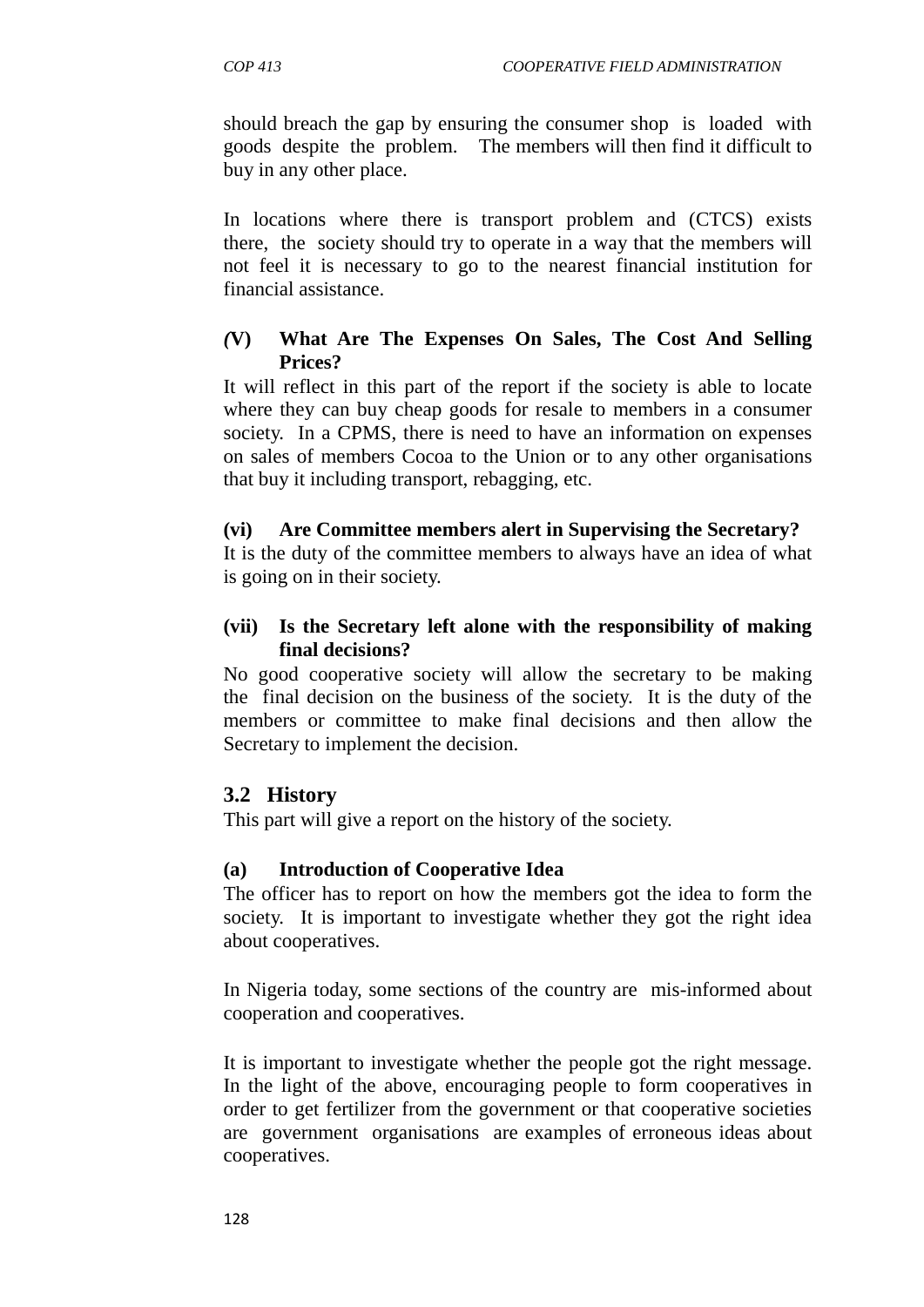### **(i) Who told them and were they rightly informed?**

One needs to know who passed information about cooperatives to them. Are they the agents of politicians who want to use them to get cheap votes? Are they the people who want to exploit them and therefore exaggerate the services cooperatives can offer? Are they government agents who are giving the people the idea that cooperatives societies are government organisations? Are they government agents who are encouraging members of the public to form cooperatives so as to get soft or free loan from the government? Do the propagators even understand what cooperation is? And so on.

### **(ii) Why they decided to form a cooperative Society and what they hope to gain thereby?**

There is the need to investigate the reason behind the formation of the society. It must be known whether the members of the society actually assessed their felt needs before forming the society. What they hope to gain by the formation should be analyses. This will give an idea on whether they are on the right path or not.

### **(b) Cooperative Experience**

It is necessary to know whether some of the members have had cooperative experience before. If this is so, these ones will be able to inform the rest who know nothing about cooperatives.

This exchange of information will have a positive effect on the growth of the society. On the other hand, if none of the members have cooperative experience, then they need emergency training by the supervising officer to enable them run the society.

### **(i) Have members belonged to a former association, quasi society or a genuine Cooperative Society before?**

A positive answer to this question would mean the members have some experience already in running a cooperative society or a similar association. It is expected that the members will continue to improve on their experience to make the society grow.

### **(ii) Has any Secretary or Cooperative Assistant come to their village on propaganda tour before?**

If the answer is yes, then it is assumed they have been informed about cooperatives by those that are assumed to know about cooperatives. This would mean additional pass mark in the report.

# **(iii) How many of the members are ex-middlemen***?*

This question is relevant to a society that is marketing in nature especially cooperative produce and marketing society. The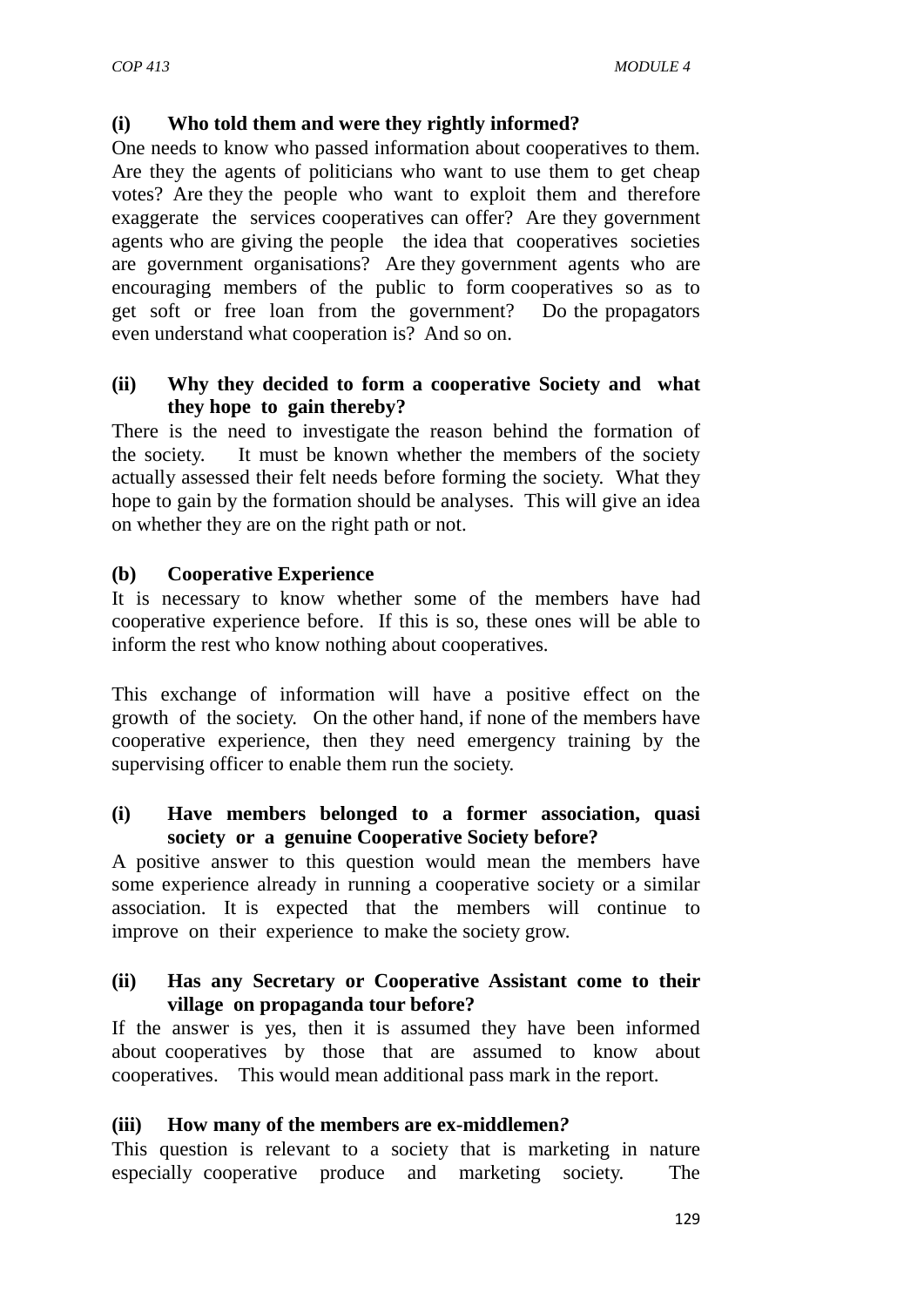experience of the ex- middlemen who are now members of the society will be required in running the business of the society.

### **(c) Assets and Liabilities**

This evaluation of the assets and liabilities of the society will be required to know whether the society will be viable or not. A society with huge debt is not a promising society.

### **(i) Get the fact about any previous subscriptions and their donors**

The capital contribution of members is one of the determinants of the readiness of the society to go into business. The more the capital, the more investment they can make.

### **(ii) Get the facts on the building of the store or the purchase of any equipment**

It is important to assess the value of the assets of the society. The more the value, the better for the society and a score point for registration.

### **(iii) What is the cash in hand or debt owed to any outside body**

This part should be able to tell whether the management of the society adheres to the amount stipulated in the bye-laws of the society as cash on hand. Also, it is good to know how indebted the society is to outside bodies. This may count against the society in scoring points for registration.

# **3.3 Prospect**

It is the duty of the cooperative assistant or the person writing this report to give an idea on the prospect of the society. In doing this, he will consider all the factors given above.

Other points to be taken into consideration are the following:

i) The cooperative assistant must ascertain the age of cocoa trees (young ones will be preferred) their health (a healthy cocoa tree would be better) and their productive power (their breed and care given by the farmer can determine their productive power.) This assessment is usually done in a CPMS or farmers cooperative society.

In a CTCS, the ability of the member to contribute a reasonable sum of money and the welfare of each member will also be a determinant.

In a consumer cooperative society, the ability of the members to contribute enough capital to be able to purchase enough goods for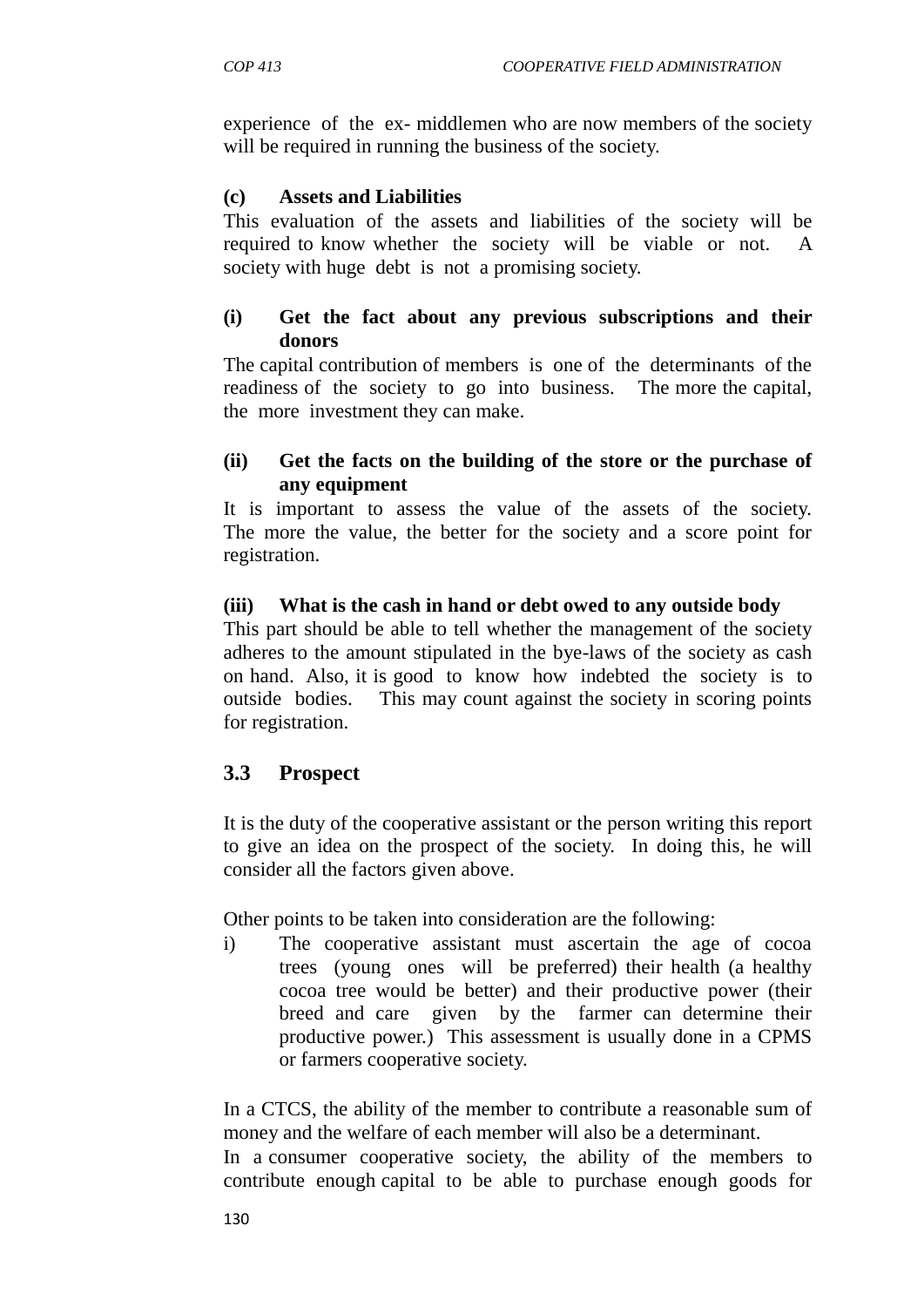sale to members, the rate of the movement of the goods into and out of the shop or the frequency of patronage done by the members will be taken into consideration.

### **(ii) The economic worth of the members must also be taken into consideration**

This will investigate how buoyant the economic enterprise of each individual member is. In a farmers' cooperative society, the officer would investigate whether the member has the ability to employ paid labour to work on his farm, or not. The expansion of the business enterprise of the member in a CTCS will be able to show this. For a consumer society, the improvement in the standard of living to each member is a determinant factor .

### **(iii) He should find out how many of the members subsistence and commercial farmers are**.

In evaluating this point, the less subsistence farmers, the better the farmers' cooperative society.

In other types of societies, the turnover in the members business will be relevant. A business with high turnover will be better.

### **(iv) How far are the members indebted to middlemen or business partners?**

The level of indebtedness of the members of a society to the middlemen or their business partners matters in considering their ability to support their society financially.

If they are heavily indebted, it is a disadvantage for their society especially if their liabilities are far more than their assets.

### (**v) What is the average tonnage each member can market every year**

This is a question for members of CPMS. This is to know the ability of the member to market as many tonnage of cocoa and this will give a rough idea of the financial ability of the member which will reflect his ability to contribute financially to the society. In a CTCS, how much loan he can get and ability to repay is important.

In a consumer society, ability to buy goods as much as possible in cash is important.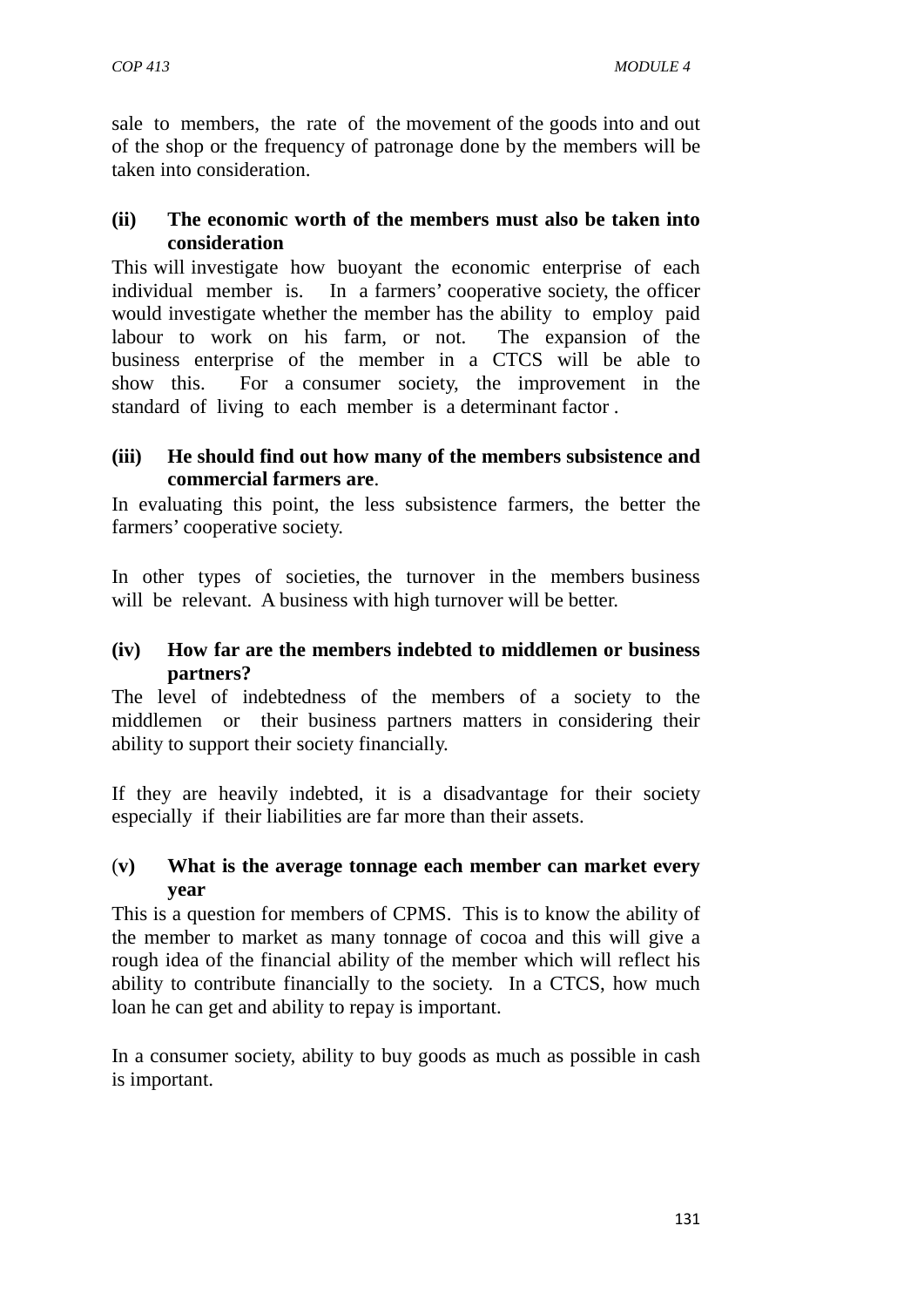### **(b) The middlemen – their establishment and their influence on the proposed society**

When talking on middlemen as they affect CPMS, we can also talk about competitors for CTCS and consumer cooperative society or whatever type of society we have in mind.

### **(i) Find out about the middlemen's interest and their organisation in the district**

The officer writing this report should examine how influential the middlemen in the area are. In some areas, the middlemen are so influential that they buy off all the cocoa that should have gone to the society by offering the cocoa farmers including members of the society better conditions.

For CTCS, there may be a money lender around, whose interest rate is high but do not care whether the person who wants to take loan from him is indebted to a society around or not. His loan disbursement may also be immediate and unbureaucratic.

For a consumer society, the officer should also find out if there is a competitor around who can sell at a lesser price and even sell on credit.

# **(ii) Find out the number and the kind of middlemen**

In addition to what we have above, the number of middlemen/competitors around should be found out. Their type or kind should also be known.

### *(***iii) Are they so properly organised as to attempt price control?**

If the middlemen/competitors are so well organised as to attempt price control, this should be stated in the report. This means that their price will affect the price determination of the society.

### **(iv) Are the salesmen also farmers in the surrounding villages, carrying on buying of produce only as side show?**

If the salesmen (in CPMS) are also farmers in the surroundings, it will make business more difficult for the Cooperative Society. This is because the salesmen who are farmers will be able to influence other farmers around who at the same time are members of the cooperative society.

For CTCS, there may be Community or Commercial Bank around which may be working out ways to attract the people. For Consumer Society, are the competitors also producers of goods?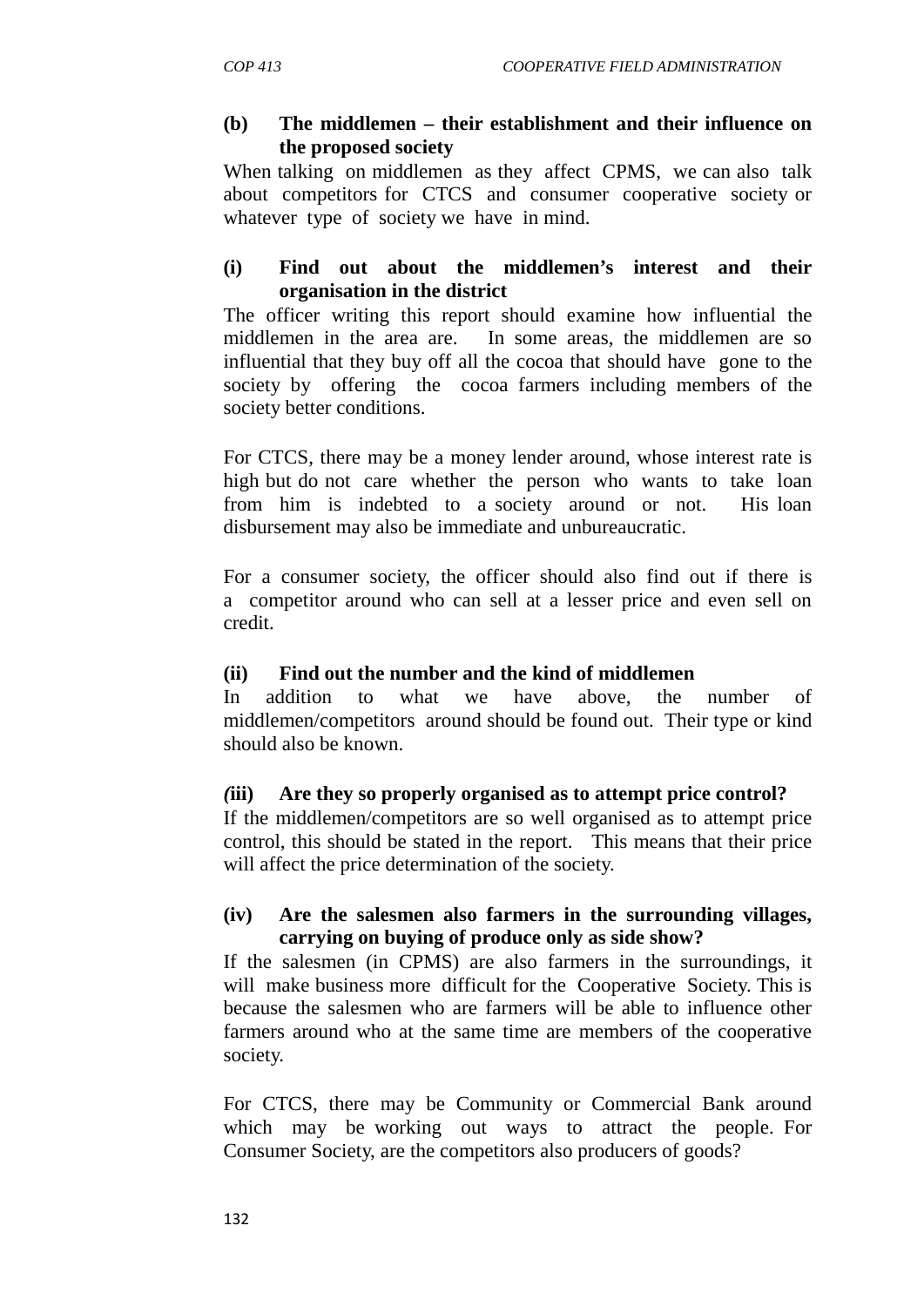### **(v) Are any of the middlemen relatives of the intending cooperatives?**

If the middlemen are relatives of the intending cooperatives, then they will persuade them not to join the cooperative. Otherwise if they join they may not be patriotic.

# **4.0 CONCLUSION**

This unit discussed the caliber of people running the business of the societies.

Elucidate further how efficiently the society is administered, history and prospect.

# **6.0 TUTOR -MARKED ASSIGNMENT**

Discussed the caliber of people running the business of the society? Comment on how efficiently the society is administered, history and prospect?

# **7.0 REFERENCES/FURTHER READING**

- Adeniji, A. A. (2004). "Auditing and Investigation", Lagos: Value Analysis Consults Publishers.
- Akubuilo, C. J. C (2003). *Cooperative Extension Service,* Mammographic: Ebonyi State University, Abakaliki.
- Akubuilo, C. J. C. (2005). *Extension Organisation Management and Supervision,* Mammographic: Ebonyi State University, Abakaliki.

Bye-Laws of Cooperative Thrift and Credit Society Ltd.

- Chukwu, S. C. (1990). *Economics of the Cooperative Business Enterprise,* Marburg Consult, Marburg.
- Cooperative Development.(2002). *Federal Ministry of Agriculture and Rural Development, Cooperative Federation of Nigeria. Reports* of CFN Zonal Conferences for the West, East and North Nigeria.
- Falodun, S. A. (1985). *The History, growth and Development of Cooperation in Nigeria up to 1985.*